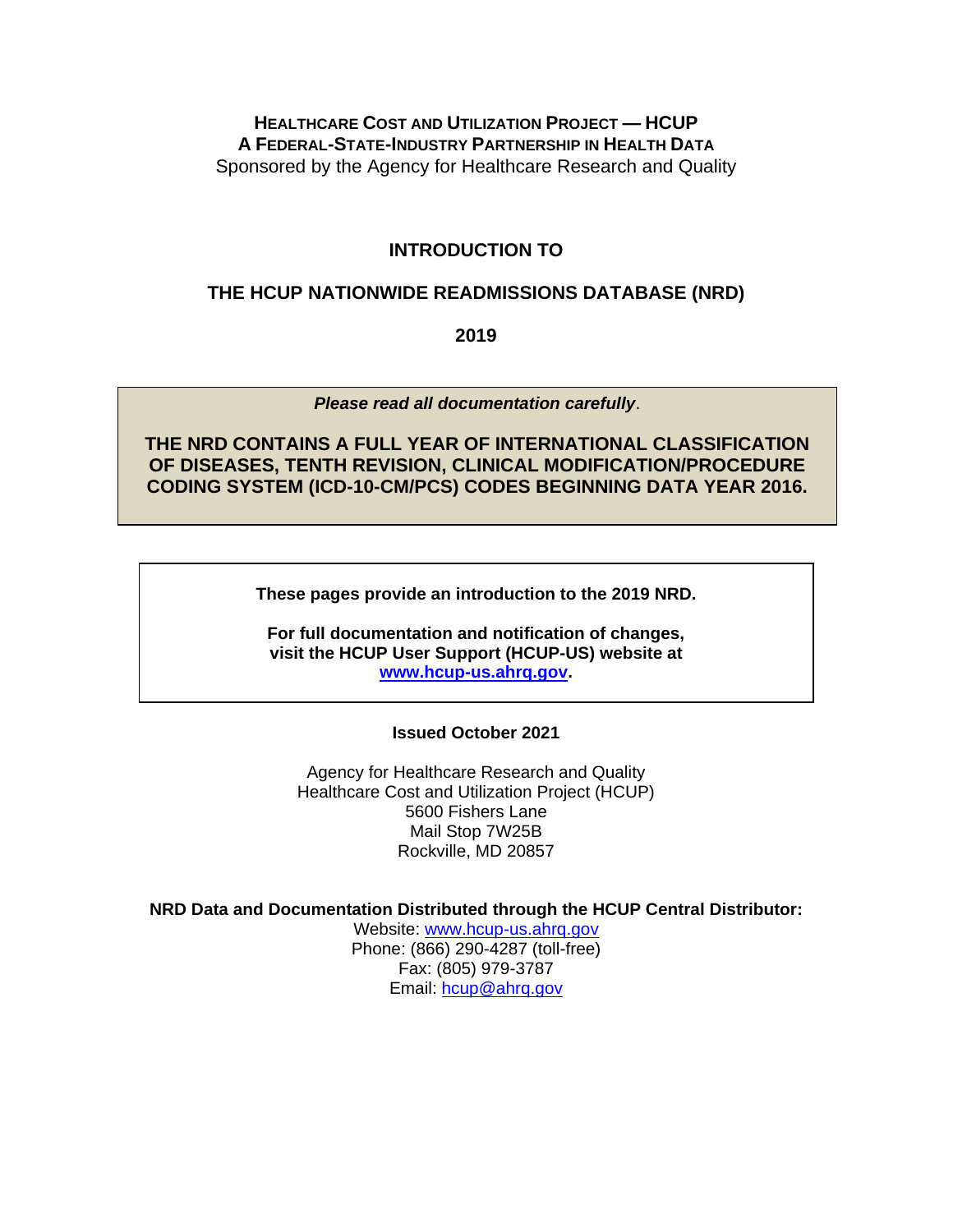## **TABLE OF CONTENTS**

| INTRODUCTION TO THE NATIONWIDE READMISSIONS DATABASE (NRD)----------------------7              |  |
|------------------------------------------------------------------------------------------------|--|
|                                                                                                |  |
| ICD-10-CM/PCS Started October 1, 2015 at the Beginning of Fiscal Year 2016 ---------------- 10 |  |
|                                                                                                |  |
|                                                                                                |  |
| ICD-9-CM and ICD-10-CM/PCS Diagnosis and Procedure Codes -------------------------------- 16   |  |
|                                                                                                |  |
|                                                                                                |  |
|                                                                                                |  |
|                                                                                                |  |
|                                                                                                |  |
|                                                                                                |  |
|                                                                                                |  |
| NRD Data Elements Critical to Tracking a Patient and Determining the Time Between              |  |
|                                                                                                |  |
|                                                                                                |  |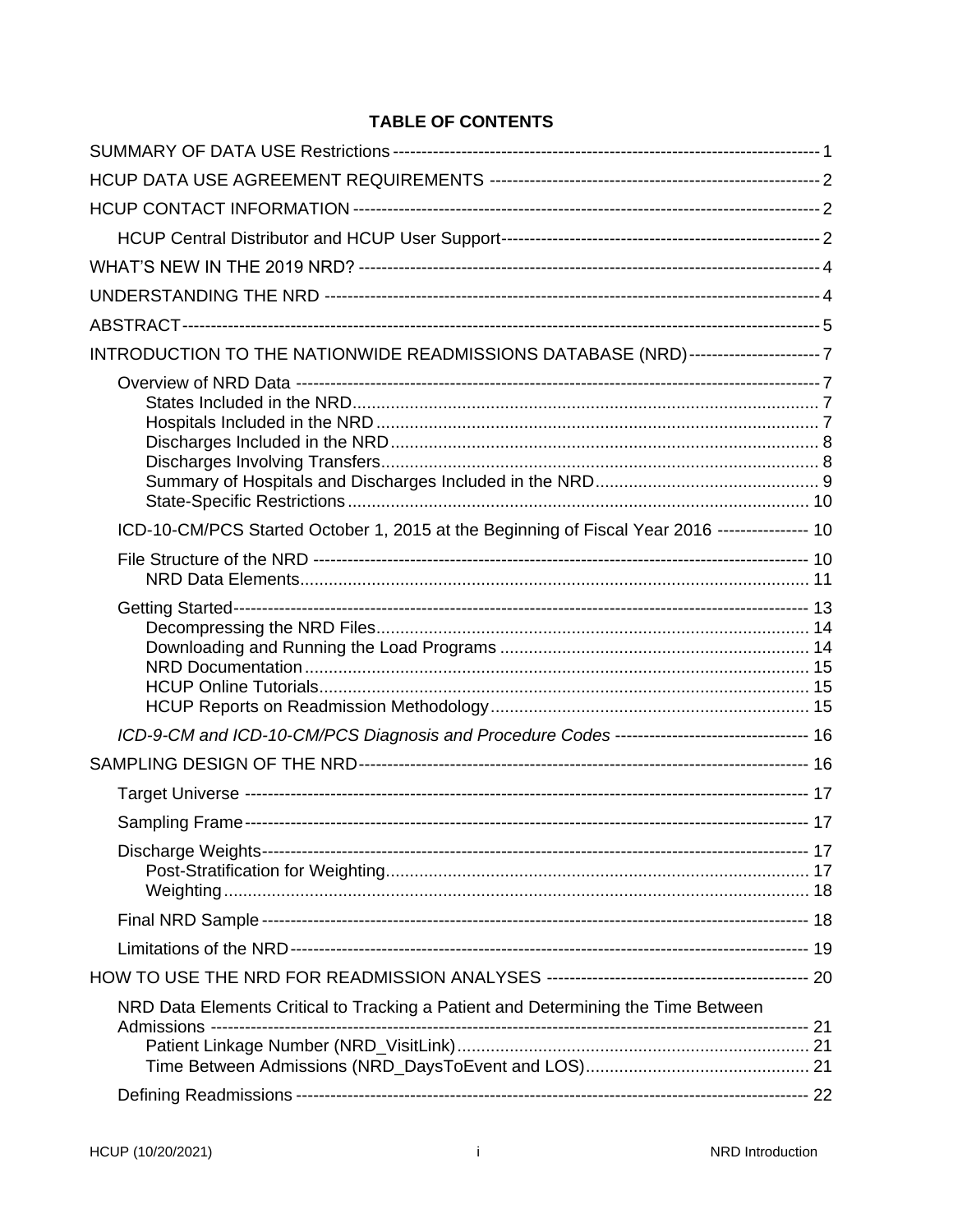| NRD READMISSION RATES REPORTED ON THE HCUPNET WEBSITE -------------------------- 26                                                                                                              |  |
|--------------------------------------------------------------------------------------------------------------------------------------------------------------------------------------------------|--|
|                                                                                                                                                                                                  |  |
|                                                                                                                                                                                                  |  |
|                                                                                                                                                                                                  |  |
| Table A.2. Percentage of SID Discharges in the NRD by Type of Discharge, 2019--------------- 1                                                                                                   |  |
| Table A.3. Summary of NRD States, Hospitals, and Inpatient Stays --------------------------------- 1                                                                                             |  |
| Table A.4. NRD-Related Reports and Database Documentation Available on HCUP-US------- 4                                                                                                          |  |
| Table A.5 Range of Discharge Weights by Patient Age and Sex, 2019 ---------------------------- 5                                                                                                 |  |
| Table A.6 Rate and Number of 30-Day All-Cause Readmissions by Expected Payer and                                                                                                                 |  |
| Table A.7 Rate and Number of 30-Day All-Cause Readmissions by the 20 Most Common<br>Principal Diagnoses at Index Admission, Ranked by Number of Readmissions, 2019 ----------- 7                 |  |
| Table A.8 Rate and Number of 30-Day All-Cause Readmissions by Major Diagnostic Category<br>(MDC) at Index Admission, Ranked by Number of Readmissions, 2019----------------------------------- 8 |  |
| APPENDIX B: HANDLING OF TRANSFERS AND SAME-DAY STAYS --------------------------------- 1                                                                                                         |  |
|                                                                                                                                                                                                  |  |
|                                                                                                                                                                                                  |  |
|                                                                                                                                                                                                  |  |
|                                                                                                                                                                                                  |  |
|                                                                                                                                                                                                  |  |
|                                                                                                                                                                                                  |  |
| Table D.2. Data Elements in the 2019 NRD Severity Measures File ----------------------------------- 6                                                                                            |  |
| Table D.3. Data Elements in the 2019 NRD Diagnosis and Procedure Groups Files ------------- 7                                                                                                    |  |
|                                                                                                                                                                                                  |  |
| APPENDIX E: EVALUATION OF THE DIFFERENCE IN READMISSION RATES CAUSED BY<br>HCUP PATIENT LINKAGE NUMBERS BEING SPECIFIC TO A STATE--------------------------------- 1                             |  |
| Table E.1. Twenty Conditions with the Largest Number of Index Events, Restricting                                                                                                                |  |
| Table E.2. Ten Conditions with the Largest Difference in Readmission Rates, Restricting                                                                                                          |  |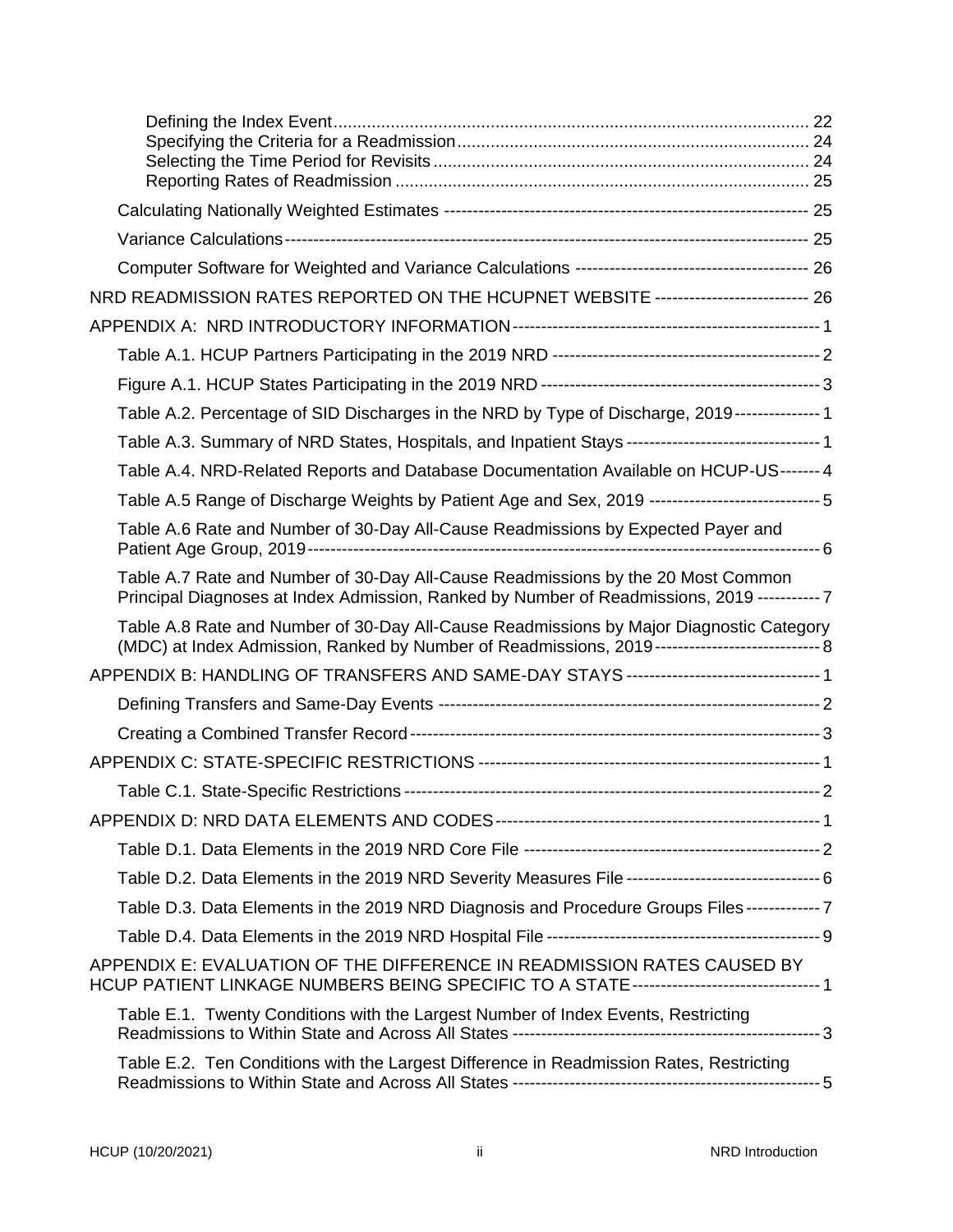|  | Table E.3. Readmission Rates Restricting Readmissions to Within State and Across All |  |
|--|--------------------------------------------------------------------------------------|--|
|  |                                                                                      |  |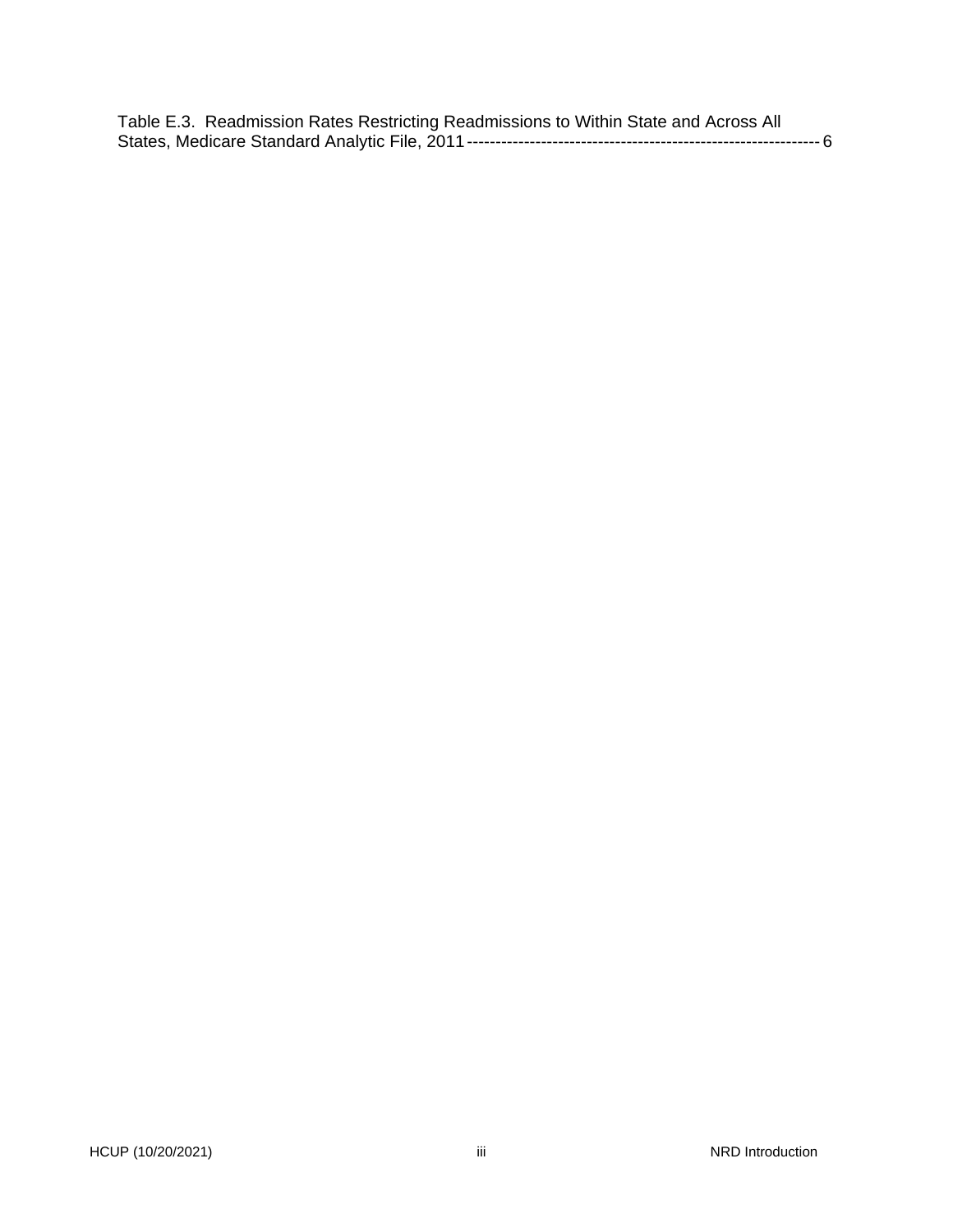#### **HCUP NATIONWIDE READMISSIONS DATABASE (NRD) SUMMARY OF DATA USE RESTRICTIONS**

#### **\*\*\*\*\* REMINDER \*\*\*\*\***

#### <span id="page-4-0"></span>**All users of the NRD must take the online HCUP Data Use Agreement (DUA) training course, and read and sign a Data Use Agreement. Details and links may be found on the following page.**

Authorized users of HCUP data agree to the following restrictions:**<sup>a</sup>**

- Will not use the data for any purpose other than research, analysis, and aggregate statistical reporting.
- Will not re-release any data to unauthorized users.
- Will not redistribute HCUP data by posting on any website or publishing in any other publicly accessible online repository. If a journal or publication requests access to data or analytic files, will cite restrictions on data sharing in the Data Use Agreement and direct them to AHRQ HCUP [\(www.hcup-us.ahrq.gov\)](https://www.hcup-us.ahrq.gov/) for more information on accessing HCUP data.
- Will not identify or attempt to identify any individual, including by the use of vulnerability analysis or penetration testing. Methods that could be used to identify individuals directly or indirectly shall not be disclosed or published.
- Will not report any statistics where the number of observations (i.e., individual discharge records) in any given cell of tabulated data is less than or equal to 10  $(\leq 10)$ .
- Will not publish information that could identify individual establishments (e.g., hospitals) and will not contact establishments.
- Will not use the data concerning individual establishments for commercial or competitive purposes affecting establishments, or to determine rights, benefits, or privileges of establishments.
- Will not use the data for criminal and civil litigation, including expert witness testimony or for law enforcement activities.
- Will not use data elements from the proprietary severity adjustment software packages (e.g., 3MTM APR-DRGs) for any commercial purpose or to disassemble, decompile, or otherwise reverse engineer the proprietary software.
- Will acknowledge in reports that data from the "Healthcare Cost and Utilization Project (HCUP)" were used, including names of the specific databases used for analysis. **b**

Any violation of the limitations in the Data Use Agreement is punishable under Federal law by a fine, up to five years in prison, or both. Violations may also be subject to penalties under State statutes.

<sup>&</sup>lt;sup>a</sup> This is a summary of key terms of the Data Use Agreement for Nationwide Databases; please refer to the DUA for full terms and conditions.

 $<sup>b</sup>$  Suggested citations for the HCUP databases are provided in the Requirements for Publishing with</sup> HCUP Data available at [www.hcup-us.ahrq.gov/db/publishing.jsp.](https://www.hcup-us.ahrq.gov/db/publishing.jsp)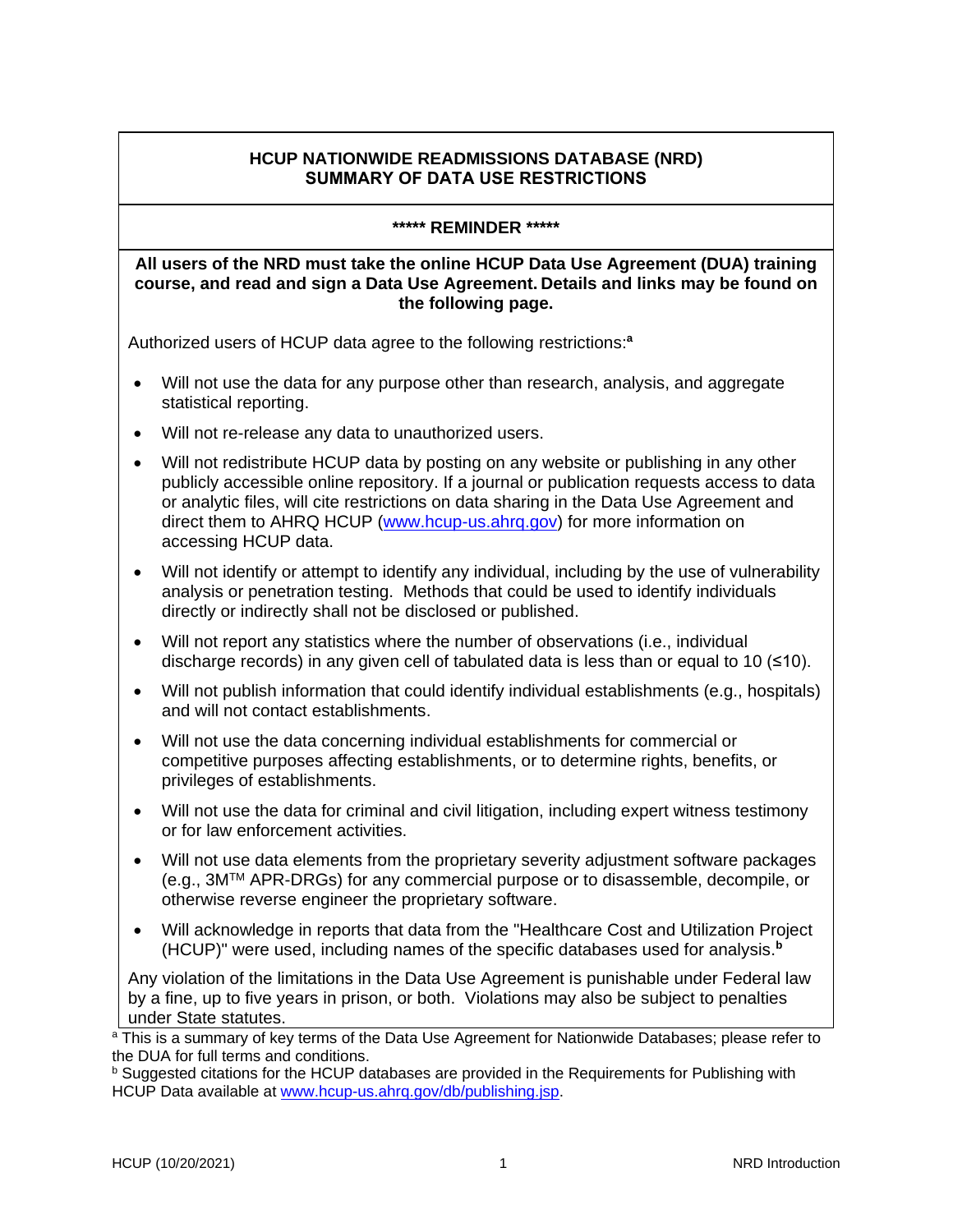#### <span id="page-5-0"></span>**HCUP DATA USE AGREEMENT REQUIREMENTS**

All HCUP data users, including data purchasers and collaborators, must complete the online HCUP Data Use Agreement (DUA) Training Tool, and read and sign the HCUP Data Use Agreement. Proof of training completion and signed Data Use Agreements must be submitted to the HCUP Central Distributor as described below.

Data purchasers will be required to provide their DUA training completion code and will execute their DUAs electronically as a part of the online ordering process. The DUAs and training certificates for collaborators and others with access to HCUP data should be submitted directly to the HCUP Central Distributor using the contact information below.

The on-line DUA training course is available at: www.hcup-us.ahrg.gov/tech\_assist/dua.jsp.

The **HCUP Nationwide Data Use Agreement** is available on the AHRQ-sponsored HCUP User Support (HCUP-US) website at: [https://www.hcup-us.ahrq.gov/team/NationwideDUA.pdf.](https://www.hcup-us.ahrq.gov/team/NationwideDUA.pdf)

#### <span id="page-5-1"></span>**HCUP CONTACT INFORMATION**

#### <span id="page-5-2"></span>**HCUP Central Distributor and HCUP User Support**

Information about the content of the HCUP databases is available on the HCUP User Support (HCUP-US) website [\(www.hcup-us.ahrq.gov\)](http://www.hcup-us.ahrq.gov/).

If you have questions, please review the HCUP Frequently Asked Questions located at [www.hcup-us.ahrq.gov/tech\\_assist/faq.jsp.](http://www.hcup-us.ahrq.gov/tech_assist/faq.jsp)

If you need further technical assistance, please contact the HCUP Central Distributor and User Support team at:

Phone: 866-290-HCUP (4287) (toll free) Email: [hcup@ahrq.gov](mailto:hcup@ahrq.gov) Fax: 866-792-5313 (toll free in the United States)

Mailing address: HCUP Central Distributor IBM Watson Health 5425 Hollister Avenue, Suite 140 Santa Barbara, CA 93111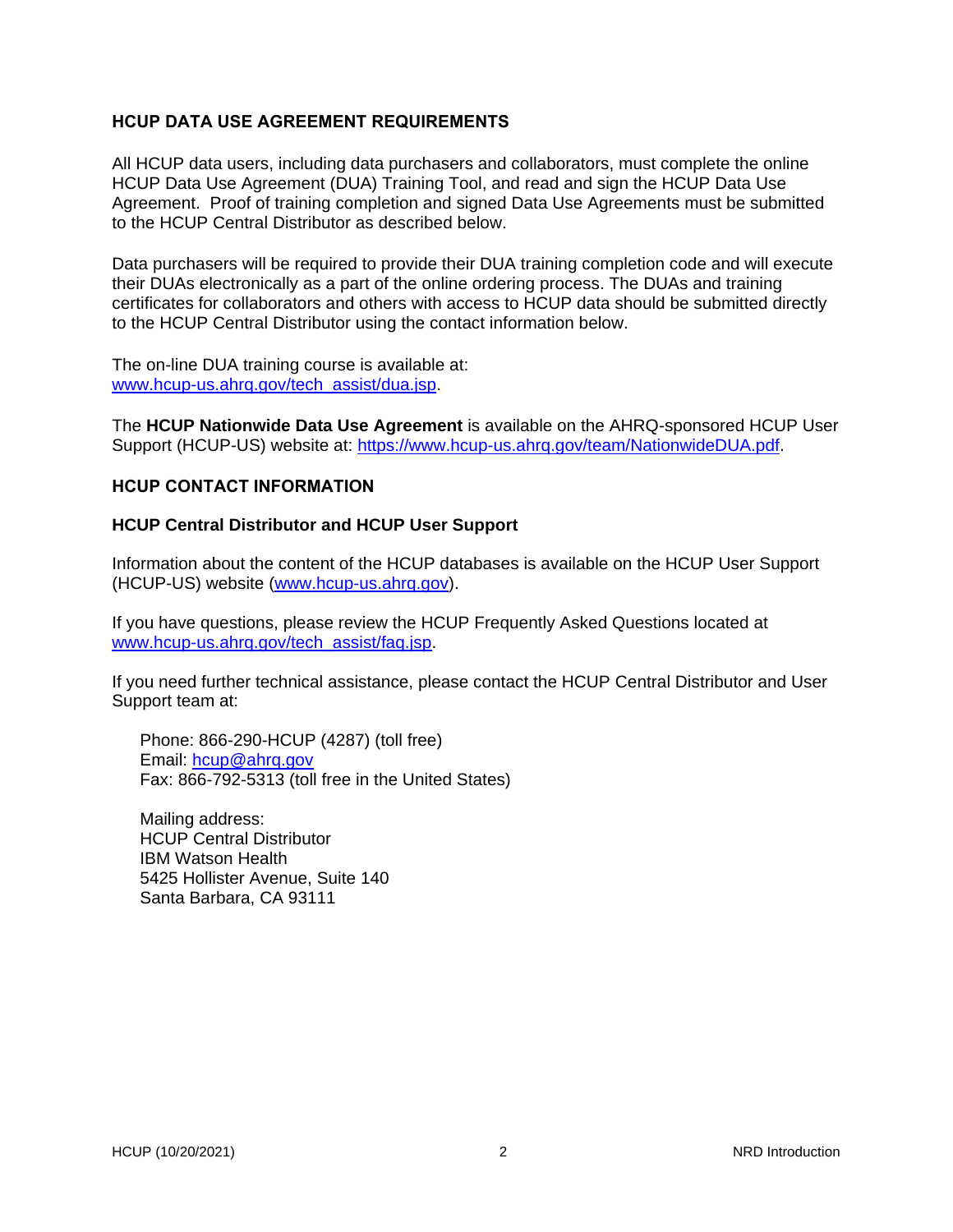## **WHAT IS THE NATIONWIDE READMISSIONS DATABASE (NRD)?**

- The Nationwide Readmissions Database (NRD) is a database of all-payer hospital inpatient stays that can be used to generate national estimates of readmissions. Outcomes of interest include national readmission rates, reasons for returning to the hospital for care, and the hospital costs for discharges with and without readmissions.
- The NRD addresses a large gap in healthcare data—the lack of nationally representative information on hospital readmissions for all patients, regardless of the expected payer for the hospital stay. The NRD is designed to be flexible to various types of analyses of readmissions. Criteria to determine the relationship between multiple hospital admissions for an individual patient in a calendar year are left to the analyst using the NRD.
- The NRD is drawn from HCUP State Inpatient Databases (SID) containing verified patient linkage numbers that can be used to track a person across hospitals within a State, while adhering to strict privacy guidelines. Unweighted, the NRD contains data from approximately 18 million discharges each year. Weighted, it estimates roughly 35 million discharges in the United States.
- There are 30 HCUP Partner States that contributed to the 2019 NRD: Alaska, Arkansas, California, Colorado, Delaware, Florida, Georgia, Hawaii, Indiana, Iowa, Louisiana, Maryland, Massachusetts, Mississippi, Missouri, Nebraska, New Mexico, Nevada, New York, Oregon, Pennsylvania, South Carolina, South Dakota, Tennessee, Utah, Virginia, Vermont, Washington, Wisconsin, and Wyoming. These States are geographically dispersed and account for 61.8 percent of the total U.S. resident population and 60.4 percent of all U.S. hospitalizations.
- The NRD is a publicly available database that can be purchased through the HCUP Central Distributor. The NRD is available for data years 2010–2019.
- Users must complete the HCUP [Data Use Agreement Training Course](https://www.hcup-us.ahrq.gov/tech_assist/dua.jsp) prior to receiving the data.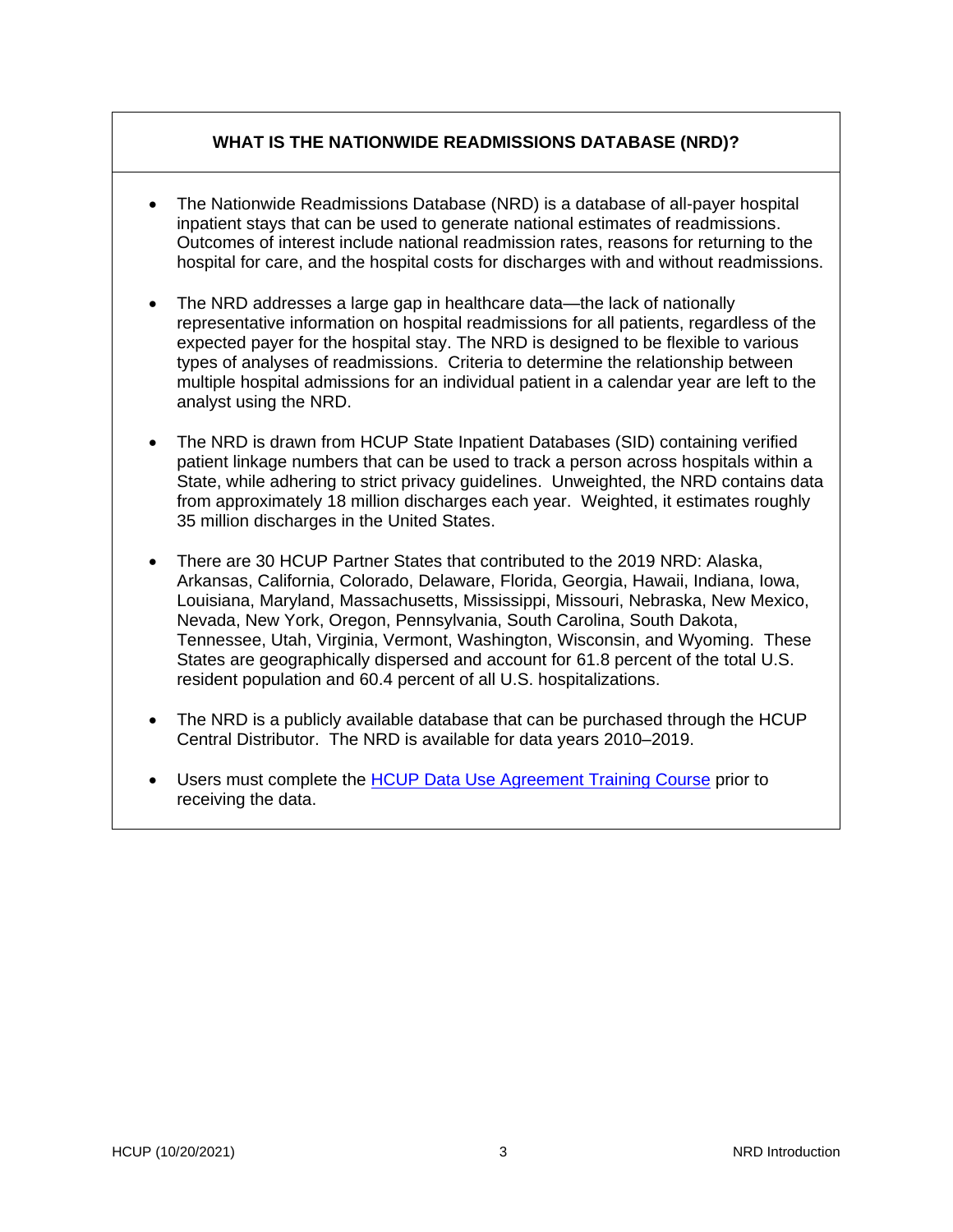## **WHAT'S NEW IN THE 2019 NRD?**

- <span id="page-7-0"></span>• Data elements indicating certain types of hospital stays, including births, deliveries, injuries, hospital service lines, and operating room procedures are available in the NRD Core file.
- Data elements derived from the Elixhauser Comorbidity Software Refined for ICD-10-CM, the Clinical Classifications Software Refined (CCSR) for ICD-10-PCS procedures, and Procedure Classes Refined for ICD-10-PCS are available in the NRD Diagnosis and Procedure Groups file.

## **UNDERSTANDING THE NRD**

- <span id="page-7-1"></span>• This document, *Introduction to the NRD, 2019,* summarizes the content of the 2019 NRD and describes the development of the NRD sample and weights. Similar documents for previous years of the NRD are available on the HCUP User Support (HCUP-US) website at [www.hcup-us.ahrq.gov/db/nation/nrd/nrdarchive.jsp.](http://www.hcup-us.ahrq.gov/db/nation/nrd/nrdarchive.jsp)
- In-depth documentation for the NRD is available at [www.hcup](https://www.hcup-us.ahrq.gov/db/nation/nrd/nrddbdocumentation.jsp)[us.ahrq.gov/db/nation/nrd/nrddbdocumentation.jsp.](https://www.hcup-us.ahrq.gov/db/nation/nrd/nrddbdocumentation.jsp) Please refer to detailed documentation before using the data.
- Important considerations for data analysis are highlighted and references to further resources are provided.
- The coding system used to report diagnoses and procedures has changed over time:
	- $\circ$  Beginning with data year 2016, the NRD includes a full calendar year of data with diagnosis and procedure codes reported ICD-10-CM/PCS diagnosis and procedure codes.
	- o In data year 2015, the first 9 months of the NRD contain International Classification of Diseases, Ninth Revision, Clinical Modification (ICD-9-CM) codes and the last 3 months contain ICD-10-CM/PCS codes.
	- $\circ$  In data year 2014 and prior years, the NRD contains ICD-9-CM diagnosis and procedure codes.
- The HCUP-US website has a section on **ICD-10-CM/PCS Resources** that summarizes key issues for researchers using HCUP and other administrative databases that include ICD-10-CM/PCS coding. The web page provides general guidance and forewarning to users analyzing outcomes that may be affected by the transition to the ICD-10-CM/PCS coding system and lists other related web resources.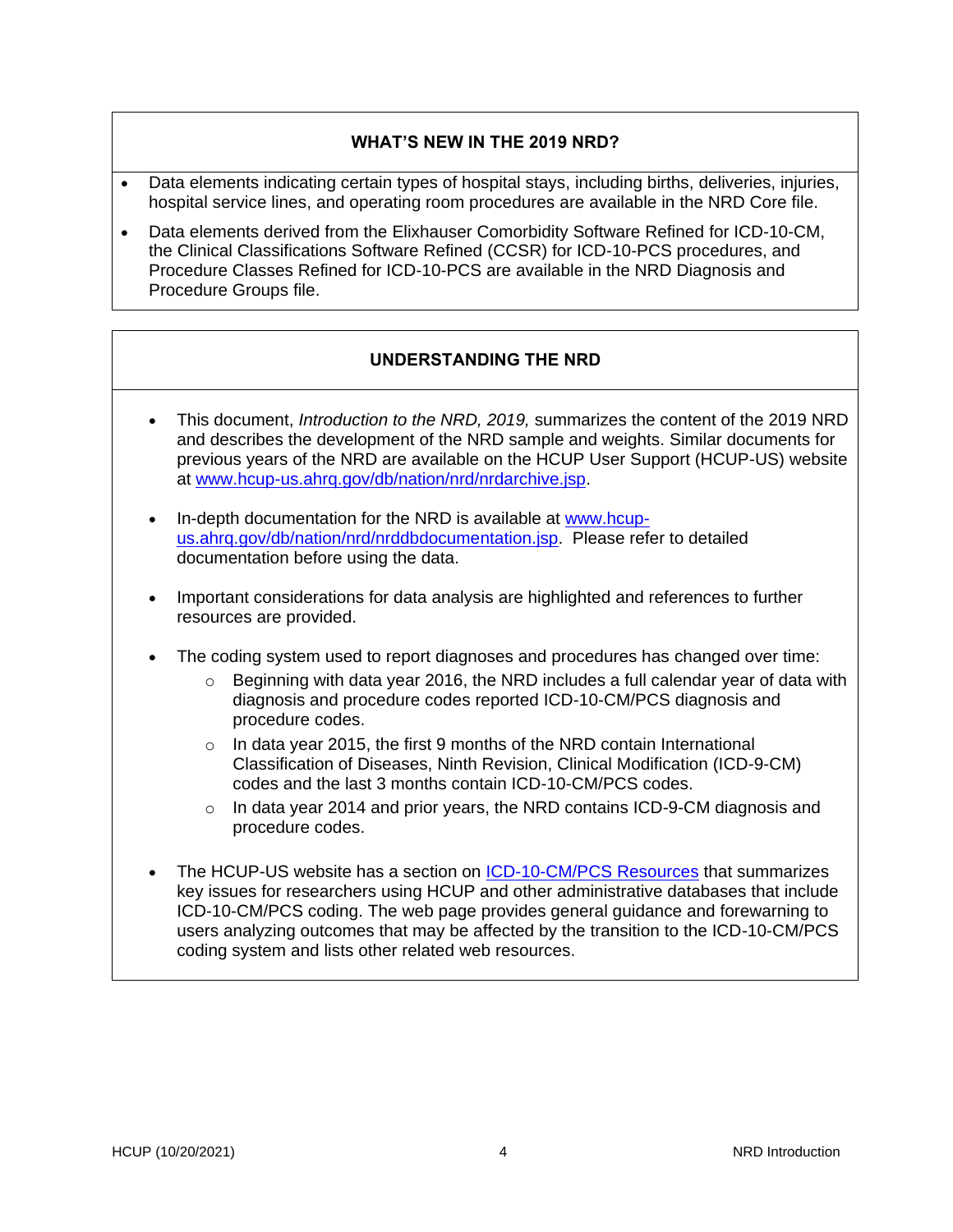## **HEALTHCARE COST AND UTILIZATION PROJECT — HCUP A FEDERAL-STATE-INDUSTRY PARTNERSHIP IN HEALTH DATA** Sponsored by the Agency for Healthcare Research and Quality

## **HCUP NATIONWIDE READMISSIONS DATABASE (NRD) ABSTRACT**

<span id="page-8-0"></span>The Nationwide Readmissions Database (NRD) is part of the Healthcare Cost and Utilization Project (HCUP) that is sponsored by the Agency for Healthcare Research and Quality (AHRQ). The NRD addresses a large gap in healthcare data – the lack of nationally representative information on hospital readmissions for all patients, regardless of the expected payer for the hospital stay. The NRD was created to enable analyses of national readmission rates and to support public health professionals, administrators, policymakers, and clinicians in their decision making.

The NRD is drawn from HCUP State Inpatient Databases (SID) that contain reliable, verified patient linkage numbers that can be used to track a person across hospitals within a State, while adhering to strict privacy guidelines. The 2019 NRD is constructed from 30 SID. These States are geographically dispersed and account for 61.8 percent of the total U.S. resident population and 60.4 percent of all U.S. hospitalizations. See [Appendix A, Table 1](#page-33-0) for a list of data organizations participating in the NRD.

The NRD includes community hospitals, excluding rehabilitation or long-term acute care hospitals. All discharges from the SID are included except the following:

- Discharges from patients with an age of 0 from 14 of the 30 SID in 2019 because patient linkage numbers are inconsistently reported for this age
- Discharges with missing patient linkage numbers
- Discharges with questionable patient linkage numbers, defined as 20 or more discharges in a year, hospitalized after discharged dead, and overlapping inpatient stays
- Discharges from hospitals with more than 50 percent of their total discharges excluded for any of the above causes, because patients treated at these hospitals may not be reliably tracked over time. This does not include the exclusion for patients at age 0 with verified patient linkage numbers on less than 90 percent of discharges for this age group.

After exclusions, the 2019 NRD contains about 84 percent of SID discharges from the participating States. Unweighted, the NRD contains approximately 18 million discharges in 2019. Weighted, it estimates roughly 35 million discharges in the United States.

The NRD is designed to be flexible to various types of analyses of national readmissions for all payers. The criteria to determine the relationship between multiple hospital admissions for an individual patient are left to the analyst using the NRD. Outcomes of interest include national readmission rates, reasons for returning to the hospital for care, and the hospital costs for discharges with and without readmissions. *The NRD is not designed to support regional, State-, or hospital-specific readmission analyses.* 

Access to the NRD is open to users who sign a Nationwide Databases Data Use Agreement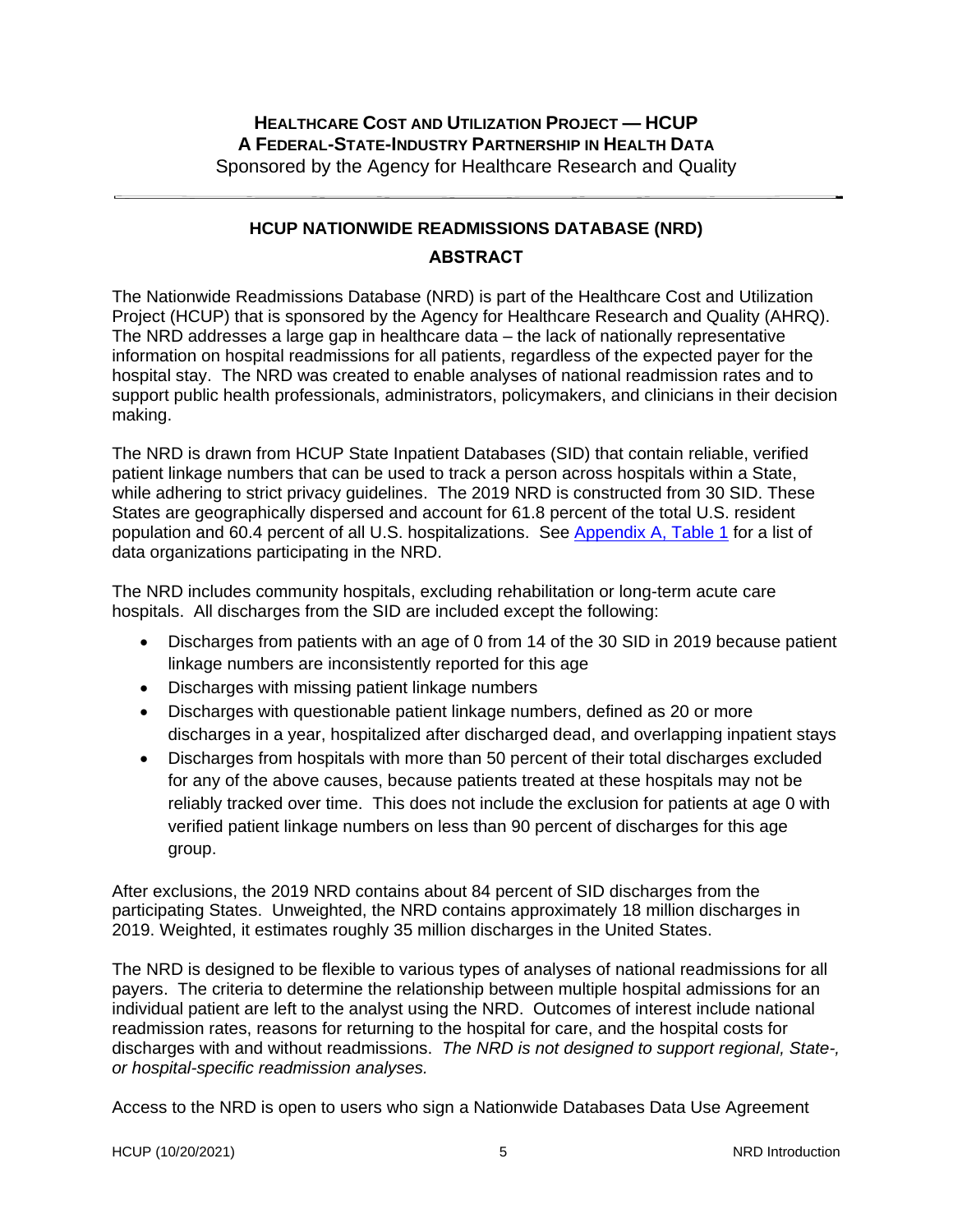(DUA). Uses are limited to research and aggregate statistical reporting. For more information on the NRD, visit the AHRQ-sponsored HCUP-US website at [www.hcup-us.ahrq.gov.](http://www.hcup-us.ahrq.gov/)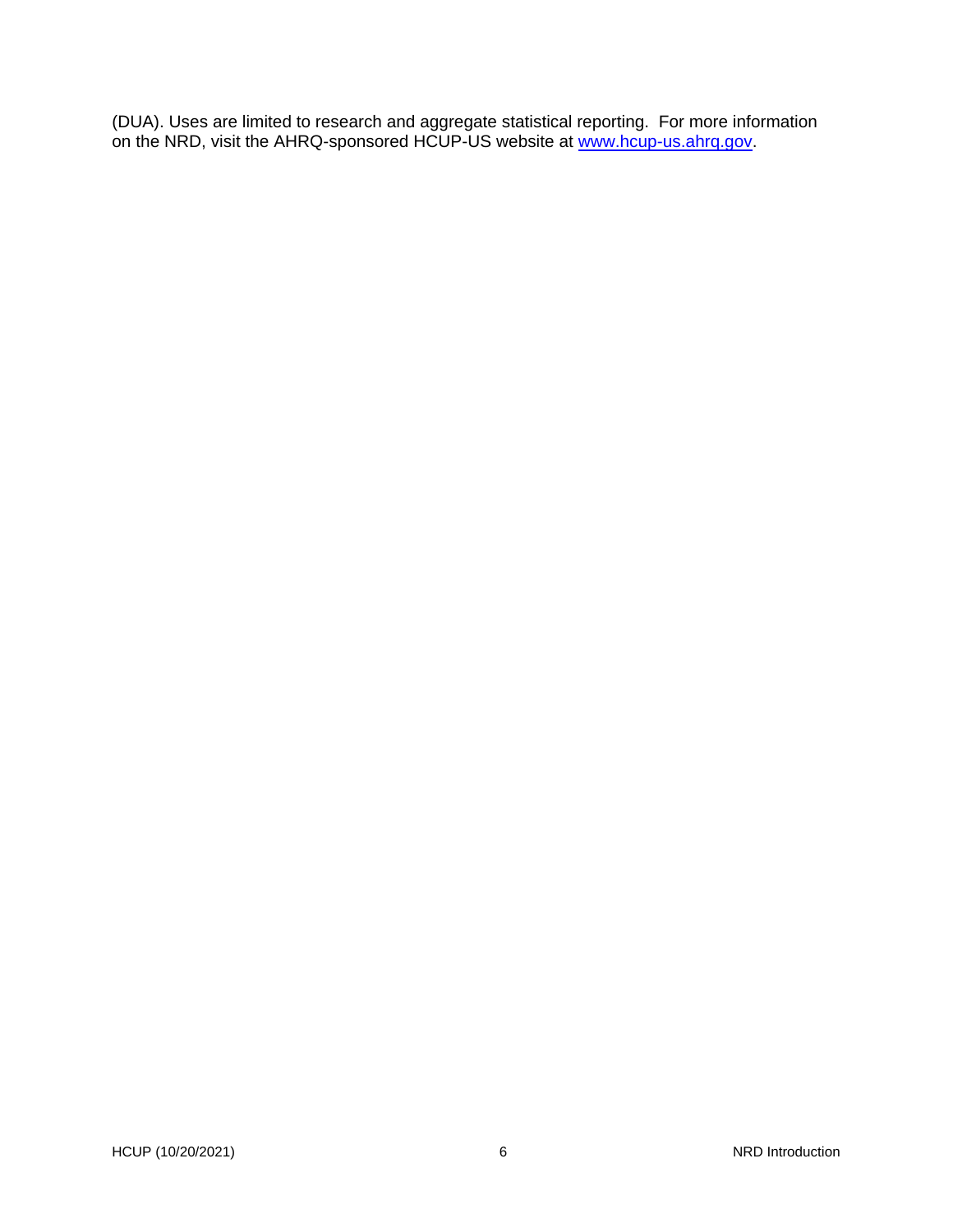## <span id="page-10-0"></span>**INTRODUCTION TO THE NATIONWIDE READMISSIONS DATABASE (NRD)**

## <span id="page-10-1"></span>**Overview of NRD Data**

The Healthcare Cost and Utilization Project (HCUP) Nationwide Readmissions Database (NRD) was created to enable analyses of national readmission rates and to support public health professionals, administrators, policymakers, and clinicians in their decision making. Reducing hospital readmissions is a key strategy for improving the quality of healthcare while containing cost. The NRD is designed to be flexible to various types of readmission analyses. The database includes discharges for patients with and without repeat hospital visits in a year and those who have died in the hospital. Repeat visits may or may not be related. The criteria to determine the relationship between hospital admissions are left to the analyst using the NRD.

#### <span id="page-10-2"></span>*States Included in the NRD*

Some HCUP Partner organizations provided synthetic patient linkage numbers in their SID that can be used to track patients within and across hospitals in a particular State. Unique combinations of the patient linkage number and the patient's date of birth and sex constituted a verified patient linkage number.

States selected for the NRD have verified patient linkage numbers on at least 90 percent of adult discharges. From these States, the NRD included discharges from patients aged 1 year and older. Discharges aged 0 were only retained from States that had verified patient linkage numbers on more than 90 percent of discharges aged 0. [Appendix A, Table 1](#page-33-0) identifies the statewide data organizations that contribute to the NRD. [Appendix A, Figure 1](#page-34-0) displays the geographic distribution of the 30 HCUP Partner organizations participating in the 2019 NRD. Based on U.S. Census Bureau data, the 2019 NRD accounts for 61.8 percent of the U.S. population and 60.4 percent of U.S. hospitalizations reported in the American Hospital Association (AHA) Annual Survey Database.

## <span id="page-10-3"></span>*Hospitals Included in the NRD*

The SID contains inpatient discharges from all hospitals provided by the HCUP Partners (e.g., community, general acute care, and specialty hospitals). The American Hospital Association (AHA) defines *community* hospitals as "all nonfederal short-term general and special hospitals, including special children's hospitals, whose facilities and services are available to the public." 1 Specialty hospitals included in the AHA definition of community hospitals are obstetricsgynecology, ear-nose-throat, short-term rehabilitation, orthopedic, pediatric institutions, and long-term acute care (LTAC) facilities. Also included are public hospitals and academic medical centers.

The NRD is limited to data from community hospitals that are not rehabilitation or LTAC facilities. Noncommunity hospitals were excluded because of inconsistent capture of data across HCUP States. Rehabilitation or LTAC hospitals were excluded because they treat a unique patient population that has longer stays and higher costs. Information on the percentage of SID discharges excluded by type of exclusion is provided in [Appendix A, Table 2.](#page-35-0) Details on the number of hospitals in the NRD are provided in [Appendix A, Table 3.](#page-35-1)

<sup>1</sup> American Hospital Association Glossary [\(https://www.ahadataviewer.com/glossary/\)](https://www.ahadataviewer.com/glossary/)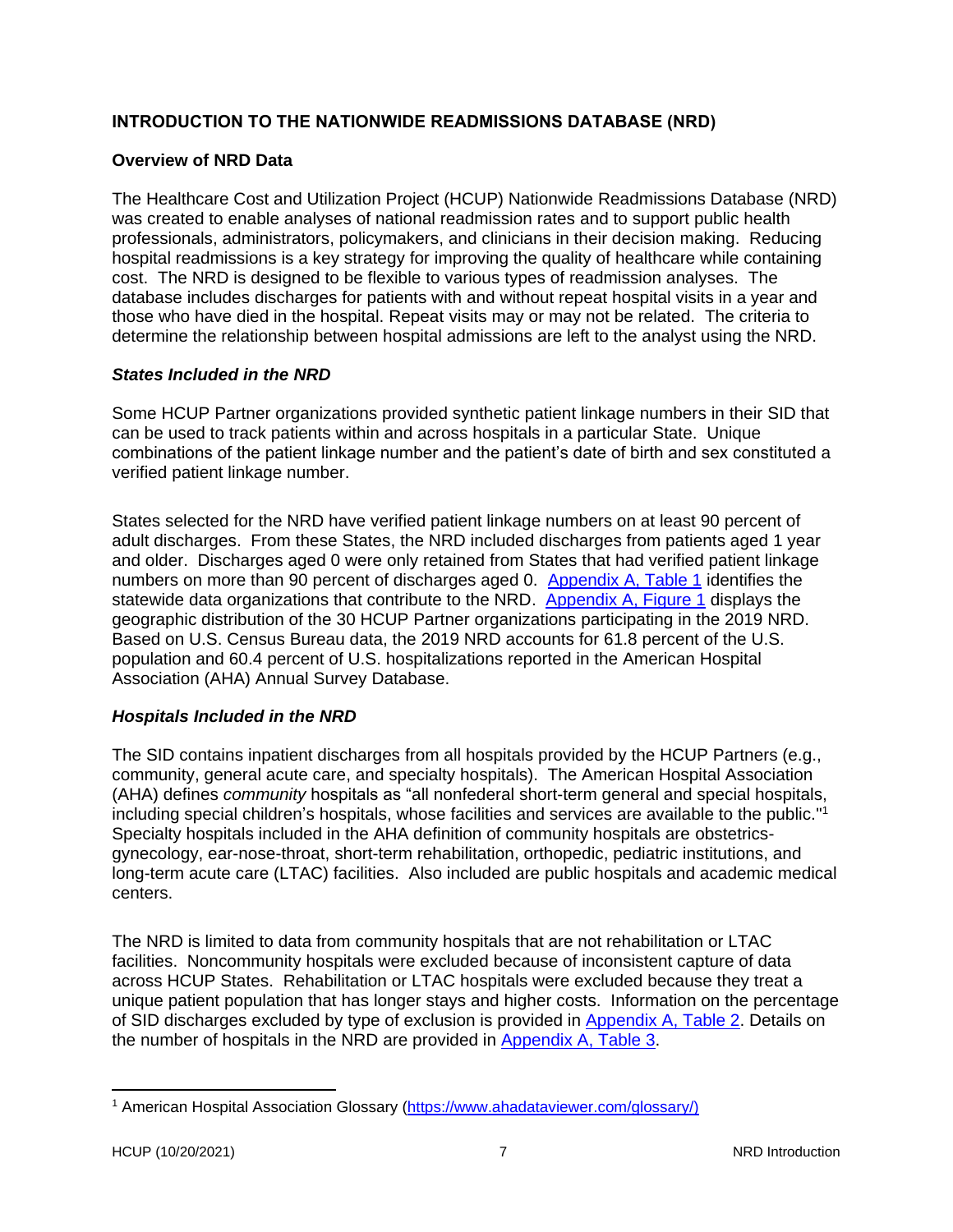#### <span id="page-11-0"></span>*Discharges Included in the NRD*

All SID discharges from selected States and hospitals were included, with a few exceptions. Records with missing or unverified patient linkage numbers were excluded from the NRD. All discharges aged 0 from States that had verified patient linkage numbers on less than 90 percent of discharges for this age group were excluded.

Another concern was verified patient linkage numbers that did not appear to track an individual within the year for the following reasons:

- (1) Extraordinary utilization in the year, defined as 20 or more admissions in a calendar year
- (2) Multiple discharges for the same identifier that showed the patient discharged dead from one admission and then admitted at a later date in the year
- (3) Overlapping hospitalizations for the same patient linkage number at the same or different hospitals.

Discharges for patient linkage numbers considered questionable because of these three criteria were excluded from the NRD.

Discharge-specific exclusions such as the removal of unverified, missing, or questionable patient linkage numbers impacted individual hospitals if they had more than 50 percent of their annual discharges excluded. These hospitals were not good candidates for a readmission analysis because too many of their discharges could not be tracked over time and were therefore excluded from the NRD. Information on the percentage of SID discharges excluded by type of exclusion is provided in [Appendix A, Table 2.](#page-35-0)

There were no exclusions for certain types of patients or clinical conditions. Therefore, conditions such as childbirth that generally do not result in a readmission were also included. Discharges that resulted in an in-hospital death were retained because these were possible readmission records. Discharges for residents and nonresidents were included in the State in which they were treated. Although most patients seek treatment at hospitals in their State of residence, there are occasions when patients are treated at hospitals in another State. Hospitals that specialize in certain types of care may attract patients from across the United States. In addition, hospitals near State borders frequently treat patients that reside in neighboring States. The data element RESIDENT identifies a discharge as a resident of the State in which he or she received hospital care. Details on the number of discharges in the NRD are provided in [Appendix A, Table 3.](#page-34-1)

## <span id="page-11-1"></span>*Discharges Involving Transfers*

Hospital administrative databases like the NRD and SID are "discharge-level" files, meaning that each record represents one discharge abstract from an inpatient stay. If a patient visits the hospital multiple times in a given year, the SID includes separate records for each inpatient stay. In addition, if a patient is transferred between hospitals within the State, the SID contain two discharge records, one record from the first hospitalization and a second record from the latter hospitalization.<sup>2</sup> Readmission analyses do not usually allow the hospitalization at the receiving hospital to be counted as a readmission. To eliminate this possibility, the pairs of records representing a transfer were collapsed into a single "combined" record in the NRD and removed the original separate discharge records from the NRD. *Transfer* records were defined

<sup>&</sup>lt;sup>2</sup> If the patient is transferred to an out-of-state hospital, the subsequent discharge would not be included in the NRD because the HCUP patient linkage numbers only can follow a patient within a State.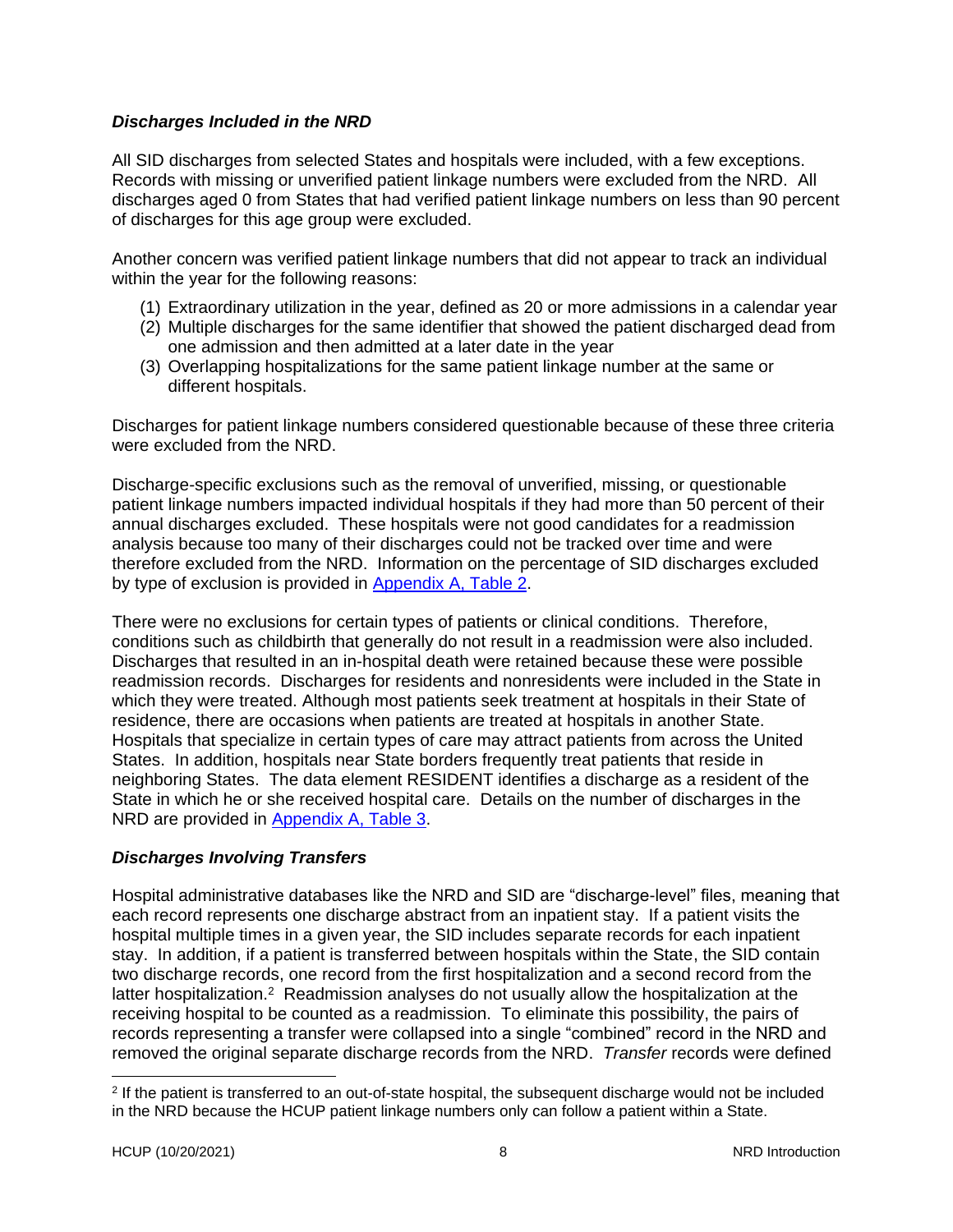as having all of the following characteristics:

- Discharge date of the first inpatient stay equaled the admission date of a subsequent inpatient stay<sup>3</sup>
- The first record had a discharge disposition of transfer to an acute care hospital
- The second record was from a different hospital and had an admission source indicating a transfer.

There are some records that meet only the first criterion. For this type of record, they were defined as *same-day* stays, that is, the discharge date for one inpatient stay was the same as the admission date of a second stay for the same patient, but there was no indication of a transfer by the discharge disposition or admission source. Same-day stays may or may not have involved different hospitals. Same-day stays may indicate that a patient was discharged too soon and then needed to be returned to the hospital on the same day. However, it was also possible that these were transfer records with an incorrect or missing discharge disposition and admission source. Therefore, the pairs of records representing same-day stays were also collapsed into a single "combined" record. A more detailed description of the methodology used to identify and combine transfer and same-day stays is provided in [Appendix B.](#page-44-0)

#### <span id="page-12-0"></span>*Summary of Hospitals and Discharges Included in the NRD*

The NRD includes community hospitals and excludes the following types of hospitals:

- Noncommunity hospitals because of inconsistent capture of data across HCUP States
- Community hospitals that are either rehabilitation or LTAC hospitals because these hospitals treat a unique patient population that has longer stays and higher costs.

All discharges from included hospitals were retained in the NRD with the following exceptions:

- Discharges from patients with an age of 0 from SID with verified patient linkage numbers on less than 90 percent of discharges for this age group
- Discharges with missing or unverified patient linkage numbers
- Discharges with questionable patient linkage numbers, defined as 20 or more discharges in a year, hospitalized after discharged dead, and overlapping inpatient stays
- Discharges from hospitals with more than 50 percent of their total discharges excluded for any of the above two causes. This does not include the exclusion for patients with an age of 0 with verified patient linkage numbers on less than 90 percent of discharges for this age group.

Information on the percentage of SID discharges excluded by type of exclusion is provided in [Appendix A, Table 2.](#page-35-0) There were no exclusions for certain types of patients or clinical conditions. Discharges that resulted in an in-hospital death were included because these were possible readmission records. Discharges for residents and nonresidents of the State in which they were treated were also included. In addition, pairs of discharge records representing transfers or same-day stays (i.e., one discharge record from the sending hospital and one

<sup>&</sup>lt;sup>3</sup> Although the text refers to using the discharge and admission date, in reality, the NRD data elements NRD\_DaysToEvent and LOS were used to identify the sequential order of inpatient records and whether they stopped and started on the same day.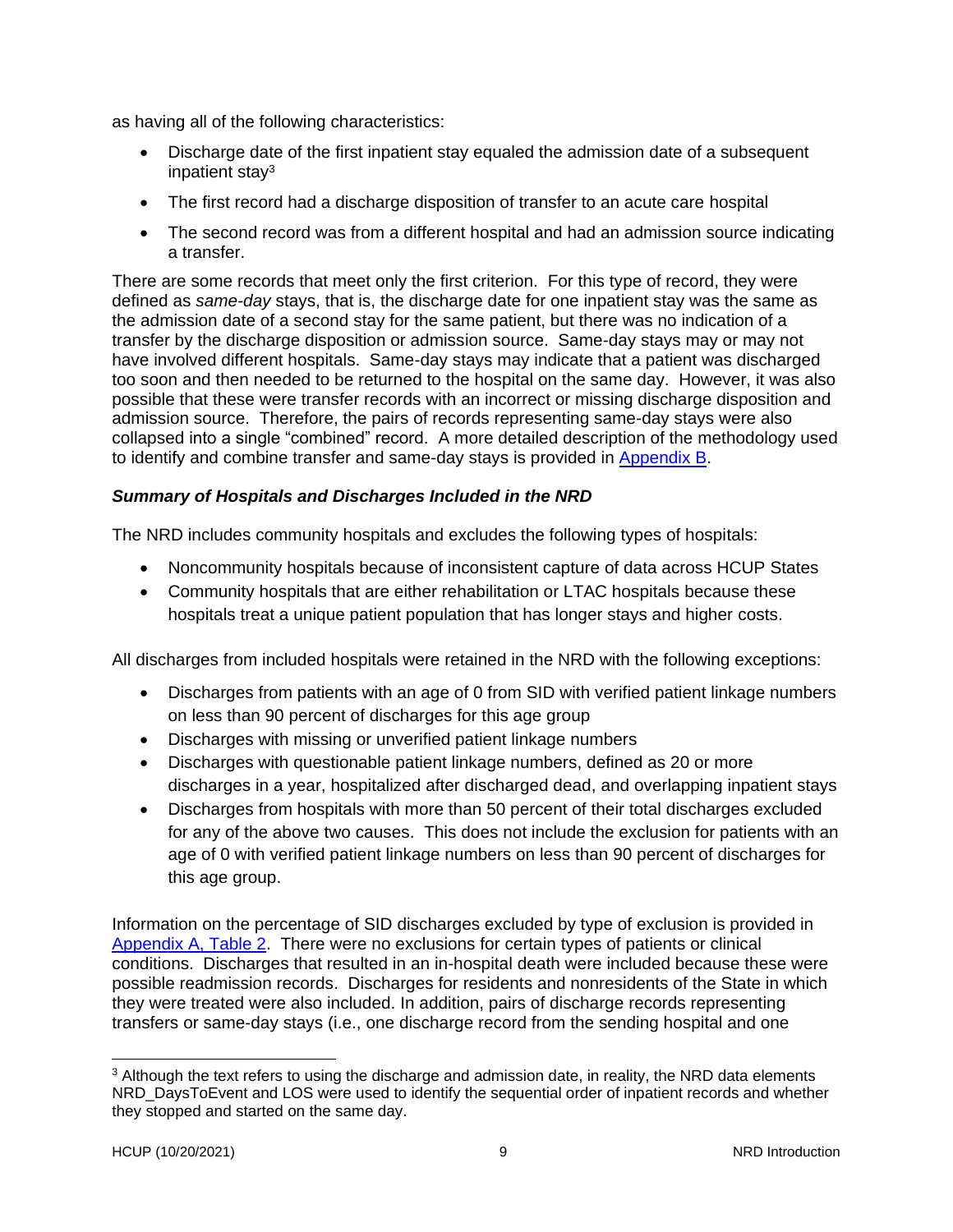discharge record from the receiving hospital) were collapsed into a single record so that the hospitalization at the receiving hospital could not be counted as a readmission. Details on the number of States, hospitals, and discharges in the NRD are provided in [Appendix A, Table 3.](#page-34-1)

#### <span id="page-13-0"></span>*State-Specific Restrictions*

Some sources that contributed data to the NRD imposed restrictions on the release of certain data elements or discharges that could be included in the database. In addition, because of confidentiality laws, some data sources were prohibited from providing HCUP with discharge records that indicated specific medical conditions, such as HIV/AIDS or behavioral health. Detailed information on these State-specific restrictions is available in [Appendix C.](#page-49-0)

## <span id="page-13-1"></span>**ICD-10-CM/PCS Started October 1, 2015 at the Beginning of Fiscal Year 2016**

On October 1, 2015, the United States transitioned from using ICD-9-CM to ICD-10-CM/PCS code sets for reporting medical diagnoses and inpatient procedures.<sup>4</sup> ICD-10-CM/PCS consists of two parts:

- ICD-10-CM: diagnosis coding on inpatient and outpatient data
- ICD-10-PCS: procedure coding on inpatient data.

The HCUP-US website has a section on [ICD-10-CM/PCS Resources](https://www.hcup-us.ahrq.gov/datainnovations/icd10_resources.jsp) that summarizes key issues for researchers using HCUP and other administrative databases that include ICD-10- CM/PCS coding. The web page provides general guidance and forewarning to users analyzing outcomes that may be affected by the transition to the ICD-10-CM/PCS coding system and lists other related Web resources.

#### <span id="page-13-2"></span>**File Structure of the NRD**

Generally, the NRD includes three discharge-level files and one hospital-level file:

#### **Discharge-level files**

- o **Core File** is a single file containing commonly used data elements (e.g., age, expected primary payer, discharge status, ICD-10-CM/PCS codes, total charges).
	- This file is available in all years of the NRD.
- o **Severity File** is a single file containing additional data elements to aid in identifying the severity of the condition for a specific discharge.
	- This file is available in all years of the NRD.
- o **Diagnosis and Procedure Groups File** is a single file containing additional information on the ICD-10-CM diagnoses and ICD-10-PCS procedures created by the HCUP software tools.
	- For data years 2016–2017, this file was not available in the NRD. Data elements derived from the ICD-10-CM/PCS HCUP software tools are not included in the NRD because they were still in development and testing.

<sup>4</sup> ICD-9-CM: International Classification of Diseases, Ninth Revision, Clinical Modification;

ICD-10-CM/PCS: International Classification of Diseases, Tenth Revision, Clinical Modification/Procedure Coding System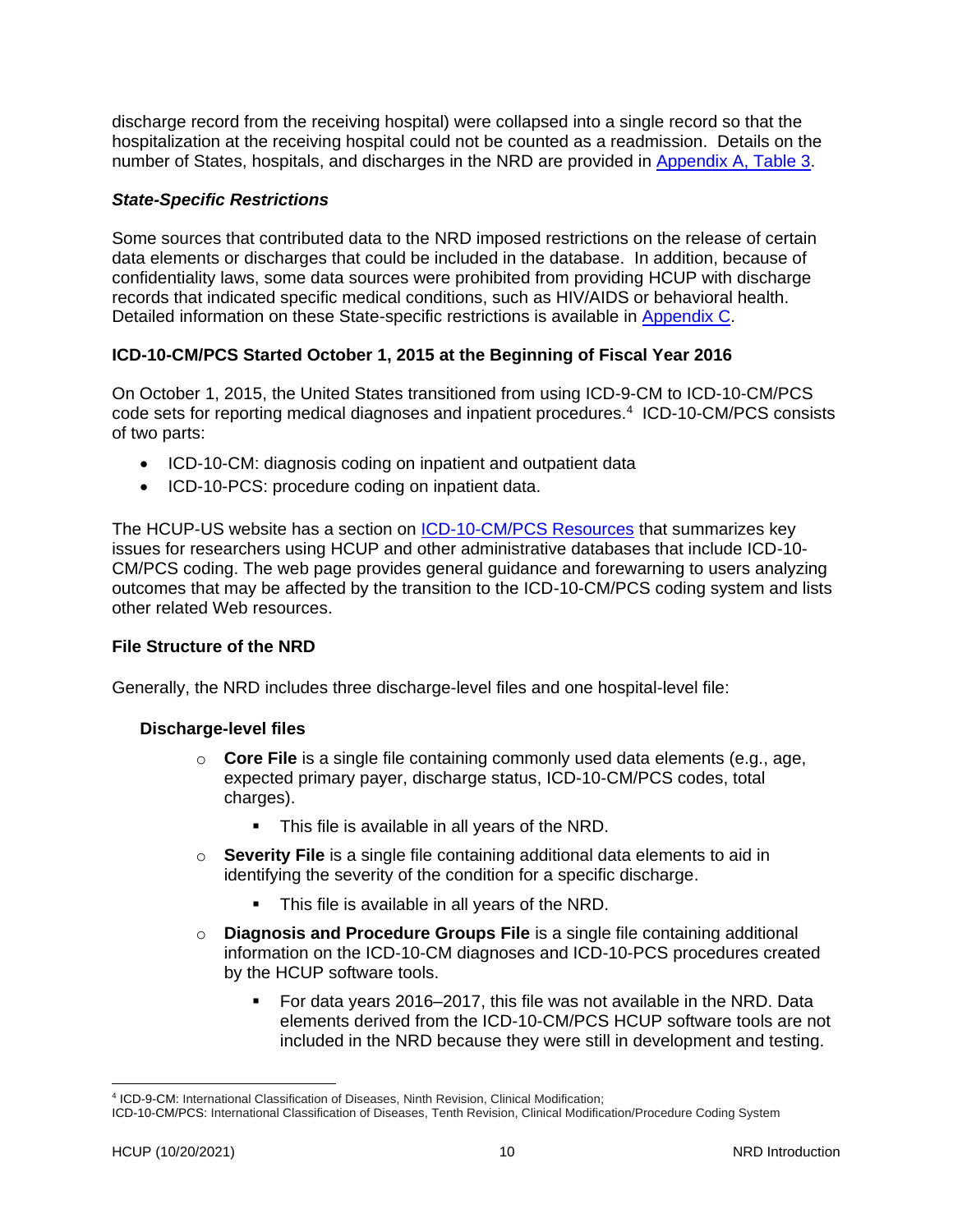- Beginning with data year 2019, this file is available in the NRD and includes data elements derived from the Clinical Classifications Software Refined (CCSR) for ICD-10-CM diagnoses.
- Beginning with data year 2019, data elements derived from the Elixhauser Comorbidity Software Refined for ICD-10-CM, the CCSR for ICD-10-PCS procedures, and Procedure Classes Refined for ICD-10-CM are also available in this file.

#### **Hospital-level file**

- o **Hospital File** is a single file containing information on hospital characteristics.
	- This file is available in all years of the NRD.

The NRD unique record identifier (HCUP data element KEY\_NRD) can be used to add data elements from the Severity file and Diagnosis and Procedure Groups file, if available, to the records on the Core file. The NRD hospital identifier (HCUP data element HOSP\_NRD) can be used to add data elements from the hospital-level file to the Core file.

## *File Structure of the 2015 NRD*

The NRD data files are annual, calendar-year files based on discharge date for all years except 2015. The introduction of ICD-10-CM/PCS on October 1, 2015 means that the 2015 NRD includes a combination of codes:

- Nine months of the data with ICD-9-CM codes (January 1, 2015 to September 30, 2015)
- Three months of data with ICD-10-CM/PCS codes (October 1, 2015 to December 31, 2015).

To alert users to this change in the ICD coding scheme, the file structure of the 2015 NRD differs from the annual files for other data years in three primary ways:

- The names of diagnosis- and procedure-related data elements under ICD-10-CM/PCS have been changed to identify the coding scheme with a prefix of "I10."
- Diagnoses and procedures, and related data elements, have been moved out of the Core File and into the Diagnosis and Procedure Groups File where the first three quarters of data (with ICD-9-CM codes) are stored separately from the fourth quarter of data (with ICD-10-CM/PCS codes).
- Data elements based on the HCUP software tools that are derived from ICD-10-CM/PCS codes are not included in the fourth quarter data.

More information about the file structure of the 2015 NRD is available in the *[Introduction to the](https://www.hcup-us.ahrq.gov/db/nation/nrd/Introduction_NRD_2010-2015.pdf)  [Nationwide Readmissions Database \(NRD\), 2010–2015](https://www.hcup-us.ahrq.gov/db/nation/nrd/Introduction_NRD_2010-2015.pdf)* and on the [NRD Database](https://www.hcup-us.ahrq.gov/db/nation/nrd/nrddbdocumentation.jsp)  [Documentation](https://www.hcup-us.ahrq.gov/db/nation/nrd/nrddbdocumentation.jsp) page of the HCUP-US website.

## <span id="page-14-0"></span>*NRD Data Elements*

The coding of data elements in the NRD is consistent with other HCUP databases. The following three objectives guided the definition of data elements in all HCUP databases:

• Ensure usability without extensive editing by analysts.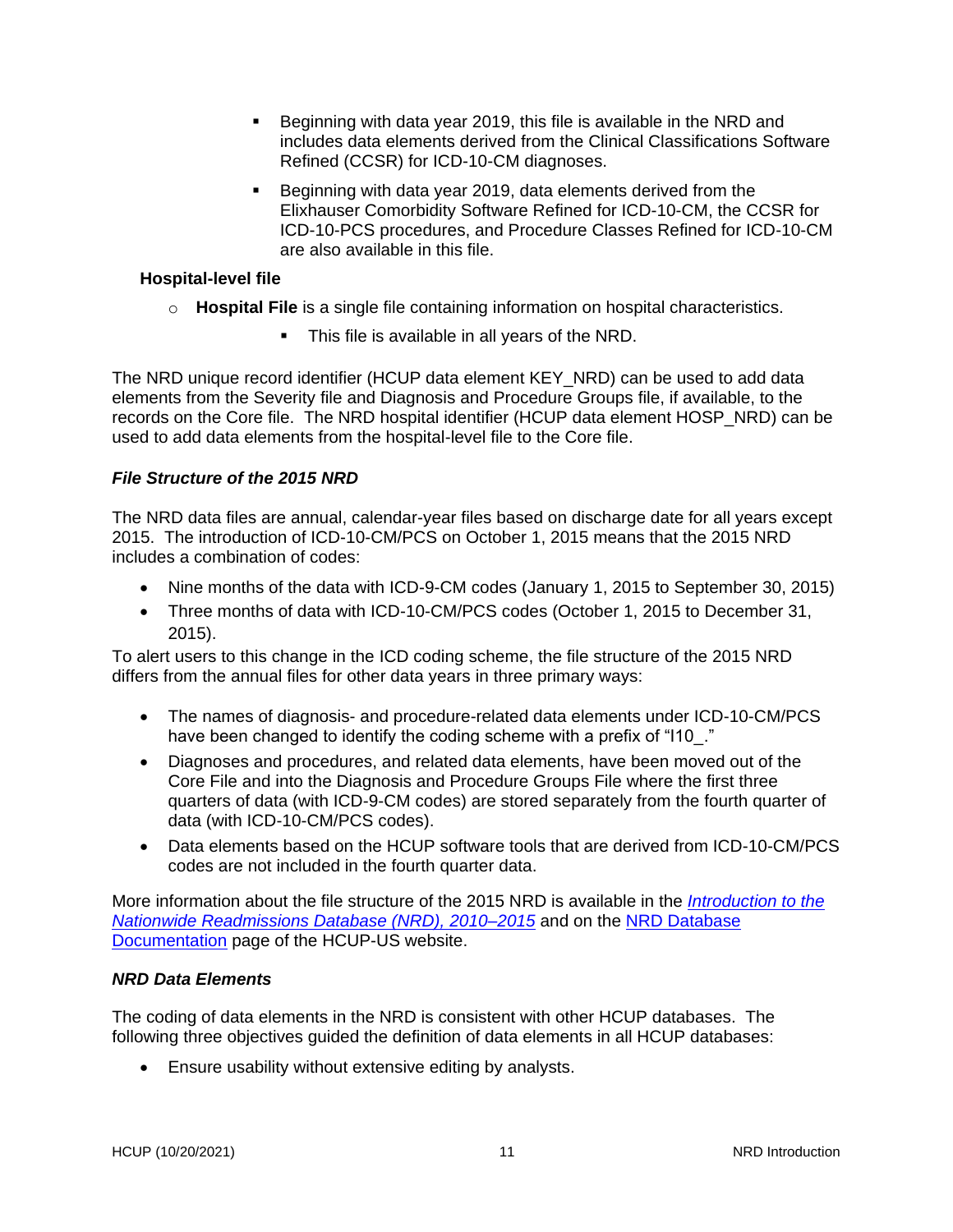- Retain the largest amount of information available from the original sources, while still maintaining consistency among sources.
- Structure the information for efficient storage, manipulation, and analysis.

More information on the coding of HCUP data elements is available on the HCUP User Support (HCUP-US) website [\(www.hcup-us.ahrq.gov/db/coding.jsp\)](https://www.hcup-us.ahrq.gov/db/coding.jsp).

The NRD contains more than 100 clinical and non-clinical data elements provided in a hospital discharge abstract, such as:

- Discharge month, quarter, and year<sup>5</sup>
- ICD-10-CM diagnoses (or ICD-9-CM for discharges prior to October 1, 2015)
- ICD-10-PCS procedures (or ICD-9-CM for discharges prior to October 1, 2015)
- Patient demographics (e.g., sex, age, income quartile based on the median household income of the patient's ZIP Code, and urban/rural location of the patient's residence)
- Expected source of primary payment (e.g., Medicare, Medicaid, private insurance, selfpay, and other insurance types)
- Total hospital charges and hospital cost $6$
- Discharge weights for generating national estimates.
- Data elements essential to readmission analyses:
	- Verified patient linkage number (HCUP data element NRD VisitLink) that can be used to identify discharges belonging to the same patient
	- Timing between admissions for a patient (HCUP data element NRD\_DaysToEvent)
	- Length of inpatient stay in days (HCUP data element LOS)
	- Identification of transfers, same-day stays, and combined transfer records (HCUP data elements SAMEDAYEVENT and REHABTRANSFER)
	- Identification of the patient as a resident of the State in which he or she received hospital care (HCUP data element RESIDENT).
- Data elements derived from the HCUP software tools for ICD-10-CM/PCS beginning data year 2018 or the HCUP software tools for ICD-9-CM through quarter 3 of data year 2015.<sup>7</sup>

[Appendix D](#page-51-0) identifies the data elements in each 2019 NRD file:

[Table 1](#page-52-1) for the NRD Core File

<sup>&</sup>lt;sup>5</sup> Admission and discharge dates were not available because of patient confidentiality restrictions.

<sup>&</sup>lt;sup>6</sup> Total hospital cost must be added to the NRD using the HCUP supplemental Cost-to-Charge Ratio files.

<sup>7</sup> Users interested in applying HCUP software tools to the NRD to produce data elements unavailable in the database files for a certain year may do so by downloading the respective tool(s) from the [Research](https://www.hcup-us.ahrq.gov/tools_software.jsp)  [Tools](https://www.hcup-us.ahrq.gov/tools_software.jsp) section of the HCUP User Support (HCUP-US) website. Additionally, users may wish to review the [HCUP Software Tools Tutorial,](https://www.hcup-us.ahrq.gov/tech_assist/tutorials.jsp) which provides instructions on how to apply the HCUP software tools to HCUP or other administrative databases.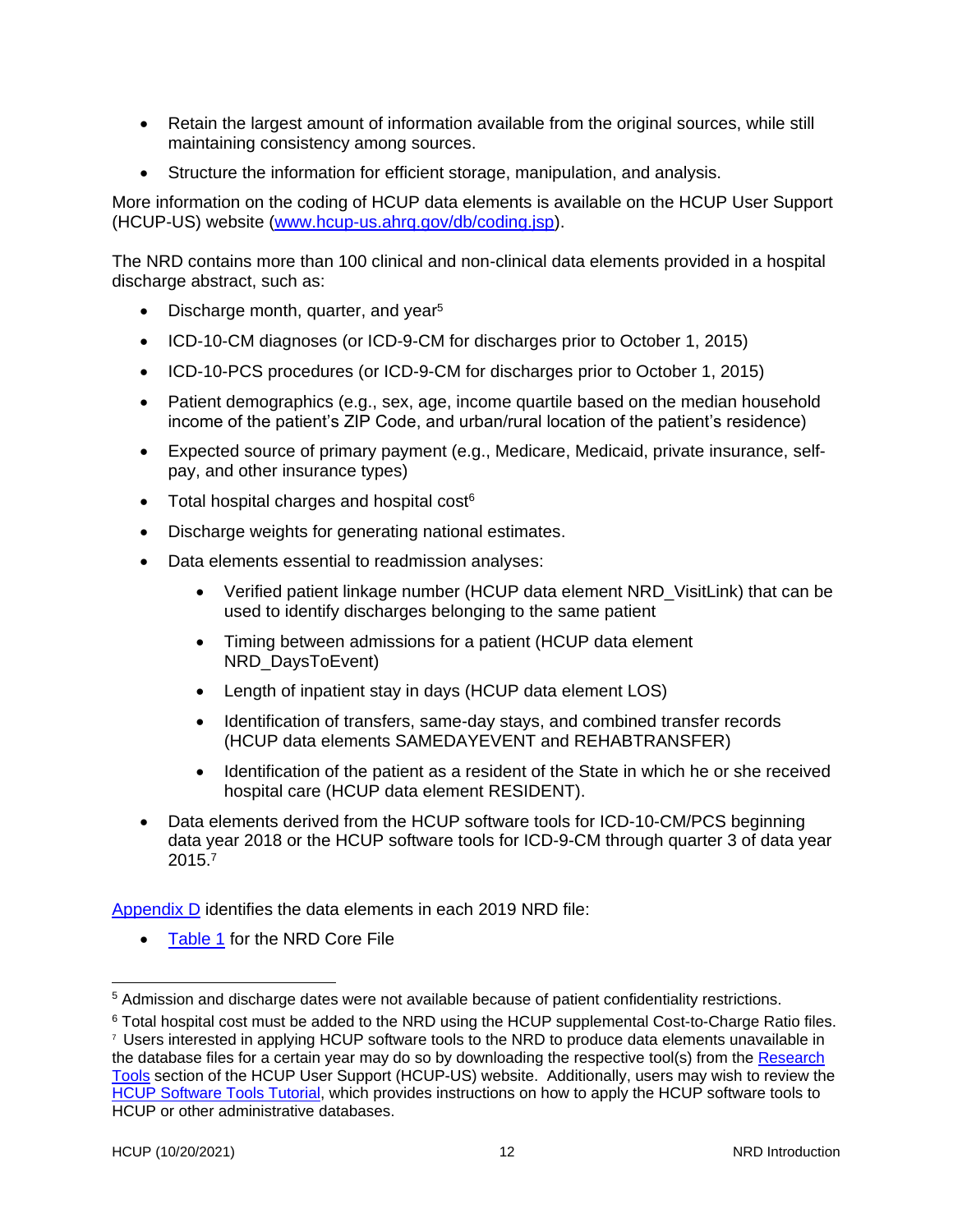- [Table 2](#page-56-0) for the NRD Severity Files
- [Table 3](#page-56-1) for the NRD Diagnosis and Procedure Groups Files
- [Table 4](#page-58-0) for the Hospital File.

The tables in [Appendix D](#page-51-0) provide summary documentation for the data. Please refer to the NRD documentation located on the HCUP-US website [\(www.hcup-us.ahrq.gov\)](http://www.hcup-us.ahrq.gov/) for comprehensive information about data elements and the files.

For prior years, refer to the NRD [Description of Data Elements](https://www.hcup-us.ahrq.gov/db/nation/nrd/nrddde.jsp) page on the HCUP-US website or to previous versions of the NRD Introduction.

#### <span id="page-16-0"></span>**Getting Started**

The HCUP Nationwide Readmissions Database (NRD) is distributed as comma-separated value (CSV) files delivered via secure digital download from the [Online HCUP Central Distributor.](https://www.distributor.hcup-us.ahrq.gov/Home.aspx) The files are compressed and encrypted with SecureZIP® from PKWARE.

The NRD product is downloaded in a single zipped file for each year which contains several data-related files and accompanying documentation. The data-related files include the following compressed files:

- 1) Core File (NRD\_yyyy\_Core.zip, where yyyy indicates the data year)
- 2) Severity Measures File (NRDS yyyy Severity.zip, where yyyy indicates the data year).
- 3) Diagnosis and Procedure Groups File (NRD\_yyyy\_DX\_PR\_GRPS.zip, where yyyy indicates the data year)
- 4) Hospital File (NRD\_yyyy\_Hospital.zip, where yyyy indicates the data year)

To load and analyze the NRD data on a computer, users will need the following:

- The password provided by the HCUP Central Distributor
- A hard drive with at least 71 gigabytes of space available
- A third-party zip utility such as ZIP Reader, SecureZIP®, WinZip®, or Stuffit Expander®
- SAS®, SPSS®, Stata® or similar analysis software.

The total size of the comma-delimited version of the 2019 NRD is 41 GB. The 2019 NRD files loaded into SAS are about 10 GB with compression. In SAS, the largest use of space typically occurs during PROC SORT, which requires workspace about three times the size of the file. Thus, the NRD files would require at least 30 GB of available workspace to perform a sort procedure. Most SAS data steps will require twice the storage of the file, so that both the input and output files can coexist. The NRD files loaded into SPSS are under 150 GB. Because Stata loads the entire file into memory, it may not be possible to load every data element in the NRD Core file into Stata. Stata users will need to maximize memory and use the " skip" option to select a subset of data elements. More details are provided in the Stata load programs.

With a file of this size and without careful planning, space could easily become a problem in a multistep process. It is common to produce several versions of a file during data preparation, as well as further multiple versions for analysis. Therefore, the amount of space required could escalate rapidly.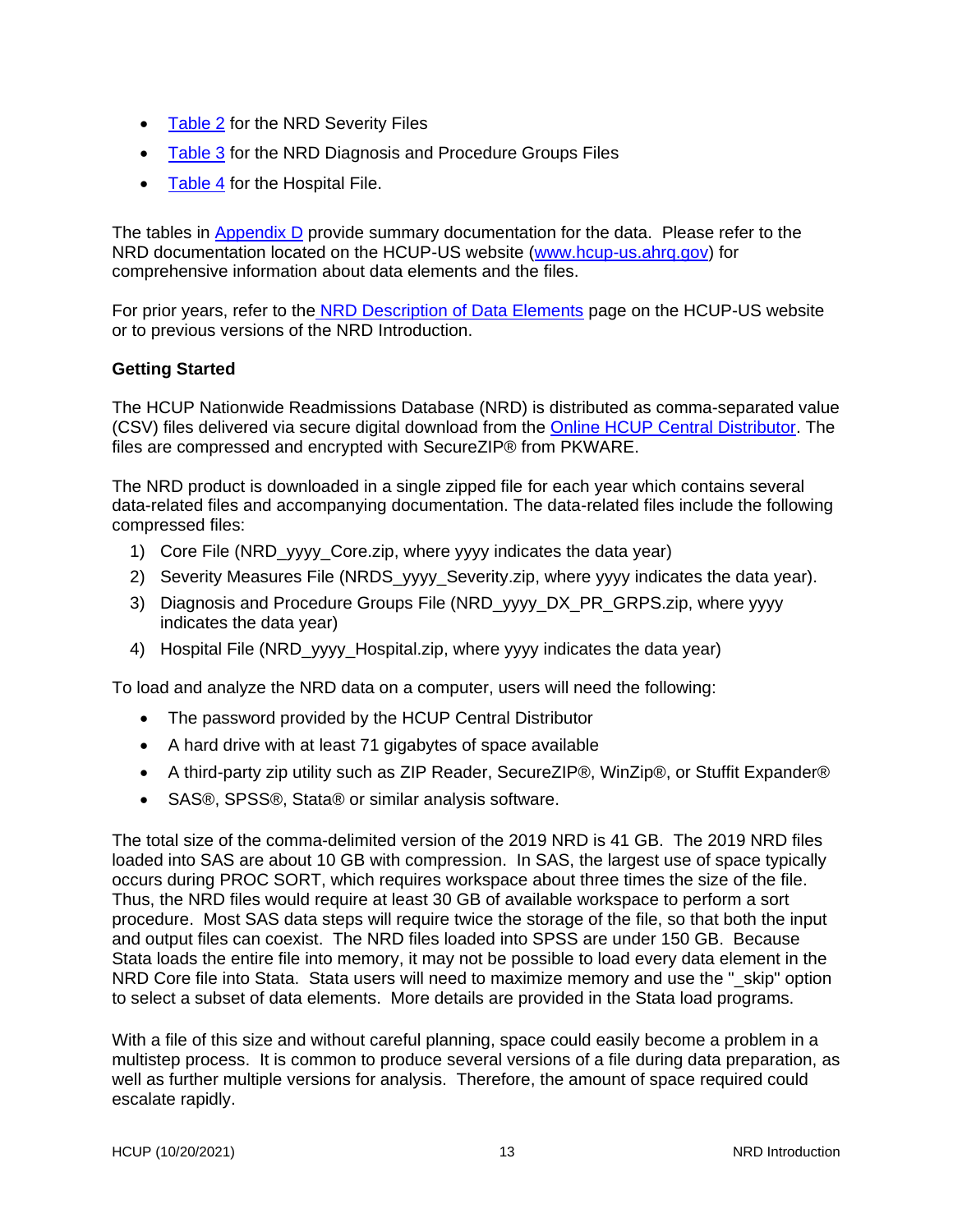#### <span id="page-17-0"></span>*Decompressing the NRD Files*

To extract the data files from the compressed download file, follow these steps:

- 1) Create a directory for the NRD on your hard drive.
- 2) Unzip the compressed NRD product file into the new directory using a third-party zip utility. This will place compressed, encrypted data-related files in the new directory. You will be prompted to enter the encryption password (sent separately by email) to decrypt the file.

Please note that attempts to unzip encrypted files using the built-in zip utility in Windows® (Windows Explorer) or Macintosh® (Archive Utility) will produce an error message warning of incorrect password and/or file or folder errors. The solution is to use a thirdparty zip utility.

Third-party zip utilities are available from the following reputable vendors on their official Web sites.

- ZIP Reader (Windows) (free download offered by the PKWARE corporation)
- SecureZIP® for Mac or Windows (free evaluation and licensed/fee software offered by the PKWARE corporation)
- WinZip (Windows) (evaluation and fee versions offered by the WinZip corporation)
- Stuffit Expander® (Mac) (free evaluation and licensed/fee software offered by Smith Micro corporation)
- 3) Unzip each of the compressed, encrypted data-related files using the same password and third-party zip utility method. This will place the data-related ASCII files in this same directory by default.

#### <span id="page-17-1"></span>*Downloading and Running the Load Programs*

Programs to load the data into SAS, SPSS, or Stata, are available on the HCUP User Support website (HCUP-US). To download and run the load programs, follow these steps:

- 1) Go to the NRD Database Documentation page on HCUP-US at [www.hcup](http://www.hcup-us.ahrq.gov/db/nation/nrd/nrddbdocumentation.jsp)[us.ahrq.gov/db/nation/nrd/nrddbdocumentation.jsp.](http://www.hcup-us.ahrq.gov/db/nation/nrd/nrddbdocumentation.jsp)
- 2) Go to the "File Specifications and Load Programs" section on this page.
- 3) Click on "Nationwide SAS Load Programs", "Nationwide SPSS Load Programs", or "Nationwide Stata Load Programs" to go to the corresponding Load Programs page.
- 4) Select the data year and the database ("NRD") from the drop-down lists on this page. Or you may select "NRD Load All Years" to obtain a zipped file with all load programs for multiple years at once.
- 5) Select and save the load programs you need. **The load programs are specific to the data year and data-related file**. For example, the load program for the 2019 NRD Core file is found under the link "SAS NRD 2019 Core File" in the list generated by selecting "2019" and "NRD." Save the load programs into the same directory as the NRD CSV files on your computer.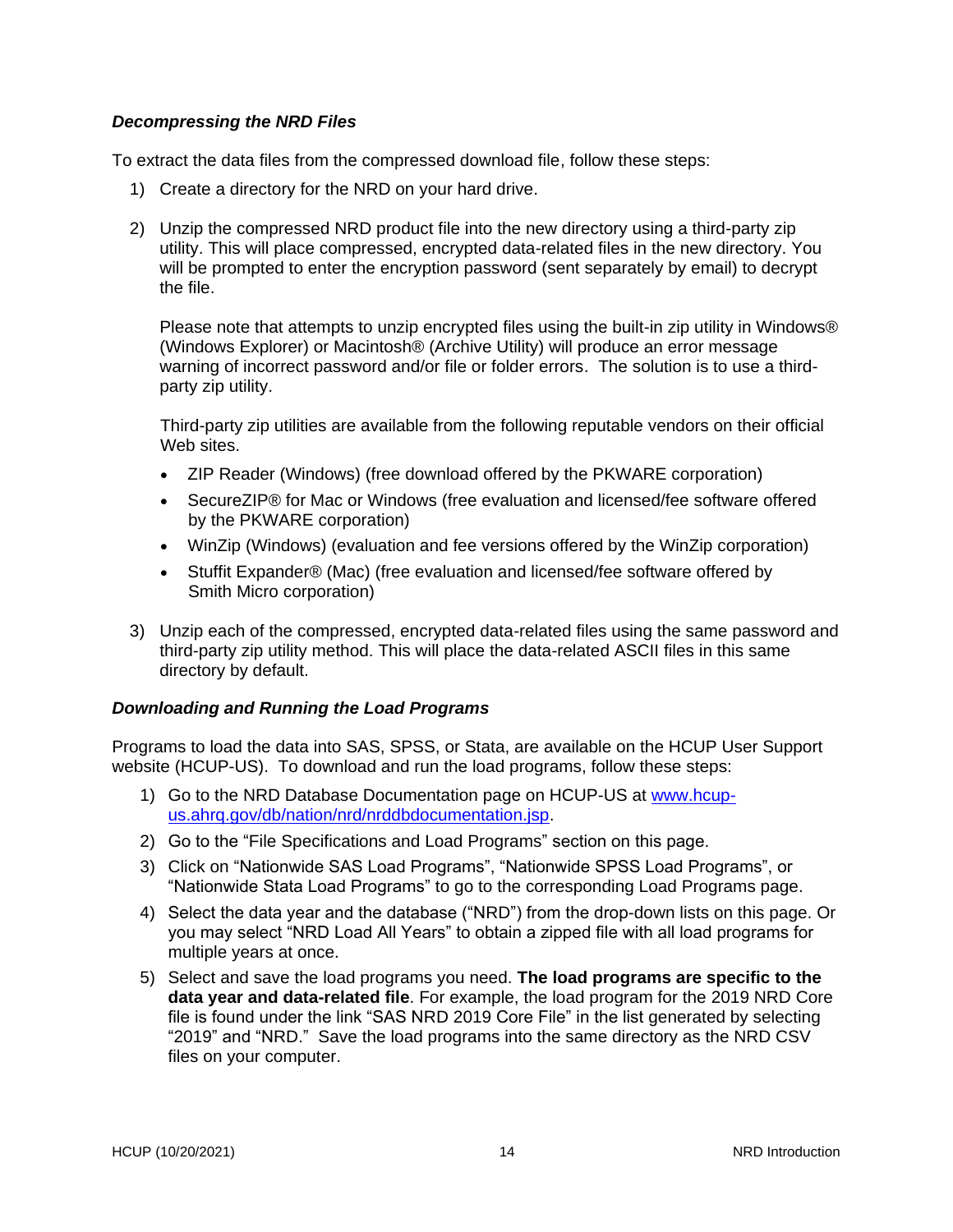6) Edit and run the load programs as appropriate for your computing environment to create the analysis files. For example, modify the directory paths to point to the location of your input and output files.

#### <span id="page-18-0"></span>*NRD Documentation*

Comprehensive documentation for the NRD files is available on the HCUP-US website [\(www.hcup-us.ahrq.gov/db/nation/nrd/nrddbdocumentation.jsp\)](http://www.hcup-us.ahrq.gov/db/nation/nrd/nrddbdocumentation.jsp). Users of the NRD can access complete file documentation, including variable notes, file layouts, load programs, and summary statistics. Refer to these resources to understand the structure and content of the NRD and to aid in using the database.

[Appendix A, Table 4](#page-39-0) details the comprehensive NRD documentation available on HCUP-US.

#### <span id="page-18-1"></span>*HCUP Online Tutorials*

For additional assistance, AHRQ has created the HCUP Online Tutorial Series, a series of free, interactive courses that provide training on technical methods for conducting research with HCUP data. Topics include an [HCUP Overview Course](http://hcup-us.ahrq.gov/overviewcourse.jsp) and these tutorials that are helpful to NRD data users:

- The Nationwide [Readmissions Database Tutorial](http://www.hcup-us.ahrq.gov/tech_assist/tutorials.jsp) provides a description of the NRD database design and a detailed example on how to use the NRD to estimate national readmission rates with standard errors.
- The [Load and Check HCUP Data](http://www.hcup-us.ahrq.gov/tech_assist/tutorials.jsp) tutorial provides instructions on how to unzip (decompress) HCUP data, save it on a computer, and load the data into a standard statistical software package. This tutorial also describes how to verify that the data have been loaded correctly.
- The [HCUP Software Tools Tutorial](https://www.hcup-us.ahrq.gov/tech_assist/tutorials.jsp) introduces users to the HCUP software tools, which can be applied to HCUP and other administrative databases to create new data elements from existing data, thereby enhancing a researcher's ability to conduct analyses. There are four modules within this course grouping the HCUP tools by the following coding systems: ICD-10-CM diagnoses, ICD-10-PCS procedures, Current Procedural Terminology (CPT**®** ) and Healthcare Common Procedure Coding System (HCPCS) Level II codes, and ICD-9-CM diagnoses and procedures. Users will learn about the purpose of each tool and receive technical guidance for applying the tools to their data.

Other tutorials about the design or use of other HCUP databases also are available. The Online Tutorial Series is located on the HCUP-US website at [www.hcup](http://www.hcup-us.ahrq.gov/tech_assist/tutorials.jsp)[us.ahrq.gov/tech\\_assist/tutorials.jsp.](http://www.hcup-us.ahrq.gov/tech_assist/tutorials.jsp)

#### <span id="page-18-2"></span>*HCUP Reports on Readmission Methodology*

Several HCUP Statistical Briefs have been published that provide statistics about national readmission rates, including readmissions involving specific diagnoses and procedures. A full list of these available reports is available in [HCUP Statistical Briefs by Topic](https://www.hcup-us.ahrq.gov/reports/statbriefs/sb_readmission.jsp) – Readmissions and Revisits.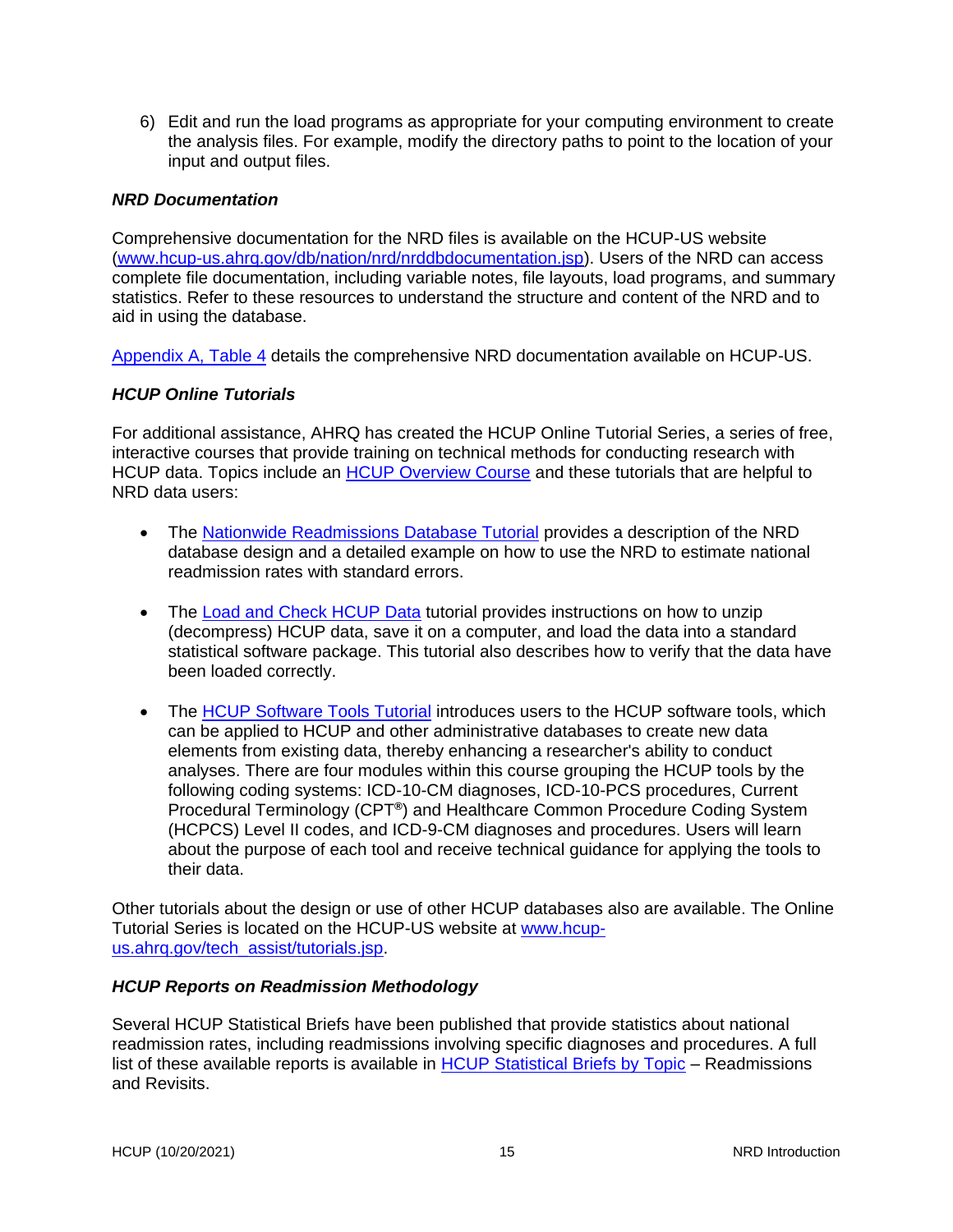Three HCUP Methods Series reports have been released that provide additional information on readmissions:

- *Overview of Key Readmission Measures and Methods* [\(Report #2012-04\)](https://www.hcup-us.ahrq.gov/reports/methods/2012_04.pdf). This report describes 12 key measures of hospital readmissions from different agencies or companies. The 12 measures were selected for inclusion because they are: (1) endorsed by the National Quality Forum (NQF), (2) currently used by AHRQ in various initiatives, or (3) otherwise well-known and used by researchers.
- *Methodological Issues when Studying Readmissions and Revisits using Hospital*  Administrative Data [\(Report #2011-01\)](https://www.hcup-us.ahrq.gov/reports/methods/2011_01.pdf). This report discusses the decisions that need to be addressed as an analyst designs a study of patients with sequential acute care hospital visits based on hospital administrative data. Topics include considerations in preparing the administrative database for the analysis, defining repeat hospital visits, and reporting results.
- *Calculating Nationwide Readmission Database (NRD) Variances* [\(Report #2017-01\)](https://www.hcup-us.ahrq.gov/reports/methods/2017-01.pdf). This report provides guidance on calculating variances for estimates of readmission outcomes using the NRD.

HCUP has also created a topical report that provides insight on how the ICD-10-CM/PCS transition has affected readmission rates:

• *[Impact of the ICD-10-CM/PCS Transition on Readmission Rates, 2015-2017](https://www.hcup-us.ahrq.gov/db/nation/nrd/nrdrelatedreports.jsp)*. The report describes the methodology and findings of an analysis that examined the impact of the transition from the ICD-9-CM to the ICD-10-CM/PCS coding system on condition-specific readmission statistics. Conditions are based on two categorizations—DRGs and major diagnostic categories (MDCs).

## <span id="page-19-0"></span>*ICD-9-CM and ICD-10-CM/PCS Diagnosis and Procedure Codes*

The NRD includes ICD-9-CM diagnosis and procedure codes on inpatient discharges prior to October 1, 2015. Starting on October 1, 2015, diagnosis and procedure codes are reported using ICD-10-CM/PCS. HCUP has developed [recommendations for reporting statistics \(e.g.,](https://www.hcup-us.ahrq.gov/datainnovations/HCUP_RecomForReportingTrends_070517.pdf)  [counts, rates, averages\) that are based on HCUP data with a mixture of ICD-9-CM and ICD-10-](https://www.hcup-us.ahrq.gov/datainnovations/HCUP_RecomForReportingTrends_070517.pdf) [CM/PCS codes.](https://www.hcup-us.ahrq.gov/datainnovations/HCUP_RecomForReportingTrends_070517.pdf) These recommendations apply to calendar year 2015 data (which includes both ICD-9-CM and ICD-10-CM/PCS codes), as well as reporting trends that span the October 1, 2015 transition date (before and after the introduction of ICD10-CM/PCS).

ICD-9-CM and ICD-10-CM diagnosis and ICD-10-PCS procedure codes provide valuable insights into the reasons for hospitalization and what procedures patients receive, but these codes need to be carefully used and interpreted. ICD-9-CM and ICD-10-CM/PCS codes change every October as new codes are introduced, and some codes are retired. It is critical to check all ICD-9-CM and/or ICD-10-CM/PCS codes used for your analysis to ensure the codes are in effect during the time period studied.

#### <span id="page-19-1"></span>**SAMPLING DESIGN OF THE NRD**

The NRD was built to facilitate analyses of both all-cause and condition-specific readmissions. National estimates can be produced by applying weighting and stratification methods.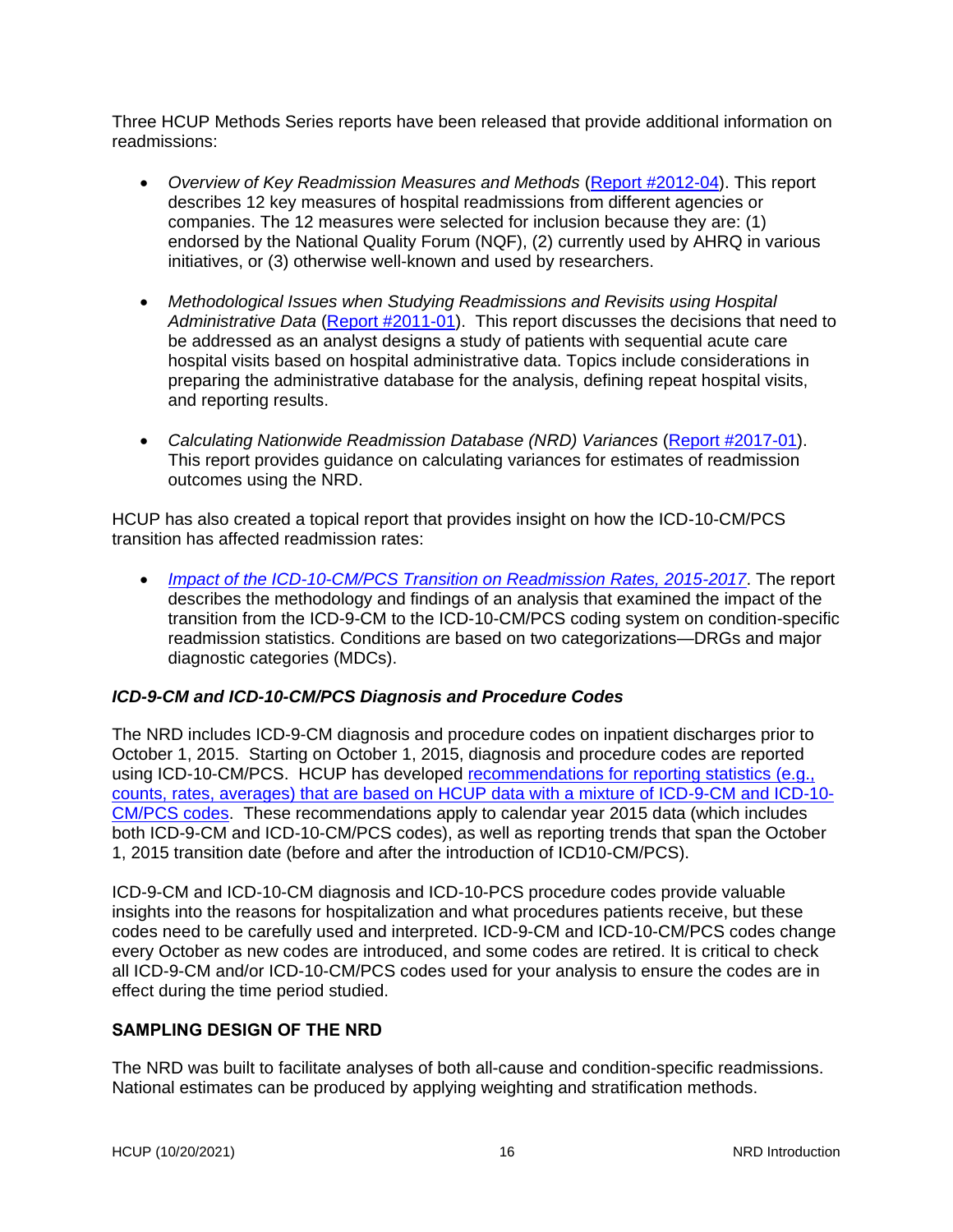#### <span id="page-20-0"></span>**Target Universe**

The target universe was limited to inpatient discharges treated at community hospitals in the United States that were not rehabilitation or LTAC facilities. Information on the target universe of these hospitals was available from the American Hospital Association (AHA) Annual Survey of Hospitals. The AHA Survey includes information on the number of inpatient admissions plus births and hospital characteristics such as ownership, number of beds, and location.

#### <span id="page-20-1"></span>**Sampling Frame**

The sampling frame for the NRD was limited to discharges for patients treated at community hospitals in the NRD States that were not rehabilitation or LTAC facilities. All of the discharges in the sampling frame were included, making the NRD a sample of convenience. Sampling discharges or hospitals was not recommended because the sample needed to balance the database's ability to estimate readmissions for common conditions such as chronic illnesses with the ability to estimate readmissions for rare diseases such as sickle cell anemia. Developing the database using a 100 percent sample allows researchers to study both all-cause and condition-specific readmissions.

## <span id="page-20-2"></span>**Discharge Weights**

This section explains the need for post-stratification for weighting the sampling frame to the target universe and the weighting strategy. The term *post-stratification* is used because the stratification was performed after the data exclusions. Discharge weights for national estimates were developed using the target universe as the standard. Although discharge-level weights were calculated for the NRD, hospital-level weights were not calculated. The NRD is not designed to support hospital-specific analyses. The NRD is a 100 percent sample of discharges, not hospitals; hospital weights are not applicable.

## <span id="page-20-3"></span>*Post-Stratification for Weighting*

Post-stratification for the purpose of weighting allows for compensation of any over- or underrepresented types of hospitals and discharges in the sampling frame (the NRD) with respect to the distribution in the target universe (AHA data). The NRD was post-stratified by hospital and patient characteristics. Consistent with the National Inpatient Sample (NIS) design, the following hospital characteristics explained significant differences in inpatient outcomes: census region, urban/rural location, hospital teaching status, size of the hospital defined by the number of beds, and hospital ownership.<sup>8</sup>

Discharges with unverified and missing patient linkage numbers were excluded because these patients cannot be tracked across time. In an examination of the distribution of patient age and sex between discharges with verified and unverified/missing patient linkage numbers in data year 2011, it was determined that the majority of the unverified discharges (52.7 percent) were females aged 18–44 years old. In addition, 30-day all-cause readmission rates in 2011 by age– sex categories were compared across States, which revealed variation between SID with a high percentage of verified patient linkage numbers and States with a lower percentage of verified patient linkage numbers. These analyses demonstrated that there were differences between

<sup>&</sup>lt;sup>8</sup> Changes in the NIS Sampling and Weighting Strategy for 1998. ONLINE January 18, 2002. Available at [www.hcup-us.ahrq.gov/db/nation/nis/reports/Changes\\_in\\_NIS\\_Design\\_1998.pdf.](http://www.hcup-us.ahrq.gov/db/nation/nis/reports/Changes_in_NIS_Design_1998.pdf) Accessed September 15, 2011.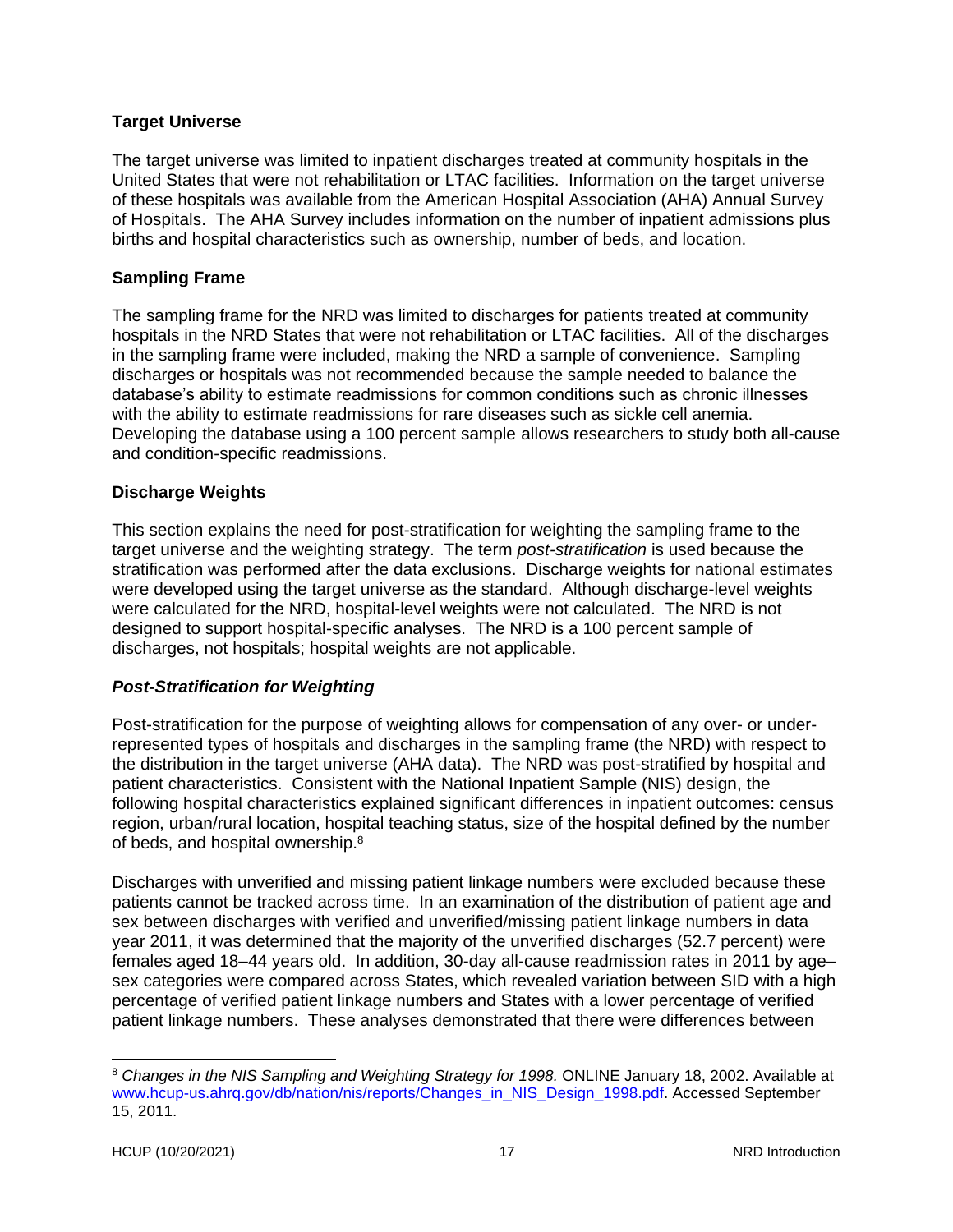discharges with and without patient linkage numbers by sex and age. Therefore, the NRD was also post-stratified by sex and five age groups (0, 1–17, 18–44, 45–64, and 65 and older).

## <span id="page-21-0"></span>*Weighting*

The target universe totals for the discharge counts by stratum were based on all SID discharges from all HCUP Partners, unless there were missing hospitals. If there were hospitals missing from the stratum according to the AHA, then the target universe total included SID discharges for all available hospitals plus the AHA admission counts for the missing hospitals. This approach was consistent with the NIS and took advantage of the fact that the SID included over 95 percent of discharges from community hospitals that are not rehabilitation or LTAC hospitals in the United States. Discharge counts for the sampling frame were based on the NRD discharges (after the exclusion of States, hospitals, and discharges).

To determine discharge-level weights, the number of discharges for the target universe and the sampling frame were summarized by stratum. Each stratum was defined by hospital characteristics (census region, urban/rural location, hospital teaching status, size of the hospital defined by the number of beds, and type of ownership) and patient characteristics (sex and five age groups [0, 1–17, 18–44, 45–64, and 65 and older]). Within each stratum, *s*, each NRD inpatient admission received a weight:

DISCWT*i,j* = Ns(universe) *i,j* ÷ Ns(sample)*i,j*

where N*s*(universe) *i,j* represents the number of inpatient discharges at community hospitals that were not a rehabilitation or LTAC hospital in the universe within stratum *s* for sex *i* and age group *j*; N*s*(sample) *i,j* is the number of inpatient discharges in the sampling frame for sex *i* and age group j. Age group *j* included ages 0, 1–17, 18–44, 45–64, 65 and older. Therefore, each discharge's weight (DISCWT*i,j*) is equal to the number of inpatient discharges it represents in stratum *s* for sex *i* and age group *j* during that year.

To improve reliability of the age distribution of the SID discharges, some strata in the target universe were collapsed prior to the weight calculations such that at least two SID hospitals and at least 100 discharges from the SID were included in each stratum. In addition, some strata were collapsed to include at least two hospitals in each stratum in the sample frame. Strata were first collapsed across control/ownership, combining either the two private designations or all three types of control (public, private not-for-profit, and private for-profit). If the stratum combined across control still lacked a sufficient number of hospitals or discharges, then the location category was collapsed. Small and large metropolitan areas were combined or micropolitan and rural areas were combined. Lastly, if the stratum still lacked a sufficient number of hospitals or discharges, then the bed-size category was collapsed with large and medium hospitals combined. There was no collapsing of strata across region or teaching status. In addition, weights were adjusted if a hospital was missing data for one or more quarters in the year. The range of weights by age and sex are provided in [Appendix A, Table 5.](#page-40-0)

## <span id="page-21-1"></span>**Final NRD Sample**

In summary, the NRD is an annual file constructed using one calendar year of discharge data. Included discharges were treated at community hospitals (excluding rehabilitation or LTAC hospitals) for which the majority of their discharges had patient linkage numbers that were verified and not questionable. Discharge weights were calculated using post-stratification on hospital characteristics (census region, urban-rural location, teaching status, bed size, and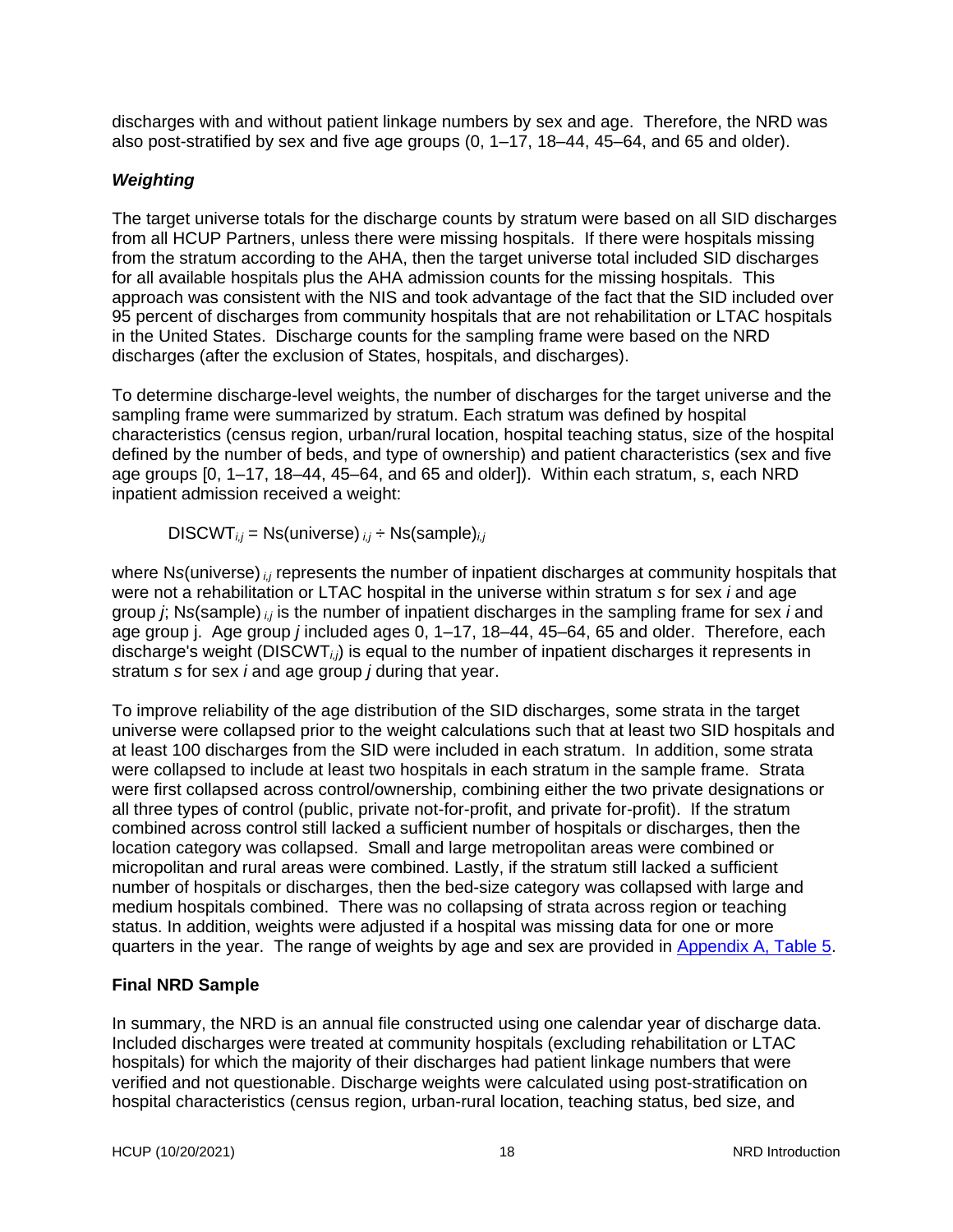hospital control) and patient characteristics (sex and five age groups  $[0, 1-17, 18-44, 45-64,$ and 65 and older]). The target universe of inpatient discharges in the United States was estimated for each stratum using SID total discharges augmented by AHA discharge counts when hospitals were not reported in the SID. Details on the number of States, hospitals, and discharges in the NRD are provided in [Appendix A, Table 3.](#page-34-1) The range of discharge weights by age and sex are provided in [Appendix A, Table 5.](#page-40-0) The NRD is designed to be flexible to various types of analyses of national readmissions. *The NRD is not designed to support regional, State- or hospital-specific readmission analyses.* 

#### <span id="page-22-0"></span>**Limitations of the NRD**

The NRD contains about 18 million inpatient discharge records and over 100 clinical and nonclinical data elements. A multitude of research studies can be conducted with the data, but there are some limitations.

- *Limitations on Studying Pediatric Readmissions*: The NRD excludes discharges for patients who were younger than 1 year from two-thirds of the SID in 2010–2012 NRD, about 60 percent of the SID in the 2013 NRD, and about half of the SID in the 2014- 2019 NRD. The weights for pediatric discharges were often higher than adult discharges. The range of discharge weights by age and sex are provided for each data year in [Appendix A, Table 5.](#page-40-0)
- *Limitations from Using One Year of Discharge Data*: The NRD is an annual file containing inpatient records for patients discharged in a calendar year. The files included patients admitted in the prior year and discharged in the current year, while excluding patients admitted to a hospital in the current year but discharged in the next year. Therefore, 30- or 60-day readmissions for patients admitted in the latter part of the year may not be captured if the subsequent admission crossed into the next year. In addition, one year of discharge data is probably an insufficient length of time for examining readmissions that are more than 90 days apart.
- *Limitations about Using More than One Year of the NRD*: The 2010–2019 NRD cannot be combined across data years to create a multi-year database. The patient linkage numbers (NRD\_VisitLink) do not track the same person across years. The hospital identifiers in HOSP\_NRD do not track the same hospital across years. Each year of the NRD must be considered as a separate sample.
- *Limitations from Using State-Specific Identifiers*: Patients who were hospitalized in one State and readmitted or transferred to a hospital in another State cannot be tracked in the NRD, because each of the SID uses different coding for their patient linkage numbers. The NRD includes nonresident patients because discharges at border hospitals that provided care for patients in their community were retained, even though that community happened to cross State borders. To understand the impact on readmission rates caused by using State-specific patient linkage numbers, a sensitivity analysis were performed using the 2011 Medicare Standard Analytic File (SAF) that allowed admissions for patients covered by Medicare fee-for-service (FFS) plans to be tracked across all States.

The analysis demonstrated that condition-specific readmission rates were higher if a patient could be tracked across all States, but the percentage increase was less than 5 percent for most of the CCS categories. This analysis was limited to the Medicare FFS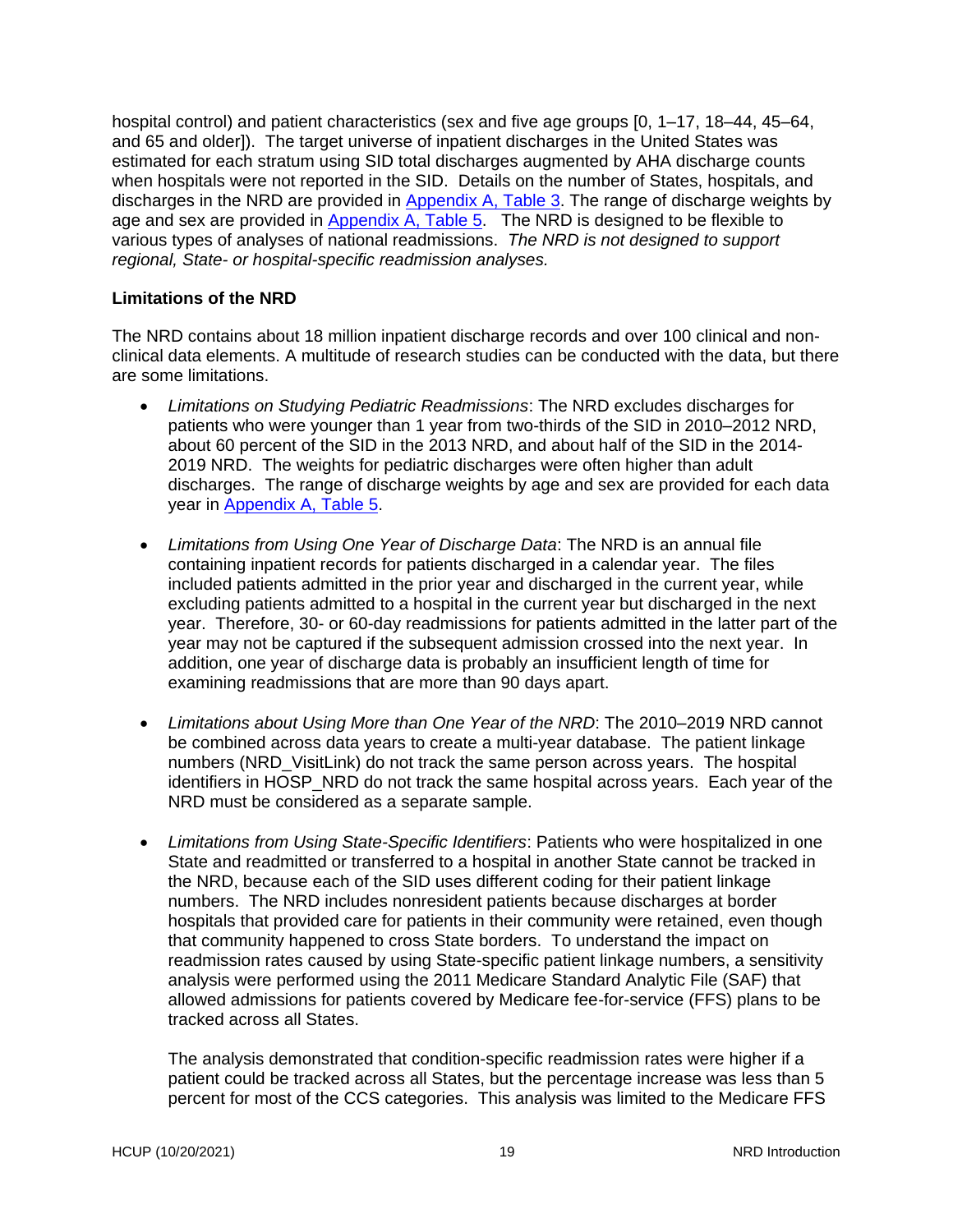population because of the data source. The Medicare (FFS and managed care) population accounted for about 40 percent of all inpatient discharges in 2011, $9$  and previous research indicates that the Medicare population has higher readmission rates than populations covered by for other payers.<sup>10</sup> Conditions often associated with younger adults, such as pregnancy, were included in the Medicare estimates because about 20 percent of Medicare discharges are younger than 65 years.<sup>11</sup> Medicare patients younger than 65 include people who are disabled or who have been diagnosed with end-stage renal disease or amyotrophic lateral sclerosis (ALS).

Given the volume and severity of illness for Medicare patients, the estimates for the increase in the condition-specific readmission rates using the Medicare data provide a reasonable upper boundary on the impact. The details of this analysis are provided in Appendix E.

## <span id="page-23-0"></span>**HOW TO USE THE NRD FOR READMISSION ANALYSES**

This section provides a brief synopsis of special considerations for using the NRD. For more details, refer to the comprehensive documentation on the HCUP-US website [\(www.hcup](http://www.hcup-us.ahrq.gov/db/nation/nrd/nrddbdocumentation.jsp)[us.ahrq.gov/db/nation/nrd/nrddbdocumentation.jsp\)](http://www.hcup-us.ahrq.gov/db/nation/nrd/nrddbdocumentation.jsp).

All persons using the NRD (whether or not they are the original recipient of the data) must complete the online Data Use Agreement Training Tool available on the HCUP-US Web site (www.hcup-us.ahrg.gov/tech\_assist/dua.jsp) and then read and sign a Data Use Agreement. A copy of the signed Data Use Agreements must be sent to the HCUP Central Distributor. See page two of this document for the mailing address.

Select readmission statistics are included in Appendix A, Tables 6–8.

<sup>9</sup> HCUPnet query on the expected primary payer for the 2011 Nationwide Inpatient Sample. Accessed December 9, 2014.

<sup>&</sup>lt;sup>10</sup> Wier LM, Barrett ML, Steiner C, Jiang HJ. All-Cause Readmissions by Payer and Age, 2008. HCUP Statistical Brief No. 115. June 2011. Rockville, MD: Agency for Healthcare Research and Quality. [www.hcup-us.ahrq.gov/reports/statbriefs/sb115.pdf.](http://www.hcup-us.ahrq.gov/reports/statbriefs/sb115.pdf)

<sup>&</sup>lt;sup>11</sup> HCUPnet query on the expected primary payer and age for the 2011 Nationwide Inpatient Sample. Accessed December 9, 2014.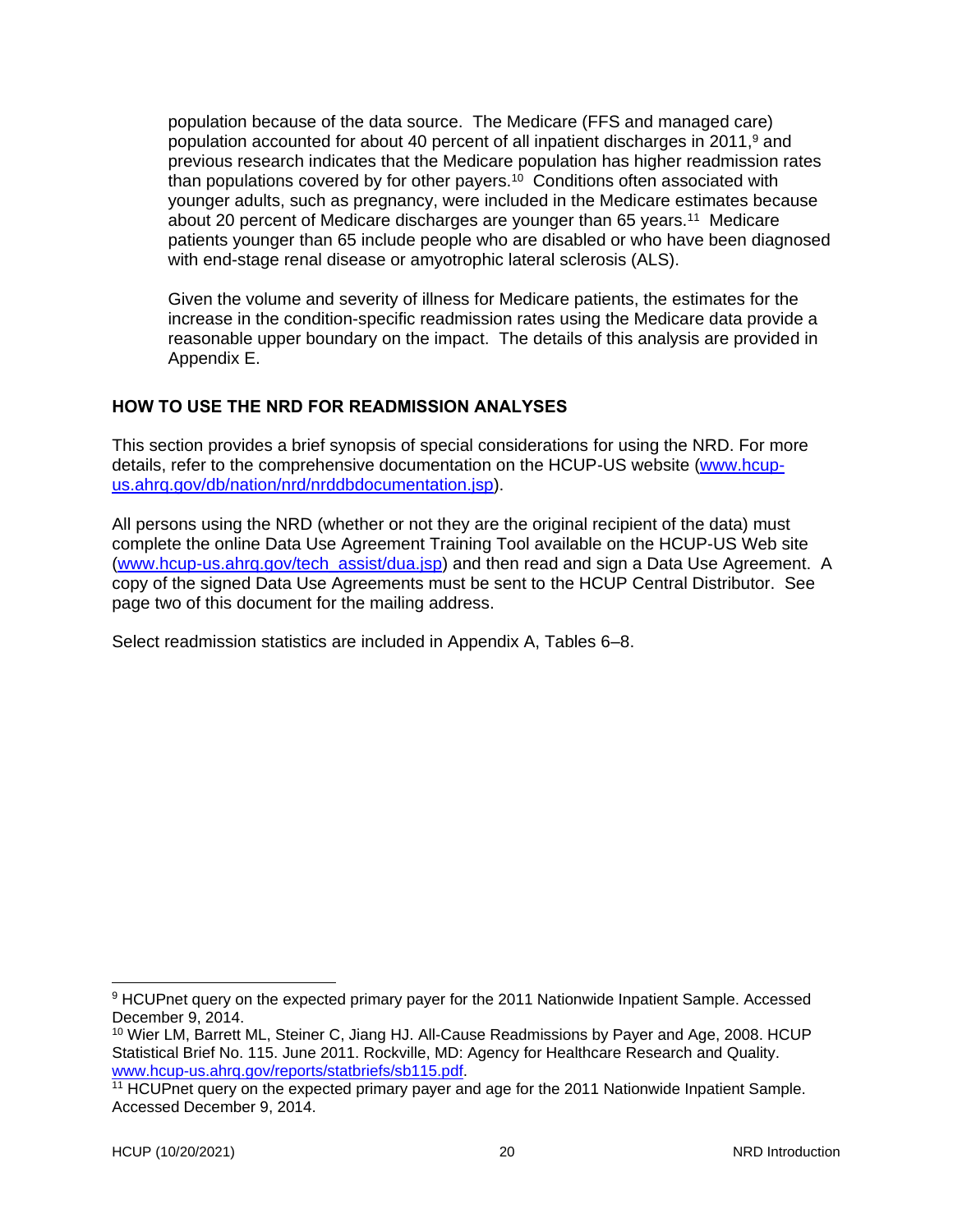#### <span id="page-24-0"></span>**NRD Data Elements Critical to Tracking a Patient and Determining the Time Between Admissions**

For any readmission analysis of inpatient stays, three HCUP data elements are critical to tracking a patient and determining the time between admissions: NRD\_VisitLink, NRD DaysToEvent, and LOS (length of stay).

#### <span id="page-24-1"></span>*Patient Linkage Number (NRD\_VisitLink)*

NRD VisitLink is the data element that links for all inpatient stays associated with a unique patient. All discharges in the NRD include a value for NRD\_VisitLink. The value was assigned based on a unique combination of the synthetic patient linkage number provided by the HCUP Partner, date of birth, and sex. No verified patient linkage number was assigned if any one of the three pieces of information was missing. Because of discharge-level exclusions, NRD\_VisitLink is always coded on records in the NRD.

Although the term *patient linkage number* is used to describe the information in the NRD data element NRD\_VisitLink, the values are not recognizable as specific patient information. NRD\_VisitLink does not include the values of the encrypted person's social security number, date of birth, or sex.

## <span id="page-24-2"></span>*Time Between Admissions (NRD\_DaysToEvent and LOS)*

NRD DaysToEvent is the number of days from a randomly chosen "start date" to the admission date for each patient's discharge. The actual admission and discharge dates could not be included on the NRD because they were considered highly sensitive information according to Health Insurance Portability and Accountability Act (HIPAA) guidelines. The coding scheme for NRD DaysToEvent was designed to adhere to these strict privacy guidelines and protect patient confidentiality.

Each verified patient linkage number (NRD\_VisitLink) was assigned a unique randomly chosen start date that was used to calculate NRD\_DaysToEvent for all visits associated with that NRD VisitLink value. The data element NRD\_DaysToEvent was the difference between the visit's admission date and the start date associated with the NRD\_VisitLink. NRD DaysToEvent was reported as missing if the admission date was unavailable.

For readmission analyses, determining the number of days between the end of one admission and the start of the next admission is critical. There is no data element specific to this timing difference in the NRD because the calculation is dependent on which two discharges are of interest for the readmission study. For example, a study of readmissions for diabetes might only consider the number of days between two diabetes discharges, whereas a study of post-surgery infections might consider any discharge in 30 days.

Because NRD\_DaysToEvent was based on the admission date, the calculation of days needs to be the difference of NRD\_DaysToEvent between two selected discharges for a unique verified patient linkage number (NRD\_VisitLink), adjusted for the length of stay. Consider the following example:

• A patient with congestive heart failure has a 3-day hospital admission on 1/10/2013 and another admission on 1/25/2013.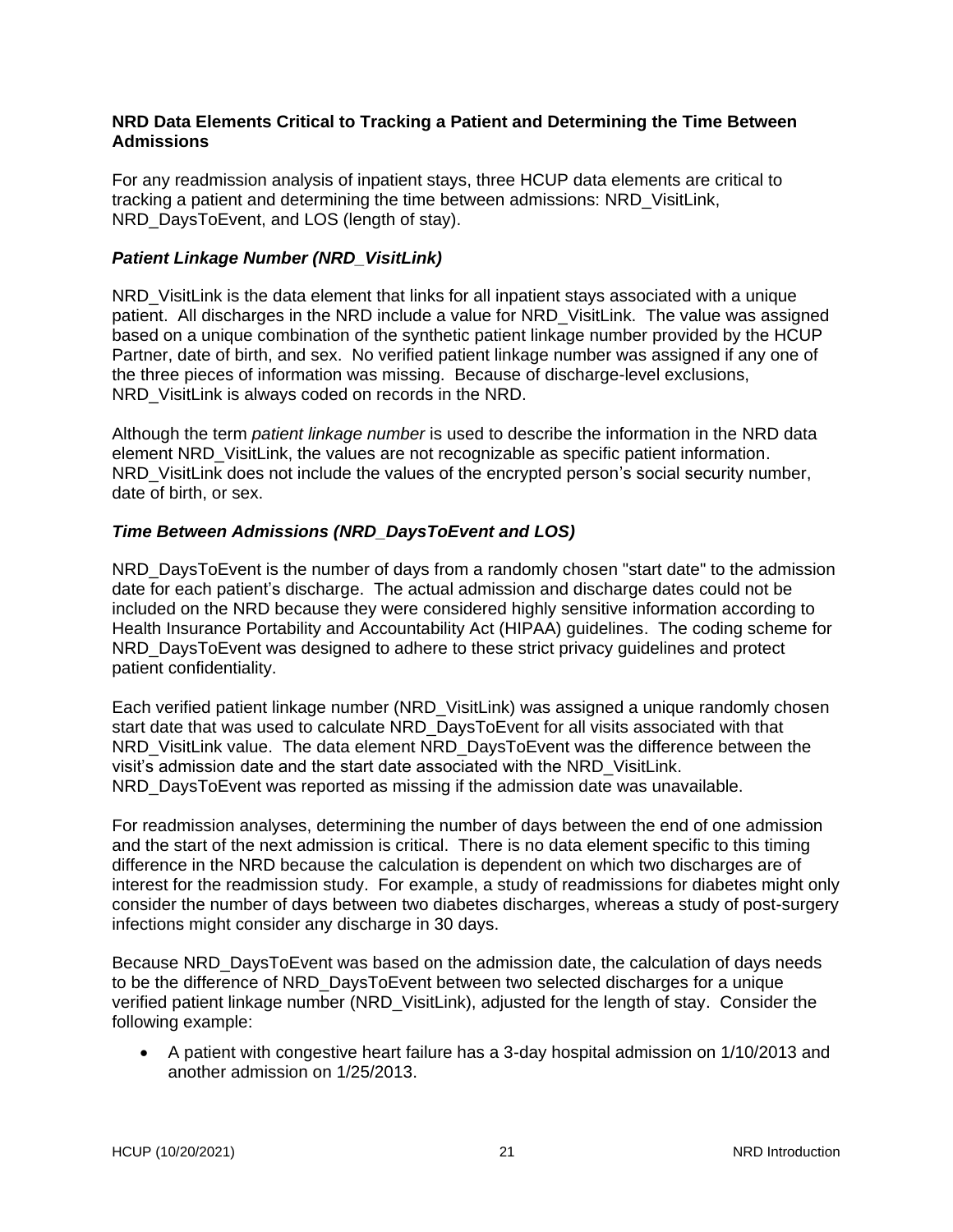- The NRD\_DaysToEvent value is 1109 for the 1/10/2013 admission, and the NRD DaysToEvent value is 1124 for the 1/25/2013 admission.
- The number of days between the *start of each admission* is 15 days (1124 1109 = 15) because NRD\_DaysToEvent is based on the admission date.
- The number of days *between the admissions* (from discharge date of the first admission to the start of the second admission) is 12 days  $(1124 - 1109 - 3 = 12)$  because the patient had a 3-day LOS.

If NRD DaysToEvent or LOS was missing, then it was not possible to determine the number of days to a subsequent admission. However, this rarely occurs. LOS was only critical if it was missing on the first admission in a series. If the admission was the second in the series, then LOS was not pertinent.

For a single patient with multiple inpatient stays, the lowest value of NRD\_DaysToEvent corresponds to the earliest inpatient stay in the year. It is important to remember that if patient A has a value of 605 for NRD\_DaysToEvent and patient B has a value of 300 for NRD\_DaysToEvent, patient B's hospital stay did not necessarily take place prior to patient A's stay. In fact, patient B's NRD\_DaysToEvent value has no relation to patient A's NRD DaysToEvent value. Because of the use of a random start date in the calculation of NRD DaysToEvent, the value of NRD DaysToEvent cannot be compared across patients.

Additional information about the HCUP revisit variables is available on the HCUP User Support Web site (www.hcup-us.ahrg.gov/toolssoftware/revisit/revisit.jsp).

#### <span id="page-25-0"></span>**Defining Readmissions**

The NRD was designed to support many different types of readmission analyses. Analysts can use the information contained in the NRD to define the index event and readmission specific to their topic of interest. Common terminology is first defined:

- *Index event* the starting point for analyzing repeat hospital visits
- *Readmission* a subsequent inpatient admission within a specified time period; readmission may be for a specific cause or any cause.

The next section discusses the following analytic considerations for defining index events and readmissions:

- Defining the index event
- Specifying the criteria for a readmission
- Selecting the appropriate time period to qualify the readmission
- Reporting readmission rates.

#### <span id="page-25-1"></span>*Defining the Index Event*

The index event is typically defined by a combination of clinical and demographic criteria. Inclusion and exclusion criteria should be used to define an index event indicator that identifies NRD discharges as an index event specific to the analysis of interest. The NRD does not include a data element for index events because they are specific to each analysis. However, the NRD does include the information necessary to define different types of index events.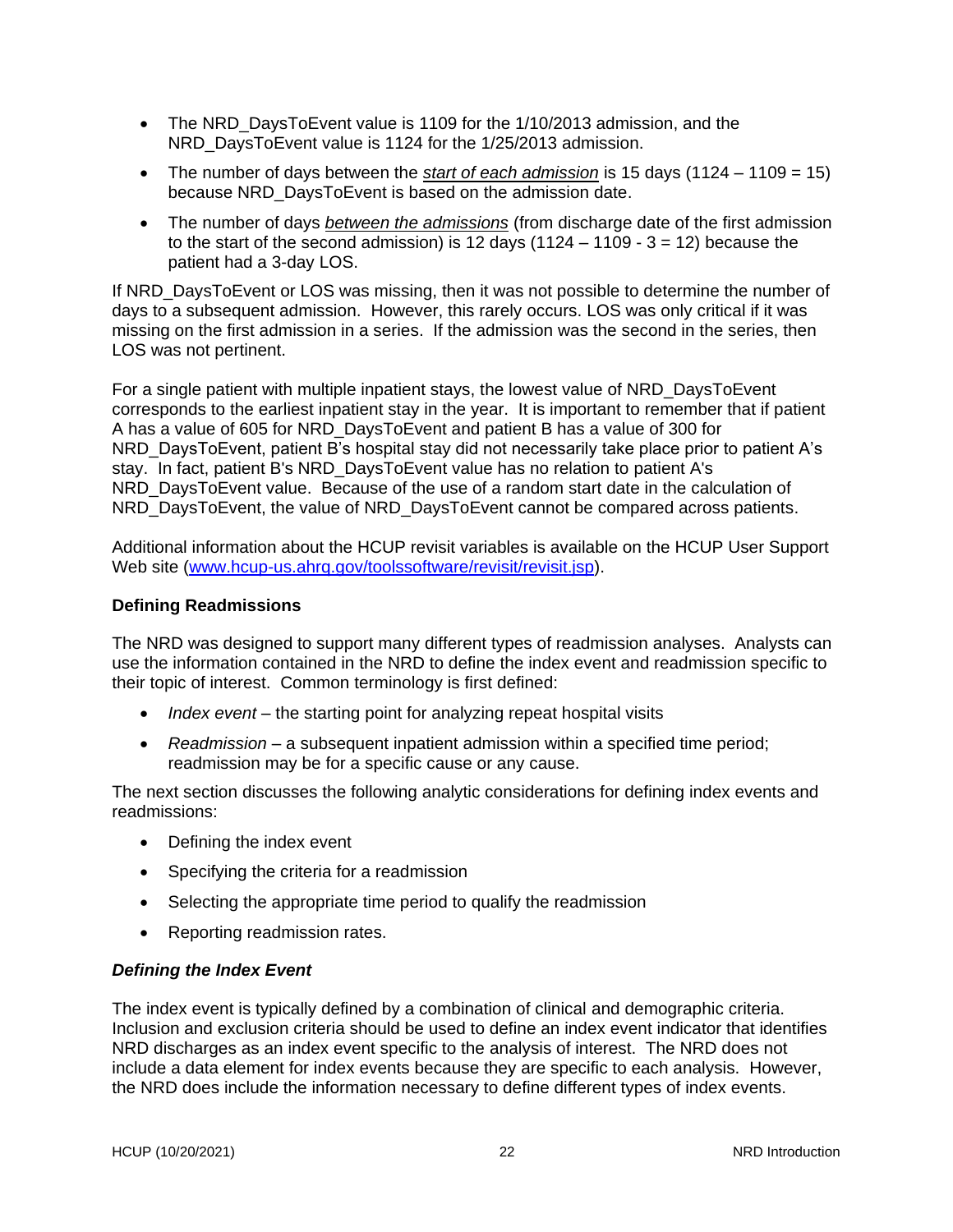Criteria can include, but are not limited to, age of the patient and specific diagnoses and/or procedures. The NRD contains various data elements that can be used for inclusion criteria:

- ICD-10-CM diagnosis and ICD-10-PCS procedure codes (or ICD-9-CM for discharges prior to October 1, 2015)
- CCSR for ICD-10-CM diagnosis or ICD-10-PCS procedure categories (or CCS for ICD-9-CM categories prior to October 1, 2015)
- Diagnosis-related group (DRG) and major diagnostic category (MDC)
- 3M All-Patient Refined DRG.

Possible exclusion criteria include the following:

- Index events in which the patient died in the hospital, because there is no risk of readmission.
- Patients with complicating comorbidities such as cancer or an immunocompromised state, because these conditions would greatly increase the risk of readmission.
- Transfers and same-day stays that were combined, because they represent a more complex type of care (NRD data element SAMEDAYEVENT not equal to 0).
- Discharge month for when the index event occurred, because there are limitations when using a calendar-year file defined by discharge date.

The annual NRD files include inpatient stays that were discharged in that data year. For example, the 2016 NRD includes admissions that began in 2015 and were discharged in 2016. In contrast, admissions that began later in 2016 and extended into 2017 are not included in the 2016 NRD. About one percent of discharges in the NRD started in the previous year; therefore, it was expected to miss about one percent of admissions that started in the data year and were subsequently discharged in the following year. This will be true for each year of the NRD.

Deciding which discharge months should be included when qualifying an index event depends on (1) the time that will be allowed for a readmission, and (2) the data year. For example, if studying 30-day readmissions with the 2010 - 2014 and 2016 and future years of the NRD, the index event might be limited to those occurring in the discharge months of January through November. That allows the month of December for 30 days of follow-up.<sup>12</sup> In contrast, defining index events using the 2015 NRD needs to take into consideration the transition to ICD-10- CM/PCS on October 1, 2015. For example, if inclusion criteria for index events are based on ICD-9-CM diagnosis or procedure codes, these codes will only be available for the first nine months of the year. As such, it may be advisable to limit diagnosis- or procedure-specific readmissions analyses to these nine months. Selection of the time period will depend on whether the study is focused on diagnosis- and/or procedure-specific index events and readmissions. Consider three examples:

- Example 1. Index events are not defined by diagnoses and/or procedure codes followed by all-cause 30-day readmissions
	- o Index events not defined by ICD-9-CM codes but other criteria (e.g., expected payer, age): Limit the index event to the discharge months of January through November. This allows December to identify all-cause 30-day readmissions.

 $12$  Although it would be advantageous to be able to select a more specific date for a cut-off, patient confidentially concerns limited the available information on the admission and discharge dates to discharge month (data element DMONTH) and discharge year (data element YEAR).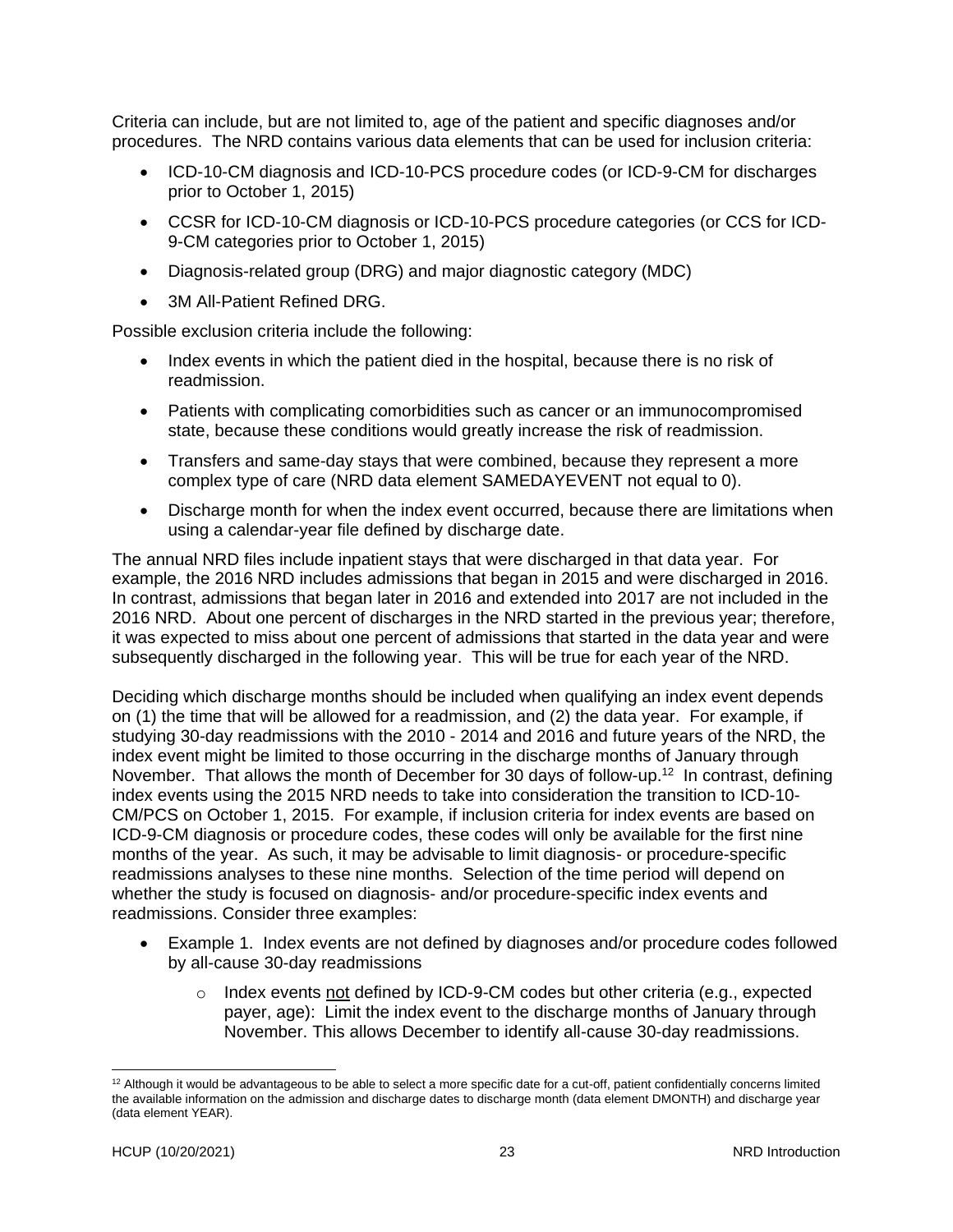- o All-cause readmissions: Use discharge months of January through December. Twelve months can be included because all-cause readmissions are not dependent on diagnosis/procedure coding.
- Example 2. Index events defined by diagnoses and/or procedure codes followed by allcause 30-day readmissions
	- o Index events defined by ICD-9-CM codes (e.g., diabetes, hip replacement): Limit the index event to the discharge months of January through September with ICD-9-CM data.
	- $\circ$  All-cause readmissions: Use discharge months of January through October. October data with ICD-10-CM/PCS data can be included because all-cause readmissions are not dependent on diagnosis/procedure coding.
- Example 3. Both index events and 30-day readmissions are defined by diagnoses and/or procedure codes
	- o Index events defined by ICD-9-CM codes (e.g., diabetes, hip replacement): Limit the index event to the discharge months of January through August with ICD-9- CM data.
	- o Readmissions based on ICD-9-CM codes (e.g., post-surgical infection): Use discharge months of January through September (with ICD-9-CM codes). October through December should be excluded from consideration unless the ICD-10-CM/PCS codes can be identified that are equivalent to the ICD-9-CM codes used to define readmissions in January through September.

## <span id="page-27-0"></span>*Specifying the Criteria for a Readmission*

Readmission analyses tend to consider one of the following: any subsequent admission regardless of cause, any subsequent admission that does not involve trauma, or any subsequent admission only if the event is "related" to the index event. In addition, a study may consider all readmissions within a time period or just the first readmission. The selection of criteria can dramatically change results. More information on how the results can change is available in an HCUP Method Series report on *Methodological Issues when Studying Readmissions and Revisits Using Hospital Administrative Data*. 13

The NRD includes several different diagnosis and procedure-related data elements that can be used to examine why a patient returned for hospital care. **The NRD does not identify any discharge as a readmission;** instead, the information necessary to select the appropriate readmission discharges is included in the NRD. Inclusion and exclusion criteria should be used to define a readmission indicator that identifies NRD discharges as readmissions specific to the analysis of interest.

## <span id="page-27-1"></span>*Selecting the Time Period for Revisits*

When determining an appropriate time period for the readmission, considerations include selecting a time that encompasses the same risk of exposure to all patients, seasonality of the

<sup>&</sup>lt;sup>13</sup> Barrett M, Steiner C, Andrews R, Kassed C, Nagamine M. Methodological Issues when Studying Readmissions and Revisits Using Hospital Administrative Data*.* HCUP Methods Series Report No. 2011 01. Online March 9, 2011. Rockville, MD: U.S. Agency for Healthcare Research and Quality. [www.hcup](http://www.hcup-us.ahrq.gov/reports/methods/2011_01.pdf)[us.ahrq.gov/reports/methods/2011\\_01.pdf.](http://www.hcup-us.ahrq.gov/reports/methods/2011_01.pdf)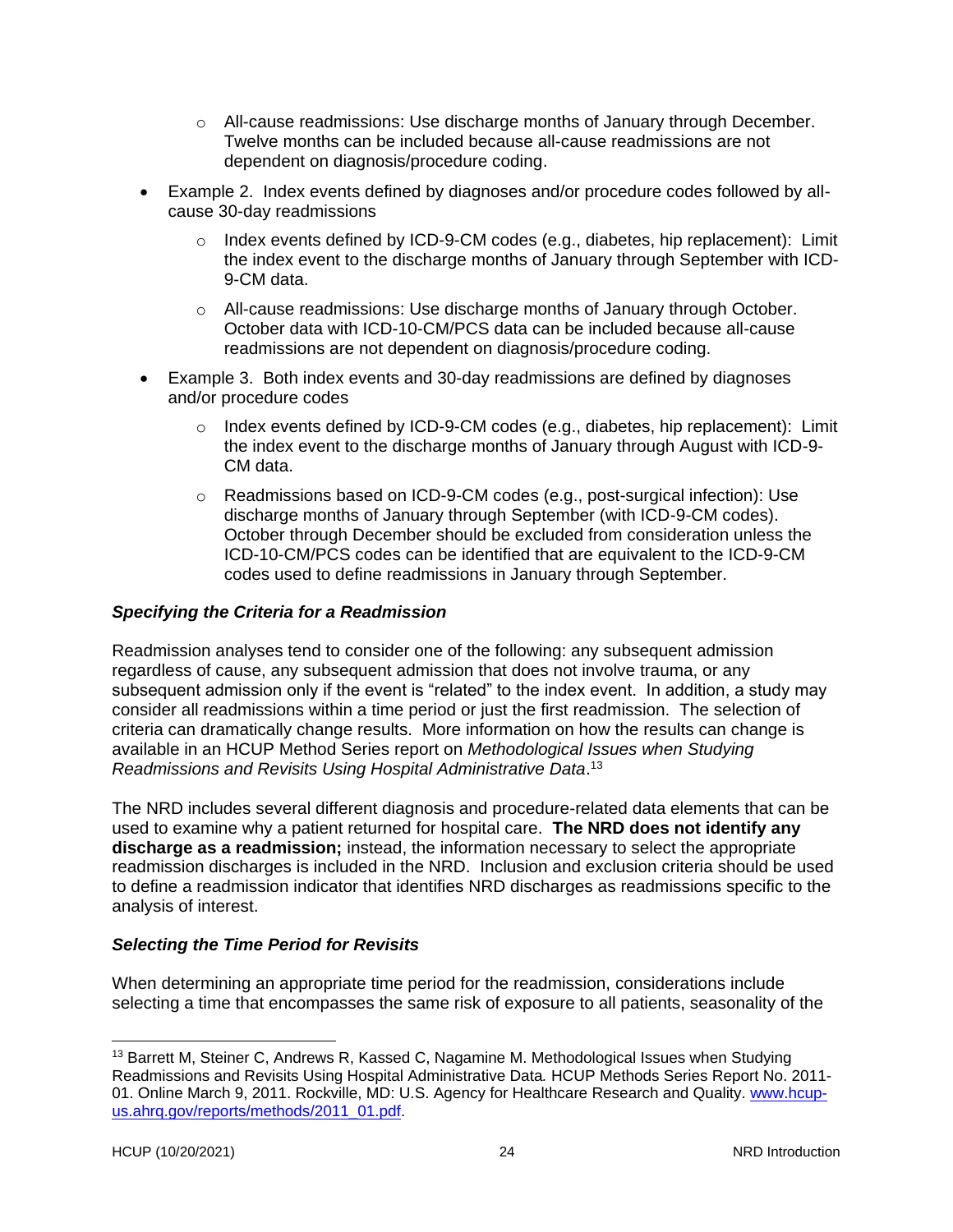disease, and possible external factors. Shorter time frames (7 or 14 days) are often used to make events attributable to hospital acute care; longer time frames may reflect differences in ambulatory care and/or coordination of care.

#### <span id="page-28-0"></span>*Reporting Rates of Readmission*

Although the definition of *readmission rate*—number of readmissions divided by number of cases followed— seems simple, our research into readmission rates showed no standard definition. In some cases, the unit of observation was a patient; in others, the unit of observation was an index event, and individual patients were counted more than once. Some studies focused on the first readmission following an index event, whereas others counted all readmissions. The definitions of the readmission rate were specific to the purpose of the analyses.

Severity or risk adjustment may also be beneficial when comparing readmission rates across geographical regions, hospital types, or different patient populations. A simple risk adjustment would include the age and sex of the patient. A more complex adjustment might also include comorbidites, severity classified by the 3M All-Patient Refined DRG severity score, patient income quartile, or any other factor that could considerably increase or decrease the risk of subsequent hospital care. The NRD includes data elements to support these types of analyses in the Core, Severity, and Diagnosis and Procedure Groups files, if available.

## <span id="page-28-1"></span>**Calculating Nationally Weighted Estimates**

An analyst using the NRD must use the discharge-level weight (DISCWT) to produce national estimates. Weighted statistics estimate discharges treated at community hospitals (excluding rehabilitation and LTAC facilities) in the United States. Users should not equate the dischargelevel weights to weights that can be used to estimate population counts.

## <span id="page-28-2"></span>**Variance Calculations**

It may be important for researchers to calculate a measure of precision for national estimates based on the NRD. Variance estimates must take into account both the sampling design and the form of the statistic. It is important to understand that the NRD is a sample of convenience from the SID and not a sample of hospitals or discharges. Standard error calculations should take into account the stratified sample (data element NRD\_STRATUM) and hospitals defining the clusters (data element HOSP\_NRD). One resource for understanding the issues surrounding variance calculations for the NRD is the HCUP Method Series Report on *Calculating Nationwide Readmissions Database (NRD) Variances*. 14

To accurately calculate variances from the NRD, appropriate statistical software and techniques must be used. A multitude of statistics can be estimated from the NRD data. Several computer programs that calculate statistics and their variances from sample survey data [are listed in the](#page-29-0)  [next section.](#page-29-0) Some of these programs use general methods of variance calculations (e.g., the jackknife and balanced half-sample replications) that take into account the sampling design. However, it may be desirable to calculate variances using formulas specifically developed for certain statistics.

<sup>&</sup>lt;sup>14</sup> Yoon F, Sheng M, Jiang HJ, Steiner CA, Barrett ML. Calculating Nationwide Readmissions Database (NRD) Variances. HCUP Methods Series Report # 2017-01. Online January 24, 2017. U.S. Agency for Healthcare Research and Quality. [www.hcup-us.ahrq.gov/reports/methods/methods.jsp.](http://www.hcup-us.ahrq.gov/reports/methods/methods.jsp)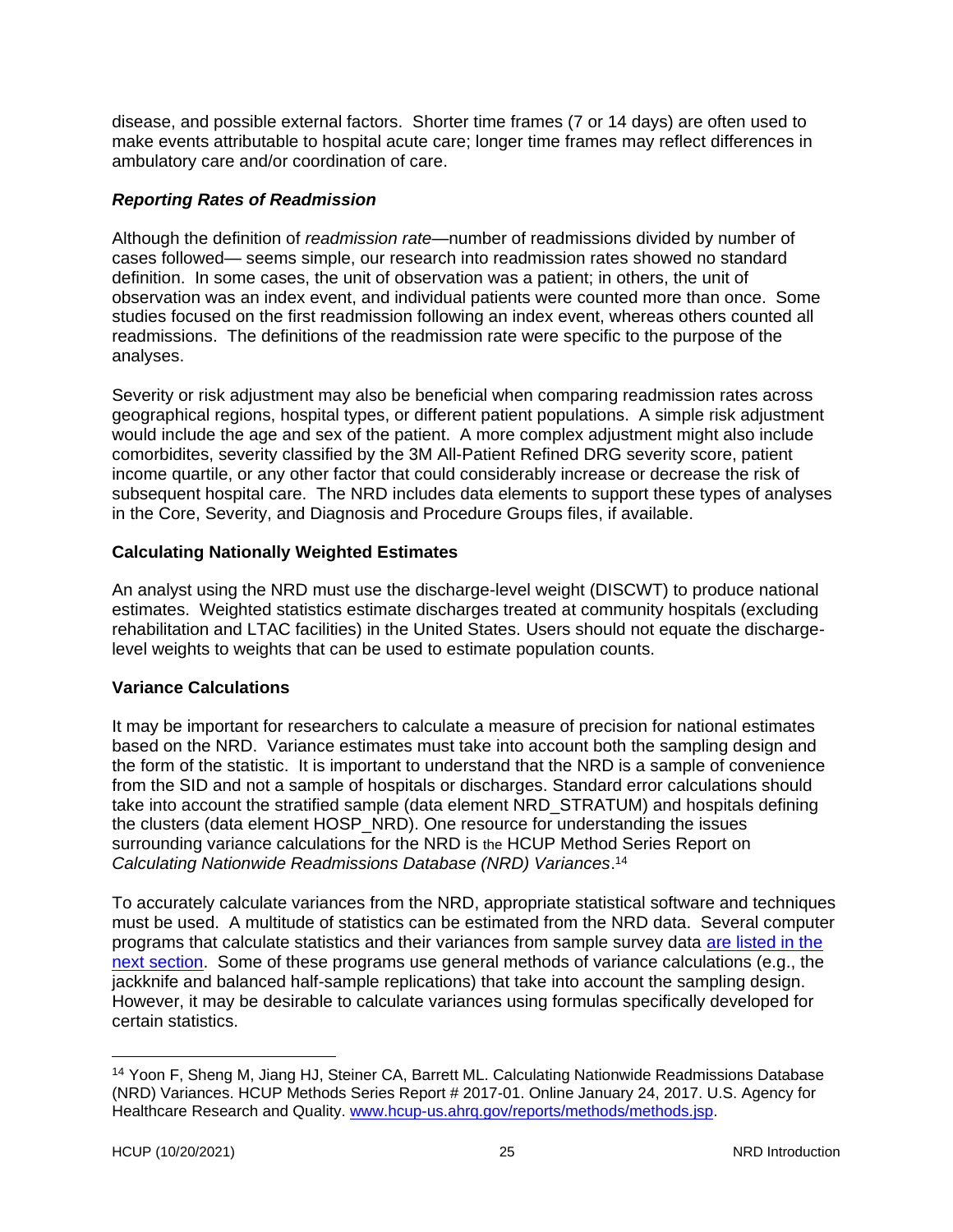## <span id="page-29-0"></span>**Computer Software for Weighted and Variance Calculations**

The NRD discharge weights are needed to calculate national estimates of readmission counts and rates. In most cases, computer programs are readily available to perform these calculations. Several statistical programming packages allow weighted analyses.<sup>15</sup> For example, nearly all SAS procedures incorporate weights. In addition, several statistical analysis programs have been developed to specifically calculate statistics and their standard errors from survey data. Version 8 or later of SAS contains procedures (PROC SURVEYMEANS and PROC SURVEYREG) for calculating statistics based on specific sampling designs. Stata and SUDAAN are two other common statistical software packages that perform calculations for numerous statistics arising from the stratified, single-stage cluster sampling design.

## <span id="page-29-1"></span>**NRD READMISSION RATES REPORTED ON THE HCUPNET WEBSITE**

Readmission rates generated from the NRD are available on HCUPnet, a free online query system based on data from the HCUP [\(http://hcupnet.ahrq.gov/\)](http://hcupnet.ahrq.gov/). This section describes how the readmission rates are calculated for HCUPnet to provide an example of how the NRD data elements might be used to define an index event, 7- and 30-day readmission, and readmission rates. Other types of readmission analyses are possible with the NRD; this is just one of many possible applications.

For the readmission rates on HCUPnet, an *index event* was defined as follows:

- Patient was discharged between January and November ( $1 \leq DMONTH \leq 11$ ) for data years other than 2015.
	- $\circ$  For data year 2015, condition-specific readmission rates are based on index events from January to August with ICD-9-CM data.
- Patient was discharged alive ( $DIED = 0$ ).
- Length of stay was non-missing  $(LOS >= 0)$ .
- Discharge was for patient aged 1 year or older  $(AGE > 0)$ .
- Patient may be a nonresident of the State (any value of RESIDENT).
- A patient is allowed to have multiple index events, regardless of how far apart.

For example, if a patient was discharged alive with a nonmissing length of stay on January 10, January 20, January 26, and March 30, all four discharges would qualify as index admissions.

For the readmission rates on HCUPnet, *readmissions* was defined as follows:

- The *first* discharge for a patient was within 7 or 30 days of an index event.
- Discharge occurred between January and December  $(1 \leq DMONTH \leq 12)$  for data years other than 2015.
	- o For data year 2015, condition-specific readmission rates are based on readmissions from January to September with ICD-9-CM data.
- Discharge may be to the same or a different hospital (HOSP\_NRD) and may result in a death.

<sup>15</sup> Carlson BL, Johnson AE, Cohen SB. An evaluation of the use of personal computers for variance estimation with complex survey data. *J Off Statistics*. 1993;9(4):795-814.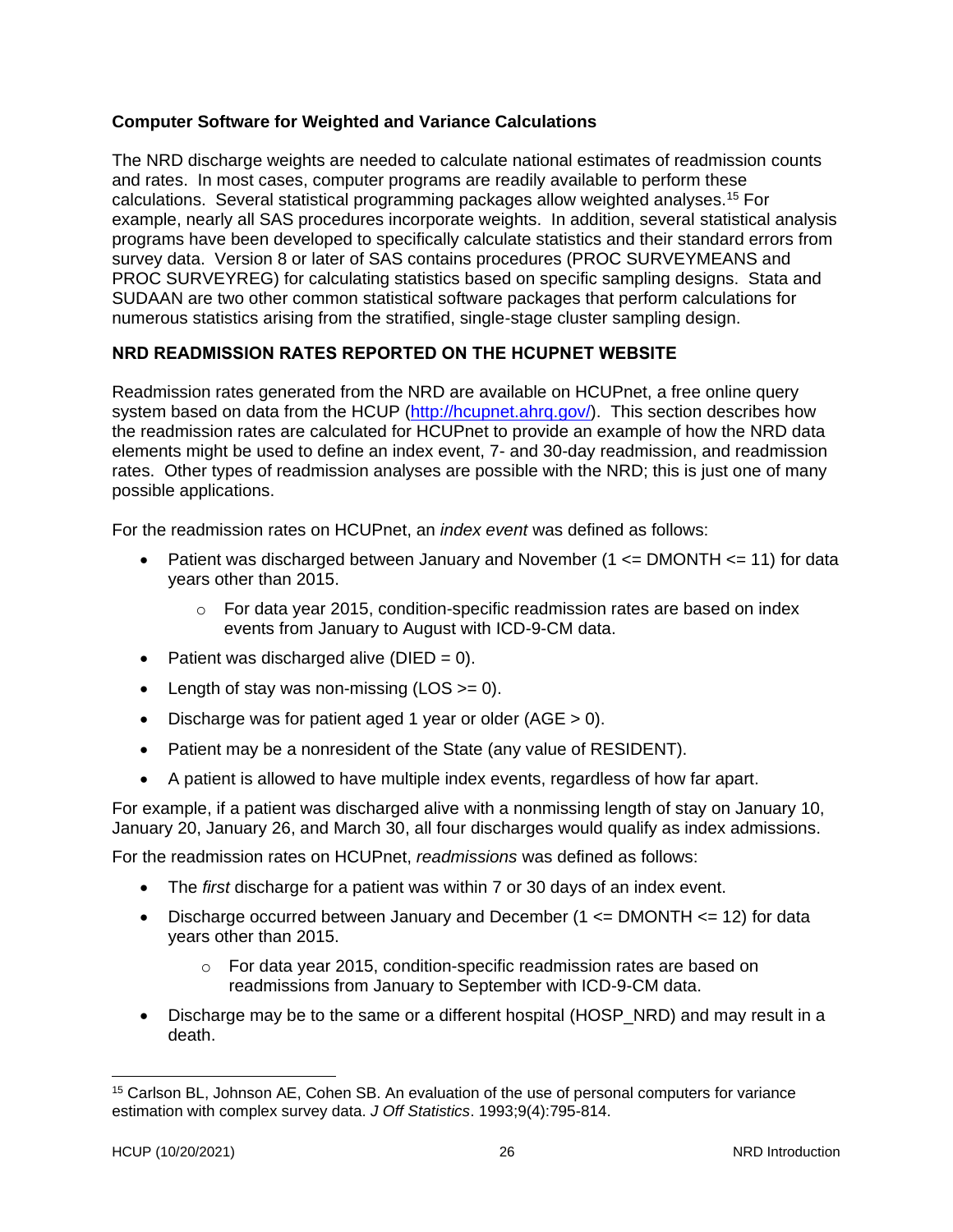On HCUPnet, the readmission rates were defined as the percentage of index admissions that had at least one readmission within 7 or 30 days.

- *Numerator* = total number of index events that had at least one subsequent hospital admission within 7 or 30 days.
- *Denominator* = total number of index events between January and November.
- *Rate* = numerator / denominator \* 100.

Rates were not risk adjusted.

Consider an example of the 30-day, all-cause readmission rate for any diagnosis for a patient discharged alive on January 10, January 20, January 26, and March 30. Each admission is considered an index.

- January 10 is the first index admission.
- January 20 qualifies as a 30-day readmission for the January 10th index. It is also an index admission.
- January 26 qualifies as a 30-day readmission for the January 20th index. It is also an index admission.
- March 30 is an index admission, but it does not qualify as a readmission because it does not fall within 30 days of another index.

The 30-day readmission rate is 50 percent, because there are two 30-day readmissions for the four index admissions.

HCUPnet can be used to query 7- and 30-day readmission rates by various criteria. Queries can include the following criteria:

- Principal ICD-9-CM diagnosis using CCS (using the HCUP data element DXCCS1) through data year 2014
- All-listed ICD-9-CM external cause of injury CCS (using the HCUP data elements E\_CCSn) through data year 2014
- All-listed ICD-9-CM major operating room procedures using CCS (using the HCUP data elements PRCCSn with the corresponding PCLASSn = 3 or 4) through data year 2014
- MDC (using the HCUP data element MDCnoPOA that does not consider the present on admission indicator for assignment)
- DRG (using the HCUP data element DRGnoPOA that does not consider the present on admission indicator for assignment).

HCUPnet reports readmission counts, rates, and costs stratified by characteristics of the index stay. Stratification characteristics include:

- Age group is based on the HCUP data element AGE.
- Sex is based on the HCUP data element FEMALE.
- Payer is assigned using the primary and secondary expected payer (HCUP data elements PAY1 and PAY2). If the primary or secondary expected payer indicates Medicare, then the payer category is assigned to Medicare. This categorization includes patients who are dually-eligible for Medicare and Medicaid under Medicare. If not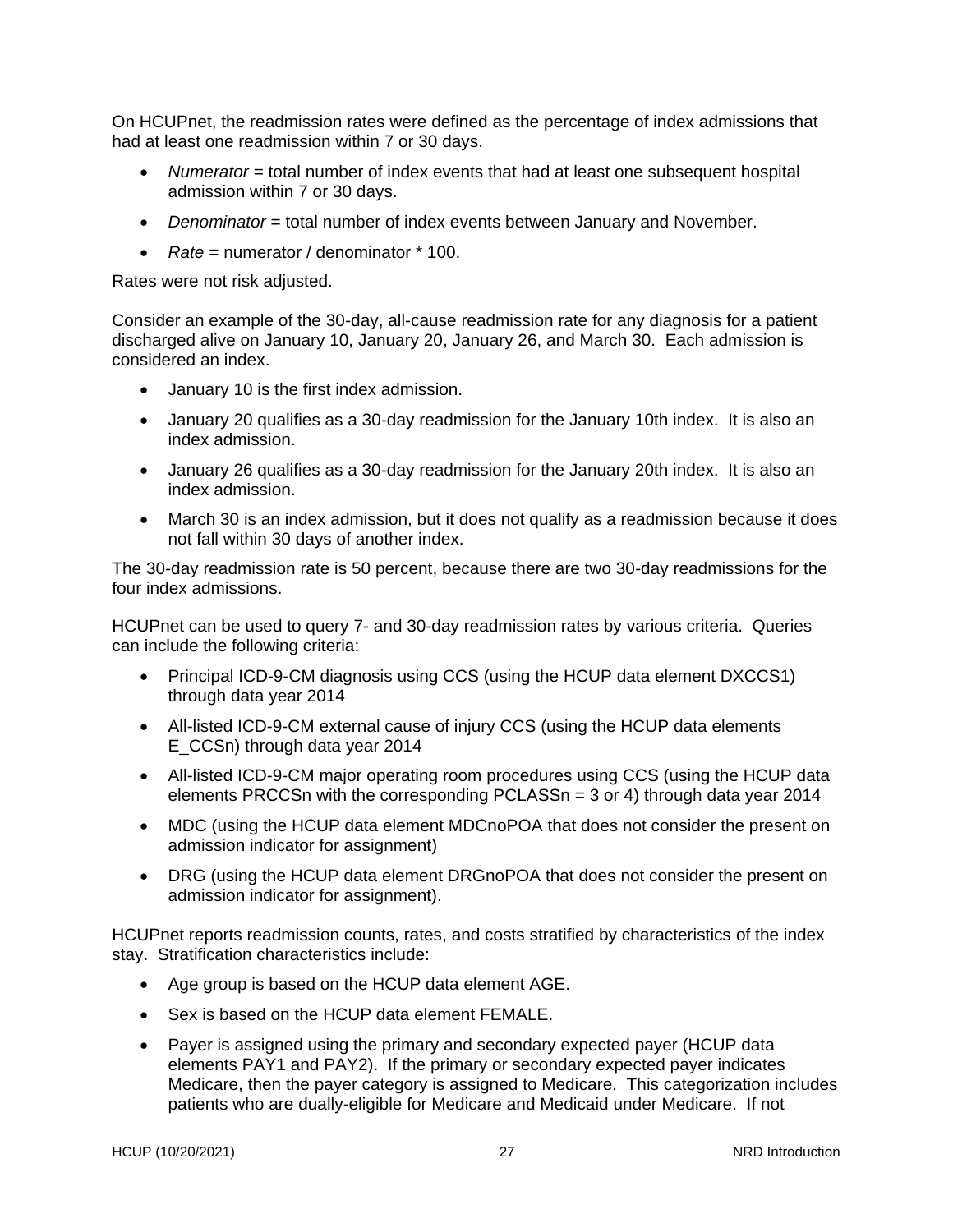Medicare and the primary or secondary expected payer indicates Medicaid, then the payer category is Medicaid. If not Medicare or Medicaid and the primary or secondary expected payer indicates private insurance, then the payer category is Private. If not Medicare, Medicaid, or Private and the primary expected payer indicates self-pay or no charge, then the payer category is Self-pay/No charge. Stays for other types of payers are not reported on HCUPnet because this is a mixed payer group with small numbers. The expected secondary payer data element PAY2 is not available on the NRD.

- Income level is based on the HCUP data element ZIPINC\_QRTL for the national quartile of the median household income for the patient's ZIP Code.
- Location is based on the HCUP data element PL\_UR\_CAT4 for the location of the patient's residence according to the Urban Influence Code (UIC) designation. Urban includes large and small metropolitan areas with all other areas categorized as rural. The data element PL\_UR\_CAT4 is not available on the NRD. The data element on the NRD for patient location is PL\_NCHS, a six-category urban-rural classification scheme for U.S. counties developed by the National Center for Health Statistics (NCHS).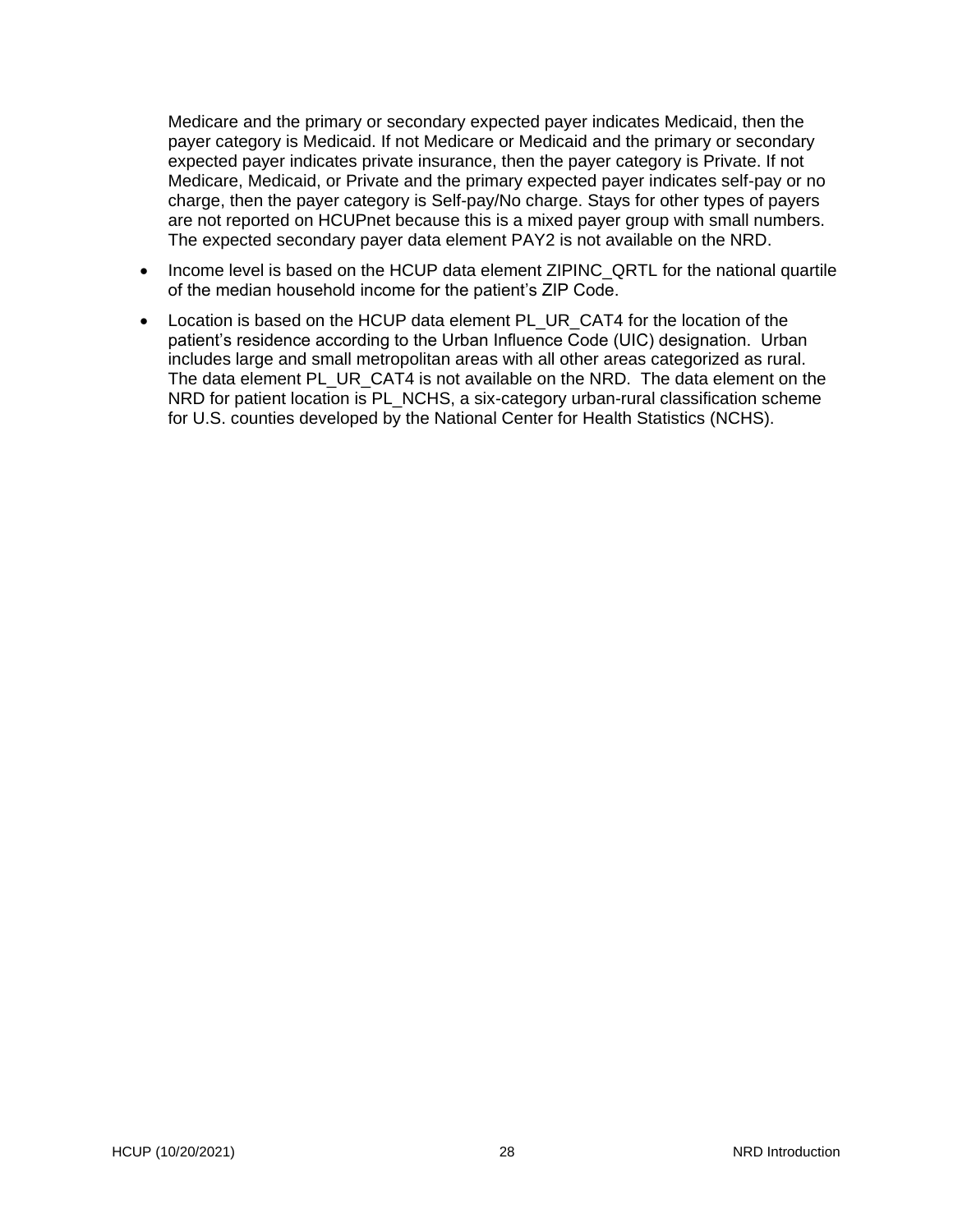# <span id="page-32-0"></span>**APPENDIX A: NRD INTRODUCTORY INFORMATION**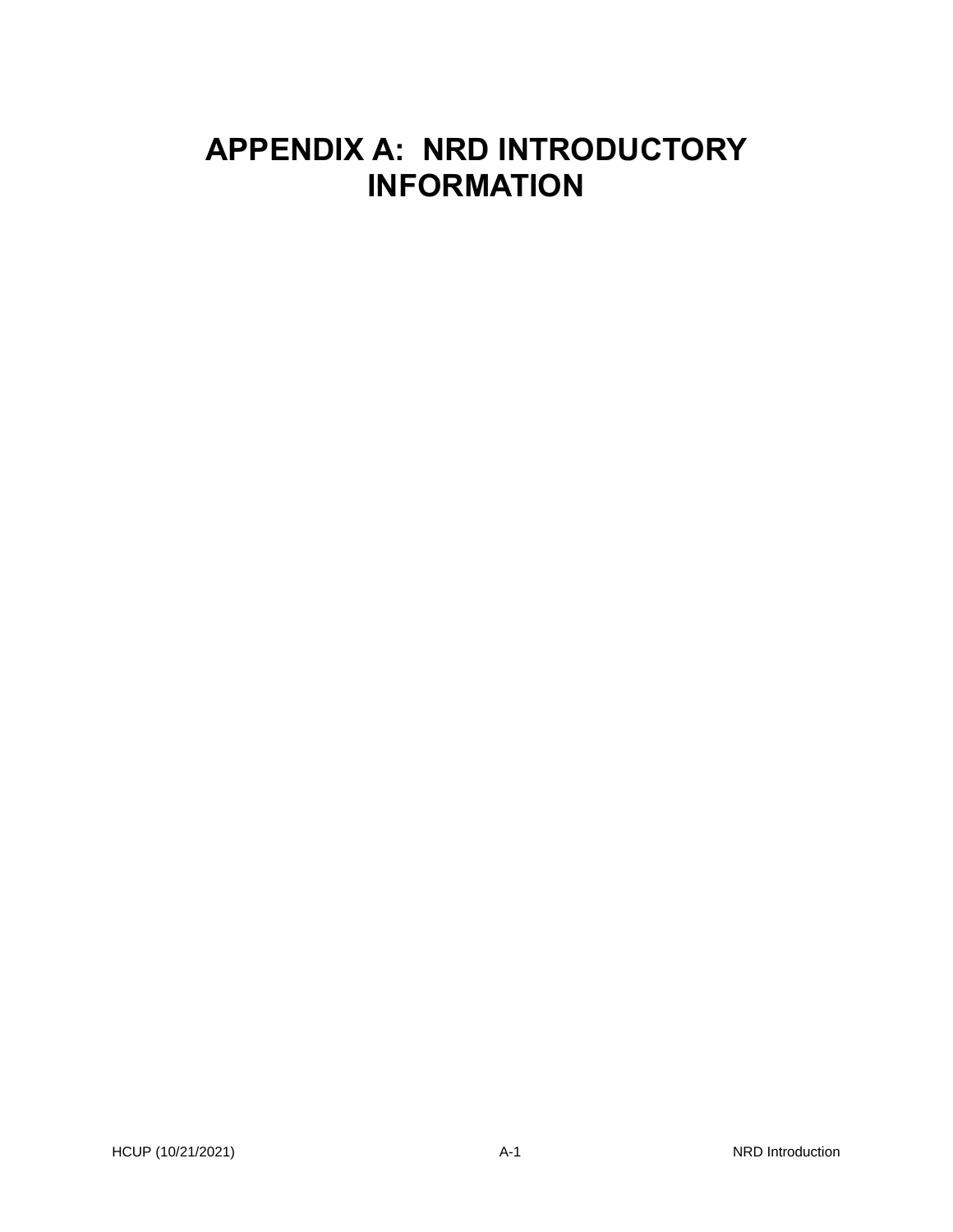| <b>State</b>         | <b>HCUP Data Source</b>                                        |
|----------------------|----------------------------------------------------------------|
| Alaska               | Alaska Department of Health and Social Services                |
| Arkansas             | Arkansas Department of Health                                  |
| California           | California Office of Statewide Health Planning and Development |
| Colorado             | Colorado Hospital Association                                  |
| Delaware             | Delaware Division of Public Health                             |
| Florida              | Florida Agency for Health Care Administration                  |
| Georgia              | Georgia Hospital Association                                   |
| Hawaii               | Hawaii Laulima Data Alliance                                   |
| Indiana              | Indiana Hospital Association                                   |
| lowa                 | Iowa Hospital Association                                      |
| Louisiana            | Louisiana Department of Health                                 |
| Maryland             | Maryland Health Services Cost Review Commission                |
| <b>Massachusetts</b> | Massachusetts Center for Health Information and Analysis       |
| Mississippi          | Mississippi Department of Health                               |
| Missouri             | Missouri Hospital Industry Data Institute                      |
| Nebraska             | Nebraska Hospital Association                                  |
| Nevada               | Nevada Department of Health and Human Services                 |
| <b>New Mexico</b>    | New Mexico Department of Health                                |
| New York             | New York State Department of Health                            |
| Oregon               | Oregon Association of Hospitals and Health Systems             |
| Pennsylvania         | Pennsylvania Health Care Cost Containment Council              |
| South Carolina       | South Carolina Revenue and Fiscal Affairs Office               |
| South Dakota         | South Dakota Association of Healthcare Organizations           |
| Tennessee            | <b>Tennessee Hospital Association</b>                          |
| Utah                 | Utah Department of Health                                      |
| Vermont              | Vermont Association of Hospitals and Health Systems            |
| Virginia             | Virginia Health Information                                    |
| Washington           | Washington State Department of Health                          |
| Wisconsin            | <b>Wisconsin Department of Health Services</b>                 |
| Wyoming              | <b>Wyoming Hospital Association</b>                            |

# <span id="page-33-0"></span>**Table A.1. HCUP Partners Participating in the 2019 NRD**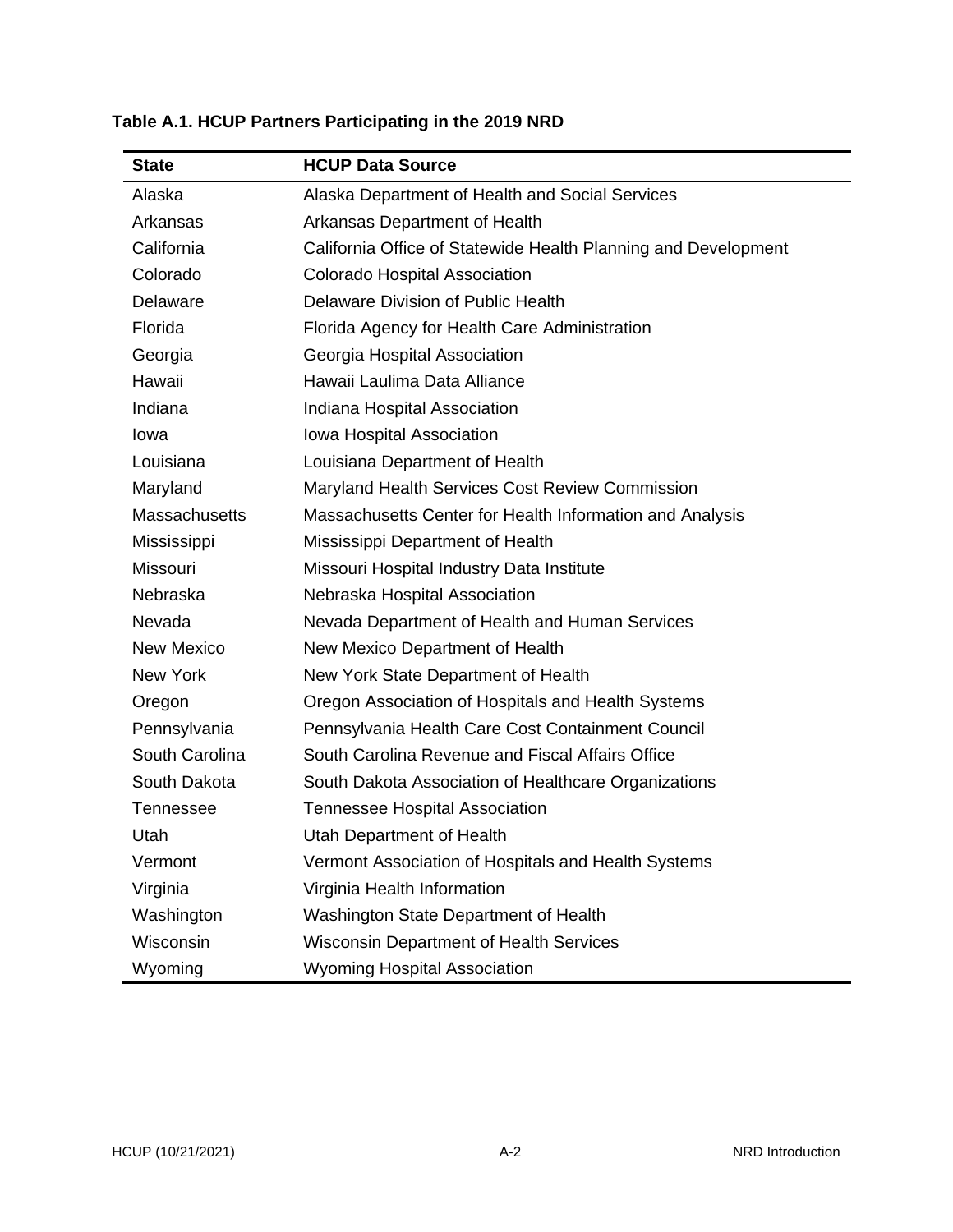<span id="page-34-1"></span>

## <span id="page-34-0"></span>**Figure A.1. HCUP States Participating in the 2019 NRD**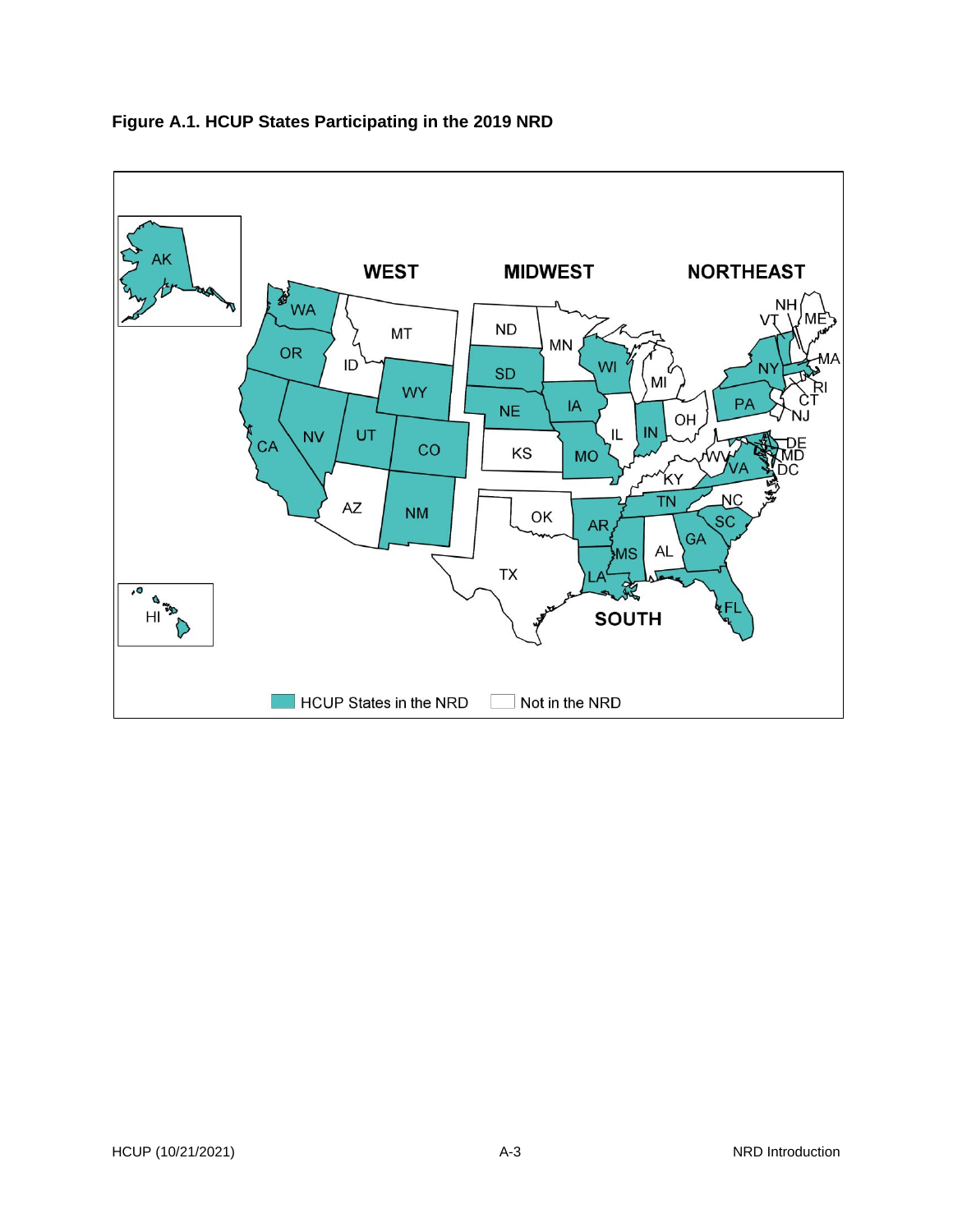<span id="page-35-1"></span><span id="page-35-0"></span>

| <b>Type of Discharge</b>                                                                                              | <b>Percentage of SID</b><br><b>Discharges</b> |
|-----------------------------------------------------------------------------------------------------------------------|-----------------------------------------------|
| Included in the NRD                                                                                                   | 83.6                                          |
| Excluded from the NRD                                                                                                 | 16.4                                          |
| <b>Hospital-level exclusions</b>                                                                                      |                                               |
| Noncommunity hospitals                                                                                                | 3.3                                           |
| Rehabilitation or LTAC hospitals                                                                                      | 0.2                                           |
| <b>Discharge-level exclusions</b>                                                                                     |                                               |
| Discharges from all patients with an age of 0 (number of SID with excluded records)                                   | 6.6<br>(14 of 30 SID)                         |
| Discharges with missing or unverified patient linkage numbers                                                         | 5.6                                           |
| Questionable patient linkage numbers: same patient linkage number on 20 or more<br>discharges                         | 0.2                                           |
| Questionable patient linkage numbers: patient is hospitalized after discharged dead                                   | 0.01                                          |
| Questionable patient linkage numbers: overlapping inpatient stays                                                     | 0.4                                           |
| Discharges from hospitals with more than 50 percent of their total discharges<br>excluded for any of the above causes | 0.2                                           |

# **Table A.2. Percentage of SID Discharges in the NRD by Type of Discharge, 2019**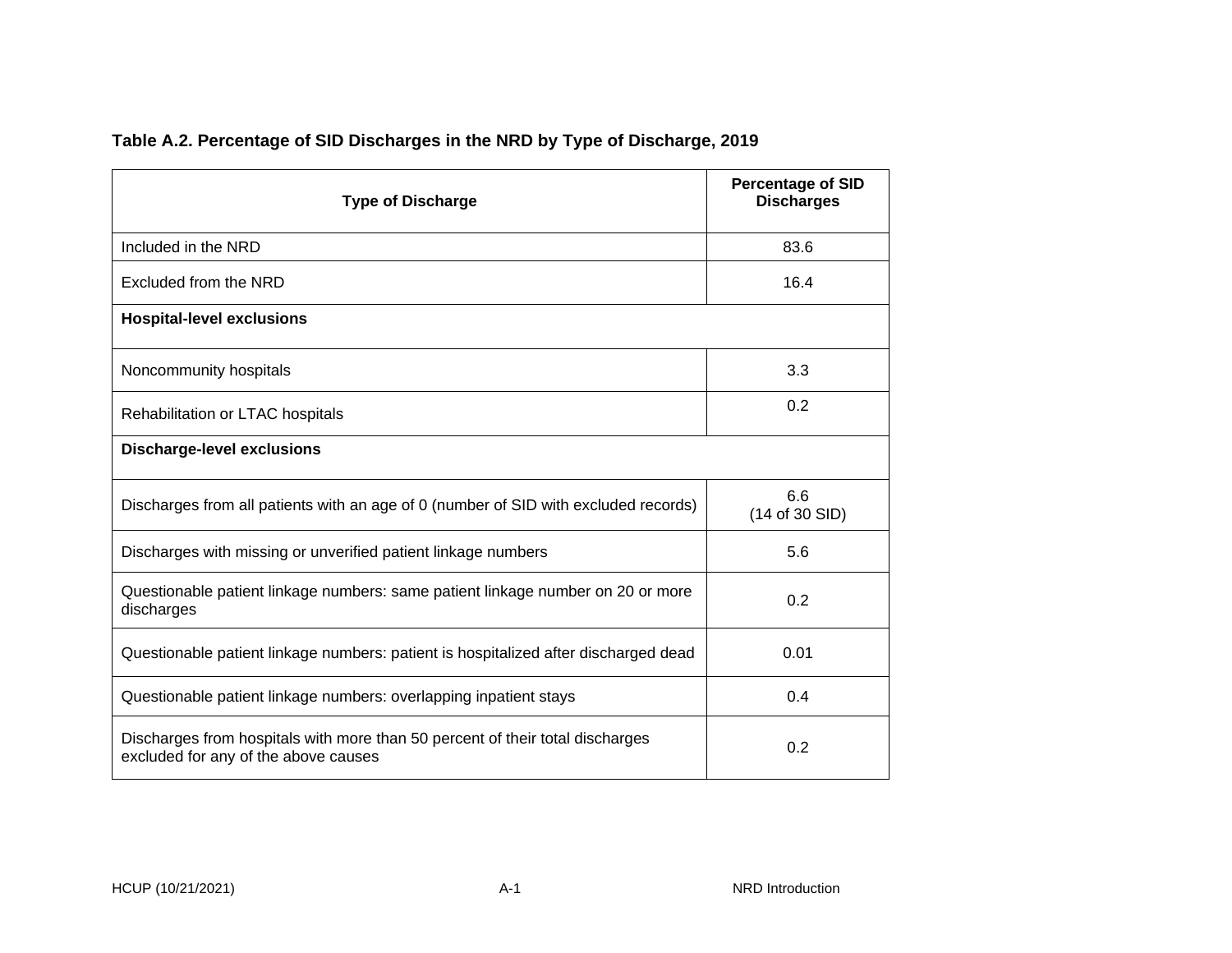| Table A.3. Summary of NRD States, Hospitals, and Inpatient Stays |  |  |  |
|------------------------------------------------------------------|--|--|--|
|                                                                  |  |  |  |

| Year | <b>States</b>                                                                                                                                        | <b>Number of</b><br><b>States for</b><br><b>Discharges</b><br><b>Aged 1 Year</b><br>and Older | <b>Number of</b><br><b>States for</b><br><b>Discharges</b><br>Aged 0 | <b>Number</b><br>of<br><b>Hospitals</b> | <b>Number of</b><br><b>Discharges</b><br>in the NRD,<br><b>Unweighted</b> | Number of<br><b>Discharges</b><br>in the NRD,<br>Weighted |
|------|------------------------------------------------------------------------------------------------------------------------------------------------------|-----------------------------------------------------------------------------------------------|----------------------------------------------------------------------|-----------------------------------------|---------------------------------------------------------------------------|-----------------------------------------------------------|
| 2019 | AK, AR, CA,<br>CO, DE, FL,<br>GA, HI, IA,<br>IN, LA, MA,<br>MD, MO,<br>MS, NE,<br>NM, NV,<br>NY, OR, PA,<br>SC, SD, TN,<br>UT, VA, VT,<br>WA, WI, WY | 30                                                                                            | 16                                                                   | 2,507                                   | 18,132,856                                                                | 35,399,480                                                |
| 2018 | AK, AR, CA,<br>DE, FL, GA,<br>IA, IN, LA,<br>MA, MD,<br>MO, MS,<br>NE, NM,<br>NV, NY, OR,<br>PA, SC, SD,<br>TN, UT, VA,<br>VT, WA, WI,<br><b>WY</b>  | 28                                                                                            | 14                                                                   | 2,430                                   | 17,686,511                                                                | 35,460,557                                                |
| 2017 | AK, AR, CA,<br>DE, FL, GA,<br>IA, IN, LA,<br>MA, MD,<br>MO, MS,<br>NE, NM,<br>NV, NY, OR,<br>PA, SC, SD,<br>TN, UT, VA,<br>VT, WA, WI,<br><b>WY</b>  | 28                                                                                            | 14                                                                   | 2,454                                   | 17,978,754                                                                | 35,790,513                                                |
| 2016 | AK, AR, CA,<br>FL, GA, HI,<br>IA, LA, MA,<br>MD, MO,<br>MS, NE,<br>NM, NV,<br>NY, OR, PA,                                                            | 27                                                                                            | 14                                                                   | 2,355                                   | 17,197,683                                                                | 35,660,906                                                |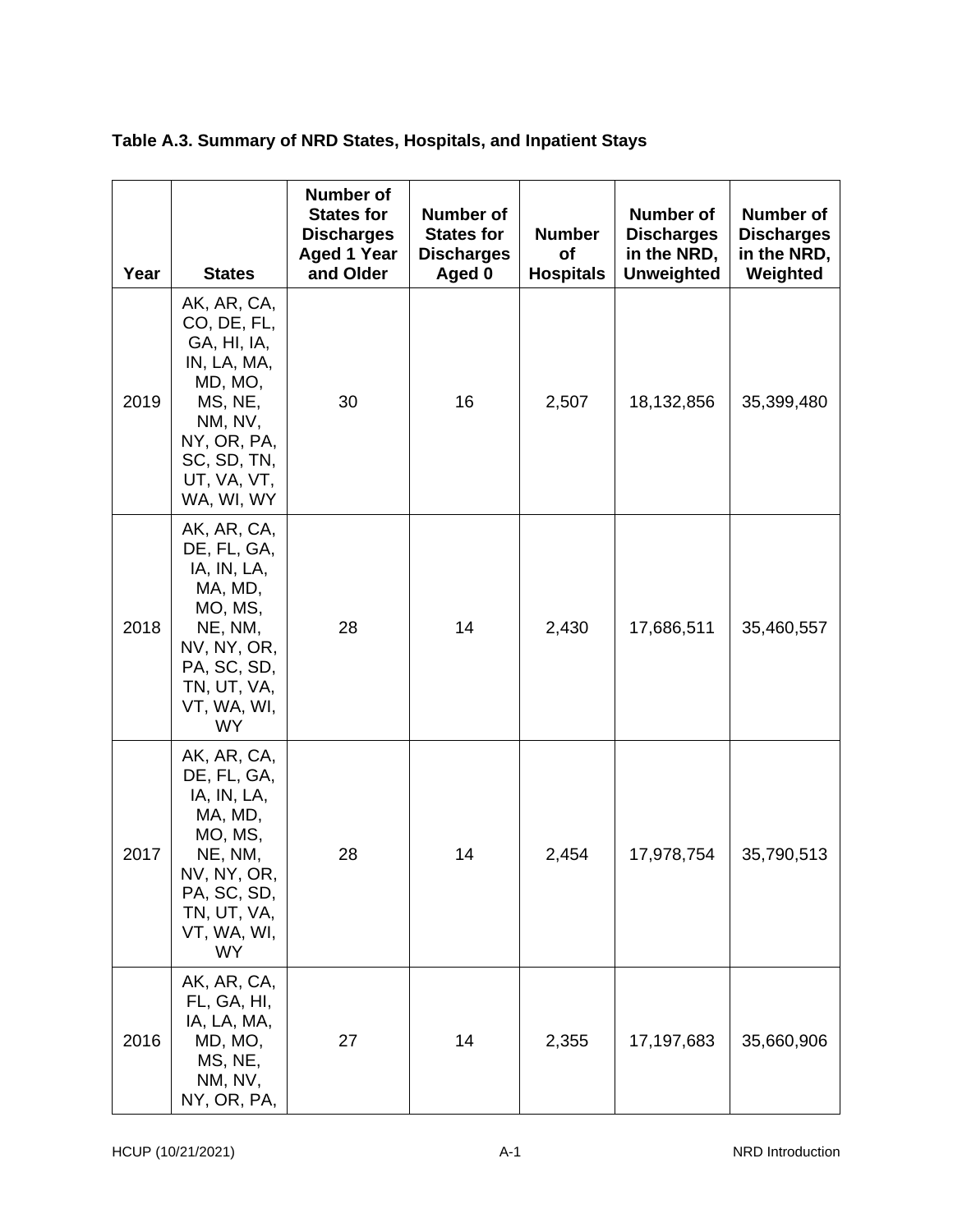|      | SC, SD, TN,<br>UT, VA, VT,<br>WA, WI, WY                                                                                              |    |    |       |            |            |
|------|---------------------------------------------------------------------------------------------------------------------------------------|----|----|-------|------------|------------|
| 2015 | AK, AR, CA,<br>FL, GA, HI,<br>IA, LA, MA,<br>MD, MO,<br>MS, NE,<br>NM, NV,<br>NY, OR, PA,<br>SC, SD, TN,<br>UT, VA, VT,<br>WA, WI, WY | 27 | 14 | 2,367 | 17,198,125 | 35,673,252 |
| 2014 | AR, CA, FL,<br>GA, HI, IA,<br>LA, MA, MD,<br>MO, NE,<br>NM, NV,<br>NY, SC, SD,<br>TN, UT, VA,<br>VT, WA, WI                           | 22 | 12 | 2,048 | 14,894,613 | 35,306,427 |
| 2013 | AR, CA, FL,<br>GA, HI, IA,<br>LA, MA,<br>MO, NE,<br>NM, NV,<br>NY, SC, SD,<br>TN, UT, VA,<br>VT, WA, WI                               | 21 | 9  | 2,006 | 14,325,172 | 35,580,348 |
| 2012 | AK, AR, CA,<br>FL, GA, HI,<br>LA, MA,<br>MO, NE,<br>NM, NY,<br>SC, TN, UT,<br>VA, VT, WA                                              | 18 | 6  | 1,715 | 13,459,216 | 36,465,049 |
| 2011 | AK, AR, CA,<br>FL, GA, HI,<br>LA, MA,<br>MO, MS,<br>NE, NM,<br>NY, SC, TN,<br>UT, VA, WA                                              | 18 | 6  | 1,804 | 13,915,176 | 36,909,160 |
| 2010 | AK, AR, CA,<br>FL, GA, HI,<br>LA, MA,                                                                                                 | 18 | 6  | 1,809 | 13,907,610 | 37,284,093 |

A -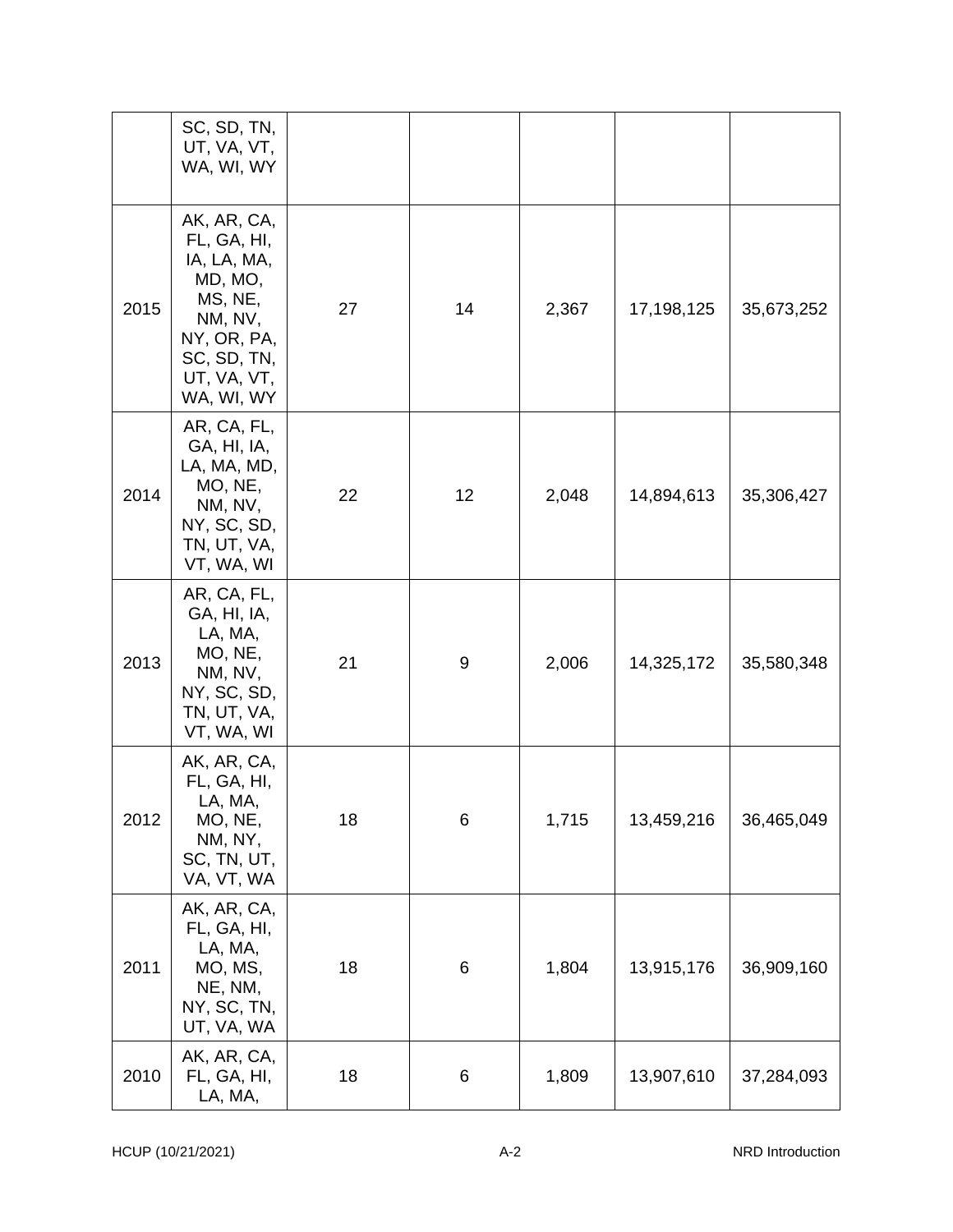| MO, MS,<br>NE, NM,        |  |  |  |
|---------------------------|--|--|--|
| NY, SC, TN,<br>UT, VA, WA |  |  |  |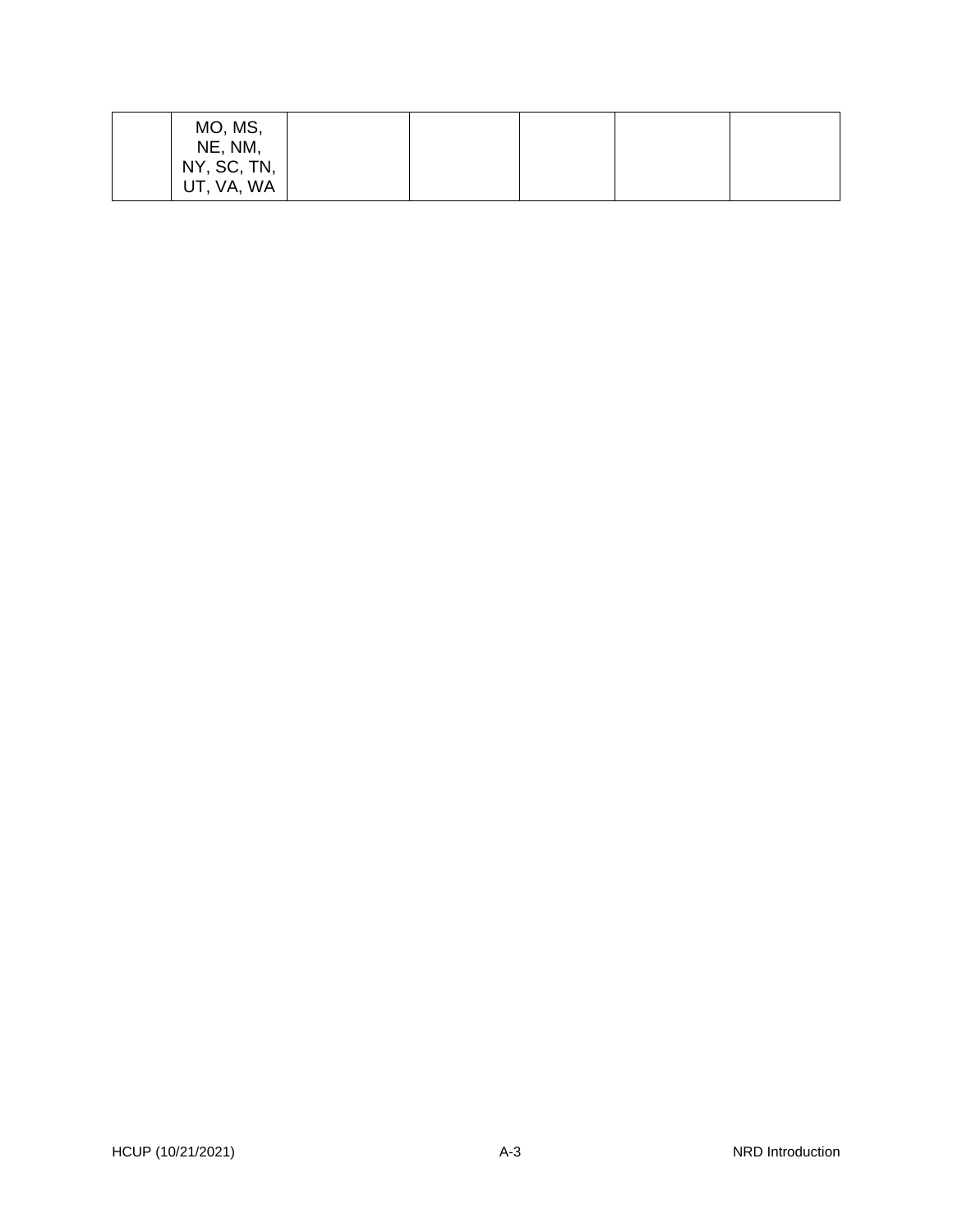### **Table A.4. NRD-Related Reports and Database Documentation Available on HCUP-US**

| <b>Description of the NRD Files</b>                                                                                                                                                                                                                                                                                                                                                                                                                                                                                                                      | ICD-10-CM/PCS Data Included in<br>the NRD Starting With 2015                                                                                                                                                                                                                                                                                       |
|----------------------------------------------------------------------------------------------------------------------------------------------------------------------------------------------------------------------------------------------------------------------------------------------------------------------------------------------------------------------------------------------------------------------------------------------------------------------------------------------------------------------------------------------------------|----------------------------------------------------------------------------------------------------------------------------------------------------------------------------------------------------------------------------------------------------------------------------------------------------------------------------------------------------|
| <b>NRD Overview</b><br>$\circ$ HCUP Partner in the NRD<br>Introduction to the NRD, 2019 (this document)<br>$\bullet$<br><b>NRD Related Reports</b><br>$\bullet$<br><b>Restrictions on the Use</b><br><b>HCUP Data Use Agreement Training</b><br>$\bullet$<br>Data Use Agreement for the HCUP Nationwide<br>$\bullet$<br><b>Databases</b><br>Requirements for Publishing with HCUP data<br>$\bullet$<br><b>File Specifications and Load Programs</b>                                                                                                      | <b>NRD Changes Beginning</b><br>$\bullet$<br>Data Year 2016<br>Caution: 2015 NRD Revised<br><b>File Structure and New Data</b><br>Elements<br>Additional ICD-10-CM/PCS<br>Resources<br><b>HCUP Software Tools</b><br>$\bullet$<br><b>Tutorial</b><br><b>Known Data Issues</b>                                                                      |
| NRD File Specifications - details data file<br>$\bullet$<br>names, number of records, record length, and<br>record layout<br>Nationwide SAS Load Programs<br>$\bullet$<br>Nationwide SPSS Load Programs<br>$\bullet$<br>Nationwide Stata Load Programs<br>$\bullet$                                                                                                                                                                                                                                                                                      | Limitations on Using the<br><b>NRD</b><br>NRD, 2010-2012<br>NRD, 2010-2013<br>$\bullet$<br>NRD, 2014<br>$\bullet$<br><b>HCUP Tools: Labels and Formats</b>                                                                                                                                                                                         |
| Data Elements in the NRD                                                                                                                                                                                                                                                                                                                                                                                                                                                                                                                                 | <b>Clinical Classifications</b><br>$\bullet$                                                                                                                                                                                                                                                                                                       |
| Availability of NRD Data Elements by Year -<br>lists which data elements are available each<br>year<br>NRD Description of Data Elements - details<br>$\bullet$<br>uniform coding and State-specific<br>idiosyncrasies<br>Summary Statistics - lists means and<br>$\bullet$<br>frequencies on nearly all data elements<br>Frequencies by Diagnosis and Procedure<br>٠<br>Codes, NRD 2016-2019 - includes frequency<br>distributions for ICD-10-CM/PCS codes<br>(individually and by the CCSR categories)<br><b>Additional Resources for Data Elements</b> | Software (CCS)<br>Format Programs - to create<br>value labels<br><b>DRG Formats</b><br>$\circ$<br><b>HCUP Formats</b><br>$\circ$<br><b>HCUP Diagnoses</b><br>$\circ$<br>and Procedure<br>Groups Formats,<br>including CCS<br>Categories<br>ICD-9-CM Formats<br>$\circ$<br>ICD-10-CM/PCS<br>$\circ$<br>Format<br><b>Severity Formats</b><br>$\circ$ |
|                                                                                                                                                                                                                                                                                                                                                                                                                                                                                                                                                          | <b>Obtaining HCUP Data</b>                                                                                                                                                                                                                                                                                                                         |
| <b>HCUP Quality Control Procedures - describes</b><br>$\bullet$<br>procedures used to assess data quality<br>HCUP Coding Practices - describes how<br>$\bullet$<br>HCUP data elements are coded<br>HCUP Hospital Identifiers - explains data<br>$\bullet$<br>elements that characterize individual hospitals                                                                                                                                                                                                                                             | Purchase HCUP Data from<br>the HCUP Central Distributor                                                                                                                                                                                                                                                                                            |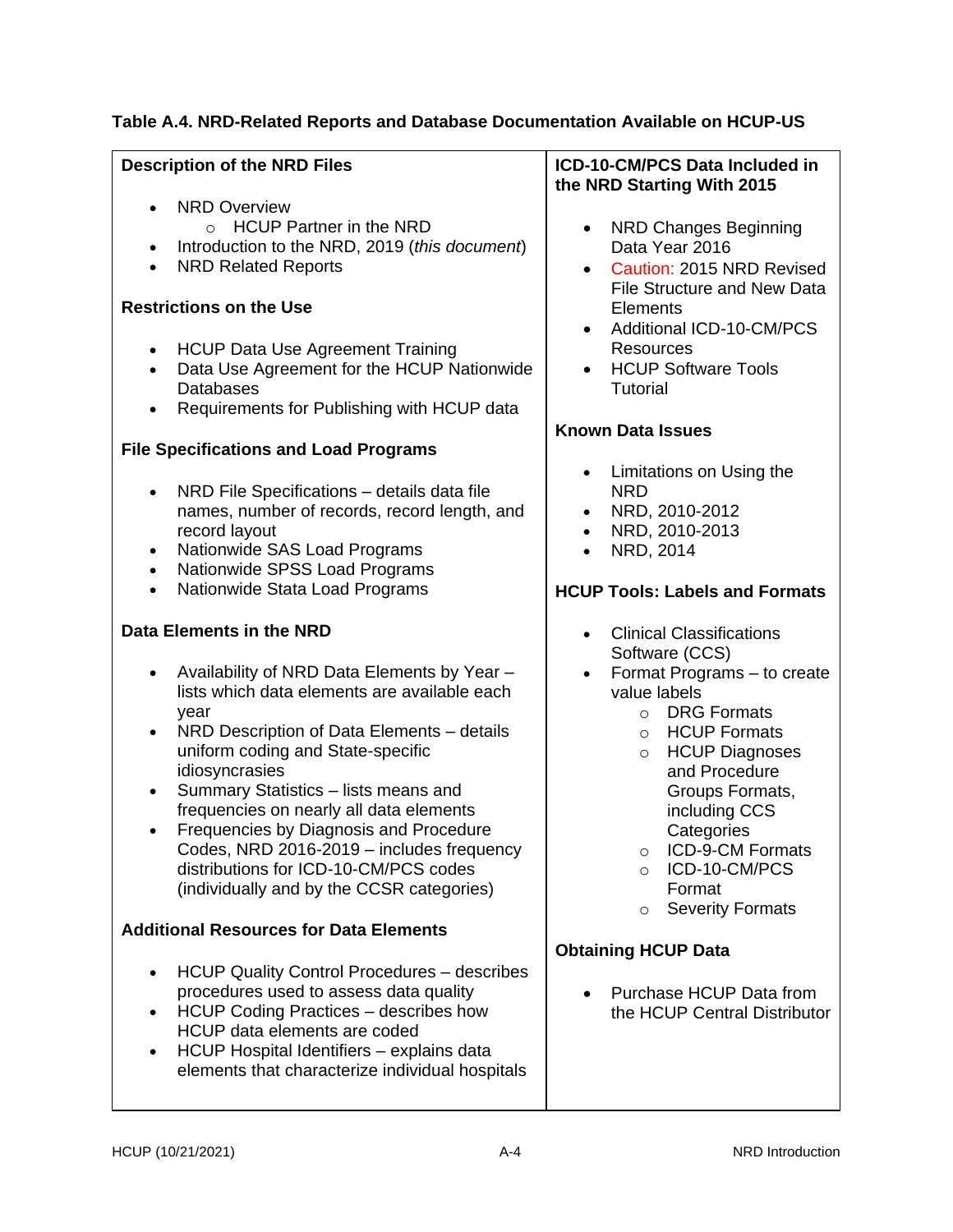|                            | Discharge Weights, 2019 |                                 |                |  |
|----------------------------|-------------------------|---------------------------------|----------------|--|
| <b>Patient Age and Sex</b> | <b>Minimum</b>          | <b>Average Across Hospitals</b> | <b>Maximum</b> |  |
| Males                      |                         |                                 |                |  |
| Age 0                      | 1.08                    | 4.58                            | 23.25          |  |
| Age 1-17                   | 1.10                    | 3.54                            | 23.89          |  |
| Age 18-44                  | 1.03                    | 1.97                            | 9.29           |  |
| Age 45-64                  | 1.04                    | 1.93                            | 9.04           |  |
| Age 65 and older           | 1.04                    | 1.94                            | 8.78           |  |
| Females                    |                         |                                 |                |  |
| Age 0                      | 1.07                    | 4.57                            | 24.81          |  |
| Age 1-17                   | 1.09                    | 2.92                            | 15.06          |  |
| Age 18-44                  | 1.02                    | 1.93                            | 8.66           |  |
| Age 45-64                  | 1.03                    | 1.90                            | 8.51           |  |
| Age 65 and older           | 1.05                    | 1.93                            | 8.54           |  |

**Table A.5 Range of Discharge Weights by Patient Age and Sex, 2019**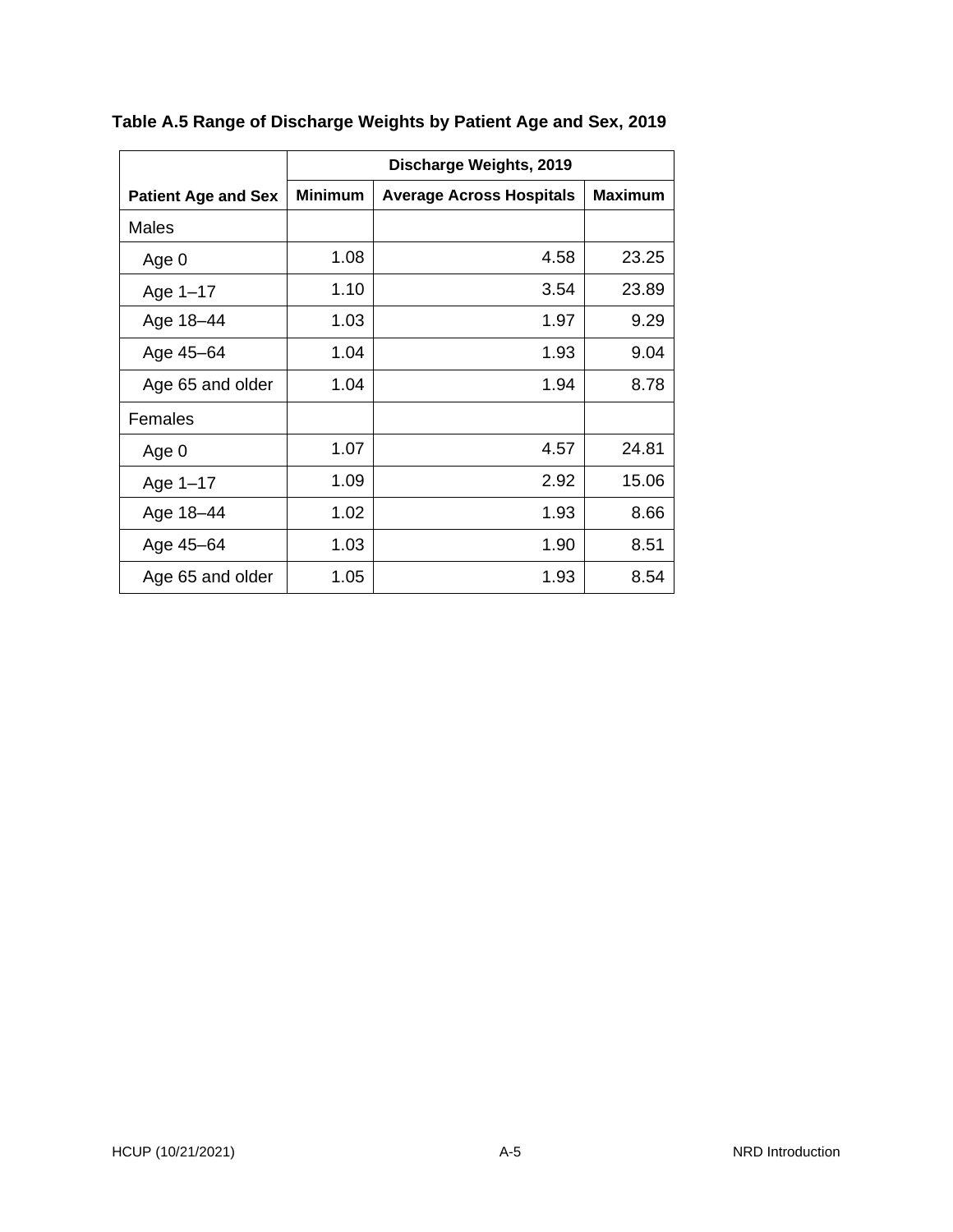| <b>Expected payer and age</b><br>group <sup>a</sup> | <b>Readmission rate</b> | Number of<br>readmissions <sup>b</sup><br>(thousands) |  |  |
|-----------------------------------------------------|-------------------------|-------------------------------------------------------|--|--|
| <b>Medicare</b>                                     |                         |                                                       |  |  |
| Total <sup>c</sup>                                  | 17.0                    | 2,512                                                 |  |  |
| $21 - 64$ years                                     | 21.3                    | 601                                                   |  |  |
| 65 years and above                                  | 16.0                    | 1,910                                                 |  |  |
| <b>Medicaid</b>                                     |                         |                                                       |  |  |
| Total                                               | 13.8                    | 849                                                   |  |  |
| 1-20 years, non-maternal                            | 12.0                    | 99                                                    |  |  |
| 21-44 years, non-maternal                           | 17.6                    | 277                                                   |  |  |
| 45-64 years, non-maternal                           | 19.9                    | 395                                                   |  |  |
| Maternal                                            | 4.4                     | 79                                                    |  |  |
| <b>Private Insurance</b>                            |                         |                                                       |  |  |
| Total                                               | 8.6                     | 594                                                   |  |  |
| 1-20 years, non-maternal                            | 10.1                    | 51                                                    |  |  |
| 21-44 years, non-maternal                           | 10.0                    | 139                                                   |  |  |
| 45-64 years, non-maternal                           | 11.0                    | 348                                                   |  |  |
| Maternal                                            | 3.1                     | 58                                                    |  |  |
| Self-pay/No charge <sup>d</sup>                     |                         |                                                       |  |  |
| Total                                               | 11.8                    | 144                                                   |  |  |
| 1-20 years, non-maternal                            | 7.4                     | 4                                                     |  |  |
| 21-44 years, non-maternal                           | 11.9                    | 66                                                    |  |  |
| 45-64 years, non-maternal                           | 13.3                    | 72                                                    |  |  |
| Maternal                                            | 4.0                     | 3                                                     |  |  |

**Table A.6 Rate and Number of 30-Day All-Cause Readmissions by Expected Payer and Patient Age Group, 2019**

<sup>a</sup>The expected payer is determined by the index admission, not the readmission. Information is not presented for three types of patients: (1) patients aged 0 years, (2) patients aged 1 year and above with other types of expected payer (e.g., local government programs, TRICARE, worker's compensation), and (3) patients aged 65 years and above with an expected payer of Medicaid, private insurance, or self-pay/no charge.

 $b$  The number of readmissions are 12-month counts calculated by multiplying the average readmission rate by the 12month index admission counts. The sum of the age groups for each payer category may not equal the total as the result of rounding.

 $c$ Medicare patients under age 21 years are included in the Medicare total for all ages but are not reported separately because of the small number of cases. There is no maternal breakout for Medicare because of the small number of maternal stays in this group.

d Self-pay/no charge patients have an expected primary payer of self-pay, no charge, charity, or no expected payment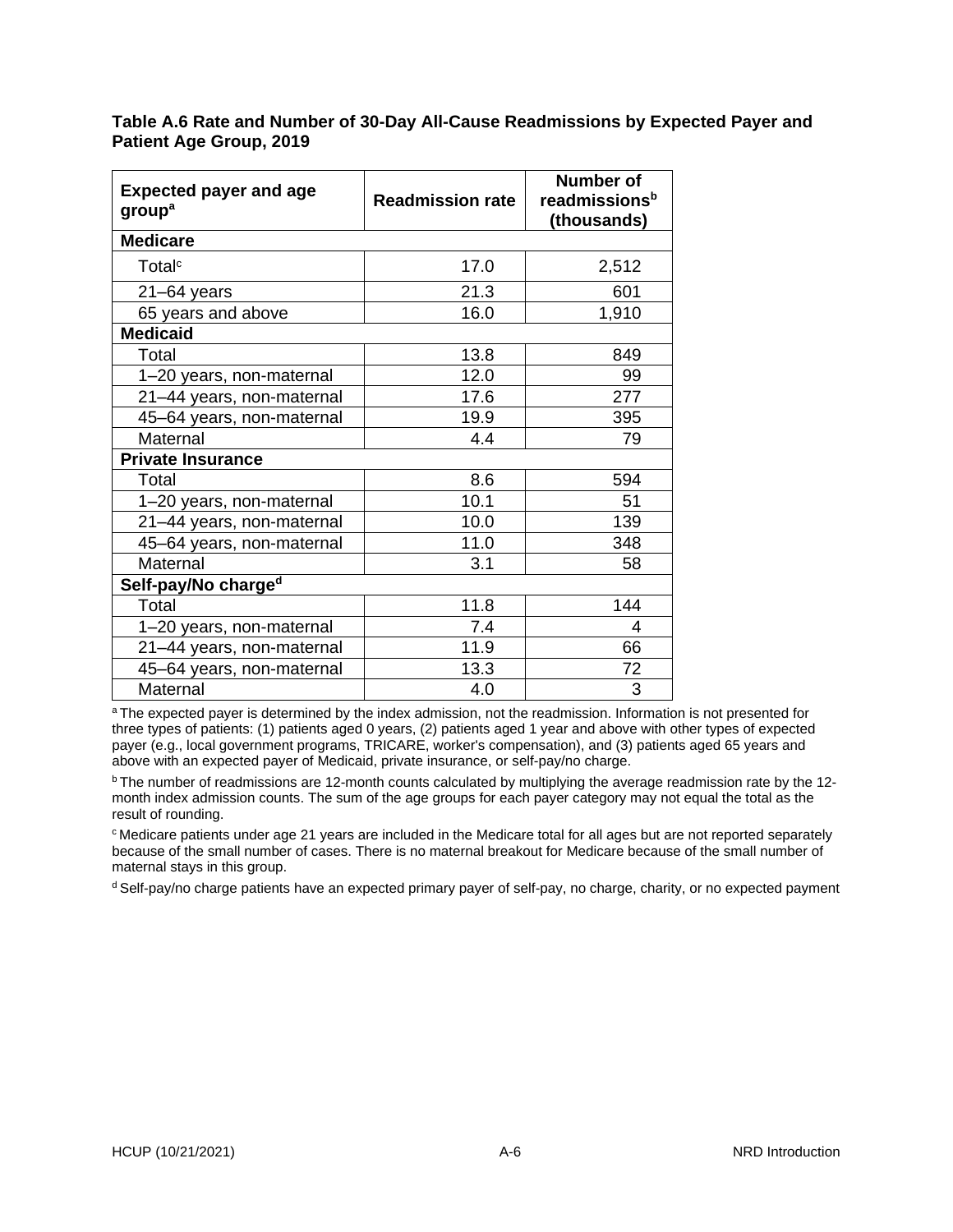**Table A.7 Rate and Number of 30-Day All-Cause Readmissions by the 20 Most Common Principal Diagnoses at Index Admission, Ranked by Number of Readmissions, 2019**

| Rank           | <b>Principal Diagnosis at Index Admission</b>                                        | Number of 30-<br>Day All-Cause<br><b>Readmissions</b> | 30-Day All-Cause<br><b>Readmission</b><br>Rate <sup>a</sup> |
|----------------|--------------------------------------------------------------------------------------|-------------------------------------------------------|-------------------------------------------------------------|
| $\mathbf{1}$   | INF002: Septicemia                                                                   | 325,758                                               | 17.5                                                        |
| $\overline{2}$ | CIR019: Heart failure                                                                | 238,343                                               | 22.7                                                        |
| 3              | END003: Diabetes mellitus with complication                                          | 126,520                                               | 19.8                                                        |
| 4              | RSP008: Chronic obstructive pulmonary<br>disease and bronchiectasis                  | 100,203                                               | 19.9                                                        |
| 5              | RSP002: Pneumonia (except that caused by<br>tuberculosis)                            | 97,622                                                | 15.3                                                        |
| 6              | GEN002: Acute and unspecified renal failure                                          | 96,317                                                | 19.4                                                        |
| $\overline{7}$ | RSP012: Respiratory failure; insufficiency;<br>arrest                                | 84,767                                                | 20.7                                                        |
| 8              | CIR017: Cardiac dysrhythmias                                                         | 84,105                                                | 14.3                                                        |
| 9              | MBD001: Schizophrenia spectrum and other<br>psychotic disorders                      | 83,807                                                | 21.6                                                        |
| 10             | FAC006: Encounter for antineoplastic<br>therapies                                    | 83,416                                                | 68.1                                                        |
| 11             | CIR009: Acute myocardial infarction                                                  | 74,480                                                | 13.5                                                        |
| 12             | <b>GEN004: Urinary tract infections</b>                                              | 72,428                                                | 15.4                                                        |
| 13             | END011: Fluid and electrolyte disorders                                              | 63,336                                                | 20.0                                                        |
| 14             | MBD002: Depressive disorders                                                         | 62,175                                                | 11.9                                                        |
| 15             | INJ037: Complication of other surgical or<br>medical care, injury, initial encounter | 61,150                                                | 19.5                                                        |
| 16             | MBD017: Alcohol-related disorders                                                    | 60,637                                                | 19.3                                                        |
| 17             | SKN001: Skin and subcutaneous tissue<br>infections                                   | 55,928                                                | 12.2                                                        |
| 18             | CIR020: Cerebral infarction                                                          | 54,473                                                | 11.3                                                        |
| 19             | DIG021: Gastrointestinal hemorrhage                                                  | 52,327                                                | 18.2                                                        |
| 20             | GEN003: Chronic kidney disease                                                       | 48,366                                                | 28.2                                                        |

Notes: Principal diagnosis category is based on th[e Clinical Classifications Software Refined \(CCSR\)](https://www.hcup-us.ahrq.gov/toolssoftware/ccsr/ccs_refined.jsp) default categorization scheme for the principal diagnosis in inpatient data, v2021.2. The weighted number of 30-day allcause readmissions is presented for the top 20 principal diagnoses at the index stay. Diagnoses are sorted by the weighted number of readmissions. The definitions of an index admission and readmission are consistent with [HCUPnet.](#page-29-0)

<sup>a</sup> Rate per 100 Index Stays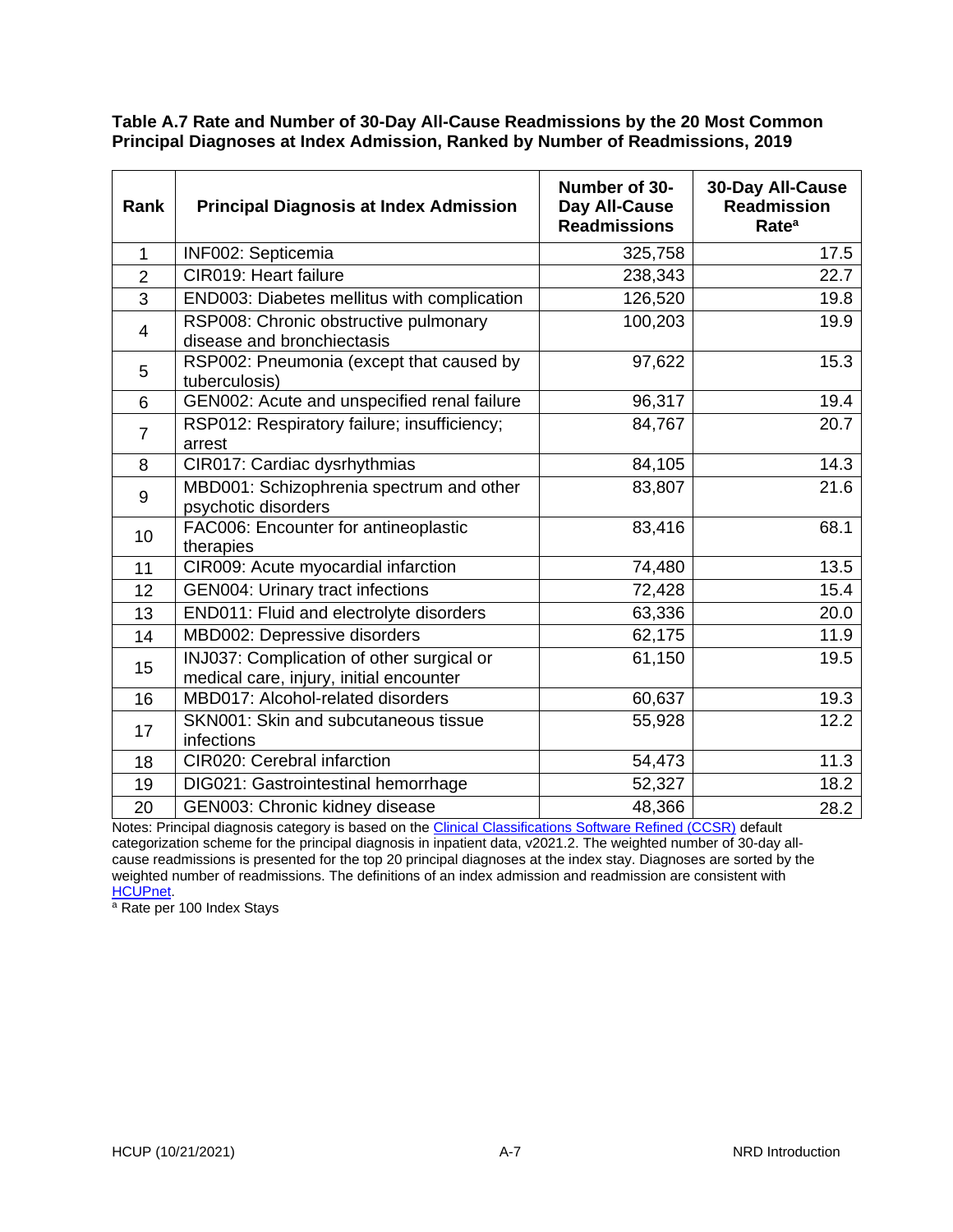**Table A.8** Rate and Number of 30-Day All-Cause Readmissions by Major Diagnostic Category (MDC) at Index Admission, Ranked by Number of Readmissions, 2019

| Rank           | <b>Major Diagnostic Category (MDC)</b>                                                | <b>Number of All-</b><br>Cause, 30-Day<br><b>Readmissions</b> | All-Cause, 30-<br><b>Day Readmission</b><br>Rate <sup>a</sup> |
|----------------|---------------------------------------------------------------------------------------|---------------------------------------------------------------|---------------------------------------------------------------|
| $\mathbf{1}$   | 5: Diseases & Disorders of The Circulatory<br>System                                  | 709,641                                                       | 17.3                                                          |
| $\overline{2}$ | 4: Diseases & Disorders of The Respiratory<br>System                                  | 442,788                                                       | 16.6                                                          |
| 3              | 6: Diseases & Disorders of The Digestive<br>System                                    | 389,488                                                       | 15.5                                                          |
| 4              | 18: Infectious & Parasitic Diseases, Systemic or<br><b>Unspecified Sites</b>          | 361,427                                                       | 17.3                                                          |
| 5              | 11: Diseases & Disorders of The Kidney &<br><b>Urinary Tract</b>                      | 267,254                                                       | 17.8                                                          |
| 6              | 8: Diseases & Disorders of The Musculoskeletal<br>System & Conn Tissue                | 250,727                                                       | 8.2                                                           |
| $\overline{7}$ | 1: Diseases & Disorders of The Nervous System                                         | 247,507                                                       | 13.0                                                          |
| 8              | 19: Mental Diseases & Disorders                                                       | 223,035                                                       | 15.4                                                          |
| 9              | 10: Endocrine, Nutritional & Metabolic Diseases<br>& Disorders                        | 188,212                                                       | 16.1                                                          |
| 10             | 7: Diseases & Disorders of The Hepatobiliary<br>System & Pancreas                     | 176,179                                                       | 18.9                                                          |
| 11             | 14: Pregnancy, Childbirth & The Puerperium                                            | 135,093                                                       | $\overline{3.8}$                                              |
| 12             | 17: Myeloproliferative Diseases & Disorders,<br>Poorly Differentiated Neoplasm        | 123,265                                                       | 49.6                                                          |
| 13             | 16: Diseases & Disorders of Blood, Blood<br>Forming Organs, Immunological Disorders   | 100,487                                                       | 24.5                                                          |
| 14             | 9: Diseases & Disorders of The Skin,<br>Subcutaneous Tissue & Breast                  | 84,188                                                        | 12.6                                                          |
| 15             | 20: Alcohol/Drug Use & Alcohol/Drug Induced<br><b>Organic Mental Disorders</b>        | 79,289                                                        | 17.7                                                          |
| 16             | 21: Injuries, Poisonings & Toxic Effects of Drugs                                     | 61,463                                                        | 13.9                                                          |
| 17             | 23: Factors Influencing Health Status & Other<br><b>Contacts with Health Services</b> | 28,804                                                        | 18.1                                                          |
| 18             | 3: Diseases & Disorders of The Ear, Nose,<br>Mouth & Throat                           | 23,426                                                        | 9.4                                                           |
| 19             | 13: Diseases & Disorders of The Female<br><b>Reproductive System</b>                  | 20,311                                                        | 8.3                                                           |
| 20             | 12: Diseases & Disorders of The Male<br>Reproductive System                           | 10,348                                                        | 9.8                                                           |
| 21             | 24: Multiple Significant Trauma                                                       | 7,907                                                         | 9.4                                                           |
| 22             | 25: Human Immunodeficiency Virus Infections                                           | 7,832                                                         | 24.1                                                          |
| 23             | 2: Diseases & Disorders of The Eye                                                    | 3,444                                                         | 8.9                                                           |
| 24             | 22: Burns                                                                             | 2,436                                                         | 9.1                                                           |

Notes: MDC 0, Principal DX Cannot be Assigned to MDC, is not included. The definitions of an index admission and readmission are consistent with [HCUPnet.](#page-29-0)

<sup>a</sup> Rate per 100 Index Stays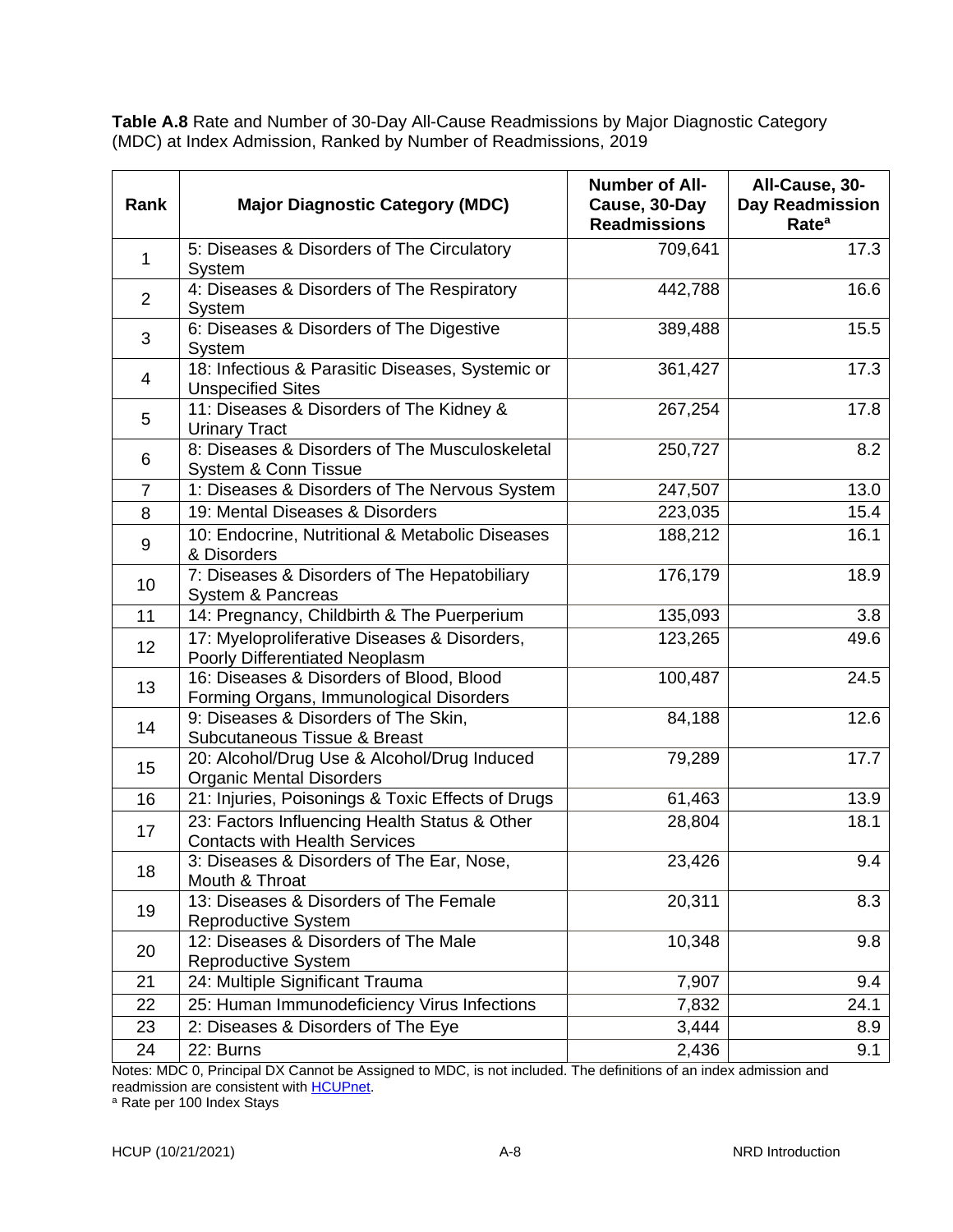## **APPENDIX B: HANDLING OF TRANSFERS AND SAME-DAY STAYS**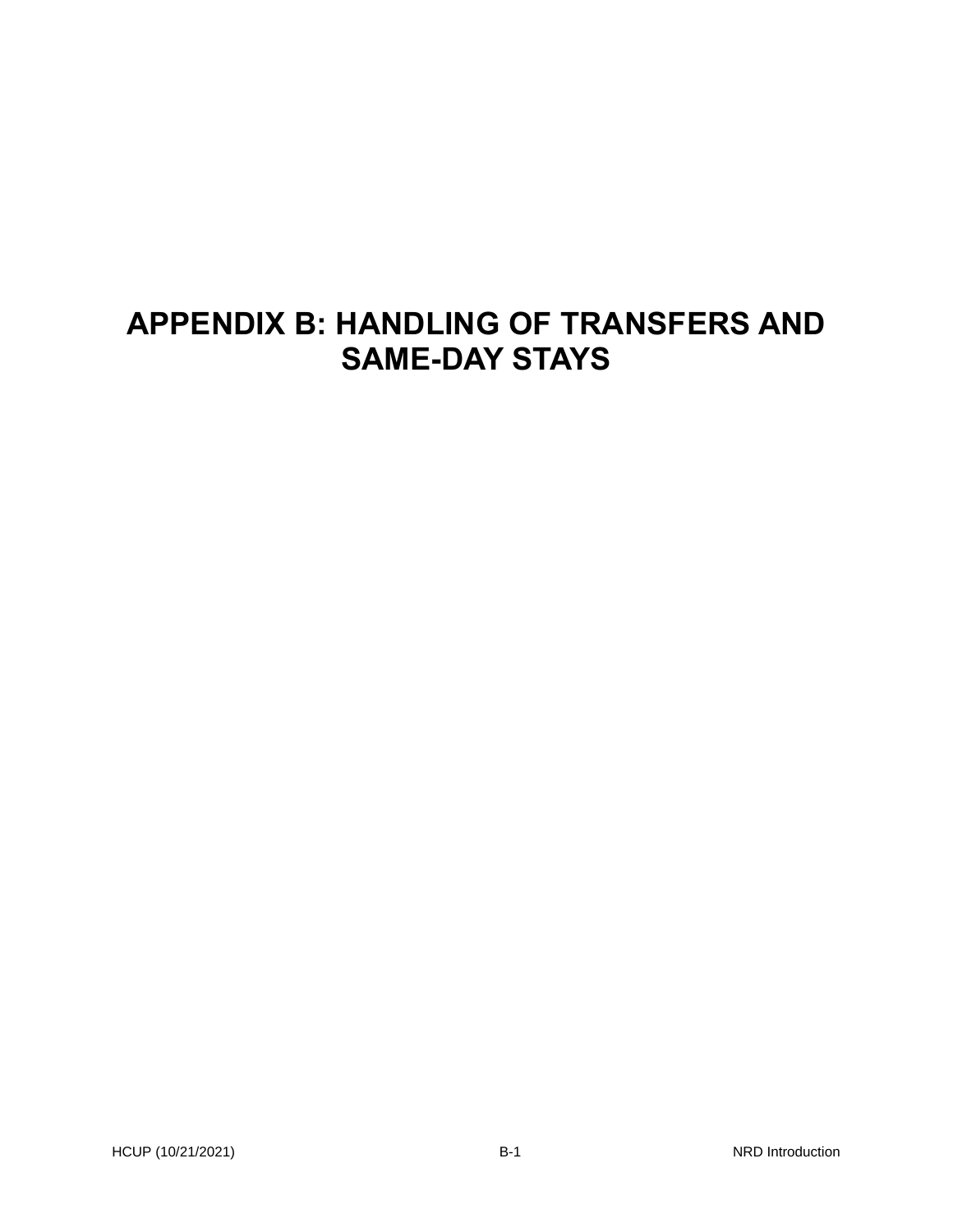Hospital administrative databases like the NRD and SID are "discharge-level" files, meaning that each record represents one discharge abstract from an inpatient stay. If a patient visits the hospital multiple times in a given year, the SID includes separate records for each inpatient stay. In addition, if a patient is transferred between hospitals within the State, the SID contain two discharge records, one record from the first hospitalization and a second record from the latter hospitalization.<sup>16</sup>

#### **Defining Transfers and Same-Day Events**

Readmission analyses do not usually allow the hospitalization at the receiving hospital to be counted as a readmission. To eliminate this possibility, the pairs of records representing a transfer were collapsed into a single "combined" record in the NRD and removed the original separate discharge records from the NRD. *Transfer* records were defined as having all of the following characteristics:

- Discharge date of the first inpatient stay equaled the admission date of a subsequent inpatient stay.<sup>17</sup>
- The first record had a discharge disposition of transfer to an acute care hospital.
- The second record was from a different hospital and had an admission source indicating a transfer.

A discharge was defined as a *same-day* stay if the discharge date for one inpatient stay was the same as the admission date of a second stay for the same patient (same as transfers), but there was no indication of a transfer by the discharge disposition or admission source. Same-day stays may or may not have involved different hospitals. Same-day stays may indicate that a patient was discharged too soon and then needed to be returned to the hospital on the same day. However, it was also possible that these were transfer records with an incorrect or missing discharge disposition and admission source.

Records that were part of transfers or same-day stays were collapsed into a single combined record. These combined records account for about three percent of records in the NRD and are identified by the data element SAMEDAYEVENT. The value of SAMEDAYEVENT is defined as follows:

- Transfer involving two discharges from different hospitals (value 1): Discharge date of one admission equaled the admission date on another record for the same patient. There was a discharge disposition of transfer to an acute care hospital on the first record and an admission source of transfer (in) on the subsequent record; two different hospitals were involved.
- Same-day stay involving two discharges at different hospitals (value 2): The discharge date on the first inpatient stay equaled the admission date on a second inpatient stay for the same patient; two different hospitals were involved, but the coding of either the discharge disposition or admission source did not indicate a transfer.

<sup>&</sup>lt;sup>16</sup> If the patient is transferred to an out-of-State hospital, the subsequent discharge would not be included in the NRD because the HCUP patient linkage numbers only can follow a patient within a State.

 $17$  Although the text refers to using the discharge and admission date, in reality, the NRD data elements NRD\_DaysToEvent and LOS were used to identify the sequential order of inpatient records and whether they stopped and started on the same day.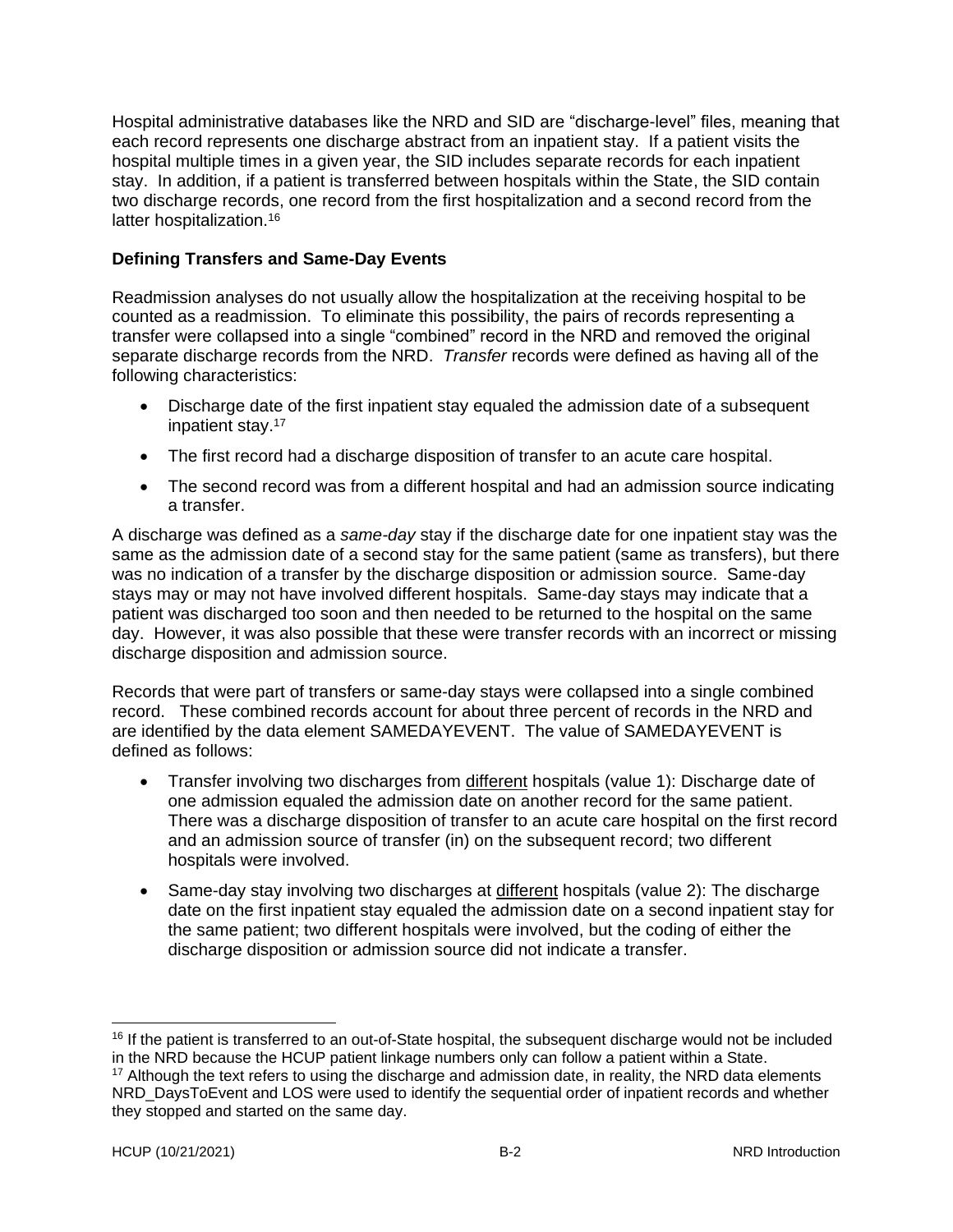- Same-day stays involving two discharges at the same hospital (value 3): The discharge date on the first inpatient stay equaled the admission date on a second inpatient stay for the same patient; the hospital was the same on both records.
- Same-day stay involving three or more discharges, same or different hospitals (value 4): Multiple records indicating a combination of transfers and other same-day events seem odd, but they do rarely occur in administrative data.
- Not a transfer or other same-day stay (value 0). About 97 percent of the records in the NRD did not involve transfers or same-day stays.

Please note that if a patient had a discharge disposition of transfer and an admission source that also indicated a transfer, but the discharge date of the first stay did not equal the admission date of the second stay (e.g., the patient was admitted the next day because the transfer occurred at night), the two records are not considered a transfer in the NRD.

#### **Creating a Combined Transfer Record**

Combining information across transfer and same-day stay records required specific rules for how to handle different types of information on the pairs of records. The pairs of records were first ordered by the earliest occurrence in the year. The different scenarios described below detail how different types of information were combined:

- *Use first*. For information that pertains to day of admission (e.g., admission month, admission source, NRD\_DaysToEvent), the combined transfer record used the information from the first record in the pair.
- *Use last record*. For information that pertains to the end of the time in the hospital (e.g., discharge disposition, expected payer, , the combined transfer record used the information from the latter record in the pair.
- *Summarize*. For information that needed to reflect both stays, the combined transfer record summarized the information. For example, length of stay and total charge were summed across the pair of records.
- *Diagnoses and related data elements*. Each record included arrays of ICD-9-CM or ICD-10-CM diagnoses and related data elements. On the assumption that the diagnoses on the latter record would reflect the final determination of diagnoses after complete treatment, the diagnoses reported on the latter record were retained at the beginning of the diagnosis array (including the principal diagnosis). The diagnoses from the first record was added to the end of the diagnosis array. Diagnosis codes in the NRD are limited to a maximum of 25 (prior to 2014), 30 (starting in 2014), and 40 (starting in 2017) with no more than the maximum number of diagnoses retained on a combined transfer record. Less than one percent of diagnoses are truncated. The same scheme was used for all diagnosis-related data elements also contained in arrays, including diagnosis-related group (DRG) and major diagnostic category (MDC).
	- o *Exception for handling transfers related to rehabilitation or after care (when the transfer records used the same diagnosis/procedure coding system [ICD-9-CM or ICD-10-CM/PCS]):* In some cases, there may be an indication that a patient was transferred for rehabilitation or aftercare. Using the principal diagnosis from the second part of the stay on the combined record would mask the real reason for the admission. Therefore, the assignment of diagnoses and related data elements (including DRG and MDC) was modified to give precedence to the information on the first inpatient stay with the information from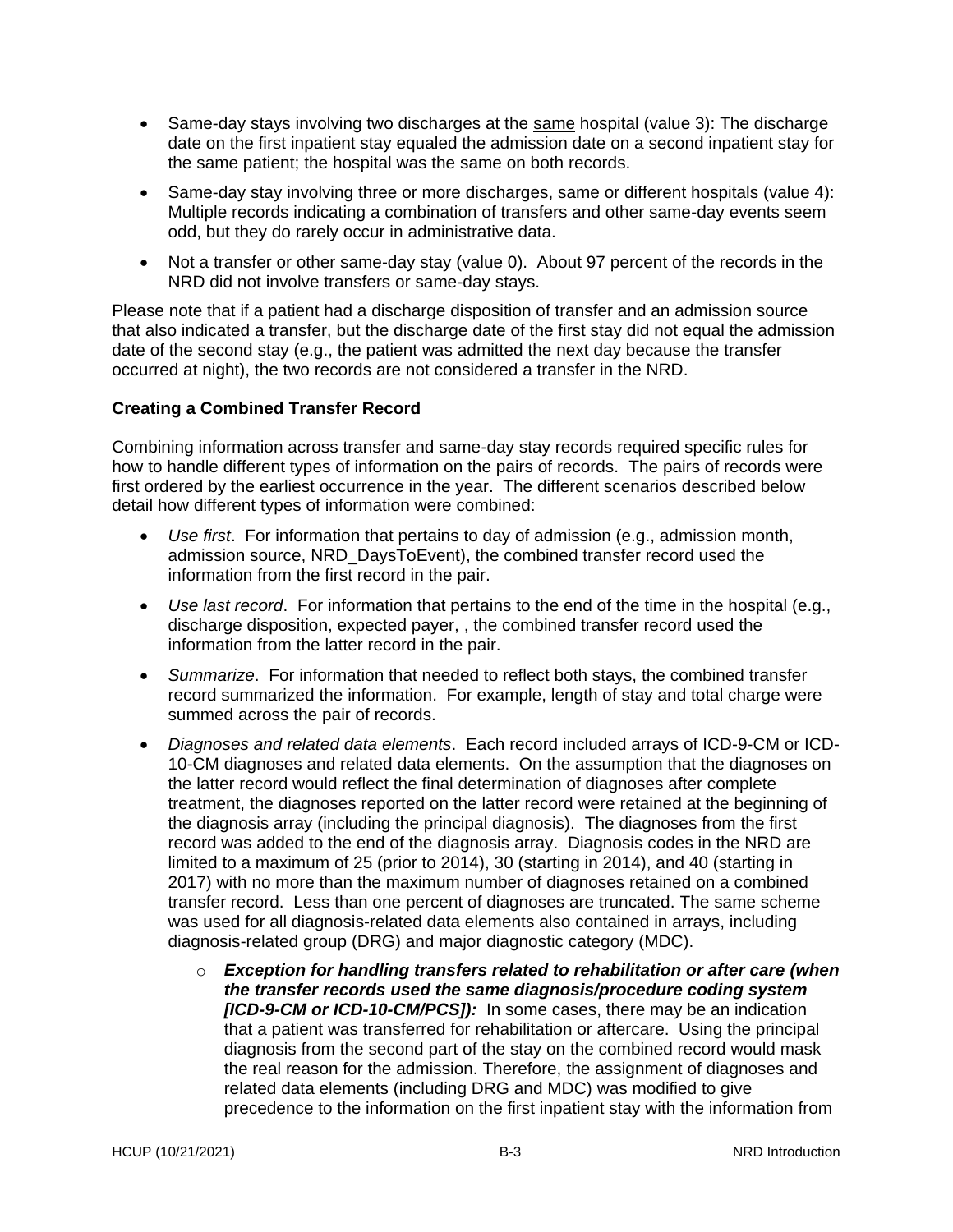the latter stay added to the end of the associated arrays. The criteria to identify rehabilitation- or aftercare-related records has changed over time:

#### *Beginning data year 2018*

An indication of rehabilitation or aftercare is identified based on either of the following:

- Any record but the last record had a discharge disposition of 62 (Discharged/transferred to an Inpatient Rehabilitation Facility [IRF] including Rehabilitation Distinct part units of a hospital) or 90 Discharged/Transferred to an Inpatient Rehabilitation Facility (IRF) including Rehabilitation Distinct Part Units of a Hospital with a Planned Acute Care Hospital Inpatient Readmission (Effective 10/1/13).
- Any record but the first record had default CCSR FAC010, Other aftercare encounter, for the principal diagnosis.

#### *Through data year 2017*

An indication of rehabilitation or aftercare was identified if the latter record had any one of the following Clinical Classifications Software (CCS) categories:

- CCS 254: Rehabilitation care; fitting of prostheses; and adjustment of devices
- CCS 255: Administrative/social admission
- CCS 256: Medical examination/evaluation
- CCS 257: Other aftercare
- CCS 258: Other screening for suspected conditions (not mental disorders or infectious disease)
- CCS 259: Residual codes; unclassified.

These types of transfer records are flagged by the data element REHABTRANSFER (value 1).

- o *Exception to this rule when the transfer records included different diagnosis/procedure coding system:* If the first record included ICD-9-CM codes and the latter record was discharged after October 1, 2015 with ICD-10-CM/PCS codes, then only the ICD-10-CM/PCS diagnosis and procedure codes were retained on the combined transfer record.
- *Procedures and related data elements*. Each record included arrays of ICD-9-CM or ICD-10-PCS procedure codes and related data elements. Although procedure codes were not necessarily reported in the order in which they were performed, it was decided to retain the procedures reported on the latter record at the beginning of the procedure array to mirror the approach for diagnoses. The procedures from the first record were added to the end of the procedure array. The NRD is limited to a maximum of 15 procedure codes (prior to 2017) and 25 procedure codes (starting in 2017), so no more than the maximum number of procedures were retained on a combined transfer record. The same scheme was used for all procedure-related data elements that were also contained in arrays. The day of procedure on the latter record was adjusted for the length of stay on the first record, so the days reflected the time from the beginning of the first stay.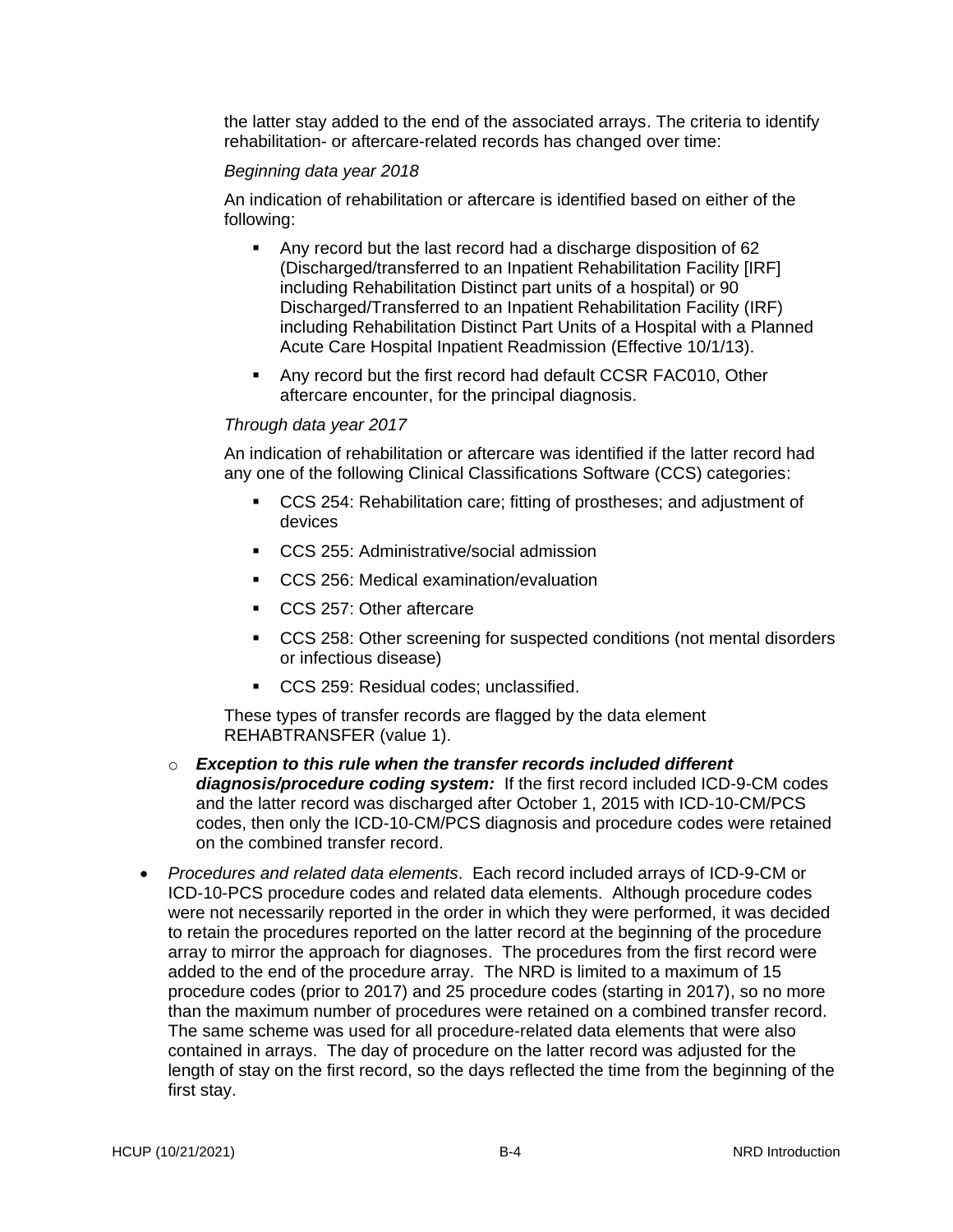- *Hospital identifiers and characteristics*. The hospital identifiers and characteristics from the latter stay were retained on the combined transfer record. This assumed that the latter hospital was primarily responsible for the care.
- *Patient characteristics*. The patient characteristics (e.g., age, sex, income quartile) from the first stay were retained on the combined transfer record.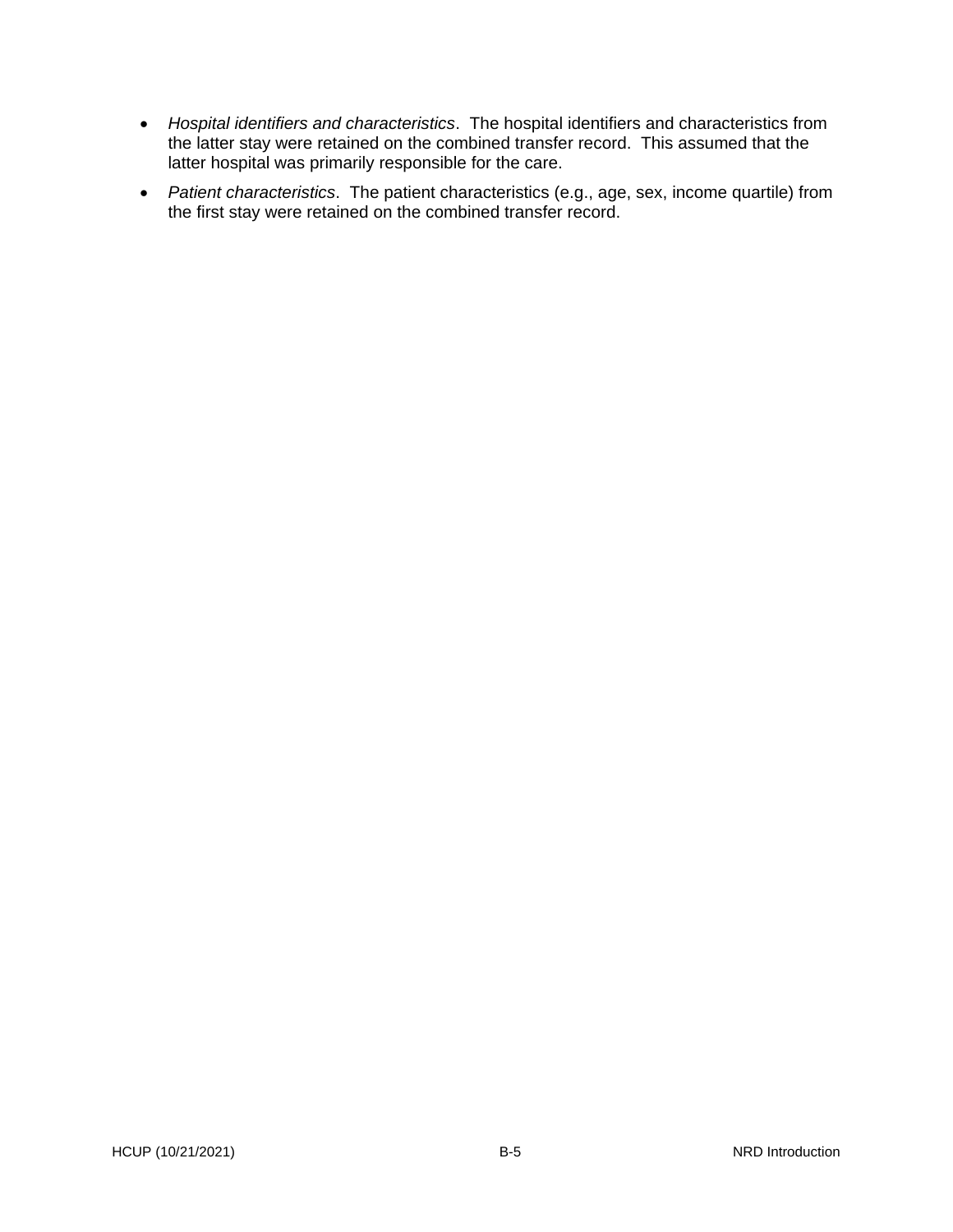# **APPENDIX C: STATE-SPECIFIC RESTRICTIONS**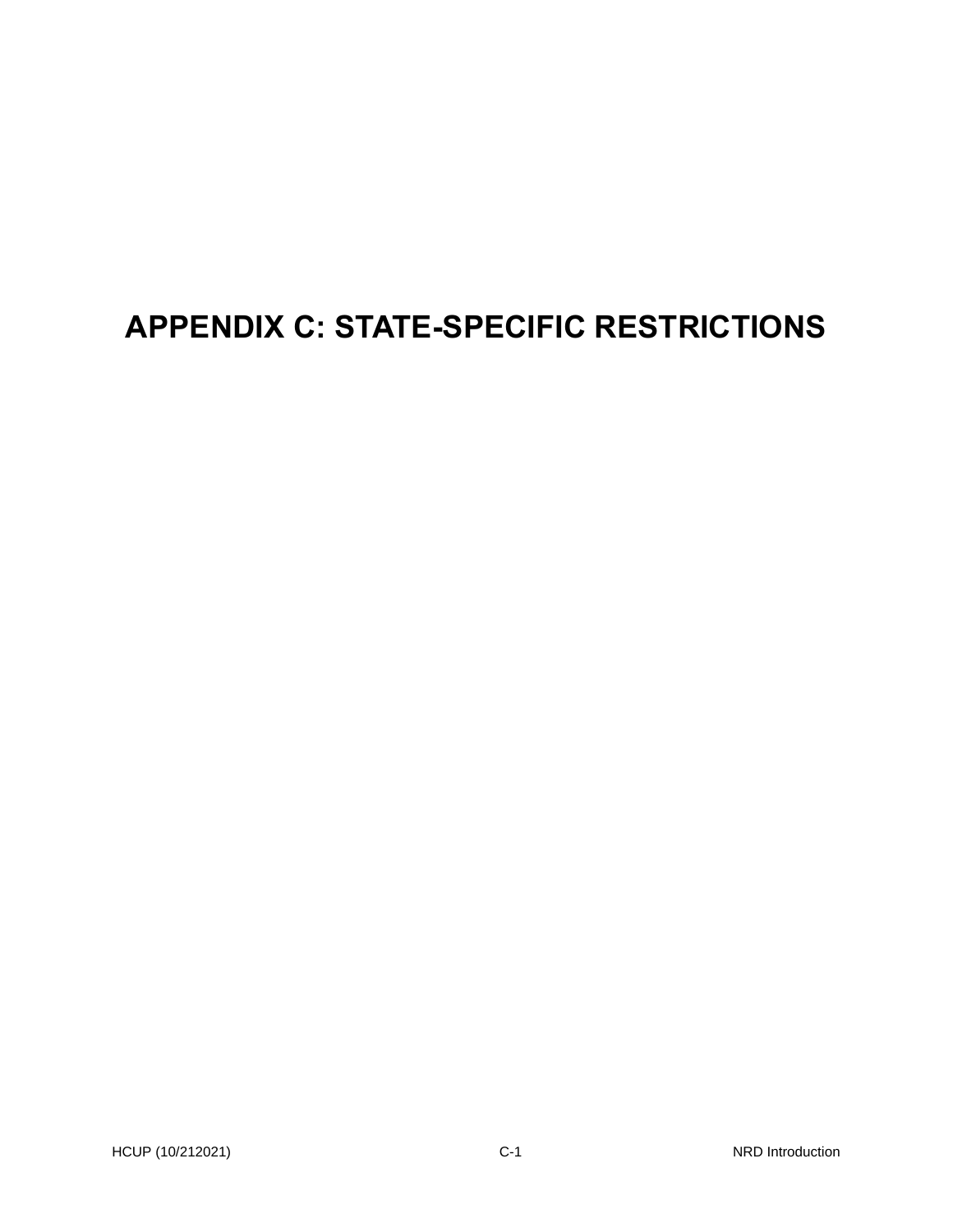The table below enumerates the types of restrictions applied to the Nationwide Readmissions Database. Restrictions include the following types:

- Confidentiality of records
	- o Restricted release of age in years
- Missing discharges for specific populations of patients.

#### **Table C.1. State-Specific Restrictions**

#### **Confidentiality of Records**

Restricted release of patient's age in years to ensure patient confidentiality:

• Age (AGE) values greater than 90 are aggregated into a single category of 90 years or older in the NRD.

#### **Missing Discharges for Specific Populations of Patients**

The following data sources may be missing discharge records for specific populations of patients:

- At least one Partner prohibits the release of discharge records for patients with HIV diagnoses.
- At least one Partner prohibits the release of inpatient records that were discharged from Alternative Level of Care units of the hospital (e.g., skilled nursing or swing bed units).
- At least one Partner prohibits the release of abortion discharges.
- At least one Partner restricts the release of ICD-10-CM diagnosis codes for medical misadventures and adverse effects.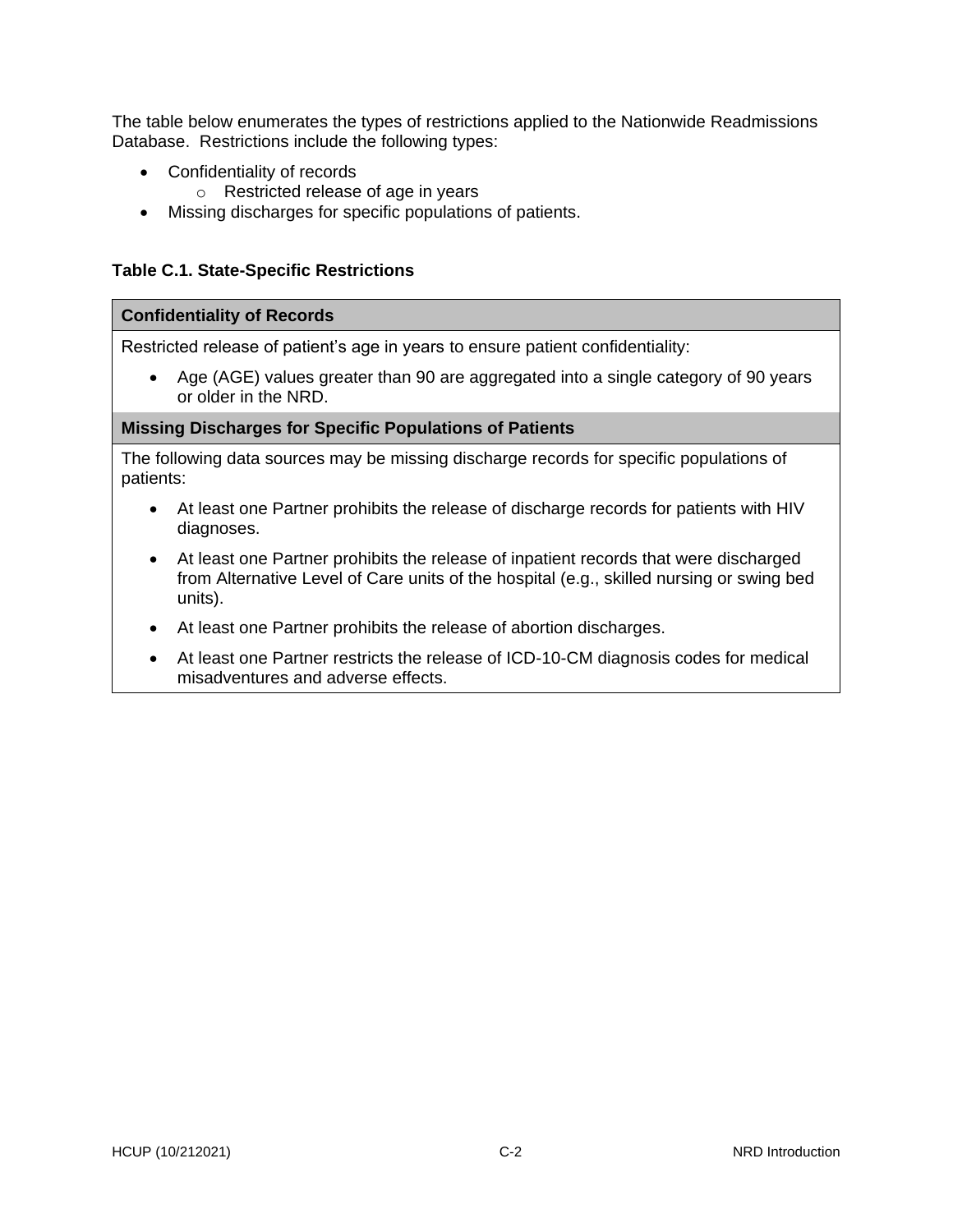# **APPENDIX D: NRD DATA ELEMENTS AND CODES**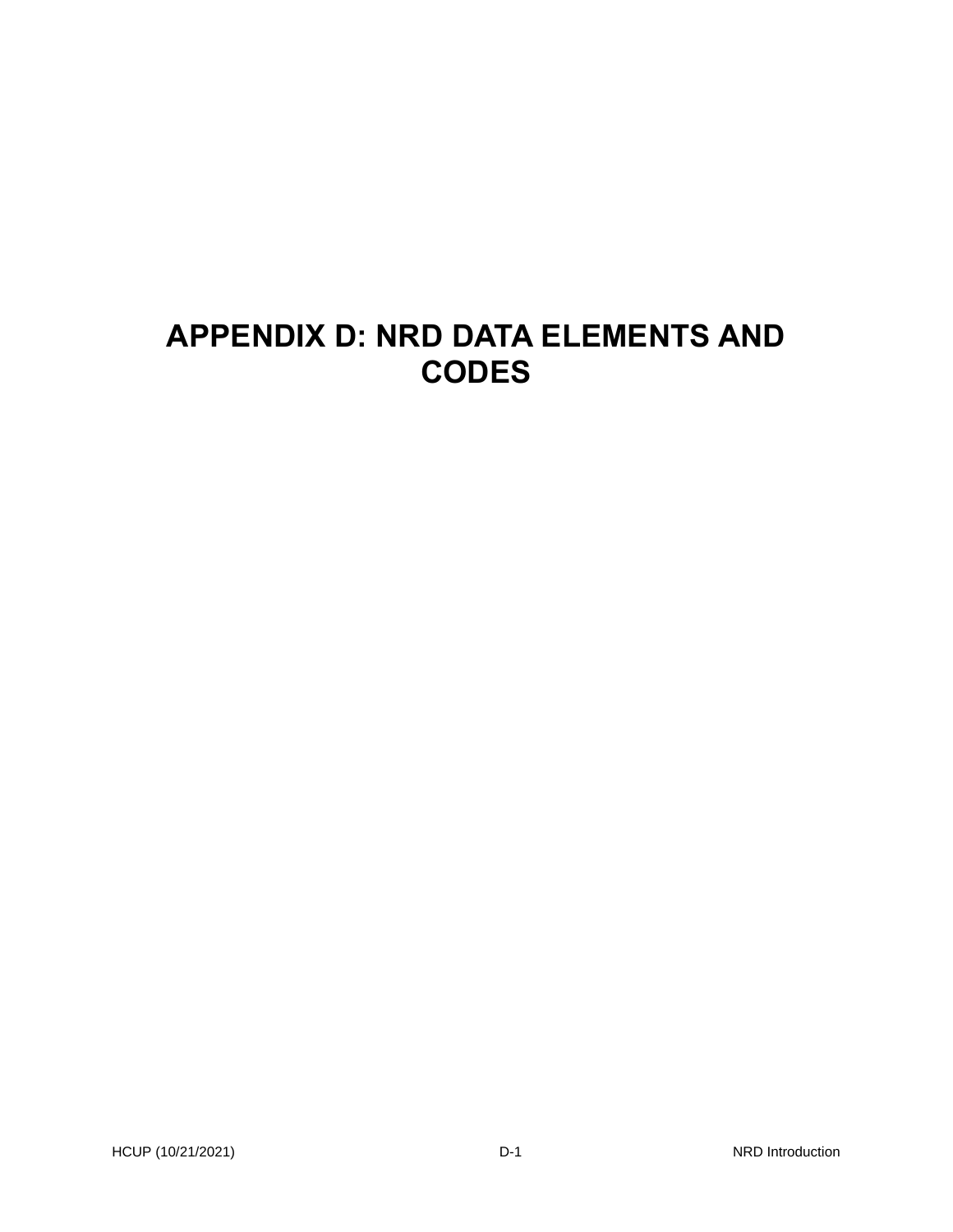| Category                | <b>Data Element Name</b> | <b>Description</b>                                                                                                                                                                                                                                                                                                                        |
|-------------------------|--------------------------|-------------------------------------------------------------------------------------------------------------------------------------------------------------------------------------------------------------------------------------------------------------------------------------------------------------------------------------------|
|                         | AWEEKEND                 | Admission on weekend: 0) admission on<br>Monday-Friday, (1) admission on Saturday-<br>Sunday                                                                                                                                                                                                                                              |
|                         | <b>DIED</b>              | Indicates in-hospital death: 0) did not die during<br>hospitalization, (1) died during hospitalization                                                                                                                                                                                                                                    |
|                         | <b>DISPUNIFORM</b>       | Disposition of patient, uniform coding: (1) routine,<br>(2) transfer to short term hospital, (5) other<br>transfers, including skilled nursing facility,<br>intermediate care, and another type of facility, (6)<br>home health care, (7) against medical advice,<br>(20) died in hospital, (99) discharged alive,<br>destination unknown |
| Admission/<br>Discharge | <b>DQTR</b>              | Coded: (1) Jan-Mar, (2) Apr-Jun, (3) Jul-Sep,<br>$(4)$ Oct-Dec                                                                                                                                                                                                                                                                            |
|                         | <b>ELECTIVE</b>          | Indicates elective admission: (1) elective, (0)<br>nonelective admission                                                                                                                                                                                                                                                                  |
|                         | HCUP_ED                  | Indicator that discharge record includes evidence<br>of emergency department (ED) services: (0)<br>record does not meet any HCUP ED criteria, (1)<br>ED revenue code was on SID record, (2) ED<br>charge reported on SID record, (3) ED CPT<br>procedure code on SID record, (4) other<br>indication of ED services                       |
|                         | <b>YEAR</b>              | Discharge year                                                                                                                                                                                                                                                                                                                            |
|                         | <b>DRG</b>               | DRG in use on discharge date                                                                                                                                                                                                                                                                                                              |
|                         | DRG_NoPOA                | DRG assignment made without the use of the<br>present on admission flags for the diagnoses                                                                                                                                                                                                                                                |
|                         | <b>DRGVER</b>            | Grouper version in use on discharge date                                                                                                                                                                                                                                                                                                  |
|                         | <b>I10 BIRTH</b>         | ICD-10-CM birth indicator                                                                                                                                                                                                                                                                                                                 |
| Clinical<br>Information | <b>I10 DELIVERY</b>      | ICD-10-CM/PCS delivery indicator                                                                                                                                                                                                                                                                                                          |
|                         | 110_DX1-110_DX40         | ICD-10-CM diagnoses, principal and secondary                                                                                                                                                                                                                                                                                              |
|                         | <b>I10_INJURY</b>        | Injury ICD-10-CM diagnosis reported on record                                                                                                                                                                                                                                                                                             |
|                         | <b>I10_MULTINJURY</b>    | Multiple ICD-10-CM injuries reported on record                                                                                                                                                                                                                                                                                            |
|                         | <b>I10_NDX</b>           | Number of ICD-10-CM diagnoses coded on the<br>record                                                                                                                                                                                                                                                                                      |

**Table D.1. Data Elements in the 2019 NRD Core File**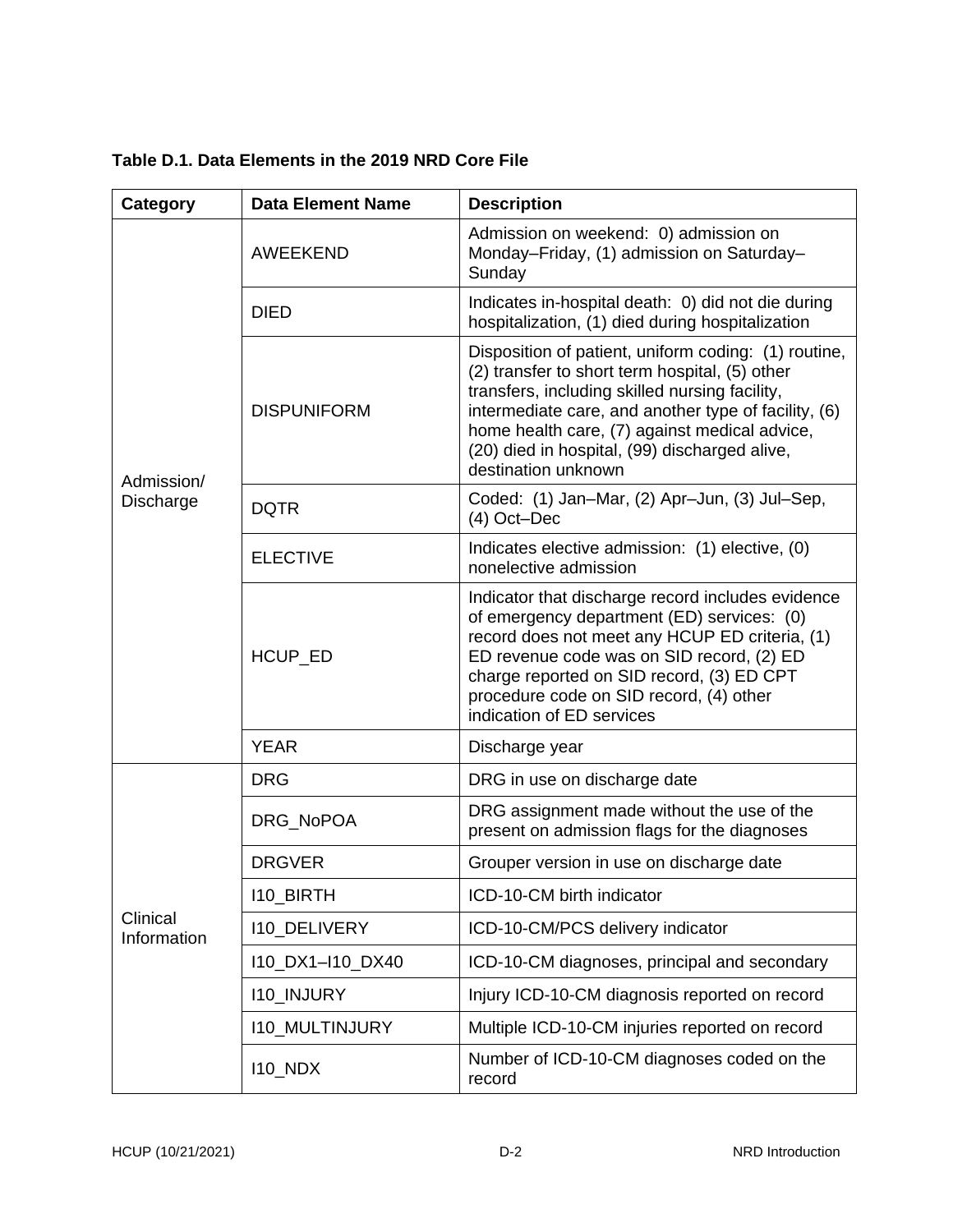| Category                         | <b>Data Element Name</b> | <b>Description</b>                                                                                                                                                                                                                                                                                                                                                                                                                                                                                                                                                                       |
|----------------------------------|--------------------------|------------------------------------------------------------------------------------------------------------------------------------------------------------------------------------------------------------------------------------------------------------------------------------------------------------------------------------------------------------------------------------------------------------------------------------------------------------------------------------------------------------------------------------------------------------------------------------------|
|                                  | <b>110 NPR</b>           | Number of procedures coded                                                                                                                                                                                                                                                                                                                                                                                                                                                                                                                                                               |
|                                  | I10_PR1-I10_PR25         | ICD-10-PCS procedures, principal and secondary                                                                                                                                                                                                                                                                                                                                                                                                                                                                                                                                           |
|                                  | <b>I10_SERVICELINE</b>   | ICD-10-CM/PCS hospital service line indicator                                                                                                                                                                                                                                                                                                                                                                                                                                                                                                                                            |
|                                  | <b>MDC</b>               | MDC in use on discharge date                                                                                                                                                                                                                                                                                                                                                                                                                                                                                                                                                             |
|                                  | MDC_NoPOA                | MDC assignment made without the use of the<br>present on admission flags for the diagnoses                                                                                                                                                                                                                                                                                                                                                                                                                                                                                               |
|                                  | PCLASS_ORPROC            | ICD-10-PCS major operating room procedure                                                                                                                                                                                                                                                                                                                                                                                                                                                                                                                                                |
|                                  | PRDAY1-PRDAY25           | The day on which the procedure is performed. A<br>value of 0 indicates the day of admission.                                                                                                                                                                                                                                                                                                                                                                                                                                                                                             |
| <b>NRD</b><br><b>Identifiers</b> | HOSP_NRD                 | NRD hospital identifier specific to the NRD and is<br>not linkable to any other HCUP or external<br>databases. HOSP NRD can be used to add data<br>elements from the Hospital file to records on the<br>discharge-level files. The values of HOSP_NRD<br>differ from year to year. An individual hospital<br>cannot be tracked across data years.                                                                                                                                                                                                                                        |
|                                  | <b>KEY_NRD</b>           | Unique record identifier for the discharge in the<br>NRD and not linkable to any other HCUP or<br>external databases. KEY_NRD can be used to<br>add data elements from the Severity and<br>Diagnosis/Procedure Groups files to the records<br>on the Core file within the same data year. The<br>values of KEY_NRD are different in each data<br>year 2010-2012 and 2015-2019 but are<br>nonunique between 2013 and 2014.<br>Please note that KEY_NRD is a record identifier<br>and not a patient linkage number.<br>NRD_VISITLINK is the patient linkage number<br>specific to the NRD. |
| Patient<br>Demographics          | <b>AGE</b>               | Age in years coded 0-90 years; any age greater<br>than 90 was set to 90. Missing age was imputed<br>using other records with the same patient linkage<br>number. In the 2019 NRD, about 189 discharges<br>(0.00 percent) had the age imputed.                                                                                                                                                                                                                                                                                                                                            |
|                                  | <b>FEMALE</b>            | Indicates sex: (0) male, (1) female. Missing sex<br>was imputed using other records with the same<br>patient linkage number. In the 2019 NRD, about<br>122 discharges (0.00 percent) had the sex<br>imputed.                                                                                                                                                                                                                                                                                                                                                                             |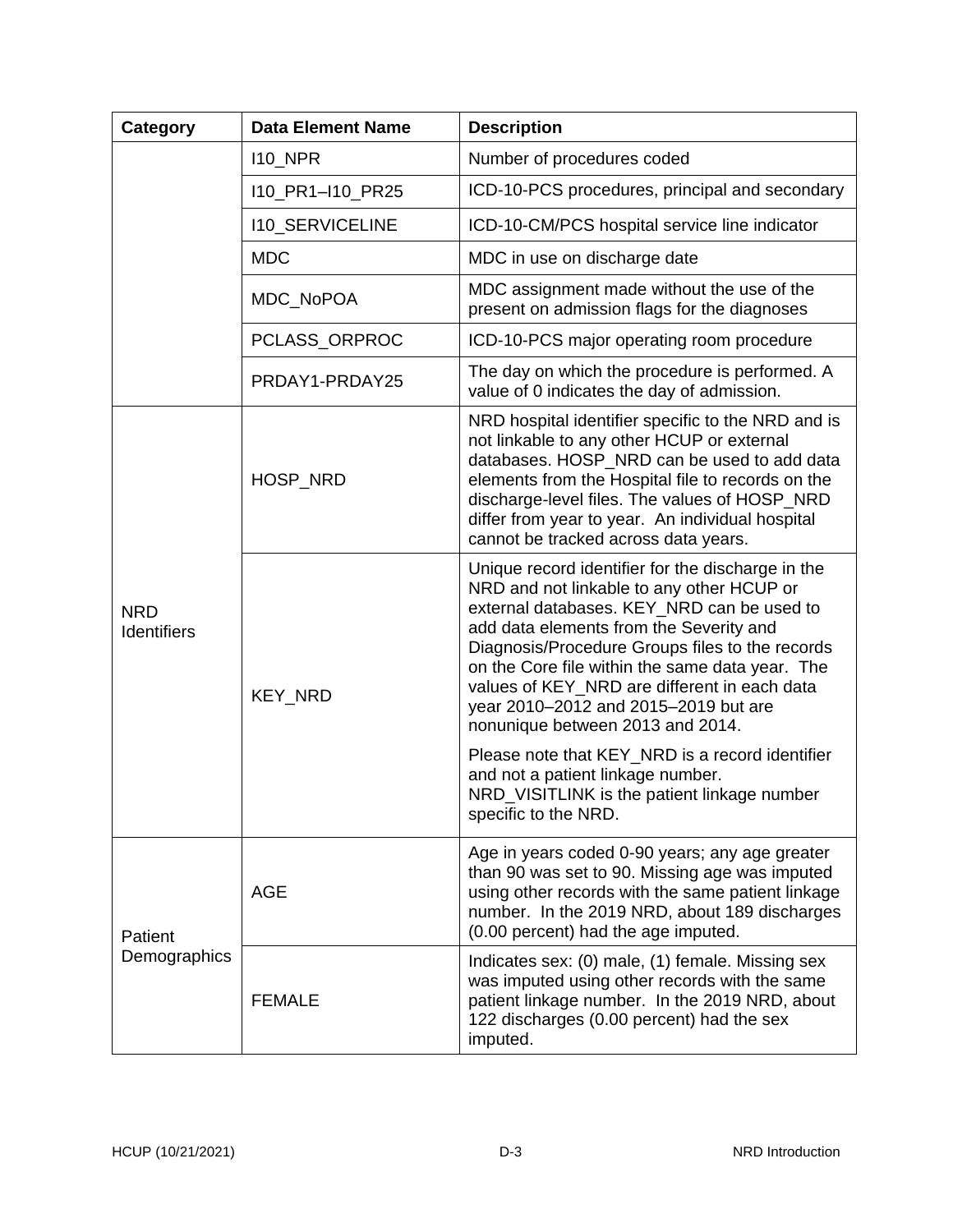| Category                | <b>Data Element Name</b> | <b>Description</b>                                                                                                                                                                                                                                                                                                                                                                                                                                                              |
|-------------------------|--------------------------|---------------------------------------------------------------------------------------------------------------------------------------------------------------------------------------------------------------------------------------------------------------------------------------------------------------------------------------------------------------------------------------------------------------------------------------------------------------------------------|
|                         | PAY1                     | Expected primary payer, uniform: (1) Medicare,<br>(2) Medicaid, (3) private insurance, (4) self-pay,<br>$(5)$ no charge, $(6)$ other                                                                                                                                                                                                                                                                                                                                            |
|                         | PL_NCHS                  | Patient location: National Center for Health<br>Statistics (NCHS) urban-rural classification<br>scheme for U.S. counties: (1) "Central" counties<br>of metro areas of $>=1$ million population, (2)<br>"Fringe" counties of metro areas of >=1 million<br>population, (3) Counties in metro areas of<br>250,000-999,999 population, (4) Counties in<br>metro areas of 50,000–249,999 population, (5)<br>Micropolitan counties, (6) Not metropolitan or<br>micropolitan counties |
|                         | ZIPINC_QRTL              | Median household income quartiles for patient's<br>ZIP Code: (1) quartile 1 [lowest income], (2)<br>quartile 2, (3) quartile 3, (4) quartile 4 [highest<br>income].<br>For 2019, the median income quartiles are<br>defined as: (1) \$1-\$45,999; (2) \$46,000-<br>\$58,999; (3) \$59,000-\$78,999; and (4)<br>\$79,000 or more.                                                                                                                                                |
| Readmission<br>Specific | <b>DMONTH</b>            | Discharge month coded from (1) January to (12)<br>December                                                                                                                                                                                                                                                                                                                                                                                                                      |
|                         | NRD_DAYSTOEVENT          | Count of days from randomly selected "start date"<br>to admission date coded differently for each value<br>of NRD_VisitLink                                                                                                                                                                                                                                                                                                                                                     |
|                         | <b>NRD VISITLINK</b>     | Patient linkage number specific to the NRD and<br>not linkable to any other HCUP or external<br>databases. The values of NRD_VISITLINK differ<br>from year to year. An individual person cannot be<br>tracked across data years.                                                                                                                                                                                                                                                |
|                         | <b>REHABTRANSFER</b>     | A combined record involving transfer to<br>rehabilitation, evaluation, or other aftercare: (1)<br>yes, $(0)$ no                                                                                                                                                                                                                                                                                                                                                                 |
|                         | <b>RESIDENT</b>          | Identifies patient as a resident of the State in<br>which he or she received hospital care: (1)<br>resident, (0) nonresident                                                                                                                                                                                                                                                                                                                                                    |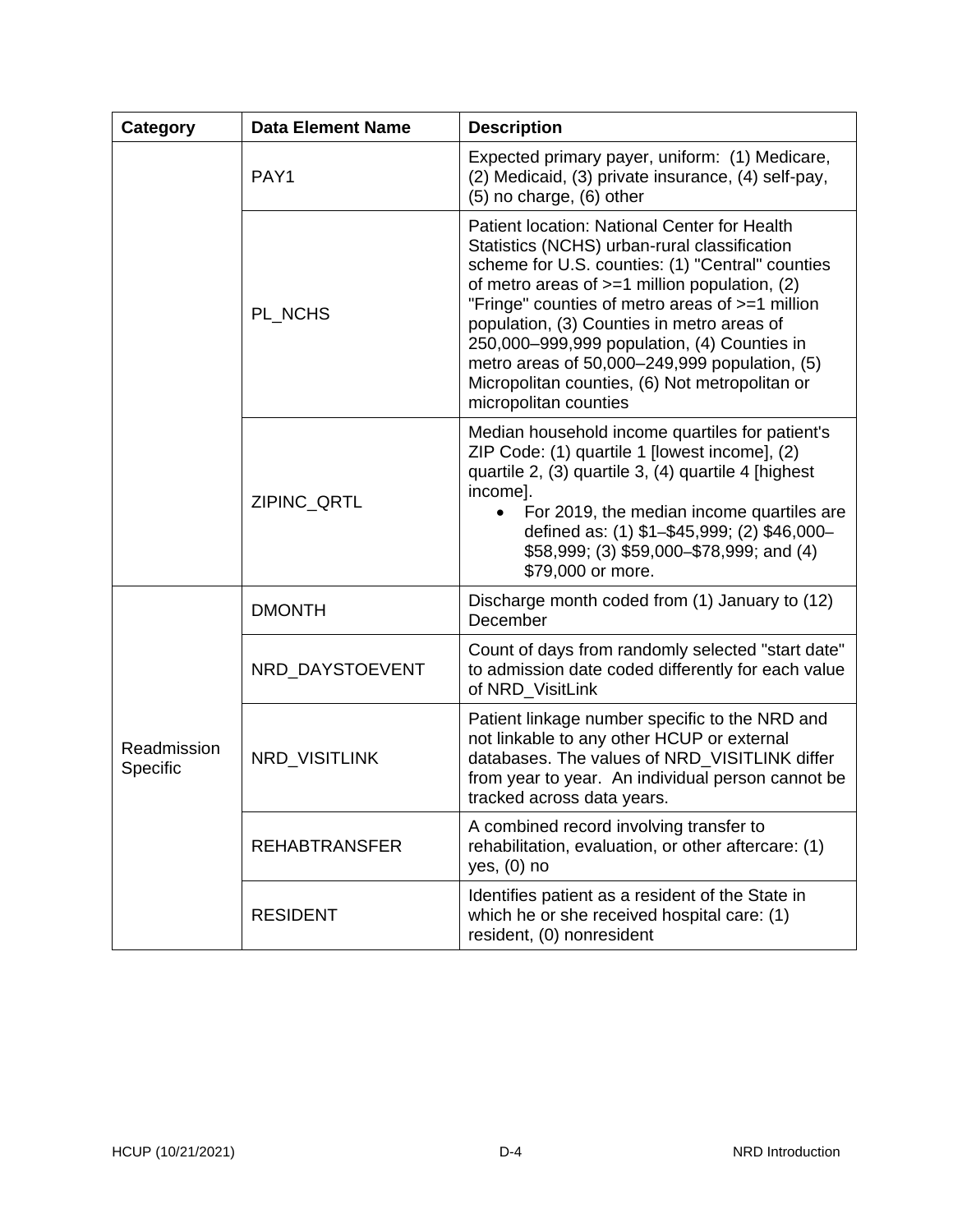| Category        | <b>Data Element Name</b> | <b>Description</b>                                                                                                                                                                                                                                                                                                                                                                                                                                                                                       |
|-----------------|--------------------------|----------------------------------------------------------------------------------------------------------------------------------------------------------------------------------------------------------------------------------------------------------------------------------------------------------------------------------------------------------------------------------------------------------------------------------------------------------------------------------------------------------|
|                 | <b>SAMEDAYEVENT</b>      | Identifies records that were combined from<br>transfer or same-day stay pairs of records: (0) not<br>a combined transfer or other same-day stay<br>record, (1) combined transfer involving two<br>discharges from different hospitals, (2) combined<br>same-day stay involving two discharges at<br>different hospitals, (3) combined same-day stay<br>involving two discharges at the same hospital, (4)<br>combined same-day stay involving three or more<br>discharges at same or different hospitals |
| Resource<br>Use | <b>LOS</b>               | Length of stay, edited                                                                                                                                                                                                                                                                                                                                                                                                                                                                                   |
|                 | <b>TOTCHG</b>            | Total charges, edited                                                                                                                                                                                                                                                                                                                                                                                                                                                                                    |
|                 | <b>DISCWT</b>            | NRD discharge weight to be used for calculating<br>national estimates                                                                                                                                                                                                                                                                                                                                                                                                                                    |
| Weighting       | NRD_STRATUM              | NRD stratum for post-stratification based on<br>geographic region, urban/rural location, teaching<br>status, size of hospital based on number of beds,<br>and control/ownership. For the confidentiality of<br>hospitals and States, the NRD_STRATUM was<br>randomly assigned. The values of<br>NRD_STRATUM differ from year to year. An<br>individual stratum cannot be tracked across data<br>years.                                                                                                   |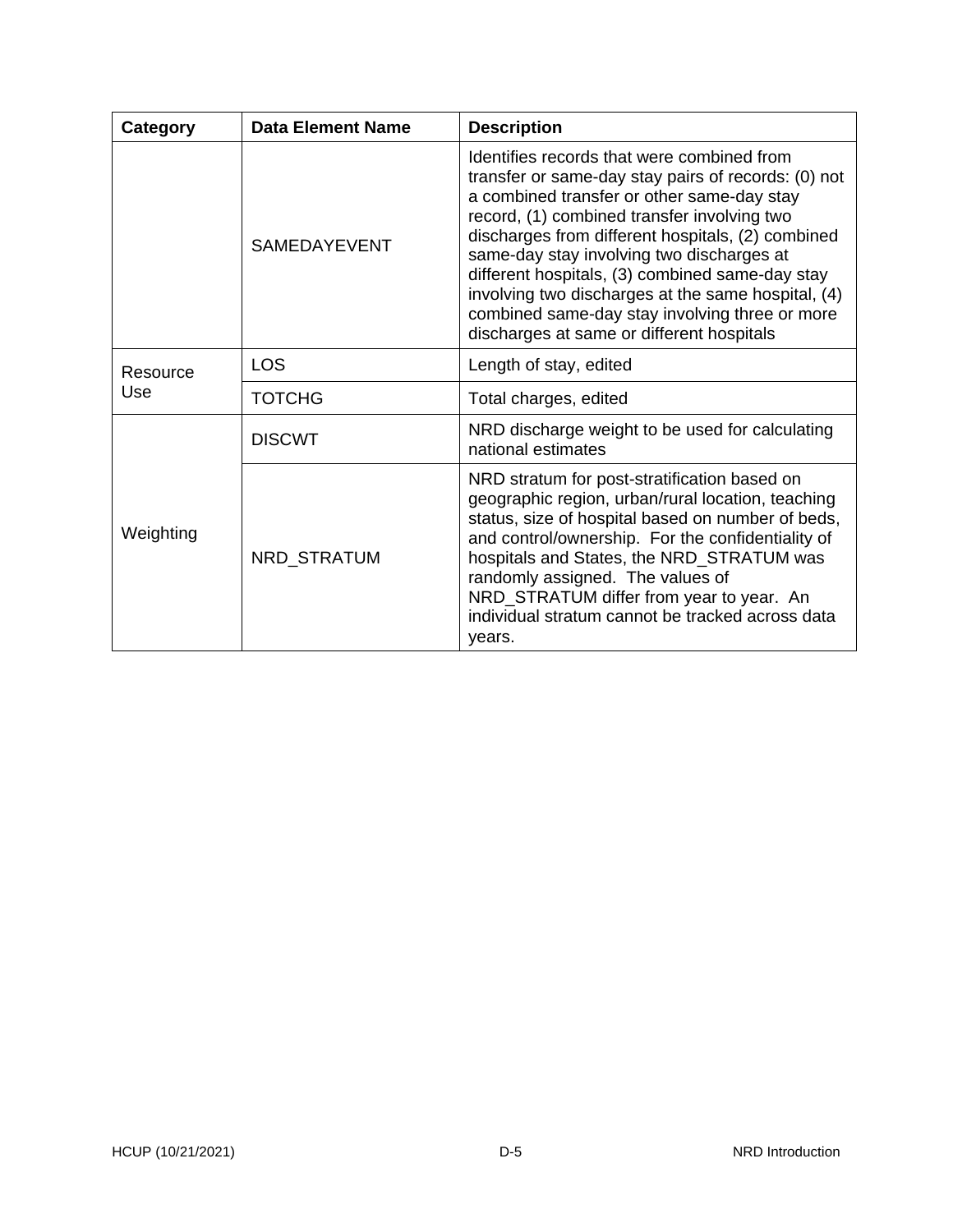### **Table D.2. Data Elements in the 2019 NRD Severity Measures File**

For prior years, refer to the NRD [Description of Data Elements](https://www.hcup-us.ahrq.gov/db/nation/nrd/nrddde.jsp) page on the HCUP-US website or to previous versions of the NRD Introduction.

| Category                         | <b>Data Element Name</b>     | <b>Description</b>                                                                                                                                                                                                                                                                                                                                                                                                         |
|----------------------------------|------------------------------|----------------------------------------------------------------------------------------------------------------------------------------------------------------------------------------------------------------------------------------------------------------------------------------------------------------------------------------------------------------------------------------------------------------------------|
|                                  | <b>APRDRG</b>                | <b>3M All Patient Refined DRG</b>                                                                                                                                                                                                                                                                                                                                                                                          |
| 3M                               | <b>APRDRG_Risk_Mortality</b> | 3M All Patient Refined DRG: Risk of Mortality<br>Subclass: (0) No class specified, (1) Minor<br>likelihood of dying, (2) Moderate likelihood of<br>dying, (3) Major likelihood of dying, (4) Extreme<br>likelihood of dying                                                                                                                                                                                                |
| APR-DRG                          | <b>APRDRG_Severity</b>       | 3M All Patient Refined DRG: Severity of Illness<br>Subclass: (0) No class specified, (1) Minor loss<br>of function (includes cases with no comorbidity<br>or complications), (2) Moderate loss of function,<br>(3) Major loss of function, (4) Extreme loss of<br>function                                                                                                                                                 |
|                                  | HOSP NRD                     | NRD hospital identifier specific to the NRD and<br>is not linkable to any other HCUP or external<br>databases. HOSP_NRD can be used to add<br>data elements from the Hospital file to records<br>on the discharge-level files. The values of<br>HOSP_NRD differ from year to year. An<br>individual hospital cannot be tracked across<br>data years.                                                                       |
| <b>NRD</b><br><b>Identifiers</b> | <b>KEY NRD</b>               | Unique record identifier for the discharge in the<br>NRD and not linkable to any other HCUP or<br>external databases. KEY NRD can be used to<br>add data elements from the Severity and<br>Diagnosis/Procedure Groups files to the records<br>on the Core file within the same data year. The<br>values of KEY_NRD are different in each data<br>year 2010-2012 and 2015-2019 but are not<br>unique between 2013 and 2014. |
|                                  |                              | Please note that KEY_NRD is a record identifier<br>and not a patient linkage number.<br>NRD_VISITLINK is the patient linkage number<br>specific to the NRD.                                                                                                                                                                                                                                                                |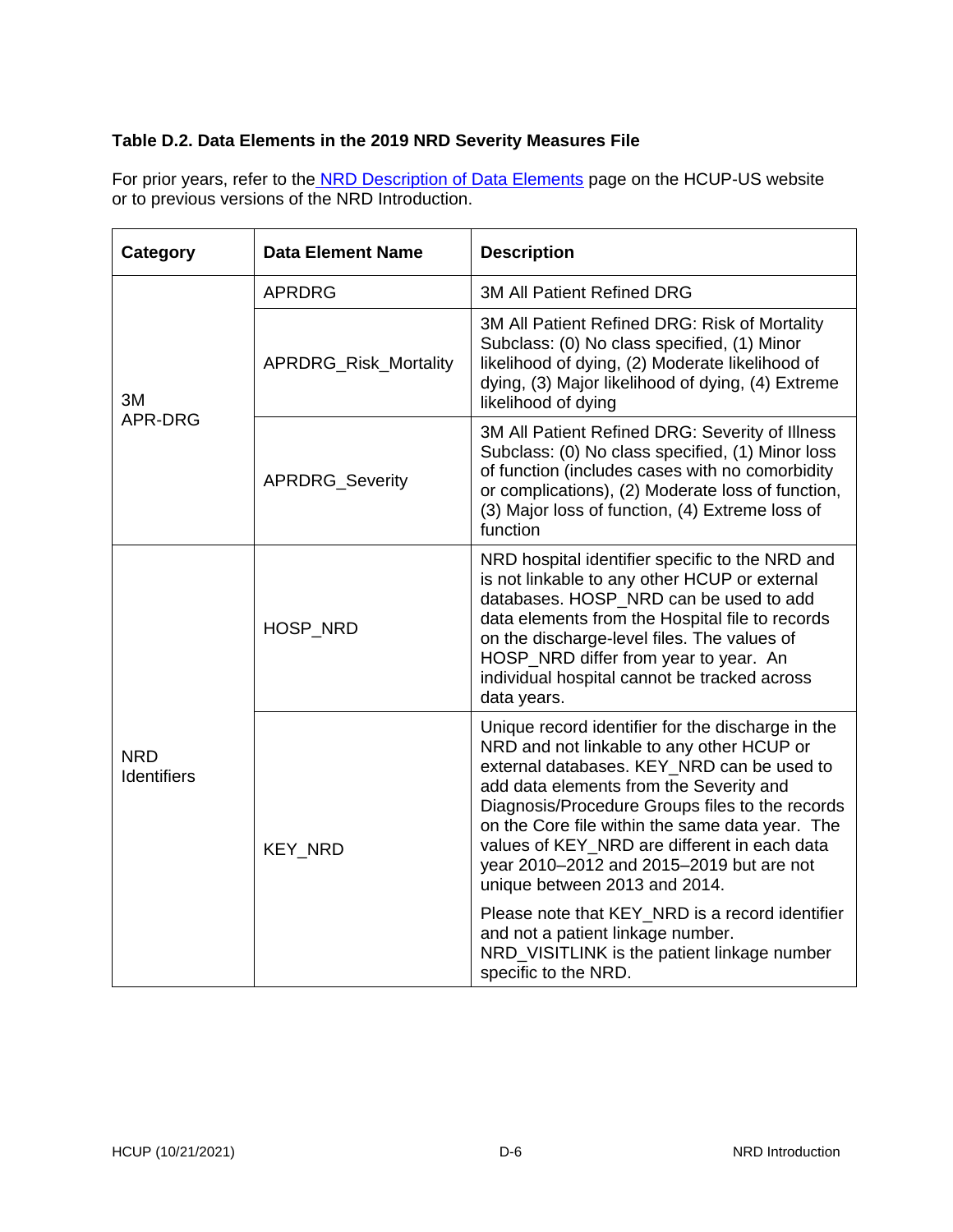### **Table D.3. Data Elements in the 2019 NRD Diagnosis and Procedure Groups Files**

For data years 2016-2017, the Diagnosis and Procedure Groups File is not available on the NRD.

For data 2014 and prior years, refer to the NRD [Description of Data Elements](https://www.hcup-us.ahrq.gov/db/nation/nrd/nrddde.jsp) page on the HCUP-US website or to previous versions of the NRD Introduction.

| Category                              | <b>Data Element Name</b>   | <b>Description</b>                                                                                                                                                                                                                                                                                                                                   |
|---------------------------------------|----------------------------|------------------------------------------------------------------------------------------------------------------------------------------------------------------------------------------------------------------------------------------------------------------------------------------------------------------------------------------------------|
| Elixhauser<br>Comorbidity<br>Software | $CMR$ aaa <sup>1</sup>     | Comorbidity measures (aaa) identified by the<br><b>AHRQ Elixhauser Comorbidity Software Refined</b><br>for ICD-10-CM diagnosis codes                                                                                                                                                                                                                 |
| Refined for<br>ICD-10-CM              | CMR_VERSION                | Version of the Elixhauser Comorbidity Measure<br>Refined for ICD-10-CM                                                                                                                                                                                                                                                                               |
|                                       | DXCCSR aaannn <sup>2</sup> | Indication that at least one ICD-10-CM<br>diagnosis on the record is included in CCSR<br>aaannn                                                                                                                                                                                                                                                      |
| Clinical<br>Classifications           | DXCCSR_DEFAULT_DX1         | Default CCSR for principal/first-listed ICD-10-<br>CM diagnosis                                                                                                                                                                                                                                                                                      |
| Software<br>Refined                   | DXCCSR_VERSION             | Version of CCSR for ICD-10-CM diagnoses                                                                                                                                                                                                                                                                                                              |
| (CCSR)<br>Category                    | PRCCSR_aaannn <sup>3</sup> | Indication that at least one ICD-10-PCS<br>procedure code on the record is included in<br><b>CCSR</b> aaannn                                                                                                                                                                                                                                         |
|                                       | PRCCSR_VERSION             | Version of the CCSR for ICD-10-PCS<br>procedures                                                                                                                                                                                                                                                                                                     |
| Procedure                             | PCLASSn <sup>4</sup>       | Procedure Classes Refined for ICD-10-PCS<br>procedures                                                                                                                                                                                                                                                                                               |
| <b>Classes</b><br><b>Refined for</b>  | PCLASS_ORPROC              | ICD-10-PCS major operating room procedure<br>indicator                                                                                                                                                                                                                                                                                               |
| ICD-10-PCS                            | PCLASS_VERSION             | Version of the Procedure Classes Refined for<br>ICD-10-PCS procedures                                                                                                                                                                                                                                                                                |
| <b>NRD</b><br>Identifiers             | HOSP_NRD                   | NRD hospital identifier specific to the NRD and<br>is not linkable to any other HCUP or external<br>databases. HOSP NRD can be used to add<br>data elements from the Hospital file to records<br>on the discharge-level files. The values of<br>HOSP_NRD differ from year to year. An<br>individual hospital cannot be tracked across<br>data years. |

<sup>1</sup> Where aaa denotes the specific comorbidity measure.

<sup>&</sup>lt;sup>2</sup> Where aaa denotes the body system and nnn denotes the CCSR number within the body system.

<sup>&</sup>lt;sup>3</sup> PCLASSn was also available on the NRD through quarter 3 of data year 2015 and was specific to the coding of ICD-9-CM procedures.

<sup>4</sup> Where aaa denotes the clinical domain and nnn denotes the CCSR number within the clinical domain.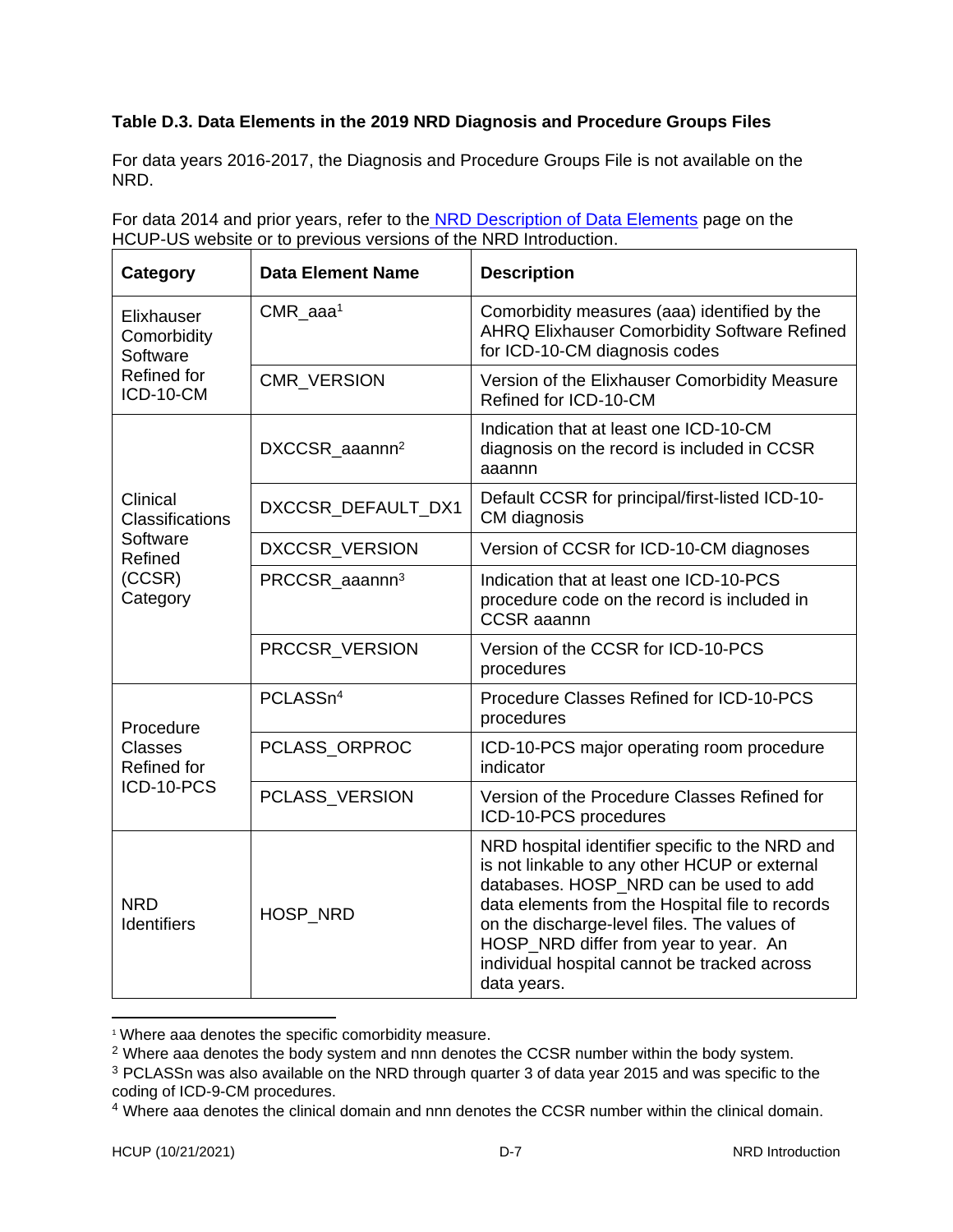| Category | <b>Data Element Name</b> | <b>Description</b>                                                                                                                                                                                                                                                                                                                                                                                                                                                                                                                                                                       |
|----------|--------------------------|------------------------------------------------------------------------------------------------------------------------------------------------------------------------------------------------------------------------------------------------------------------------------------------------------------------------------------------------------------------------------------------------------------------------------------------------------------------------------------------------------------------------------------------------------------------------------------------|
|          | <b>KEY NRD</b>           | Unique record identifier for the discharge in the<br>NRD and not linkable to any other HCUP or<br>external databases. KEY_NRD can be used to<br>add data elements from the Severity and<br>Diagnosis/Procedure Groups files to the records<br>on the Core file within the same data year. The<br>values of KEY NRD are different in each data<br>year 2010–2012 and 2015–2019 but are<br>nonunique between 2013 and 2014.<br>Please note that KEY_NRD is a record identifier<br>and not a patient linkage number.<br>NRD_VISITLINK is the patient linkage number<br>specific to the NRD. |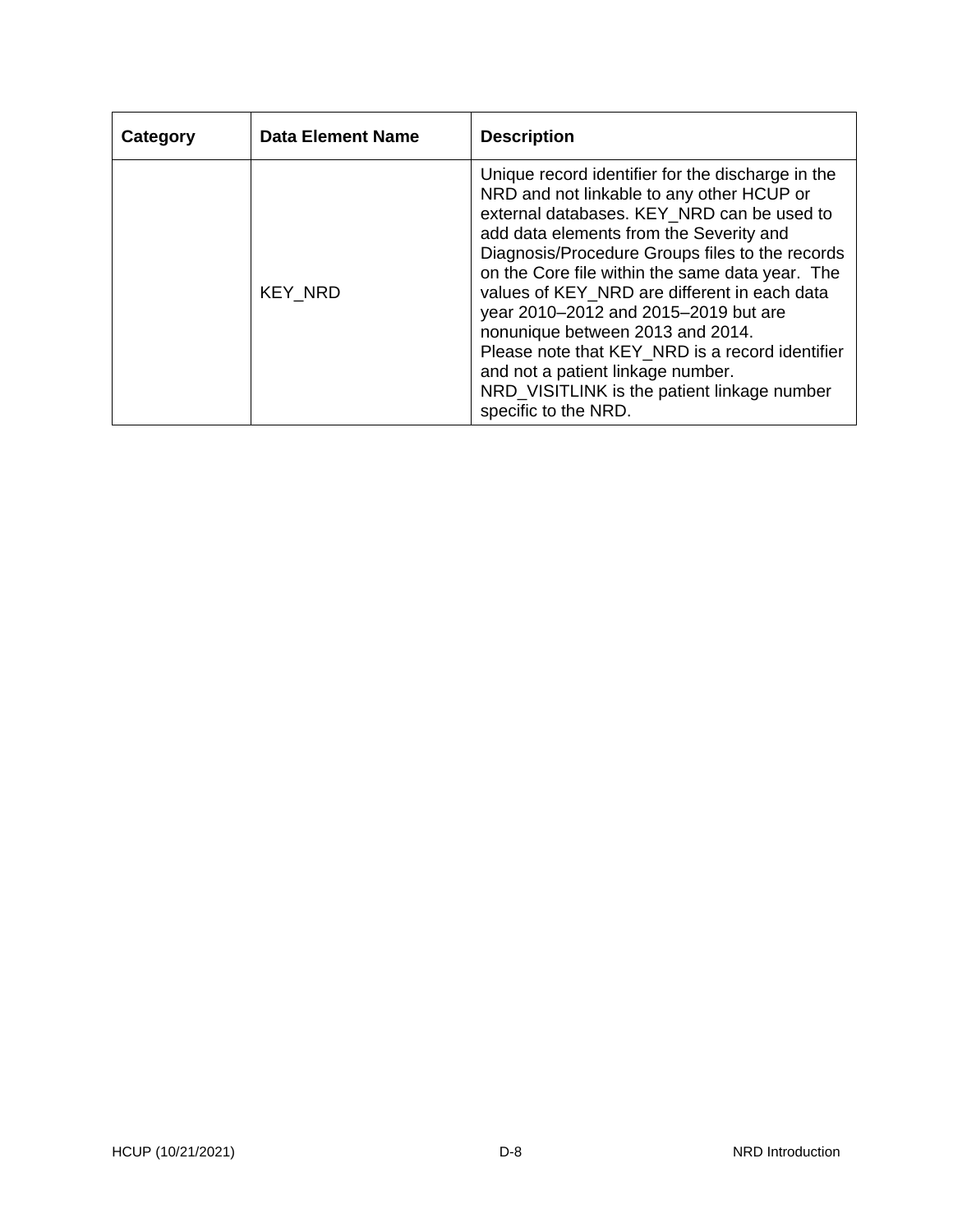| Category                         | <b>Data Element Name</b> | <b>Description</b>                                                                                                                                                                                                                                                                                                                                                                          |
|----------------------------------|--------------------------|---------------------------------------------------------------------------------------------------------------------------------------------------------------------------------------------------------------------------------------------------------------------------------------------------------------------------------------------------------------------------------------------|
| Admission/<br><b>Discharge</b>   | <b>YEAR</b>              | Discharge year                                                                                                                                                                                                                                                                                                                                                                              |
| Hospital<br>Information          | <b>H_CONTROL</b>         | Control/ownership of hospital: (1) government,<br>nonfederal [public], (2) private, not-for-profit<br>[voluntary], (3) private, investor-owned [proprietary]                                                                                                                                                                                                                                |
|                                  | HOSP BEDSIZE             | Size of hospital based on the number of beds: (1)<br>small, (2) medium, (3) large. The categories are<br>defined using region of the U.S., the urban-rural<br>designation of the hospital, in addition to the<br>teaching status.                                                                                                                                                           |
|                                  | HOSP_UR_TEACH            | Teaching status of hospital: (0) metropolitan non-<br>teaching, (1) metropolitan teaching, (2) non-<br>metropolitan                                                                                                                                                                                                                                                                         |
|                                  | HOSP_URCAT4              | Hospital urban-rural location: (1) large metropolitan<br>areas with at least 1 million residents, (2) small<br>metropolitan areas with less than 1 million<br>residents, (3) micropolitan areas, (4) not<br>metropolitan or micropolitan, (8) metropolitan,<br>collapsed category of large and small metropolitan,<br>(9) non-metropolitan, collapsed category of<br>micropolitan and rural |
|                                  | NRD_STRATUM              | NRD stratum for post-stratification based on<br>geographic region, urban/rural location, teaching<br>status, bed size, and control. Region is not<br>identified. The values of NRD_STRATUM differ<br>from year to year. An individual stratum cannot be<br>tracked across data years.                                                                                                       |
| <b>NRD</b><br><b>Identifiers</b> | HOSP_NRD                 | NRD hospital identifier specific to the NRD and is<br>not linkable to any other HCUP or external<br>databases. The values of HOSP NRD differ from<br>year to year. An individual hospital cannot be<br>tracked across data years.                                                                                                                                                           |
|                                  | N_DISC_U                 | Number of discharges in the target universe in the<br>stratum                                                                                                                                                                                                                                                                                                                               |
|                                  | N_HOSP_U                 | Number of hospitals in the target universe in the<br>stratum                                                                                                                                                                                                                                                                                                                                |
| Weighting                        | S_DISC_U                 | Number of NRD discharges in the stratum                                                                                                                                                                                                                                                                                                                                                     |
|                                  | S_HOSP_U                 | Number of NRD hospitals in the stratum                                                                                                                                                                                                                                                                                                                                                      |
|                                  | TOTAL_DISC               | Total number of discharges for this hospital in the<br><b>NRD</b>                                                                                                                                                                                                                                                                                                                           |

**Table D.4. Data Elements in the 2019 NRD Hospital File**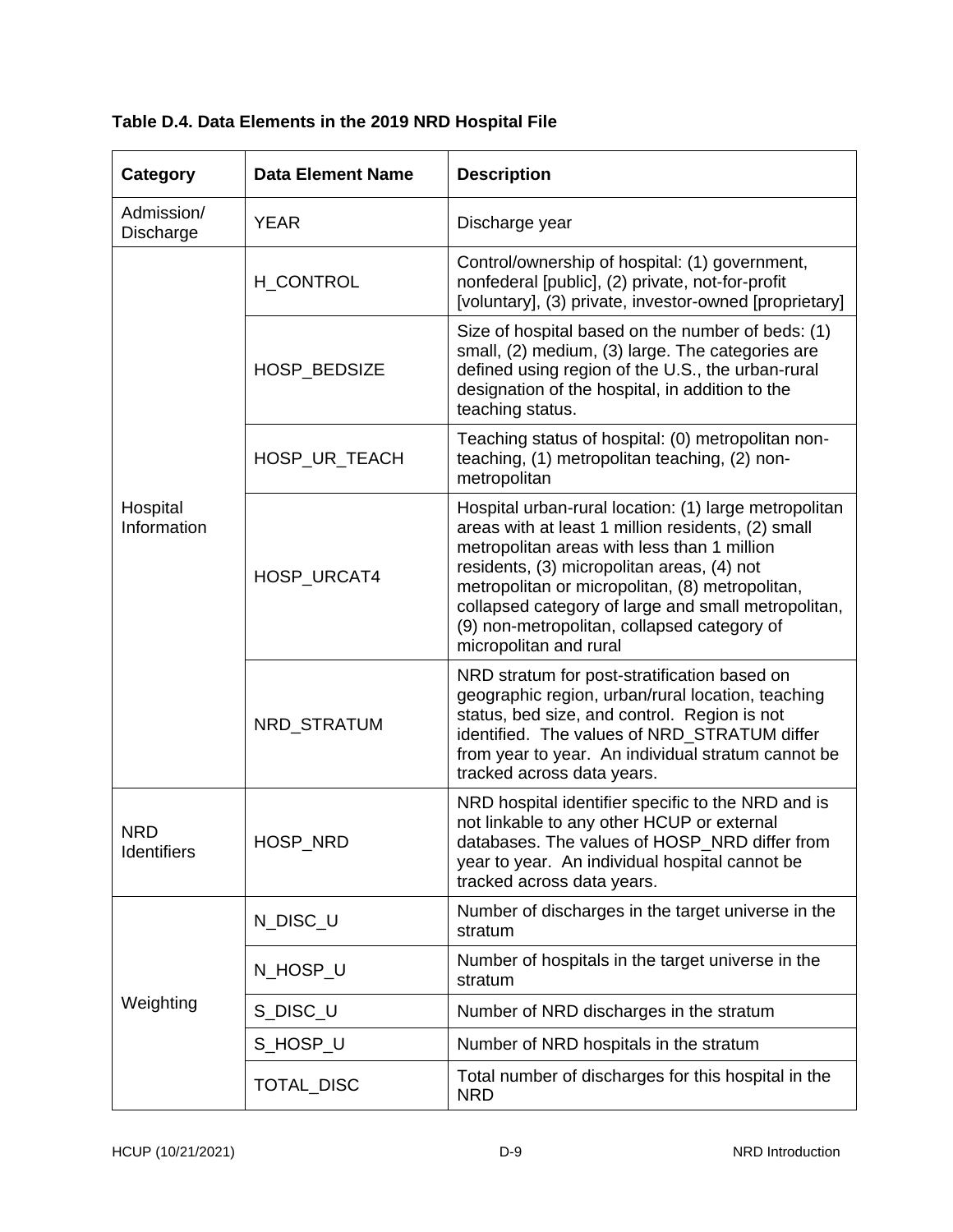# **APPENDIX E: EVALUATION OF THE DIFFERENCE IN READMISSION RATES CAUSED BY HCUP PATIENT LINKAGE NUMBERS BEING SPECIFIC TO A STATE**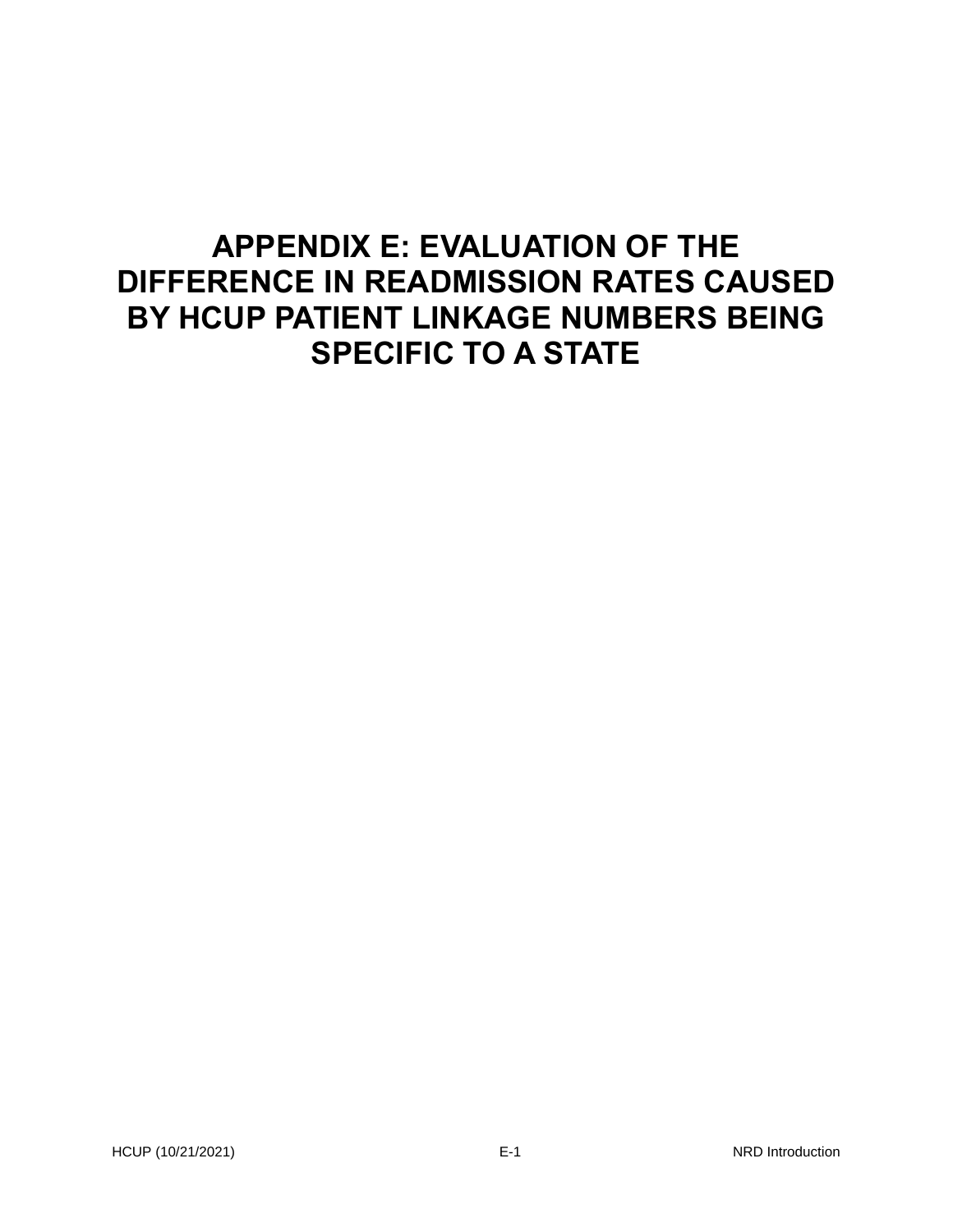The HCUP revisit variables (NRD\_VisitLink and NRD\_DaysToEvent) that can be used to track patients across hospitalizations were created from patient linkage numbers provided by the HCUP Partners. These identifiers can only track patients across hospitals in a single State. Consider the following two illustrative examples:

- 1. If a person is hospitalized in February in New York and then hospitalized in April to the same hospital or to a different hospital in New York, the HCUP revisit variables for the New York SID will be able to track the patient across the two visits.
- 2. If a person is hospitalized in February in New York and then hospitalized in April to a hospital in Florida, the HCUP revisit variables for the New York SID will not track the patient between New York and Florida.

The HCUP revisit variables are specific to tracking patients hospitalized in a State, regardless of whether the patient is a resident of the State. This limitation in the HCUP revisit variables causes the readmission rates to be artificially low. Consider the following example:

- Patient A has two index events in California and was readmitted one time in California within 30 days.
- Patient B has three index events in California but was in Florida when readmitted within 30 days.

The true readmission rate across these two patients is  $0.40 (0.40 = 2 \text{ readmissions} / 5 \text{ index})$ events). Using only California data, the readmission rate is  $0.20$  ( $0.20 = 1$  readmission / 5 index events). Using California and Florida data combined, the readmission rate is 0.17 (0.17 = 1 readmission / 6 index events; there are 6 index events because the readmission for patient B in Florida gets counted as an index event because it cannot be tied to the hospitalization in California).

The 2011 Medicare Standard Analytic File (SAF) was used to examine the impact on readmission rates caused by having State-specific patient linkage numbers. The SAF includes patient linkage numbers that follow Medicare Fee-For-Service (FFS) patients across States; therefore, they do not have the same limitations as the HCUP data. Condition-specific readmission rates were calculated in two ways. The index event for both readmission rates was allowed to include resident and nonresident discharges, similar to the NRD. The index events were grouped by the AHRQ Clinical Classifications Software (CCS) category for the principal diagnosis. For the first set of readmission rates, the 30-day readmission for any cause was required to occur in the same State as the index event, similar to the NRD. For the second set of readmission rates, the 30-day readmission for any cause was allowed to occur in any State. The comparison of readmission rates was limited to CCS categories with at least 100 index events. There were 247 CCS categories and the number of index events ranged from 101 to 468,709.

The analysis of readmission rates using the 2011 Medicare FFS data demonstrated that condition-specific readmission rates were higher if a patient could be tracked across all States, but that the percentage increase was less than 5 percent for most of the CCS categories. This analysis was limited in that it focused on the Medicare FFS population. The Medicare population accounted for 40 percent of all inpatient discharges in 2011,<sup>1</sup> and previous research indicates that this population has higher readmission rates than discharges for other payers.<sup>2</sup>

<sup>1</sup> HCUPnet query on the expected primary payer for the 2011 Nationwide Inpatient Sample. Accessed December 9, 2014. <sup>2</sup> Wier LM, Barrett ML, Steiner C, Jiang HJ. All-Cause Readmissions by Payer and Age, 2008. HCUP Statistical Brief #115. June 2011. Rockville, MD: Agency for Healthcare Research and Quality.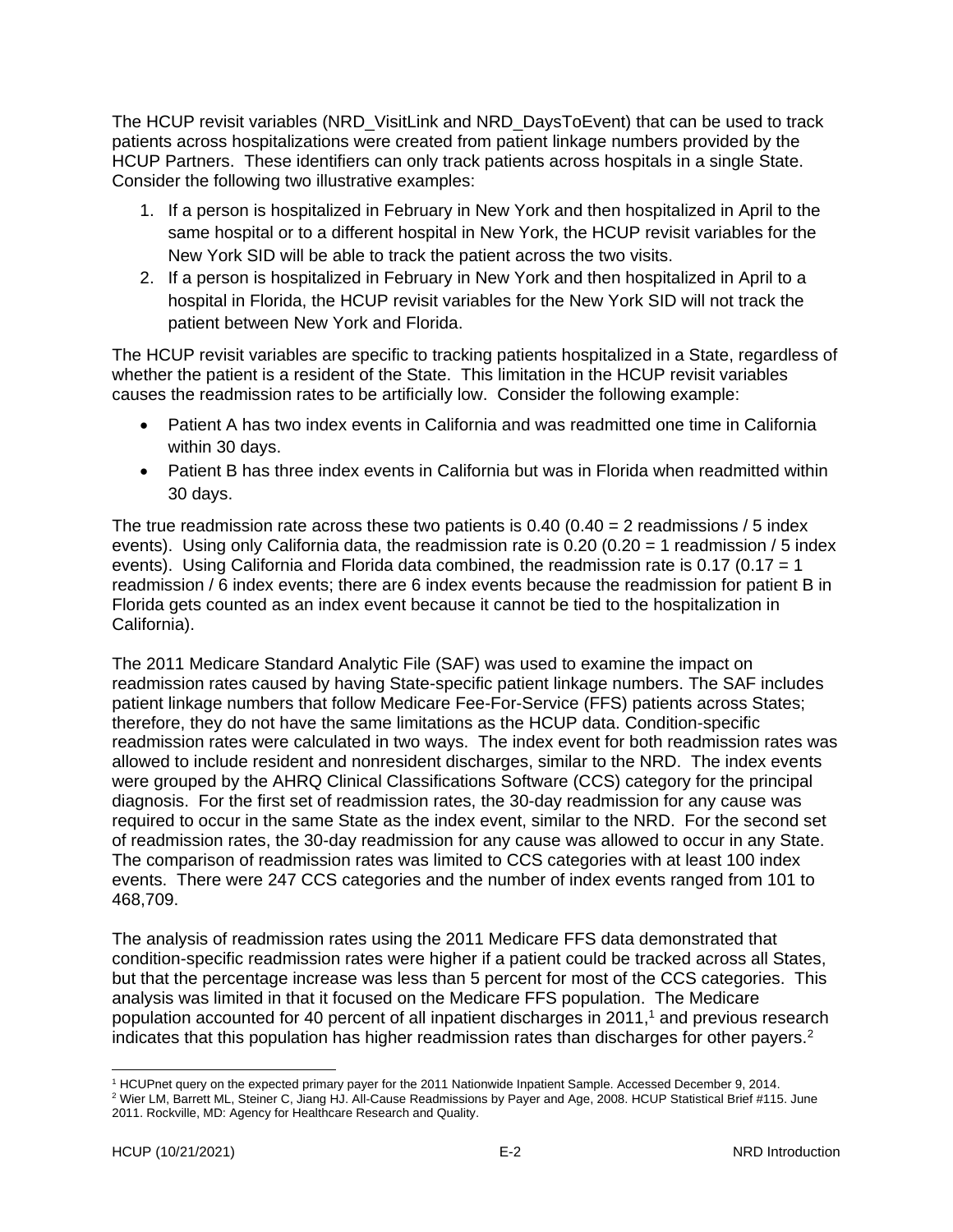Conditions often associated with younger adults, such as pregnancy, were included in the Medicare estimates because 20 percent of Medicare discharges are under the age of 65.<sup>3</sup> Medicare patients under the age of 65 include people who are disabled or who have been diagnosed with end-stage renal disease or amyotrophic lateral sclerosis (ALS). Given the volume and severity of illness for Medicare patients, the estimates for the increase in the condition-specific readmission rates using the Medicare data provided a reasonable upper bound on the impact. The following three tables provide more detail on specific changes in readmission rates.

Table E.1 lists the percentage increase between the two types of readmission rates for the 20 conditions with the largest number of index events. These 20 conditions represent 54 percent of the index events in the analysis. The increase in the readmission rates when readmissions were captured in other States ranged from 1.9 percent for urinary tract infections to 3.7 percent for chest pain.

#### **Table E.1. Twenty Conditions with the Largest Number of Index Events, Restricting Readmissions to Within State and Across All States**

|                                                                                                                         |                                               | <b>30-Day Readmission Rate</b><br>per 100 Index Events                                     | Percentage<br>Increase in                                            |                                                                                                                                |
|-------------------------------------------------------------------------------------------------------------------------|-----------------------------------------------|--------------------------------------------------------------------------------------------|----------------------------------------------------------------------|--------------------------------------------------------------------------------------------------------------------------------|
| <b>Clinical Classifications</b><br><b>Software Principal</b><br><b>Diagnosis Category for the</b><br><b>Index Event</b> | <b>Number</b><br>Οf<br>Index<br><b>Events</b> | <b>Readmissions</b><br>Limited to the<br><b>Same State as</b><br>the Index<br><b>Event</b> | <b>Readmissions</b><br><b>Considered</b><br>from Any<br><b>State</b> | the<br><b>Readmission</b><br><b>Rates When</b><br><b>Patients</b><br>Were<br><b>Followed</b><br><b>Across</b><br><b>States</b> |
| 108: Congestive heart failure;<br>nonhypertensive                                                                       | 468,709                                       | 25.05                                                                                      | 25.70                                                                | 2.6                                                                                                                            |
| 122: Pneumonia (except that<br>caused by tuberculosis or<br>sexually transmitted disease)                               | 443,388                                       | 18.25                                                                                      | 18.69                                                                | 2.4                                                                                                                            |
| 2: Septicemia (except in labor)                                                                                         | 405,898                                       | 21.42                                                                                      | 21.87                                                                | 2.1                                                                                                                            |
| 203: Osteoarthritis                                                                                                     | 363,295                                       | 5.57                                                                                       | 5.70                                                                 | 2.2                                                                                                                            |
| 127: Chronic obstructive<br>pulmonary disease and<br>bronchiectasis                                                     | 356,562                                       | 21.99                                                                                      | 22.40                                                                | 1.9                                                                                                                            |
| 106: Cardiac dysrhythmias                                                                                               | 345,225                                       | 16.73                                                                                      | 17.27                                                                | 3.3                                                                                                                            |
| 159: Urinary tract infections                                                                                           | 277,674                                       | 18.31                                                                                      | 18.66                                                                | 1.9                                                                                                                            |

<sup>3</sup> HCUPnet query on the expected primary payer and age for the 2011 Nationwide Inpatient Sample. Accessed December 9, 2014.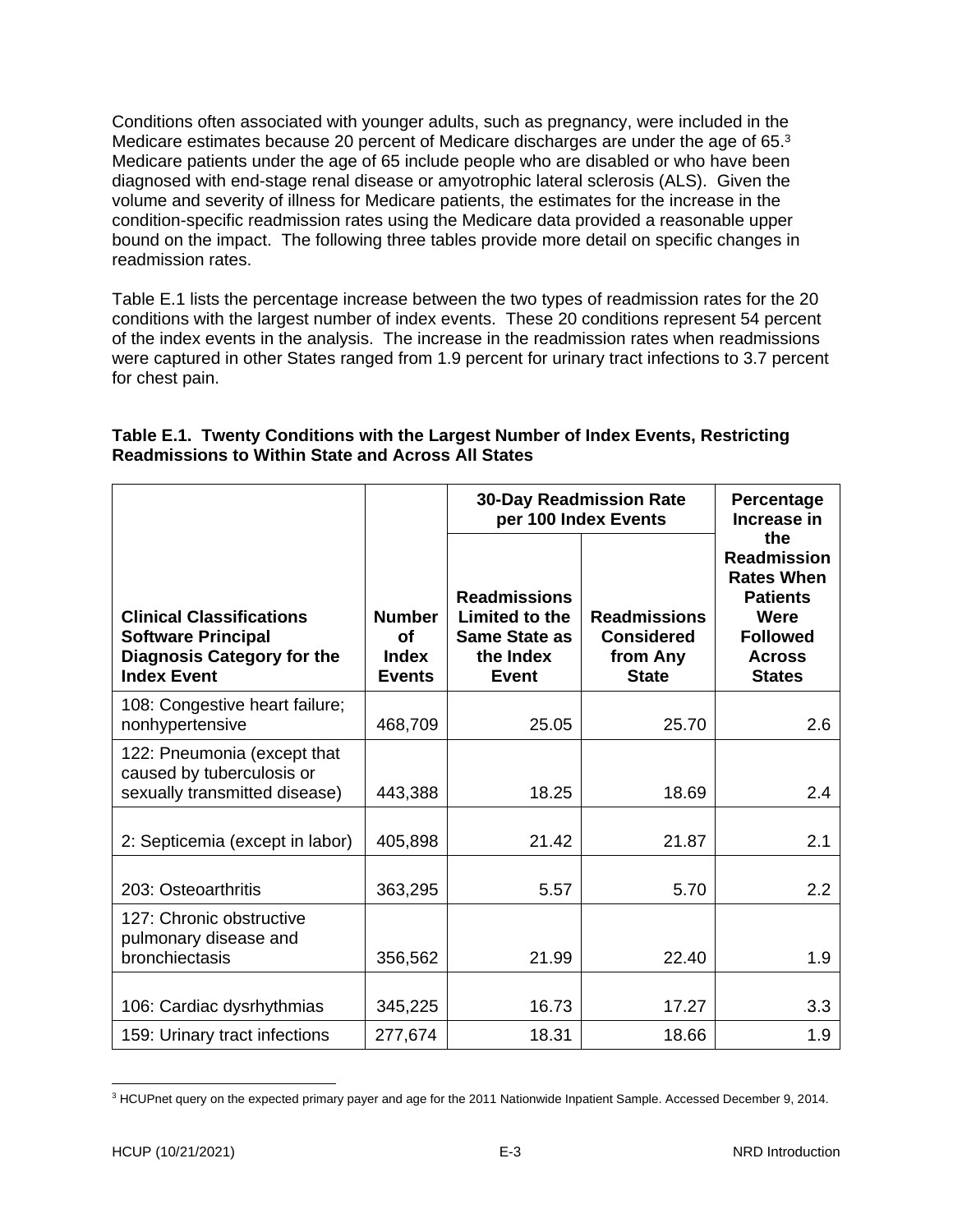|                                                                                                                         |                                                             | <b>30-Day Readmission Rate</b><br>per 100 Index Events                                     | Percentage<br>Increase in                                            |                                                                                                                                |
|-------------------------------------------------------------------------------------------------------------------------|-------------------------------------------------------------|--------------------------------------------------------------------------------------------|----------------------------------------------------------------------|--------------------------------------------------------------------------------------------------------------------------------|
| <b>Clinical Classifications</b><br><b>Software Principal</b><br><b>Diagnosis Category for the</b><br><b>Index Event</b> | <b>Number</b><br><b>of</b><br><b>Index</b><br><b>Events</b> | <b>Readmissions</b><br>Limited to the<br><b>Same State as</b><br>the Index<br><b>Event</b> | <b>Readmissions</b><br><b>Considered</b><br>from Any<br><b>State</b> | the<br><b>Readmission</b><br><b>Rates When</b><br><b>Patients</b><br>Were<br><b>Followed</b><br><b>Across</b><br><b>States</b> |
| 237: Complication of device;<br>implant or graft                                                                        | 274,669                                                     | 21.23                                                                                      | 21.83                                                                | 2.8                                                                                                                            |
| 109: Acute cerebrovascular<br>disease                                                                                   | 232,510                                                     | 14.73                                                                                      | 15.23                                                                | 3.4                                                                                                                            |
| 157: Acute and unspecified<br>renal failure                                                                             | 228,134                                                     | 22.04                                                                                      | 22.60                                                                | 2.5                                                                                                                            |
| 101: Coronary atherosclerosis<br>and other heart disease                                                                | 220,481                                                     | 15.44                                                                                      | 15.99                                                                | 3.5                                                                                                                            |
| 100: Acute myocardial<br>infarction                                                                                     | 205,949                                                     | 19.66                                                                                      | 20.41                                                                | 3.8                                                                                                                            |
| 55: Fluid and electrolyte<br>disorders                                                                                  | 192,425                                                     | 20.33                                                                                      | 20.81                                                                | 2.4                                                                                                                            |
| 205: Spondylosis;<br>intervertebral disc disorders;<br>other back problems                                              | 178,614                                                     | 10.62                                                                                      | 10.93                                                                | 2.9                                                                                                                            |
| 197: Skin and subcutaneous<br>tissue infections                                                                         | 178,097                                                     | 16.09                                                                                      | 16.45                                                                | 2.2                                                                                                                            |
| 226: Fracture of neck of femur<br>(hip)                                                                                 | 172,566                                                     | 13.89                                                                                      | 14.19                                                                | 2.2                                                                                                                            |
| 50: Diabetes mellitus with<br>complications                                                                             | 159,421                                                     | 23.81                                                                                      | 24.31                                                                | 2.1                                                                                                                            |
| 238: Complications of surgical<br>procedures or medical care                                                            | 155,584                                                     | 20.50                                                                                      | 21.08                                                                | 2.9                                                                                                                            |
| 153: Gastrointestinal<br>hemorrhage                                                                                     | 155,410                                                     | 18.75                                                                                      | 19.27                                                                | 2.8                                                                                                                            |
| 102: Nonspecific chest pain                                                                                             | 148,512                                                     | 13.50                                                                                      | 14.00                                                                | 3.7                                                                                                                            |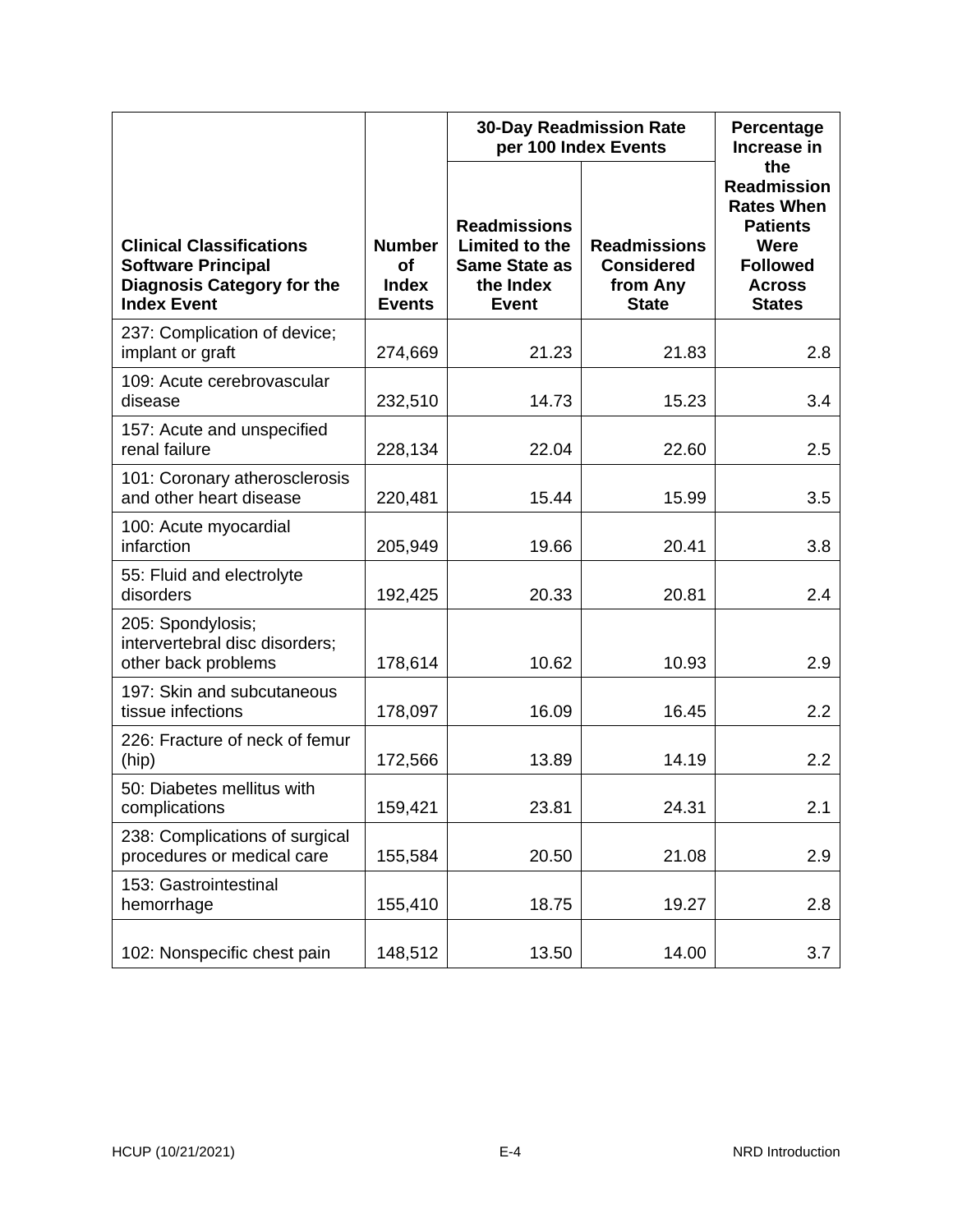Table E.2 lists the 10 conditions with the largest percentage differences between the two types of readmission rates. The readmission rates using discharges across all States were expected to be higher than the readmissions restricted to the same State as the index event. Only three CCS categories had an increase of more than 10 percent in the two readmission rates, and these CCS categories had a very small number of index events. The other seven CCS categories had a percentage increase between 6.6 percent and 7.9 percent and also had relatively small numbers of index events.

#### **Table E.2. Ten Conditions with the Largest Difference in Readmission Rates, Restricting Readmissions to Within State and Across All States**

|                                                                                                                         |                                                             | <b>30-Day Readmission Rate</b><br>per 100 Index Events                                            | Percentage<br>Increase in                                            |                                                                                                                                |
|-------------------------------------------------------------------------------------------------------------------------|-------------------------------------------------------------|---------------------------------------------------------------------------------------------------|----------------------------------------------------------------------|--------------------------------------------------------------------------------------------------------------------------------|
| <b>Clinical Classifications</b><br><b>Software Principal</b><br><b>Diagnosis Category for the</b><br><b>Index Event</b> | <b>Number</b><br><b>of</b><br><b>Index</b><br><b>Events</b> | <b>Readmissions</b><br><b>Limited to the</b><br><b>Same State as</b><br>the Index<br><b>Event</b> | <b>Readmissions</b><br><b>Considered</b><br>from Any<br><b>State</b> | the<br><b>Readmission</b><br><b>Rates When</b><br><b>Patients</b><br>Were<br><b>Followed</b><br><b>Across</b><br><b>States</b> |
| 188: Fetopelvic disproportion;<br>obstruction                                                                           | 153                                                         | 4.58                                                                                              | 5.23                                                                 | 14.3                                                                                                                           |
| 20: Cancer; other respiratory<br>and intrathoracic                                                                      | 952                                                         | 17.65                                                                                             | 19.85                                                                | 12.5                                                                                                                           |
| 655: Mental disorders usually<br>diagnosed in infancy,<br>childhood, or adolescence                                     | 115                                                         | 15.65                                                                                             | 17.39                                                                | 11.1                                                                                                                           |
| 227: Spinal cord injury                                                                                                 | 2,420                                                       | 17.69                                                                                             | 19.09                                                                | 7.9                                                                                                                            |
| 185: Prolonged pregnancy                                                                                                | 665                                                         | 2.11                                                                                              | 2.26                                                                 | 7.2                                                                                                                            |
| 77: Encephalitis (except that<br>caused by tuberculosis or<br>sexually transmitted disease)                             | 1,945                                                       | 17.22                                                                                             | 18.46                                                                | 7.2                                                                                                                            |
| 240: Burns                                                                                                              | 4,110                                                       | 16.40                                                                                             | 17.54                                                                | 7.0                                                                                                                            |
| 213: Cardiac and circulatory<br>congenital anomalies                                                                    | 2,502                                                       | 13.75                                                                                             | 14.71                                                                | 7.0                                                                                                                            |
| 670: Miscellaneous disorders                                                                                            | 3,592                                                       | 13.34                                                                                             | 14.23                                                                | 6.7                                                                                                                            |
| 96: Heart valve disorders                                                                                               | 47,909                                                      | 21.73                                                                                             | 23.16                                                                | 6.6                                                                                                                            |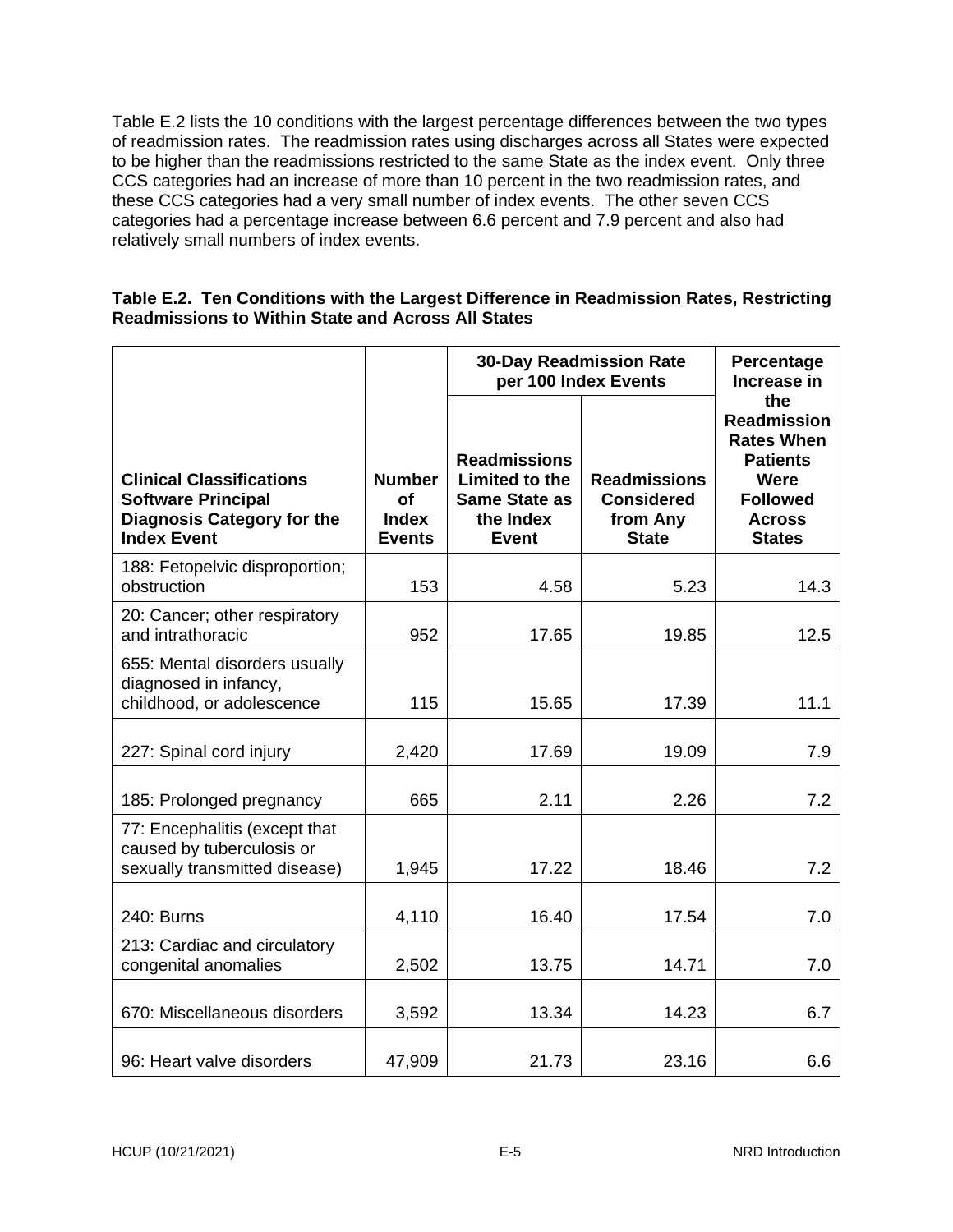Table E.3 has the complete listing of readmissions rates for the 247 CCS categories. The majority of CCS categories (221 of the 247, 89.5 percent) had a percentage increase between the two types of readmission rates of less than 5 percent.

#### **Table E.3. Readmission Rates Restricting Readmissions to Within State and Across All States, Medicare Standard Analytic File, 2011**

|                                                                                                                         |                                            | <b>30-Day Readmission Rate</b><br>per 100 Index Events                                     | Percentage<br>Increase in                                            |                                                                                                                                |
|-------------------------------------------------------------------------------------------------------------------------|--------------------------------------------|--------------------------------------------------------------------------------------------|----------------------------------------------------------------------|--------------------------------------------------------------------------------------------------------------------------------|
| <b>Clinical Classifications</b><br><b>Software Principal</b><br><b>Diagnosis Category for the</b><br><b>Index Event</b> | <b>Number</b><br>of Index<br><b>Events</b> | <b>Readmissions</b><br>Limited to the<br><b>Same State as</b><br>the Index<br><b>Event</b> | <b>Readmissions</b><br><b>Considered</b><br>from Any<br><b>State</b> | the<br><b>Readmission</b><br><b>Rates When</b><br><b>Patients</b><br>Were<br><b>Followed</b><br><b>Across</b><br><b>States</b> |
| 1: Tuberculosis                                                                                                         | 955                                        | 21.99                                                                                      | 22.72                                                                | 3.3                                                                                                                            |
| 2: Septicemia (except in<br>labor)                                                                                      | 405,898                                    | 21.42                                                                                      | 21.87                                                                | 2.1                                                                                                                            |
| 3: Bacterial infection;<br>unspecified site                                                                             | 1,625                                      | 18.22                                                                                      | 18.71                                                                | 2.7                                                                                                                            |
| 4: Mycoses                                                                                                              | 10,755                                     | 27.56                                                                                      | 28.10                                                                | 2.0                                                                                                                            |
| 5: HIV infection                                                                                                        | 7,495                                      | 26.99                                                                                      | 27.66                                                                | 2.5                                                                                                                            |
| 6: Hepatitis                                                                                                            | 10,121                                     | 35.23                                                                                      | 36.29                                                                | 3.0                                                                                                                            |
| 7: Viral infection                                                                                                      | 14,033                                     | 16.01                                                                                      | 16.46                                                                | 2.8                                                                                                                            |
| 8: Other infections; including<br>parasitic                                                                             | 4,117                                      | 13.46                                                                                      | 14.09                                                                | 4.7                                                                                                                            |
| 9: Sexually transmitted<br>infections (not HIV or<br>hepatitis)                                                         | 699                                        | 14.16                                                                                      | 14.45                                                                | 2.0                                                                                                                            |
| 10: Immunizations and<br>screening for infectious<br>disease                                                            | 149                                        | 14.09                                                                                      | 14.09                                                                | 0.0                                                                                                                            |
| 11: Cancer of head and neck                                                                                             | 8,915                                      | 20.43                                                                                      | 21.40                                                                | 4.8                                                                                                                            |
| 12: Cancer of esophagus                                                                                                 | 3,956                                      | 26.69                                                                                      | 27.68                                                                | 3.7                                                                                                                            |
| 13: Cancer of stomach                                                                                                   | 7,171                                      | 23.79                                                                                      | 24.68                                                                | 3.8                                                                                                                            |
| 14: Cancer of colon                                                                                                     | 37,987                                     | 17.16                                                                                      | 17.53                                                                | 2.2                                                                                                                            |
| 15: Cancer of rectum and<br>anus                                                                                        | 12,496                                     | 21.26                                                                                      | 21.68                                                                | 2.0                                                                                                                            |
| 16: Cancer of liver and                                                                                                 | 5,935                                      | 24.08                                                                                      | 25.14                                                                | 4.4                                                                                                                            |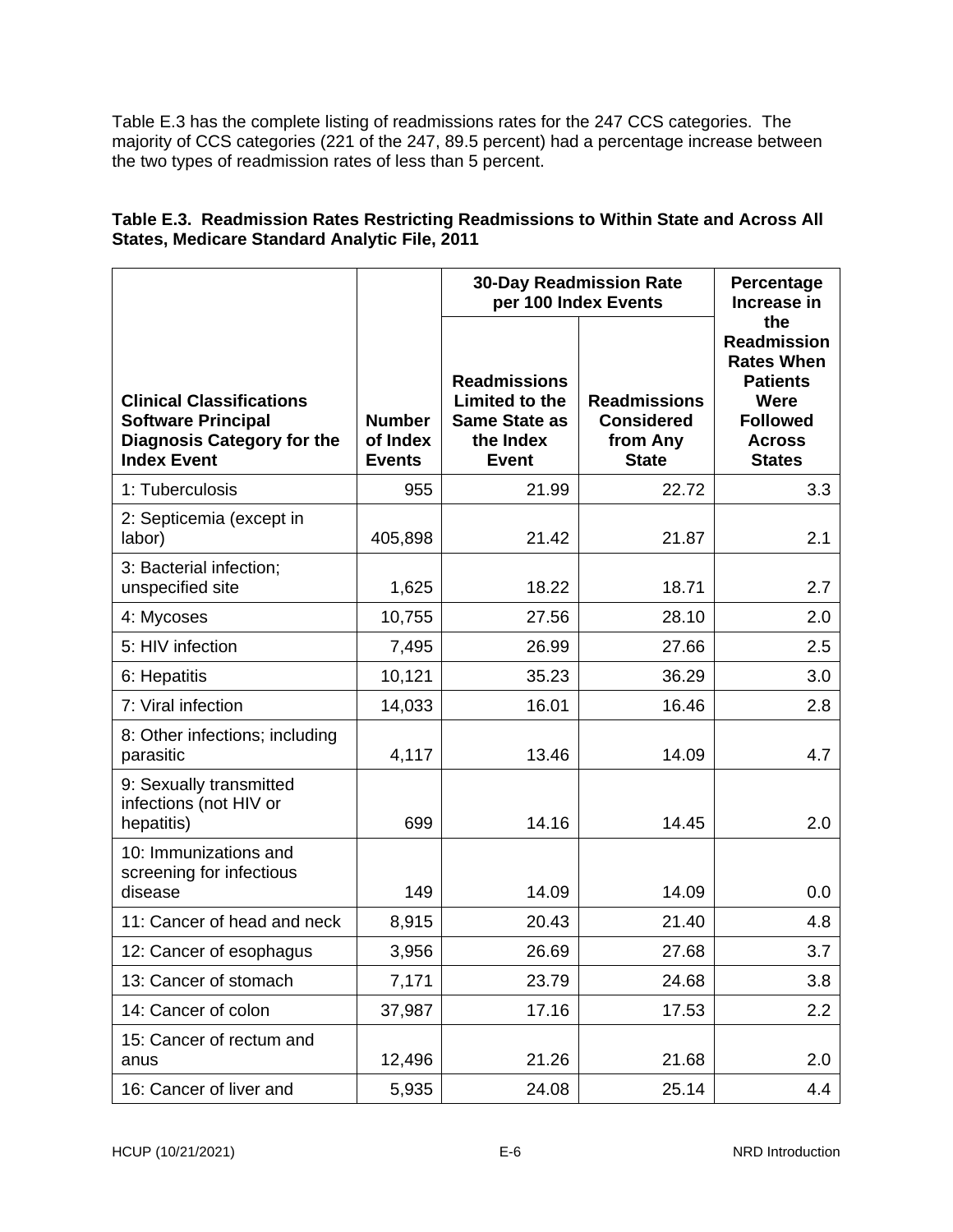|                                                                                                                         |                                            | <b>30-Day Readmission Rate</b><br>per 100 Index Events                                     | Percentage<br>Increase in                                            |                                                                                                                                |
|-------------------------------------------------------------------------------------------------------------------------|--------------------------------------------|--------------------------------------------------------------------------------------------|----------------------------------------------------------------------|--------------------------------------------------------------------------------------------------------------------------------|
| <b>Clinical Classifications</b><br><b>Software Principal</b><br><b>Diagnosis Category for the</b><br><b>Index Event</b> | <b>Number</b><br>of Index<br><b>Events</b> | <b>Readmissions</b><br>Limited to the<br><b>Same State as</b><br>the Index<br><b>Event</b> | <b>Readmissions</b><br><b>Considered</b><br>from Any<br><b>State</b> | the<br><b>Readmission</b><br><b>Rates When</b><br><b>Patients</b><br>Were<br><b>Followed</b><br><b>Across</b><br><b>States</b> |
| intrahepatic bile duct                                                                                                  |                                            |                                                                                            |                                                                      |                                                                                                                                |
| 17: Cancer of pancreas                                                                                                  | 12,641                                     | 24.41                                                                                      | 25.74                                                                | 5.5                                                                                                                            |
| 18: Cancer of other GI<br>organs; peritoneum                                                                            | 7,043                                      | 24.00                                                                                      | 25.27                                                                | 5.3                                                                                                                            |
| 19: Cancer of bronchus; lung                                                                                            | 51,885                                     | 20.46                                                                                      | 21.12                                                                | 3.2                                                                                                                            |
| 20: Cancer; other respiratory<br>and intrathoracic                                                                      | 952                                        | 17.65                                                                                      | 19.85                                                                | 12.5                                                                                                                           |
| 21: Cancer of bone and<br>connective tissue                                                                             | 3,007                                      | 20.02                                                                                      | 20.82                                                                | 4.0                                                                                                                            |
| 22: Melanomas of skin                                                                                                   | 989                                        | 13.25                                                                                      | 13.65                                                                | 3.0                                                                                                                            |
| 23: Other non-epithelial<br>cancer of skin                                                                              | 2,483                                      | 15.99                                                                                      | 16.31                                                                | 2.0                                                                                                                            |
| 24: Cancer of breast                                                                                                    | 18,788                                     | 9.27                                                                                       | 9.41                                                                 | 1.5                                                                                                                            |
| 25: Cancer of uterus                                                                                                    | 10,304                                     | 11.81                                                                                      | 12.35                                                                | 4.5                                                                                                                            |
| 26: Cancer of cervix                                                                                                    | 1,616                                      | 20.92                                                                                      | 21.78                                                                | 4.1                                                                                                                            |
| 27: Cancer of ovary                                                                                                     | 6,450                                      | 21.83                                                                                      | 22.71                                                                | 4.0                                                                                                                            |
| 28: Cancer of other female<br>genital organs                                                                            | 2,155                                      | 15.82                                                                                      | 16.15                                                                | 2.0                                                                                                                            |
| 29: Cancer of prostate                                                                                                  | 24,323                                     | 6.93                                                                                       | 7.13                                                                 | 3.0                                                                                                                            |
| 31: Cancer of other male<br>genital organs                                                                              | 308                                        | 22.73                                                                                      | 23.38                                                                | 2.9                                                                                                                            |
| 32: Cancer of bladder                                                                                                   | 14,780                                     | 22.18                                                                                      | 23.03                                                                | 3.8                                                                                                                            |
| 33: Cancer of kidney and<br>renal pelvis                                                                                | 14,717                                     | 13.23                                                                                      | 13.84                                                                | 4.6                                                                                                                            |
| 34: Cancer of other urinary<br>organs                                                                                   | 1,716                                      | 16.14                                                                                      | 16.96                                                                | 5.1                                                                                                                            |
| 35: Cancer of brain and<br>nervous system                                                                               | 7,670                                      | 20.38                                                                                      | 21.51                                                                | 5.6                                                                                                                            |
| 36: Cancer of thyroid                                                                                                   | 3,775                                      | 9.35                                                                                       | 9.48                                                                 | 1.4                                                                                                                            |
| 37: Hodgkin's disease                                                                                                   | 584                                        | 32.36                                                                                      | 33.39                                                                | 3.2                                                                                                                            |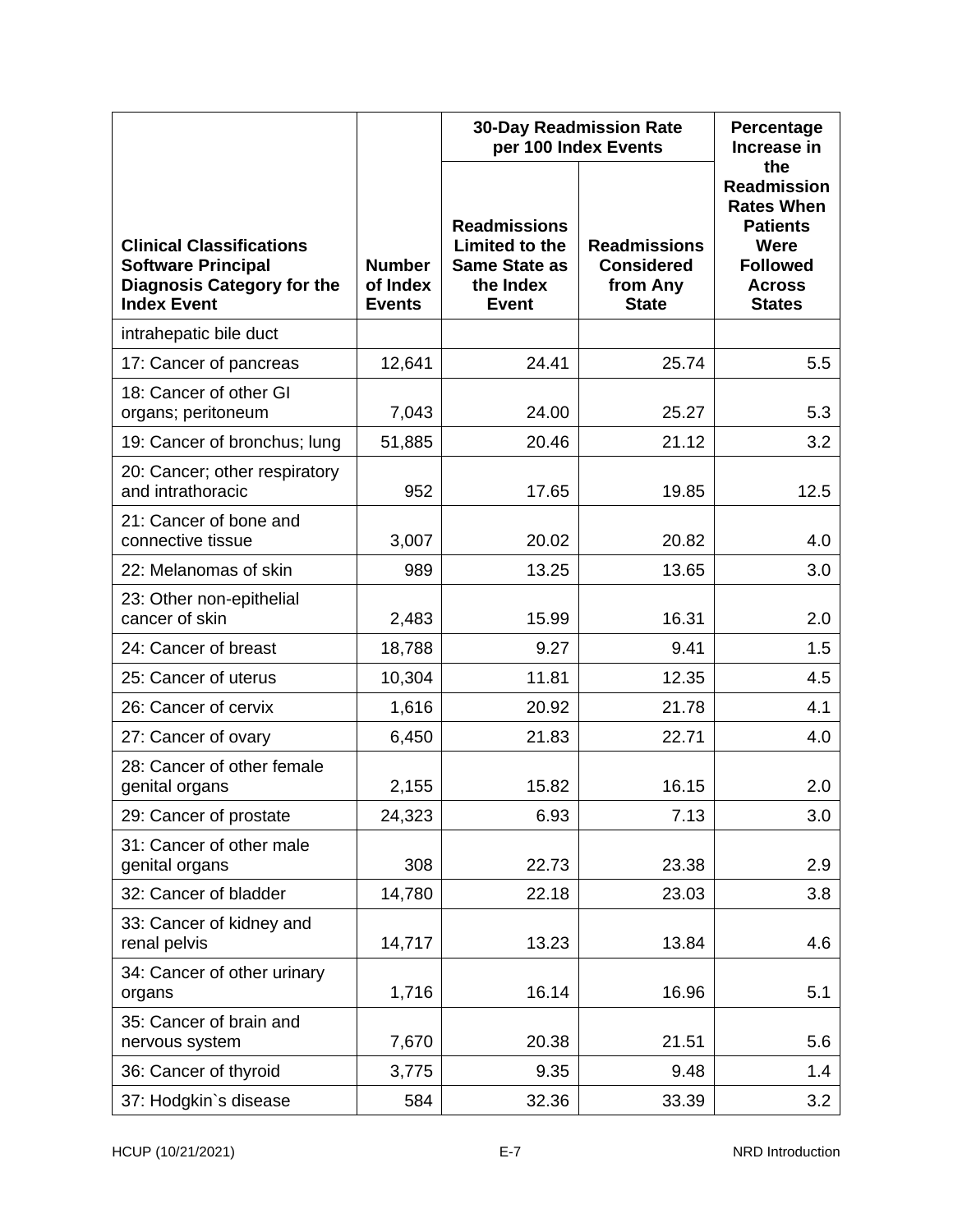|                                                                                                                         |                                            | <b>30-Day Readmission Rate</b><br>per 100 Index Events                                     | Percentage<br>Increase in                                            |                                                                                                                                |
|-------------------------------------------------------------------------------------------------------------------------|--------------------------------------------|--------------------------------------------------------------------------------------------|----------------------------------------------------------------------|--------------------------------------------------------------------------------------------------------------------------------|
| <b>Clinical Classifications</b><br><b>Software Principal</b><br><b>Diagnosis Category for the</b><br><b>Index Event</b> | <b>Number</b><br>of Index<br><b>Events</b> | <b>Readmissions</b><br>Limited to the<br><b>Same State as</b><br>the Index<br><b>Event</b> | <b>Readmissions</b><br><b>Considered</b><br>from Any<br><b>State</b> | the<br><b>Readmission</b><br><b>Rates When</b><br><b>Patients</b><br>Were<br><b>Followed</b><br><b>Across</b><br><b>States</b> |
| 38: Non-Hodgkin's<br>lymphoma                                                                                           | 12,102                                     | 34.35                                                                                      | 35.44                                                                | 3.2                                                                                                                            |
| 39: Leukemias                                                                                                           | 8,871                                      | 33.62                                                                                      | 34.86                                                                | 3.7                                                                                                                            |
| 40: Multiple myeloma                                                                                                    | 5,748                                      | 28.97                                                                                      | 29.91                                                                | 3.2                                                                                                                            |
| 41: Cancer; other and<br>unspecified primary                                                                            | 1,514                                      | 16.84                                                                                      | 17.90                                                                | 6.3                                                                                                                            |
| 42: Secondary malignancies                                                                                              | 65,482                                     | 23.08                                                                                      | 23.97                                                                | 3.8                                                                                                                            |
| 43: Malignant neoplasm<br>without specification of site                                                                 | 2,667                                      | 24.03                                                                                      | 24.82                                                                | 3.3                                                                                                                            |
| 44: Neoplasms of unspecified<br>nature or uncertain behavior                                                            | 14,836                                     | 25.74                                                                                      | 26.54                                                                | 3.1                                                                                                                            |
| 45: Maintenance<br>chemotherapy; radiotherapy                                                                           | 25,281                                     | 61.29                                                                                      | 61.98                                                                | 1.1                                                                                                                            |
| 46: Benign neoplasm of<br>uterus                                                                                        | 4,909                                      | 7.29                                                                                       | 7.37                                                                 | 1.1                                                                                                                            |
| 47: Other and unspecified<br>benign neoplasm                                                                            | 34,259                                     | 12.74                                                                                      | 13.18                                                                | 3.4                                                                                                                            |
| 48: Thyroid disorders                                                                                                   | 9,288                                      | 10.81                                                                                      | 11.00                                                                | 1.8                                                                                                                            |
| 49: Diabetes mellitus without<br>complication                                                                           | 3,189                                      | 16.09                                                                                      | 16.31                                                                | 1.4                                                                                                                            |
| 50: Diabetes mellitus with<br>complications                                                                             | 159,421                                    | 23.81                                                                                      | 24.31                                                                | 2.1                                                                                                                            |
| 51: Other endocrine<br>disorders                                                                                        | 23,041                                     | 20.09                                                                                      | 20.52                                                                | 2.1                                                                                                                            |
| 52: Nutritional deficiencies                                                                                            | 4,402                                      | 24.49                                                                                      | 24.97                                                                | 1.9                                                                                                                            |
| 53: Disorders of lipid<br>metabolism                                                                                    | 147                                        | 14.29                                                                                      | 14.29                                                                | 0.0                                                                                                                            |
| 54: Gout and other crystal<br>arthropathies                                                                             | 9,186                                      | 17.46                                                                                      | 17.92                                                                | 2.6                                                                                                                            |
| 55: Fluid and electrolyte<br>disorders                                                                                  | 192,425                                    | 20.33                                                                                      | 20.81                                                                | 2.4                                                                                                                            |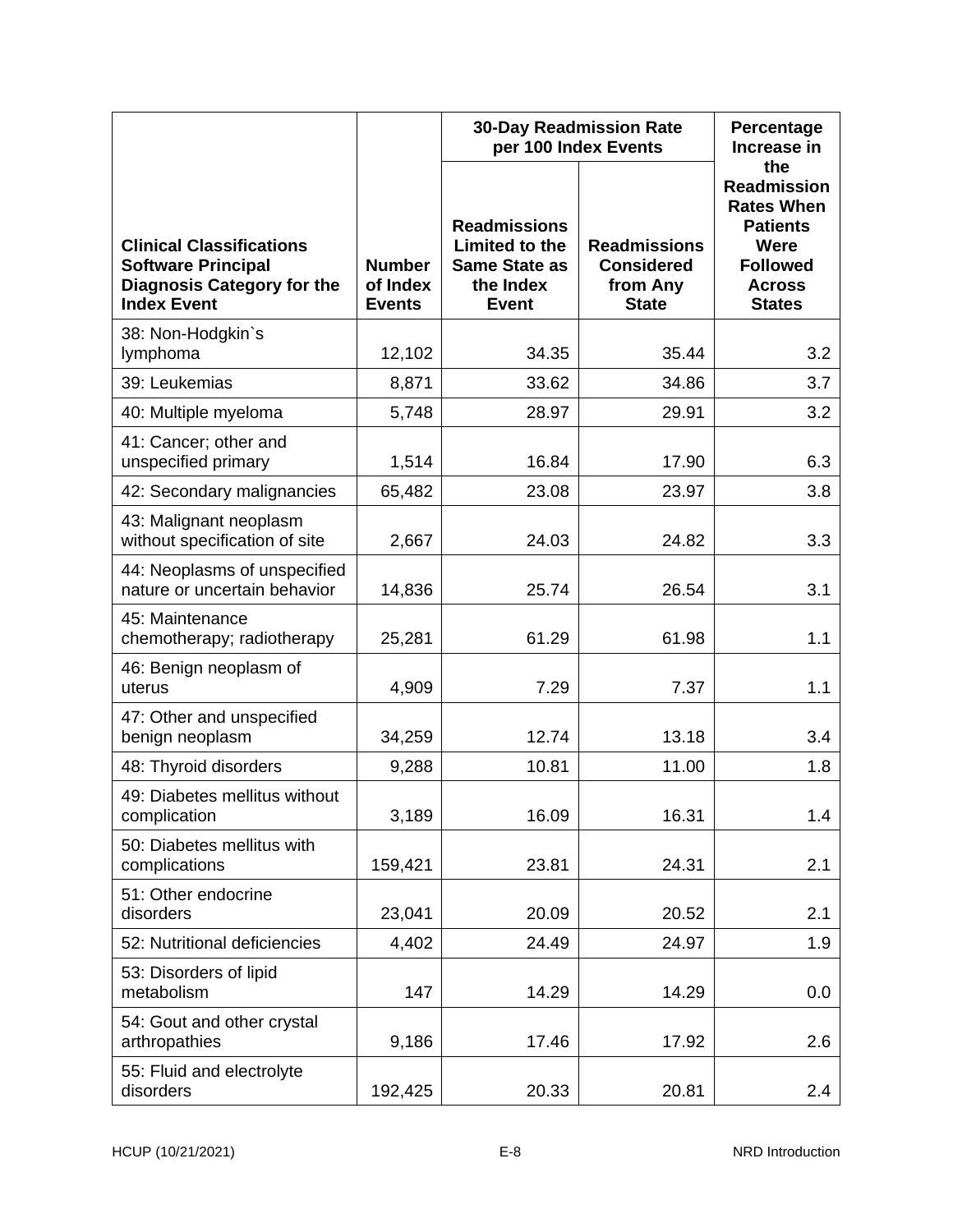|                                                                                                                         |                                            | <b>30-Day Readmission Rate</b><br>per 100 Index Events                                     | Percentage<br>Increase in                                            |                                                                                                                                |
|-------------------------------------------------------------------------------------------------------------------------|--------------------------------------------|--------------------------------------------------------------------------------------------|----------------------------------------------------------------------|--------------------------------------------------------------------------------------------------------------------------------|
| <b>Clinical Classifications</b><br><b>Software Principal</b><br><b>Diagnosis Category for the</b><br><b>Index Event</b> | <b>Number</b><br>of Index<br><b>Events</b> | <b>Readmissions</b><br>Limited to the<br><b>Same State as</b><br>the Index<br><b>Event</b> | <b>Readmissions</b><br><b>Considered</b><br>from Any<br><b>State</b> | the<br><b>Readmission</b><br><b>Rates When</b><br><b>Patients</b><br>Were<br><b>Followed</b><br><b>Across</b><br><b>States</b> |
| 56: Cystic fibrosis                                                                                                     | 1,507                                      | 20.31                                                                                      | 20.77                                                                | 2.3                                                                                                                            |
| 57: Immunity disorders                                                                                                  | 306                                        | 28.76                                                                                      | 30.07                                                                | 4.5                                                                                                                            |
| 58: Other nutritional;<br>endocrine; and metabolic<br>disorders                                                         | 33,388                                     | 16.81                                                                                      | 17.25                                                                | 2.6                                                                                                                            |
| 59: Deficiency and other<br>anemia                                                                                      | 92,656                                     | 23.19                                                                                      | 23.74                                                                | 2.4                                                                                                                            |
| 60: Acute posthemorrhagic<br>anemia                                                                                     | 16,095                                     | 21.09                                                                                      | 21.66                                                                | 2.7                                                                                                                            |
| 61: Sickle cell anemia                                                                                                  | 15,360                                     | 34.26                                                                                      | 35.22                                                                | 2.8                                                                                                                            |
| 62: Coagulation and<br>hemorrhagic disorders                                                                            | 9,731                                      | 27.73                                                                                      | 28.53                                                                | 2.9                                                                                                                            |
| 63: Diseases of white blood<br>cells                                                                                    | 17,437                                     | 26.37                                                                                      | 27.06                                                                | 2.6                                                                                                                            |
| 64: Other hematologic<br>conditions                                                                                     | 1,256                                      | 22.05                                                                                      | 22.93                                                                | 4.0                                                                                                                            |
| 76: Meningitis (except that<br>caused by tuberculosis or<br>sexually transmitted disease)                               | 3,339                                      | 16.17                                                                                      | 17.07                                                                | 5.6                                                                                                                            |
| 77: Encephalitis (except that<br>caused by tuberculosis or<br>sexually transmitted disease)                             | 1,945                                      | 17.22                                                                                      | 18.46                                                                | 7.2                                                                                                                            |
| 78: Other CNS infection and<br>poliomyelitis                                                                            | 2,052                                      | 22.86                                                                                      | 23.64                                                                | 3.4                                                                                                                            |
| 79: Parkinson's disease                                                                                                 | 6,647                                      | 13.25                                                                                      | 13.44                                                                | 1.4                                                                                                                            |
| 80: Multiple sclerosis                                                                                                  | 6,730                                      | 13.80                                                                                      | 14.28                                                                | 3.4                                                                                                                            |
| 81: Other hereditary and<br>degenerative nervous system<br>conditions                                                   | 17,788                                     | 16.29                                                                                      | 16.83                                                                | 3.3                                                                                                                            |
| 82: Paralysis                                                                                                           | 1,732                                      | 17.21                                                                                      | 17.55                                                                | 2.0                                                                                                                            |
| 83: Epilepsy; convulsions                                                                                               | 70,843                                     | 15.62                                                                                      | 16.10                                                                | 3.1                                                                                                                            |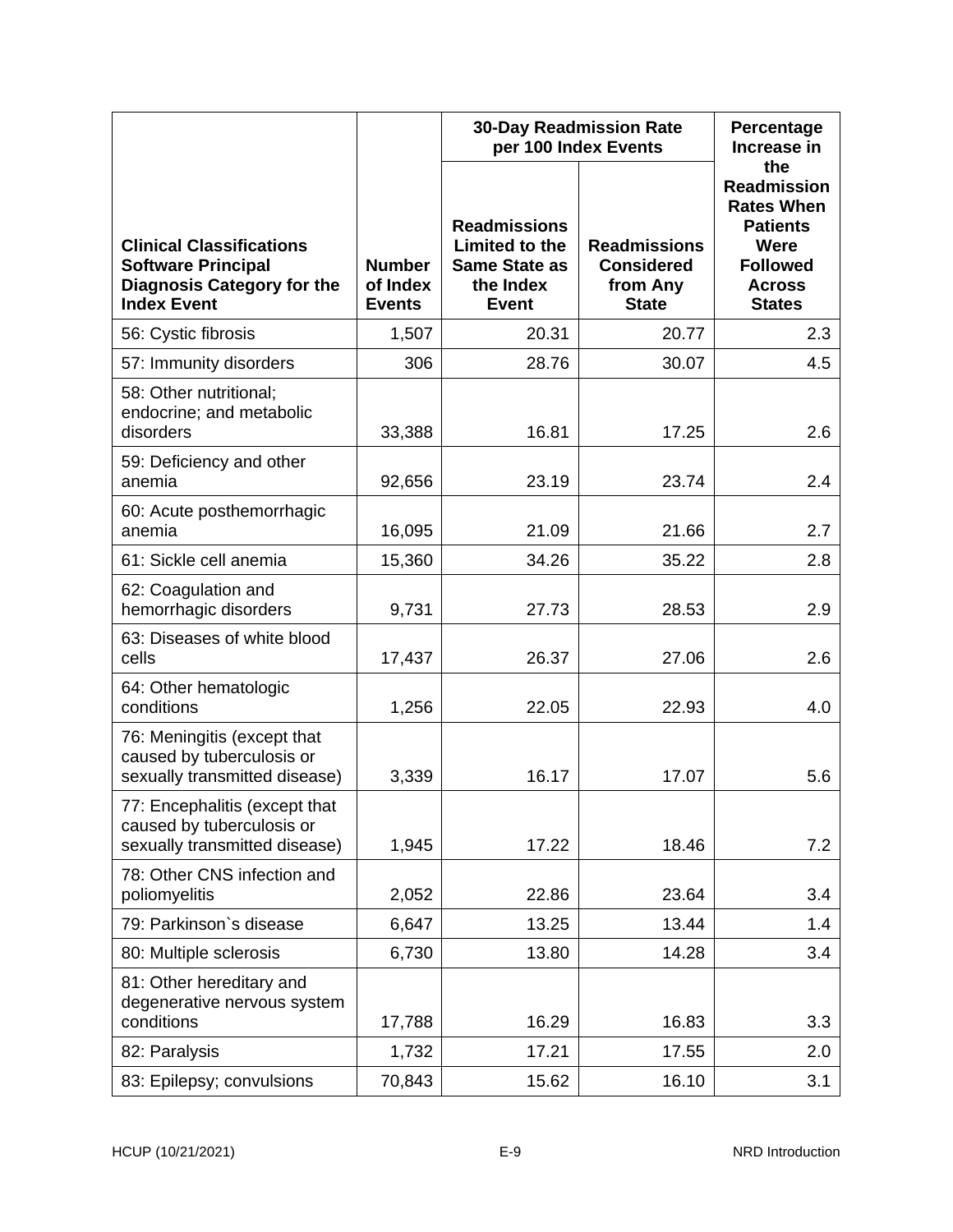|                                                                                                                                    |                                            | <b>30-Day Readmission Rate</b><br>per 100 Index Events                                     |                                                                      | Percentage<br>Increase in                                                                                                      |
|------------------------------------------------------------------------------------------------------------------------------------|--------------------------------------------|--------------------------------------------------------------------------------------------|----------------------------------------------------------------------|--------------------------------------------------------------------------------------------------------------------------------|
| <b>Clinical Classifications</b><br><b>Software Principal</b><br><b>Diagnosis Category for the</b><br><b>Index Event</b>            | <b>Number</b><br>of Index<br><b>Events</b> | <b>Readmissions</b><br>Limited to the<br><b>Same State as</b><br>the Index<br><b>Event</b> | <b>Readmissions</b><br><b>Considered</b><br>from Any<br><b>State</b> | the<br><b>Readmission</b><br><b>Rates When</b><br><b>Patients</b><br>Were<br><b>Followed</b><br><b>Across</b><br><b>States</b> |
| 84: Headache; including<br>migraine                                                                                                | 12,433                                     | 13.04                                                                                      | 13.56                                                                | 4.0                                                                                                                            |
| 85: Coma; stupor; and brain<br>damage                                                                                              | 7,730                                      | 16.96                                                                                      | 17.50                                                                | 3.2                                                                                                                            |
| 87: Retinal detachments;<br>defects; vascular occlusion;<br>and retinopathy                                                        | 1,091                                      | 9.90                                                                                       | 10.36                                                                | 4.6                                                                                                                            |
| 88: Glaucoma                                                                                                                       | 274                                        | 13.14                                                                                      | 13.50                                                                | 2.8                                                                                                                            |
| 89: Blindness and vision<br>defects                                                                                                | 1,943                                      | 12.30                                                                                      | 13.02                                                                | 5.9                                                                                                                            |
| 90: Inflammation; infection of<br>eye (except that caused by<br>tuberculosis or sexually<br>transmitted disease)                   | 3,104                                      | 13.24                                                                                      | 13.85                                                                | 4.6                                                                                                                            |
| 91: Other eye disorders                                                                                                            | 1,835                                      | 11.55                                                                                      | 12.15                                                                | 5.2                                                                                                                            |
| 92: Otitis media and related<br>conditions                                                                                         | 1,410                                      | 11.49                                                                                      | 12.13                                                                | 5.6                                                                                                                            |
| 93: Conditions associated<br>with dizziness or vertigo                                                                             | 29,165                                     | 8.27                                                                                       | 8.53                                                                 | 3.2                                                                                                                            |
| 94: Other ear and sense<br>organ disorders                                                                                         | 1,672                                      | 13.22                                                                                      | 13.64                                                                | 3.2                                                                                                                            |
| 95: Other nervous system<br>disorders                                                                                              | 88,536                                     | 18.37                                                                                      | 18.94                                                                | 3.1                                                                                                                            |
| 96: Heart valve disorders                                                                                                          | 47,909                                     | 21.73                                                                                      | 23.16                                                                | 6.6                                                                                                                            |
| 97: Peri-; endo-; and<br>myocarditis; cardiomyopathy<br>(except that caused by<br>tuberculosis or sexually<br>transmitted disease) | 19,317                                     | 21.89                                                                                      | 22.71                                                                | 3.8                                                                                                                            |
| 98: Essential hypertension                                                                                                         | 21,797                                     | 11.97                                                                                      | 12.30                                                                | 2.8                                                                                                                            |
| 99: Hypertension with<br>complications and secondary<br>hypertension                                                               | 101,943                                    | 24.08                                                                                      | 24.58                                                                | 2.1                                                                                                                            |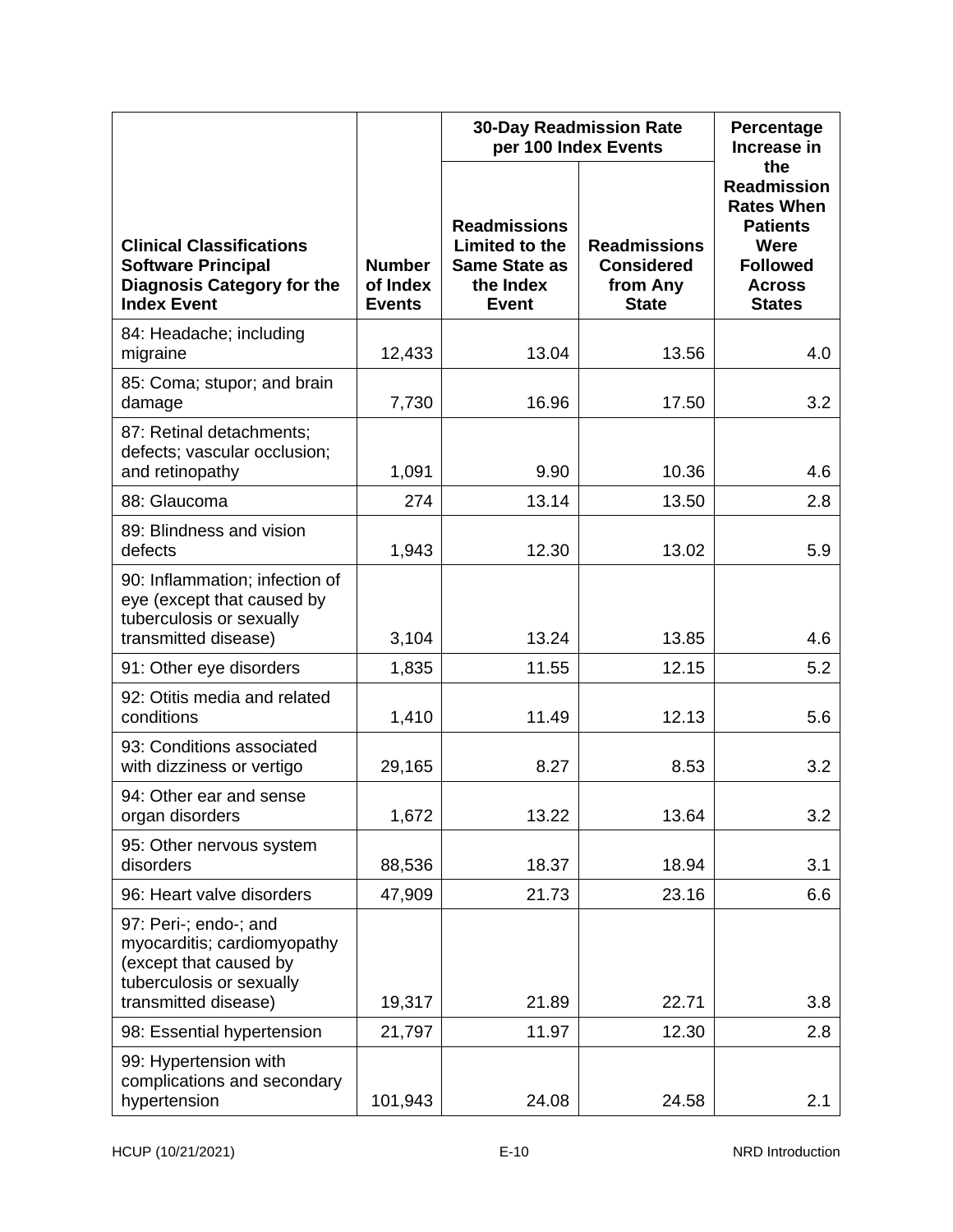|                                                                                                                         |                                            | <b>30-Day Readmission Rate</b><br>per 100 Index Events                                     |                                                                      | Percentage<br>Increase in                                                                                                      |
|-------------------------------------------------------------------------------------------------------------------------|--------------------------------------------|--------------------------------------------------------------------------------------------|----------------------------------------------------------------------|--------------------------------------------------------------------------------------------------------------------------------|
| <b>Clinical Classifications</b><br><b>Software Principal</b><br><b>Diagnosis Category for the</b><br><b>Index Event</b> | <b>Number</b><br>of Index<br><b>Events</b> | <b>Readmissions</b><br>Limited to the<br><b>Same State as</b><br>the Index<br><b>Event</b> | <b>Readmissions</b><br><b>Considered</b><br>from Any<br><b>State</b> | the<br><b>Readmission</b><br><b>Rates When</b><br><b>Patients</b><br>Were<br><b>Followed</b><br><b>Across</b><br><b>States</b> |
| 100: Acute myocardial<br>infarction                                                                                     | 205,949                                    | 19.66                                                                                      | 20.41                                                                | 3.8                                                                                                                            |
| 101: Coronary<br>atherosclerosis and other<br>heart disease                                                             | 220,481                                    | 15.44                                                                                      | 15.99                                                                | 3.5                                                                                                                            |
| 102: Nonspecific chest pain                                                                                             | 148,512                                    | 13.50                                                                                      | 14.00                                                                | 3.7                                                                                                                            |
| 103: Pulmonary heart<br>disease                                                                                         | 67,061                                     | 16.71                                                                                      | 17.20                                                                | 2.9                                                                                                                            |
| 104: Other and ill-defined<br>heart disease                                                                             | 3,266                                      | 13.38                                                                                      | 14.15                                                                | 5.7                                                                                                                            |
| 105: Conduction disorders                                                                                               | 29,215                                     | 11.42                                                                                      | 11.86                                                                | 3.9                                                                                                                            |
| 106: Cardiac dysrhythmias                                                                                               | 345,225                                    | 16.73                                                                                      | 17.27                                                                | 3.3                                                                                                                            |
| 107: Cardiac arrest and<br>ventricular fibrillation                                                                     | 3,236                                      | 18.88                                                                                      | 19.96                                                                | 5.7                                                                                                                            |
| 108: Congestive heart failure;<br>nonhypertensive                                                                       | 468,709                                    | 25.05                                                                                      | 25.70                                                                | 2.6                                                                                                                            |
| 109: Acute cerebrovascular<br>disease                                                                                   | 232,510                                    | 14.73                                                                                      | 15.23                                                                | 3.4                                                                                                                            |
| 110: Occlusion or stenosis of<br>precerebral arteries                                                                   | 59,225                                     | 10.67                                                                                      | 10.97                                                                | 2.8                                                                                                                            |
| 111: Other and ill-defined<br>cerebrovascular disease                                                                   | 7,927                                      | 11.30                                                                                      | 11.86                                                                | 4.9                                                                                                                            |
| 112: Transient cerebral<br>ischemia                                                                                     | 80,396                                     | 11.31                                                                                      | 11.66                                                                | 3.1                                                                                                                            |
| 113: Late effects of<br>cerebrovascular disease                                                                         | 8,073                                      | 15.88                                                                                      | 16.31                                                                | 2.7                                                                                                                            |
| 114: Peripheral and visceral<br>atherosclerosis                                                                         | 77,210                                     | 19.15                                                                                      | 19.65                                                                | 2.6                                                                                                                            |
| 115: Aortic; peripheral; and<br>visceral artery aneurysms                                                               | 35,223                                     | 15.16                                                                                      | 15.95                                                                | 5.2                                                                                                                            |
| 116: Aortic and peripheral<br>arterial embolism or                                                                      | 11,656                                     | 22.50                                                                                      | 23.07                                                                | 2.6                                                                                                                            |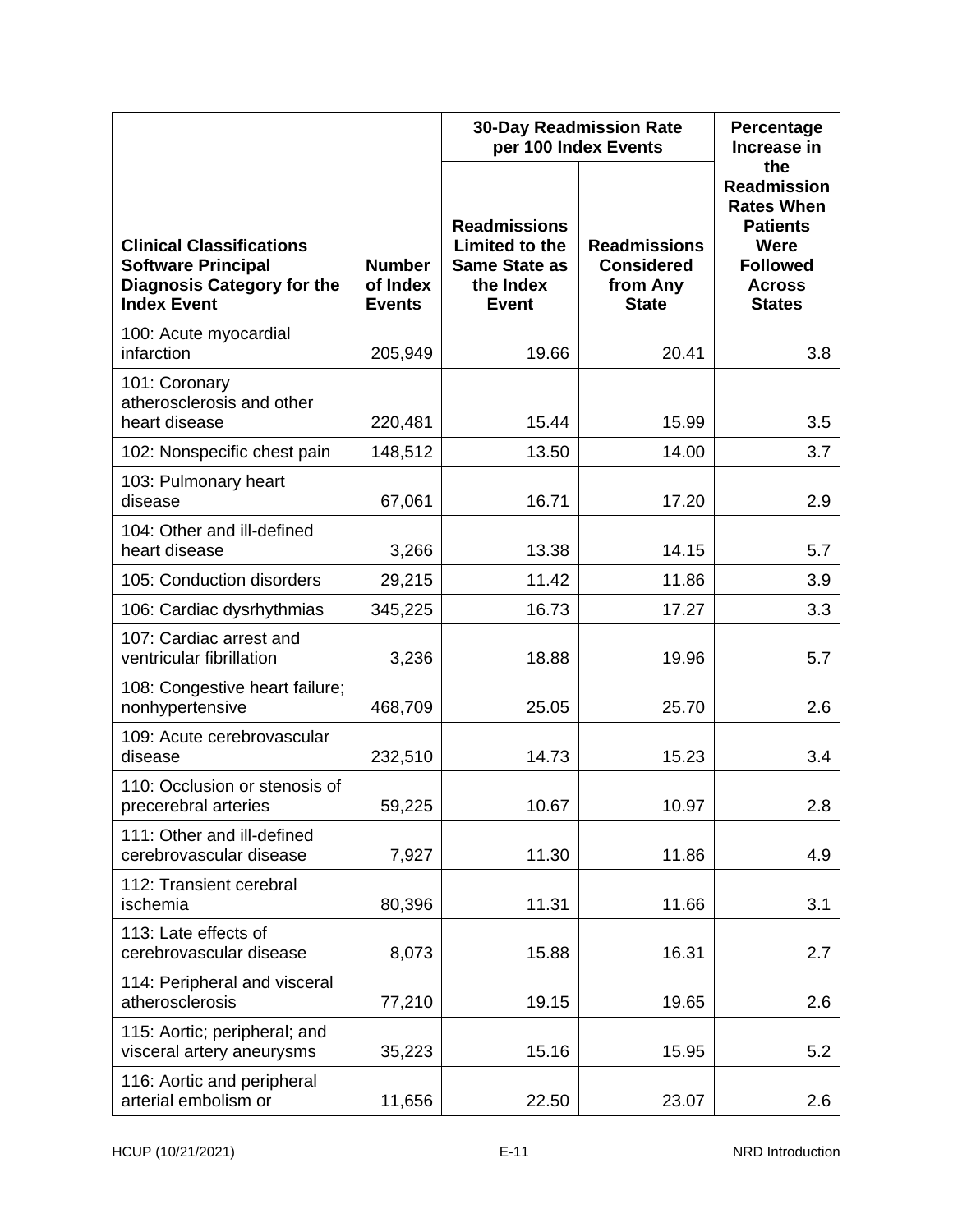|                                                                                                                         |                                            | <b>30-Day Readmission Rate</b><br>per 100 Index Events                                     | Percentage<br>Increase in                                            |                                                                                                                                |
|-------------------------------------------------------------------------------------------------------------------------|--------------------------------------------|--------------------------------------------------------------------------------------------|----------------------------------------------------------------------|--------------------------------------------------------------------------------------------------------------------------------|
| <b>Clinical Classifications</b><br><b>Software Principal</b><br><b>Diagnosis Category for the</b><br><b>Index Event</b> | <b>Number</b><br>of Index<br><b>Events</b> | <b>Readmissions</b><br>Limited to the<br><b>Same State as</b><br>the Index<br><b>Event</b> | <b>Readmissions</b><br><b>Considered</b><br>from Any<br><b>State</b> | the<br><b>Readmission</b><br><b>Rates When</b><br><b>Patients</b><br>Were<br><b>Followed</b><br><b>Across</b><br><b>States</b> |
| thrombosis                                                                                                              |                                            |                                                                                            |                                                                      |                                                                                                                                |
| 117: Other circulatory<br>disease                                                                                       | 61,972                                     | 17.52                                                                                      | 17.98                                                                | 2.6                                                                                                                            |
| 118: Phlebitis;<br>thrombophlebitis and<br>thromboembolism                                                              | 67,493                                     | 16.60                                                                                      | 17.07                                                                | 2.8                                                                                                                            |
| 119: Varicose veins of lower<br>extremity                                                                               | 1,061                                      | 16.21                                                                                      | 16.68                                                                | 2.9                                                                                                                            |
| 120: Hemorrhoids                                                                                                        | 12,573                                     | 17.41                                                                                      | 17.74                                                                | 1.9                                                                                                                            |
| 121: Other diseases of veins<br>and lymphatics                                                                          | 9,833                                      | 20.34                                                                                      | 21.06                                                                | 3.5                                                                                                                            |
| 122: Pneumonia (except that<br>caused by tuberculosis or<br>sexually transmitted disease)                               | 443,388                                    | 18.25                                                                                      | 18.69                                                                | 2.4                                                                                                                            |
| 123: Influenza                                                                                                          | 11,775                                     | 11.77                                                                                      | 12.03                                                                | 2.2                                                                                                                            |
| 124: Acute and chronic<br>tonsillitis                                                                                   | 809                                        | 7.17                                                                                       | 7.54                                                                 | 5.2                                                                                                                            |
| 125: Acute bronchitis                                                                                                   | 26,446                                     | 13.00                                                                                      | 13.32                                                                | 2.4                                                                                                                            |
| 126: Other upper respiratory<br>infections                                                                              | 9,847                                      | 13.01                                                                                      | 13.48                                                                | 3.6                                                                                                                            |
| 127: Chronic obstructive<br>pulmonary disease and<br>bronchiectasis                                                     | 356,562                                    | 21.99                                                                                      | 22.40                                                                | 1.9                                                                                                                            |
| 128: Asthma                                                                                                             | 85,354                                     | 18.61                                                                                      | 18.99                                                                | 2.0                                                                                                                            |
| 129: Aspiration pneumonitis;<br>food/vomitus                                                                            | 95,063                                     | 20.93                                                                                      | 21.22                                                                | 1.4                                                                                                                            |
| 130: Pleurisy; pneumothorax;<br>pulmonary collapse                                                                      | 37,794                                     | 25.02                                                                                      | 25.81                                                                | 3.1                                                                                                                            |
| 131: Respiratory failure;<br>insufficiency; arrest (adult)                                                              | 136,502                                    | 24.58                                                                                      | 25.19                                                                | 2.5                                                                                                                            |
| 132: Lung disease due to<br>external agents                                                                             | 2,365                                      | 20.25                                                                                      | 21.02                                                                | 3.8                                                                                                                            |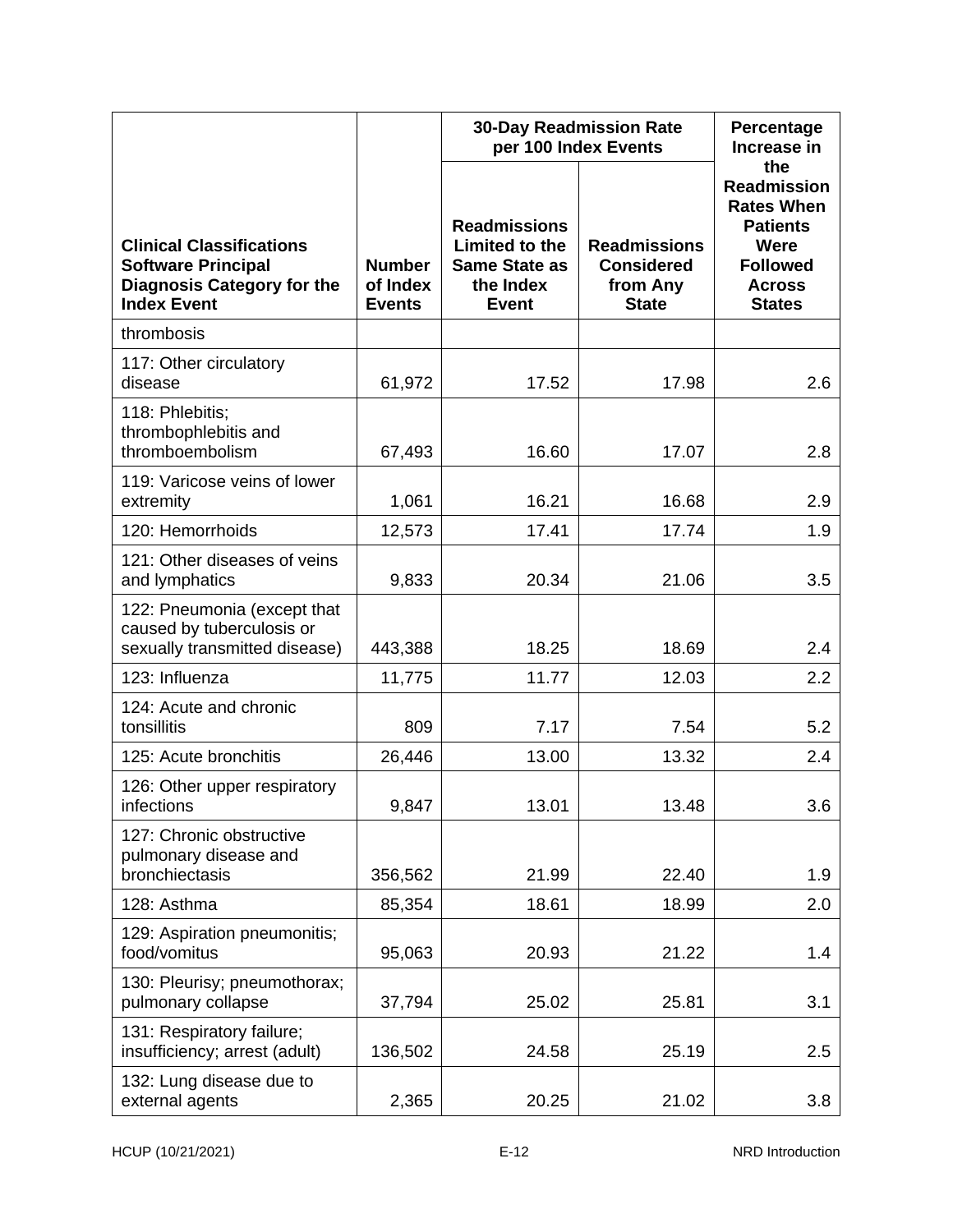|                                                                                                                         |                                            | <b>30-Day Readmission Rate</b><br>per 100 Index Events                                     | Percentage<br>Increase in                                            |                                                                                                                                |
|-------------------------------------------------------------------------------------------------------------------------|--------------------------------------------|--------------------------------------------------------------------------------------------|----------------------------------------------------------------------|--------------------------------------------------------------------------------------------------------------------------------|
| <b>Clinical Classifications</b><br><b>Software Principal</b><br><b>Diagnosis Category for the</b><br><b>Index Event</b> | <b>Number</b><br>of Index<br><b>Events</b> | <b>Readmissions</b><br>Limited to the<br><b>Same State as</b><br>the Index<br><b>Event</b> | <b>Readmissions</b><br><b>Considered</b><br>from Any<br><b>State</b> | the<br><b>Readmission</b><br><b>Rates When</b><br><b>Patients</b><br>Were<br><b>Followed</b><br><b>Across</b><br><b>States</b> |
| 133: Other lower respiratory<br>disease                                                                                 | 44,901                                     | 18.94                                                                                      | 19.54                                                                | 3.1                                                                                                                            |
| 134: Other upper respiratory<br>disease                                                                                 | 12,106                                     | 18.43                                                                                      | 19.09                                                                | 3.6                                                                                                                            |
| 135: Intestinal infection                                                                                               | 86,677                                     | 22.59                                                                                      | 23.04                                                                | 2.0                                                                                                                            |
| 136: Disorders of teeth and<br>jaw                                                                                      | 3,436                                      | 12.34                                                                                      | 12.75                                                                | 3.3                                                                                                                            |
| 137: Diseases of mouth;<br>excluding dental                                                                             | 5,261                                      | 14.94                                                                                      | 15.32                                                                | 2.5                                                                                                                            |
| 138: Esophageal disorders                                                                                               | 41,912                                     | 16.29                                                                                      | 16.70                                                                | 2.5                                                                                                                            |
| 139: Gastroduodenal ulcer<br>(except hemorrhage)                                                                        | 12,983                                     | 17.04                                                                                      | 17.62                                                                | 3.4                                                                                                                            |
| 140: Gastritis and duodenitis                                                                                           | 34,213                                     | 19.14                                                                                      | 19.57                                                                | 2.2                                                                                                                            |
| 141: Other disorders of<br>stomach and duodenum                                                                         | 26,484                                     | 24.64                                                                                      | 25.32                                                                | 2.8                                                                                                                            |
| 142: Appendicitis and other<br>appendiceal conditions                                                                   | 18,638                                     | 9.55                                                                                       | 9.84                                                                 | 3.0                                                                                                                            |
| 143: Abdominal hernia                                                                                                   | 62,904                                     | 13.38                                                                                      | 13.74                                                                | 2.6                                                                                                                            |
| 144: Regional enteritis and<br>ulcerative colitis                                                                       | 16,244                                     | 23.15                                                                                      | 24.02                                                                | 3.7                                                                                                                            |
| 145: Intestinal obstruction<br>without hernia                                                                           | 131,147                                    | 17.46                                                                                      | 17.93                                                                | 2.7                                                                                                                            |
| 146: Diverticulosis and<br>diverticulitis                                                                               | 107,020                                    | 14.55                                                                                      | 14.91                                                                | 2.5                                                                                                                            |
| 147: Anal and rectal<br>conditions                                                                                      | 13,837                                     | 16.30                                                                                      | 16.68                                                                | 2.3                                                                                                                            |
| 148: Peritonitis and intestinal<br>abscess                                                                              | 8,092                                      | 27.39                                                                                      | 28.28                                                                | 3.2                                                                                                                            |
| 149: Biliary tract disease                                                                                              | 107,986                                    | 14.87                                                                                      | 15.38                                                                | 3.4                                                                                                                            |
| 151: Other liver diseases                                                                                               | 36,907                                     | 32.88                                                                                      | 34.08                                                                | 3.7                                                                                                                            |
| 152: Pancreatic disorders                                                                                               | 66,802                                     | 19.80                                                                                      | 20.58                                                                | 4.0                                                                                                                            |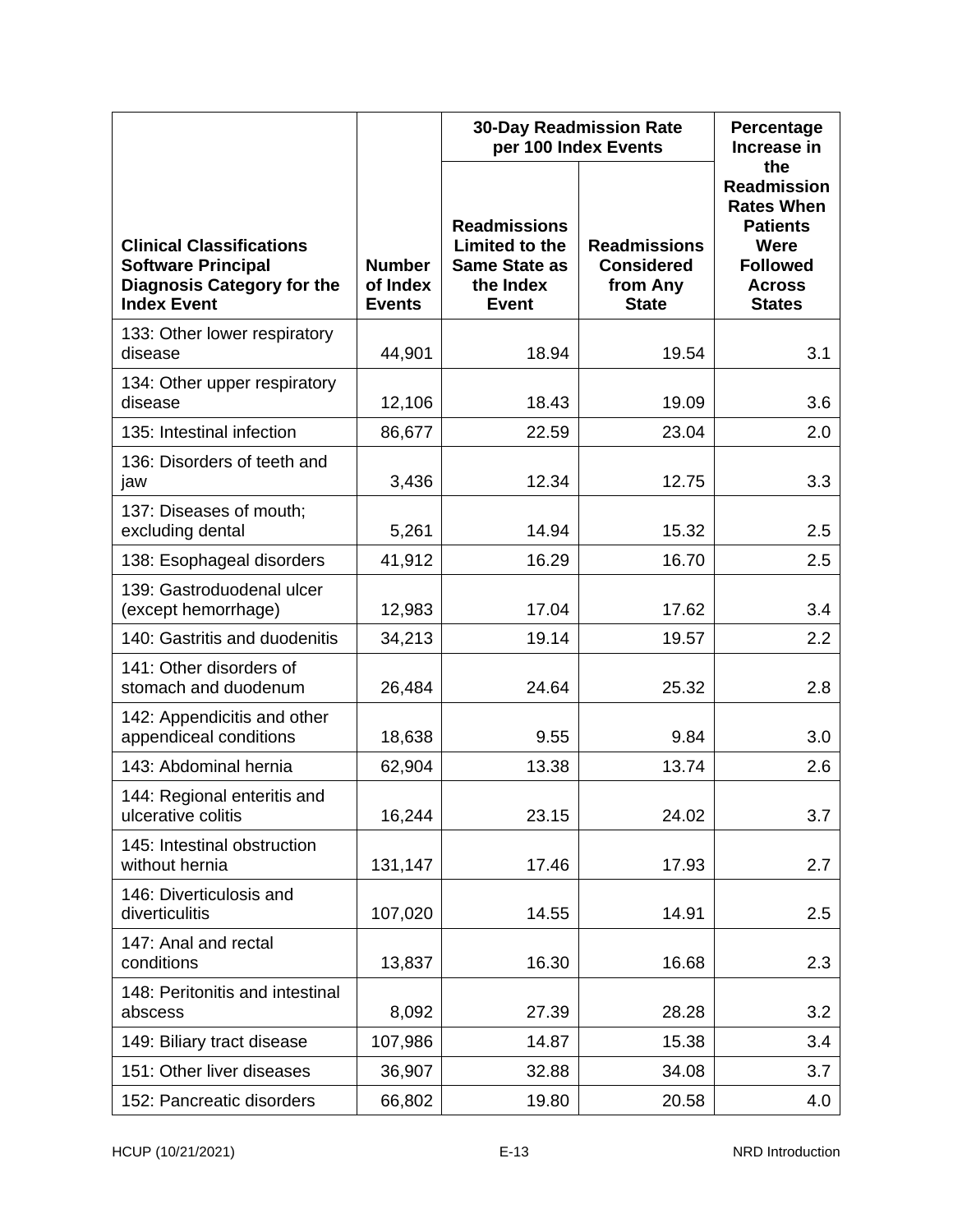|                                                                                                                         |                                            | <b>30-Day Readmission Rate</b><br>per 100 Index Events                                     | Percentage<br>Increase in                                            |                                                                                                                                |
|-------------------------------------------------------------------------------------------------------------------------|--------------------------------------------|--------------------------------------------------------------------------------------------|----------------------------------------------------------------------|--------------------------------------------------------------------------------------------------------------------------------|
| <b>Clinical Classifications</b><br><b>Software Principal</b><br><b>Diagnosis Category for the</b><br><b>Index Event</b> | <b>Number</b><br>of Index<br><b>Events</b> | <b>Readmissions</b><br>Limited to the<br><b>Same State as</b><br>the Index<br><b>Event</b> | <b>Readmissions</b><br><b>Considered</b><br>from Any<br><b>State</b> | the<br><b>Readmission</b><br><b>Rates When</b><br><b>Patients</b><br>Were<br><b>Followed</b><br><b>Across</b><br><b>States</b> |
| (not diabetes)                                                                                                          |                                            |                                                                                            |                                                                      |                                                                                                                                |
| 153: Gastrointestinal<br>hemorrhage                                                                                     | 155,410                                    | 18.75                                                                                      | 19.27                                                                | 2.8                                                                                                                            |
| 154: Noninfectious<br>gastroenteritis                                                                                   | 41,796                                     | 16.12                                                                                      | 16.57                                                                | 2.8                                                                                                                            |
| 155: Other gastrointestinal<br>disorders                                                                                | 73,673                                     | 20.39                                                                                      | 20.92                                                                | 2.6                                                                                                                            |
| 156: Nephritis; nephrosis;<br>renal sclerosis                                                                           | 1,488                                      | 25.00                                                                                      | 25.54                                                                | 2.2                                                                                                                            |
| 157: Acute and unspecified<br>renal failure                                                                             | 228,134                                    | 22.04                                                                                      | 22.60                                                                | 2.5                                                                                                                            |
| 158: Chronic kidney disease                                                                                             | 8,075                                      | 26.13                                                                                      | 26.81                                                                | 2.6                                                                                                                            |
| 159: Urinary tract infections                                                                                           | 277,674                                    | 18.31                                                                                      | 18.66                                                                | 1.9                                                                                                                            |
| 160: Calculus of urinary tract                                                                                          | 32,158                                     | 13.21                                                                                      | 13.53                                                                | 2.4                                                                                                                            |
| 161: Other diseases of<br>kidney and ureters                                                                            | 12,302                                     | 19.05                                                                                      | 19.64                                                                | 3.1                                                                                                                            |
| 162: Other diseases of<br>bladder and urethra                                                                           | 8,649                                      | 18.28                                                                                      | 18.82                                                                | 3.0                                                                                                                            |
| 163: Genitourinary symptoms<br>and ill-defined conditions                                                               | 15,706                                     | 20.16                                                                                      | 20.69                                                                | 2.6                                                                                                                            |
| 164: Hyperplasia of prostate                                                                                            | 23,248                                     | 11.51                                                                                      | 11.75                                                                | 2.1                                                                                                                            |
| 165: Inflammatory conditions<br>of male genital organs                                                                  | 6,873                                      | 13.90                                                                                      | 14.22                                                                | 2.3                                                                                                                            |
| 166: Other male genital<br>disorders                                                                                    | 2,842                                      | 15.94                                                                                      | 16.50                                                                | 3.5                                                                                                                            |
| 167: Nonmalignant breast<br>conditions                                                                                  | 2,997                                      | 13.38                                                                                      | 13.65                                                                | 2.0                                                                                                                            |
| 168: Inflammatory diseases<br>of female pelvic organs                                                                   | 3,024                                      | 15.18                                                                                      | 15.68                                                                | 3.3                                                                                                                            |
| 169: Endometriosis                                                                                                      | 940                                        | 7.98                                                                                       | 8.19                                                                 | 2.7                                                                                                                            |
| 170: Prolapse of female                                                                                                 | 25,446                                     | 3.53                                                                                       | 3.66                                                                 | 3.7                                                                                                                            |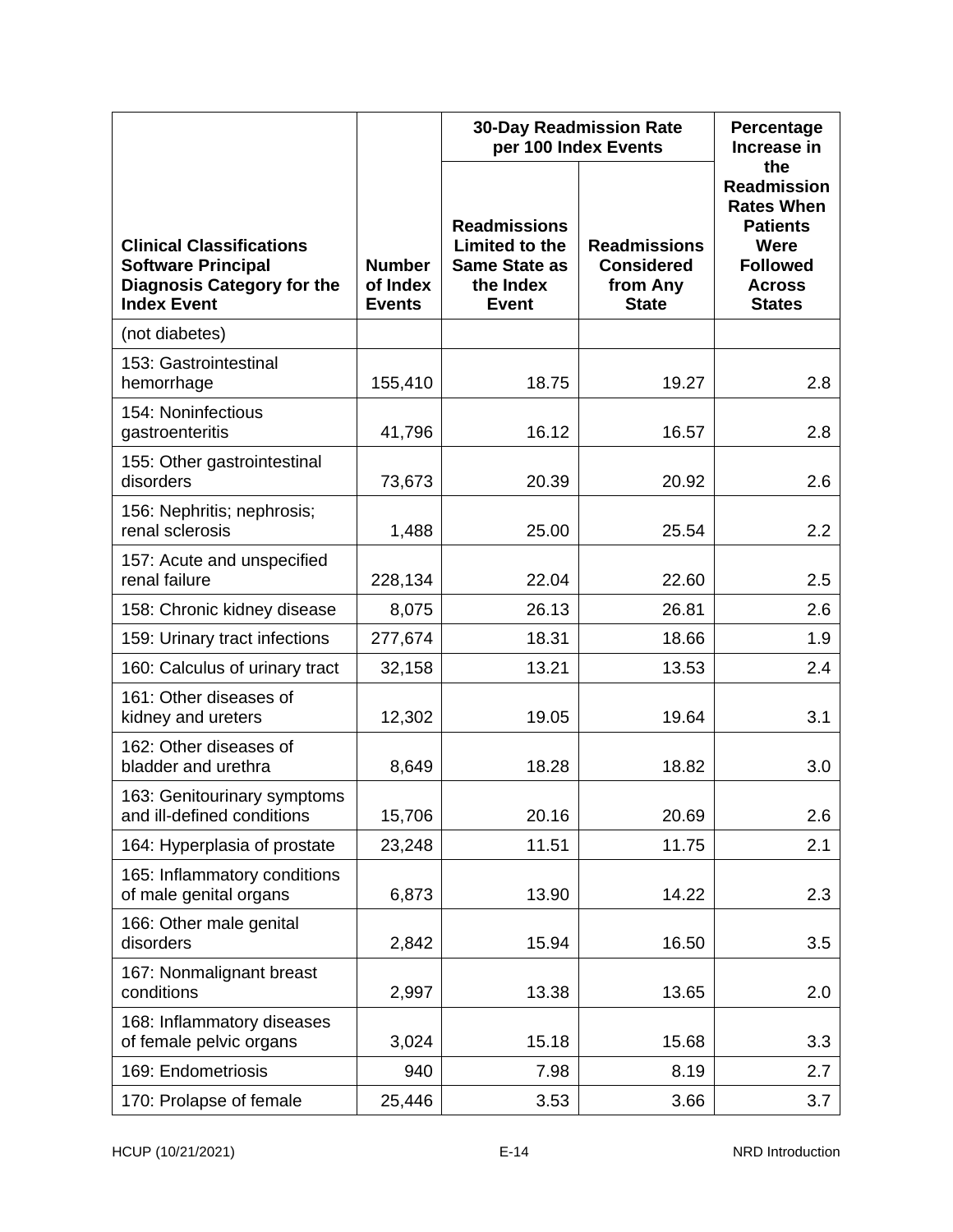|                                                                                                                         |                                            | <b>30-Day Readmission Rate</b><br>per 100 Index Events                                     | Percentage<br>Increase in                                            |                                                                                                                                |
|-------------------------------------------------------------------------------------------------------------------------|--------------------------------------------|--------------------------------------------------------------------------------------------|----------------------------------------------------------------------|--------------------------------------------------------------------------------------------------------------------------------|
| <b>Clinical Classifications</b><br><b>Software Principal</b><br><b>Diagnosis Category for the</b><br><b>Index Event</b> | <b>Number</b><br>of Index<br><b>Events</b> | <b>Readmissions</b><br>Limited to the<br><b>Same State as</b><br>the Index<br><b>Event</b> | <b>Readmissions</b><br><b>Considered</b><br>from Any<br><b>State</b> | the<br><b>Readmission</b><br><b>Rates When</b><br><b>Patients</b><br>Were<br><b>Followed</b><br><b>Across</b><br><b>States</b> |
| genital organs                                                                                                          |                                            |                                                                                            |                                                                      |                                                                                                                                |
| 171: Menstrual disorders                                                                                                | 3,085                                      | 9.17                                                                                       | 9.37                                                                 | 2.1                                                                                                                            |
| 172: Ovarian cyst                                                                                                       | 2,420                                      | 10.29                                                                                      | 10.50                                                                | 2.0                                                                                                                            |
| 173: Menopausal disorders                                                                                               | 2,132                                      | 12.48                                                                                      | 12.81                                                                | 2.6                                                                                                                            |
| 175: Other female genital<br>disorders                                                                                  | 7,410                                      | 11.86                                                                                      | 12.27                                                                | 3.4                                                                                                                            |
| 177: Spontaneous abortion                                                                                               | 119                                        | 6.72                                                                                       | 6.72                                                                 | 0.0                                                                                                                            |
| 180: Ectopic pregnancy                                                                                                  | 159                                        | 8.18                                                                                       | 8.18                                                                 | 0.0                                                                                                                            |
| 181: Other complications of<br>pregnancy                                                                                | 3,919                                      | 20.31                                                                                      | 20.80                                                                | 2.4                                                                                                                            |
| 182: Hemorrhage during<br>pregnancy; abruptio placenta;<br>placenta previa                                              | 266                                        | 17.67                                                                                      | 18.80                                                                | 6.4                                                                                                                            |
| 183: Hypertension<br>complicating pregnancy;<br>childbirth and the puerperium                                           | 1,544                                      | 16.78                                                                                      | 16.90                                                                | 0.8                                                                                                                            |
| 184: Early or threatened<br>labor                                                                                       | 1,068                                      | 23.69                                                                                      | 24.06                                                                | 1.6                                                                                                                            |
| 185: Prolonged pregnancy                                                                                                | 665                                        | 2.11                                                                                       | 2.26                                                                 | 7.2                                                                                                                            |
| 186: Diabetes or abnormal<br>glucose tolerance<br>complicating pregnancy;<br>childbirth; or the puerperium              | 822                                        | 19.34                                                                                      | 19.83                                                                | 2.5                                                                                                                            |
| 187: Malposition;<br>malpresentation                                                                                    | 414                                        | 4.59                                                                                       | 4.59                                                                 | 0.0                                                                                                                            |
| 188: Fetopelvic disproportion;<br>obstruction                                                                           | 153                                        | 4.58                                                                                       | 5.23                                                                 | 14.3                                                                                                                           |
| 189: Previous C-section                                                                                                 | 2,229                                      | 3.99                                                                                       | 4.08                                                                 | 2.3                                                                                                                            |
| 190: Fetal distress and<br>abnormal forces of labor                                                                     | 584                                        | 4.62                                                                                       | 4.62                                                                 | 0.0                                                                                                                            |
| 191: Polyhydramnios and                                                                                                 | 821                                        | 8.53                                                                                       | 8.77                                                                 | 2.9                                                                                                                            |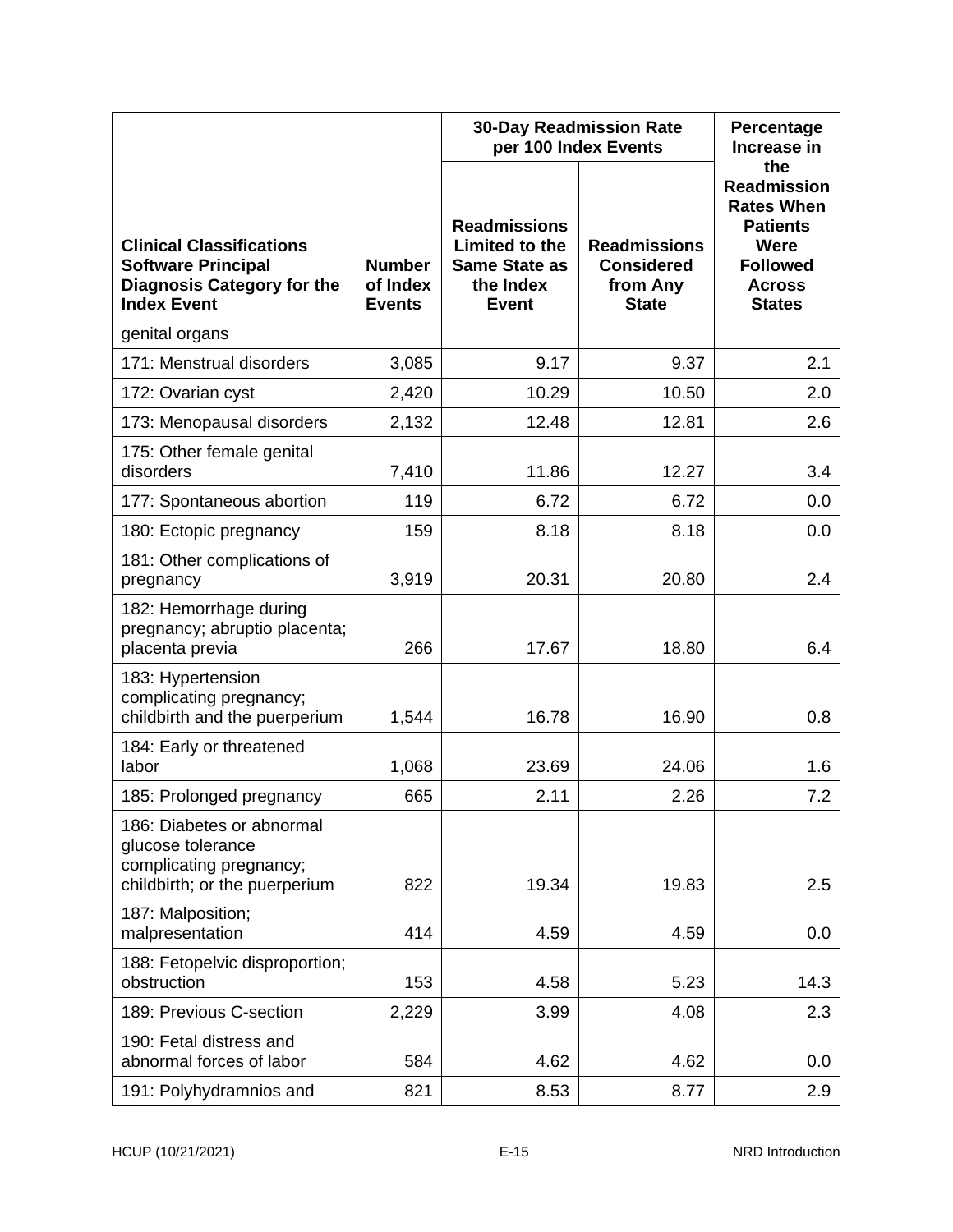|                                                                                                                          |                                            | <b>30-Day Readmission Rate</b><br>per 100 Index Events                                     | Percentage<br>Increase in<br>the                                     |                                                                                                                         |
|--------------------------------------------------------------------------------------------------------------------------|--------------------------------------------|--------------------------------------------------------------------------------------------|----------------------------------------------------------------------|-------------------------------------------------------------------------------------------------------------------------|
| <b>Clinical Classifications</b><br><b>Software Principal</b><br><b>Diagnosis Category for the</b><br><b>Index Event</b>  | <b>Number</b><br>of Index<br><b>Events</b> | <b>Readmissions</b><br>Limited to the<br><b>Same State as</b><br>the Index<br><b>Event</b> | <b>Readmissions</b><br><b>Considered</b><br>from Any<br><b>State</b> | <b>Readmission</b><br><b>Rates When</b><br><b>Patients</b><br>Were<br><b>Followed</b><br><b>Across</b><br><b>States</b> |
| other problems of amniotic<br>cavity                                                                                     |                                            |                                                                                            |                                                                      |                                                                                                                         |
| 192: Umbilical cord<br>complication                                                                                      | 421                                        | 1.43                                                                                       | 1.43                                                                 | 0.0                                                                                                                     |
| 193: OB-related trauma to<br>perineum and vulva                                                                          | 1,159                                      | 1.12                                                                                       | 1.12                                                                 | 0.0                                                                                                                     |
| 195: Other complications of<br>birth; puerperium affecting<br>management of mother                                       | 2,716                                      | 8.51                                                                                       | 8.62                                                                 | 1.3                                                                                                                     |
| 196: Normal pregnancy<br>and/or delivery                                                                                 | 450                                        | 1.56                                                                                       | 1.56                                                                 | 0.0                                                                                                                     |
| 197: Skin and subcutaneous<br>tissue infections                                                                          | 178,097                                    | 16.09                                                                                      | 16.45                                                                | 2.2                                                                                                                     |
| 198: Other inflammatory<br>condition of skin                                                                             | 2,901                                      | 21.06                                                                                      | 21.68                                                                | 2.9                                                                                                                     |
| 199: Chronic ulcer of skin                                                                                               | 25,685                                     | 21.13                                                                                      | 21.62                                                                | 2.3                                                                                                                     |
| 200: Other skin disorders                                                                                                | 2,589                                      | 17.69                                                                                      | 18.00                                                                | 1.7                                                                                                                     |
| 201: Infective arthritis and<br>osteomyelitis (except that<br>caused by tuberculosis or<br>sexually transmitted disease) | 24,731                                     | 19.24                                                                                      | 19.77                                                                | 2.8                                                                                                                     |
| 202: Rheumatoid arthritis and<br>related disease                                                                         | 5,487                                      | 12.96                                                                                      | 13.30                                                                | 2.7                                                                                                                     |
| 203: Osteoarthritis                                                                                                      | 363,295                                    | 5.57                                                                                       | 5.70                                                                 | 2.2                                                                                                                     |
| 204: Other non-traumatic<br>joint disorders                                                                              | 16,187                                     | 11.90                                                                                      | 12.27                                                                | 3.1                                                                                                                     |
| 205: Spondylosis;<br>intervertebral disc disorders;<br>other back problems                                               | 178,614                                    | 10.62                                                                                      | 10.93                                                                | 2.9                                                                                                                     |
| 206: Osteoporosis                                                                                                        | 146                                        | 21.23                                                                                      | 21.92                                                                | 3.2                                                                                                                     |
| 207: Pathological fracture                                                                                               | 31,718                                     | 19.03                                                                                      | 19.46                                                                | 2.3                                                                                                                     |
| 208: Acquired foot                                                                                                       | 1,705                                      | 7.57                                                                                       | 7.68                                                                 | 1.5                                                                                                                     |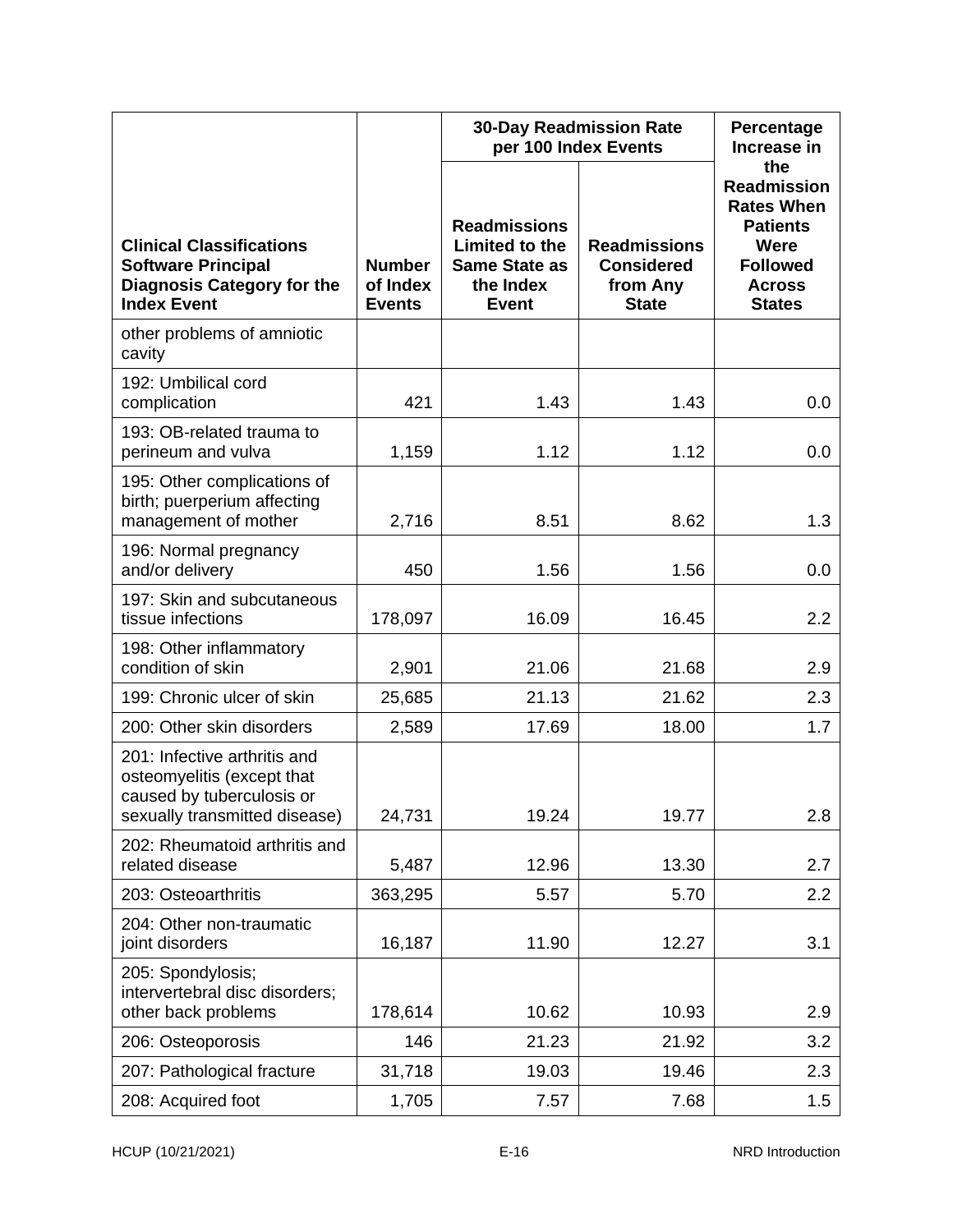|                                                                                                                         |                                            | <b>30-Day Readmission Rate</b><br>per 100 Index Events                                     | Percentage<br>Increase in                                            |                                                                                                                                |
|-------------------------------------------------------------------------------------------------------------------------|--------------------------------------------|--------------------------------------------------------------------------------------------|----------------------------------------------------------------------|--------------------------------------------------------------------------------------------------------------------------------|
| <b>Clinical Classifications</b><br><b>Software Principal</b><br><b>Diagnosis Category for the</b><br><b>Index Event</b> | <b>Number</b><br>of Index<br><b>Events</b> | <b>Readmissions</b><br>Limited to the<br><b>Same State as</b><br>the Index<br><b>Event</b> | <b>Readmissions</b><br><b>Considered</b><br>from Any<br><b>State</b> | the<br><b>Readmission</b><br><b>Rates When</b><br><b>Patients</b><br>Were<br><b>Followed</b><br><b>Across</b><br><b>States</b> |
| deformities                                                                                                             |                                            |                                                                                            |                                                                      |                                                                                                                                |
| 209: Other acquired<br>deformities                                                                                      | 17,245                                     | 9.92                                                                                       | 10.22                                                                | 3.0                                                                                                                            |
| 210: Systemic lupus<br>erythematosus and<br>connective tissue disorders                                                 | 3,920                                      | 26.79                                                                                      | 27.37                                                                | 2.2                                                                                                                            |
| 211: Other connective tissue<br>disease                                                                                 | 47,933                                     | 13.59                                                                                      | 14.00                                                                | 3.0                                                                                                                            |
| 212: Other bone disease and<br>musculoskeletal deformities                                                              | 21,751                                     | 12.33                                                                                      | 12.63                                                                | 2.5                                                                                                                            |
| 213: Cardiac and circulatory<br>congenital anomalies                                                                    | 2,502                                      | 13.75                                                                                      | 14.71                                                                | 7.0                                                                                                                            |
| 214: Digestive congenital<br>anomalies                                                                                  | 713                                        | 15.71                                                                                      | 16.69                                                                | 6.3                                                                                                                            |
| 215: Genitourinary congenital<br>anomalies                                                                              | 1,201                                      | 16.24                                                                                      | 16.57                                                                | 2.1                                                                                                                            |
| 216: Nervous system<br>congenital anomalies                                                                             | 397                                        | 17.88                                                                                      | 18.39                                                                | 2.8                                                                                                                            |
| 217: Other congenital<br>anomalies                                                                                      | 4,654                                      | 8.10                                                                                       | 8.36                                                                 | 3.2                                                                                                                            |
| 225: Joint disorders and<br>dislocations; trauma-related                                                                | 6,439                                      | 11.14                                                                                      | 11.34                                                                | 1.8                                                                                                                            |
| 226: Fracture of neck of<br>femur (hip)                                                                                 | 172,566                                    | 13.89                                                                                      | 14.19                                                                | 2.2                                                                                                                            |
| 227: Spinal cord injury                                                                                                 | 2,420                                      | 17.69                                                                                      | 19.09                                                                | 7.9                                                                                                                            |
| 228: Skull and face fractures                                                                                           | 7,091                                      | 11.90                                                                                      | 12.38                                                                | 4.0                                                                                                                            |
| 229: Fracture of upper limb                                                                                             | 43,161                                     | 11.92                                                                                      | 12.33                                                                | 3.5                                                                                                                            |
| 230: Fracture of lower limb                                                                                             | 61,816                                     | 13.59                                                                                      | 13.96                                                                | 2.7                                                                                                                            |
| 231: Other fractures                                                                                                    | 87,204                                     | 14.05                                                                                      | 14.50                                                                | 3.2                                                                                                                            |
| 232: Sprains and strains                                                                                                | 9,057                                      | 11.52                                                                                      | 11.91                                                                | 3.4                                                                                                                            |
| 233: Intracranial injury                                                                                                | 55,231                                     | 16.40                                                                                      | 17.16                                                                | 4.6                                                                                                                            |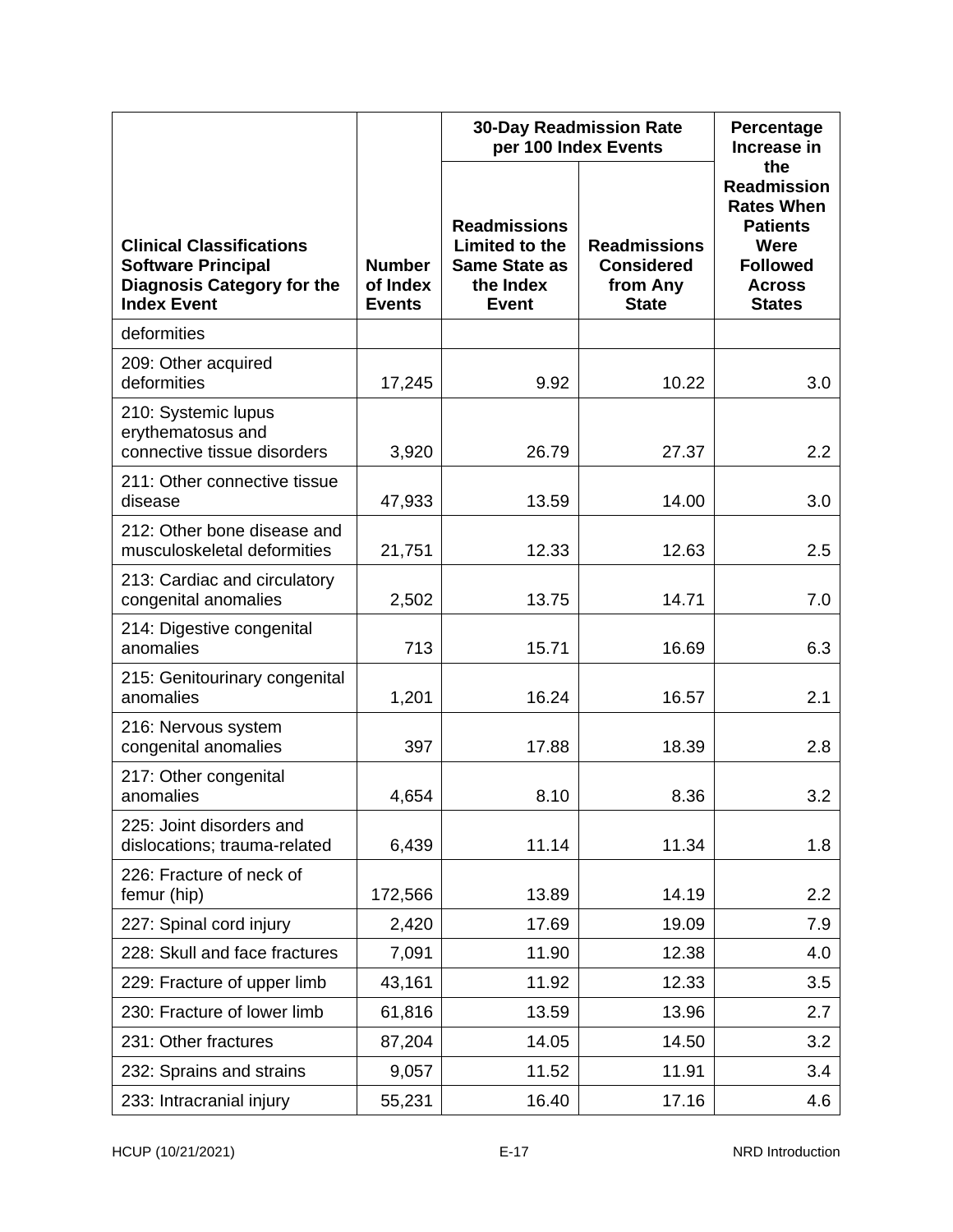|                                                                                                                         |                                            | <b>30-Day Readmission Rate</b><br>per 100 Index Events                                     | Percentage<br>Increase in                                            |                                                                                                                                |
|-------------------------------------------------------------------------------------------------------------------------|--------------------------------------------|--------------------------------------------------------------------------------------------|----------------------------------------------------------------------|--------------------------------------------------------------------------------------------------------------------------------|
| <b>Clinical Classifications</b><br><b>Software Principal</b><br><b>Diagnosis Category for the</b><br><b>Index Event</b> | <b>Number</b><br>of Index<br><b>Events</b> | <b>Readmissions</b><br>Limited to the<br><b>Same State as</b><br>the Index<br><b>Event</b> | <b>Readmissions</b><br><b>Considered</b><br>from Any<br><b>State</b> | the<br><b>Readmission</b><br><b>Rates When</b><br><b>Patients</b><br>Were<br><b>Followed</b><br><b>Across</b><br><b>States</b> |
| 234: Crushing injury or<br>internal injury                                                                              | 13,358                                     | 15.29                                                                                      | 15.98                                                                | 4.5                                                                                                                            |
| 235: Open wounds of head;<br>neck; and trunk                                                                            | 5,616                                      | 12.29                                                                                      | 12.84                                                                | 4.5                                                                                                                            |
| 236: Open wounds of<br>extremities                                                                                      | 5,507                                      | 13.78                                                                                      | 14.11                                                                | 2.4                                                                                                                            |
| 237: Complication of device;<br>implant or graft                                                                        | 274,669                                    | 21.23                                                                                      | 21.83                                                                | 2.8                                                                                                                            |
| 238: Complications of<br>surgical procedures or<br>medical care                                                         | 155,584                                    | 20.50                                                                                      | 21.08                                                                | 2.9                                                                                                                            |
| 239: Superficial injury;<br>contusion                                                                                   | 16,861                                     | 15.88                                                                                      | 16.23                                                                | 2.2                                                                                                                            |
| 240: Burns                                                                                                              | 4,110                                      | 16.40                                                                                      | 17.54                                                                | 7.0                                                                                                                            |
| 241: Poisoning by<br>psychotropic agents                                                                                | 14,978                                     | 12.82                                                                                      | 13.27                                                                | 3.5                                                                                                                            |
| 242: Poisoning by other<br>medications and drugs                                                                        | 27,934                                     | 15.48                                                                                      | 15.99                                                                | 3.3                                                                                                                            |
| 243: Poisoning by<br>nonmedicinal substances                                                                            | 2,659                                      | 11.51                                                                                      | 12.19                                                                | 5.9                                                                                                                            |
| 244: Other injuries and<br>conditions due to external<br>causes                                                         | 19,846                                     | 15.79                                                                                      | 16.34                                                                | 3.5                                                                                                                            |
| 245: Syncope                                                                                                            | 95,001                                     | 11.90                                                                                      | 12.29                                                                | 3.2                                                                                                                            |
| 246: Fever of unknown origin                                                                                            | 17,447                                     | 19.54                                                                                      | 20.14                                                                | 3.1                                                                                                                            |
| 247: Lymphadenitis                                                                                                      | 1,297                                      | 18.50                                                                                      | 19.20                                                                | 3.8                                                                                                                            |
| 248: Gangrene                                                                                                           | 17,575                                     | 33.79                                                                                      | 34.34                                                                | 1.6                                                                                                                            |
| 249: Shock                                                                                                              | 554                                        | 23.11                                                                                      | 24.19                                                                | 4.7                                                                                                                            |
| 250: Nausea and vomiting                                                                                                | 16,042                                     | 22.97                                                                                      | 23.48                                                                | 2.2                                                                                                                            |
| 251: Abdominal pain                                                                                                     | 36,919                                     | 20.14                                                                                      | 20.89                                                                | 3.7                                                                                                                            |
| 252: Malaise and fatigue                                                                                                | 14,952                                     | 16.77                                                                                      | 17.19                                                                | 2.5                                                                                                                            |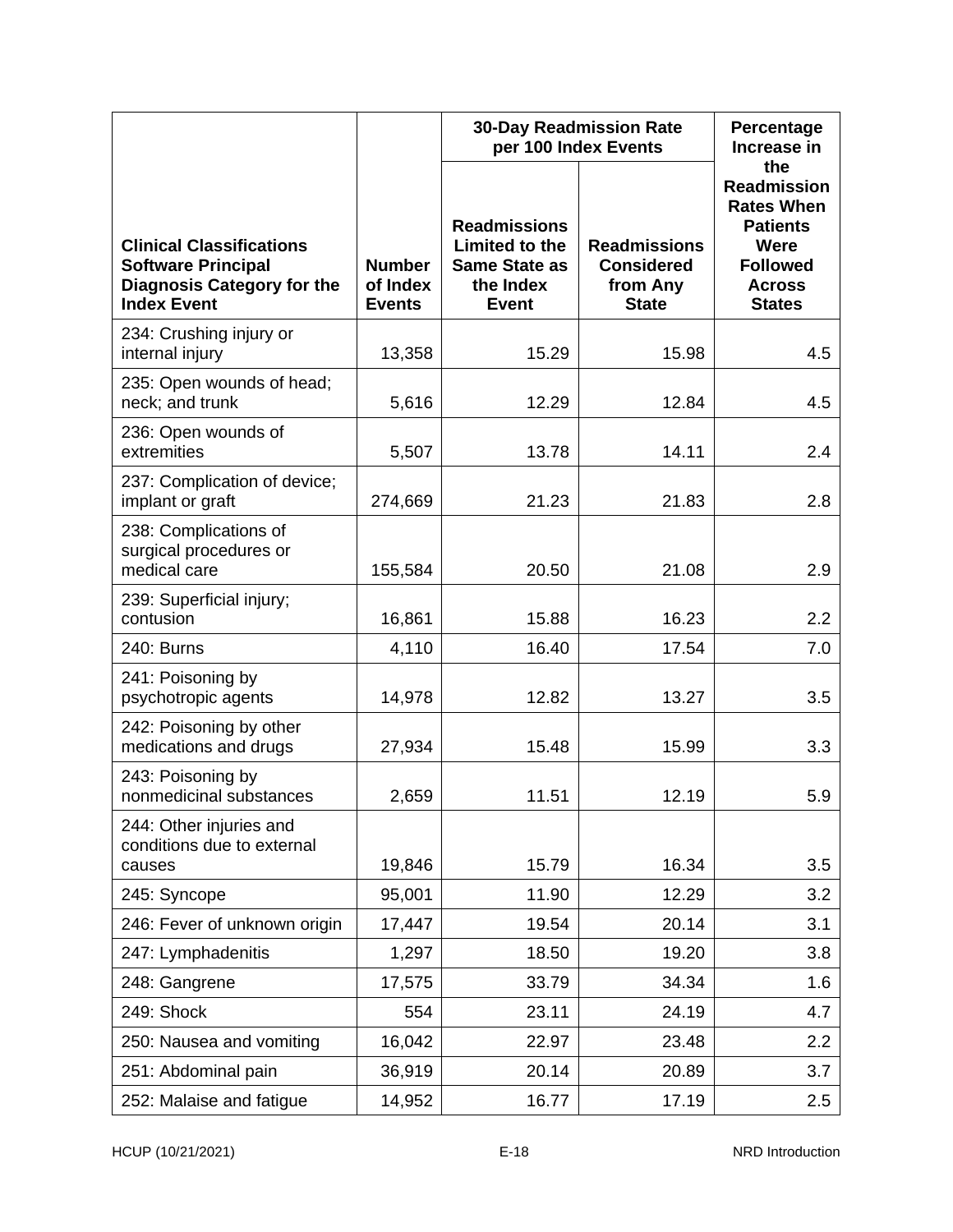|                                                                                                                         |                                            | <b>30-Day Readmission Rate</b><br>per 100 Index Events                                     | Percentage<br>Increase in                                            |                                                                                                                                |
|-------------------------------------------------------------------------------------------------------------------------|--------------------------------------------|--------------------------------------------------------------------------------------------|----------------------------------------------------------------------|--------------------------------------------------------------------------------------------------------------------------------|
| <b>Clinical Classifications</b><br><b>Software Principal</b><br><b>Diagnosis Category for the</b><br><b>Index Event</b> | <b>Number</b><br>of Index<br><b>Events</b> | <b>Readmissions</b><br>Limited to the<br><b>Same State as</b><br>the Index<br><b>Event</b> | <b>Readmissions</b><br><b>Considered</b><br>from Any<br><b>State</b> | the<br><b>Readmission</b><br><b>Rates When</b><br><b>Patients</b><br>Were<br><b>Followed</b><br><b>Across</b><br><b>States</b> |
| 253: Allergic reactions                                                                                                 | 5,477                                      | 15.45                                                                                      | 15.94                                                                | 3.2                                                                                                                            |
| 254: Rehabilitation care;<br>fitting of prostheses; and<br>adjustment of devices                                        | 1,558                                      | 11.04                                                                                      | 11.10                                                                | 0.6                                                                                                                            |
| 256: Medical<br>examination/evaluation                                                                                  | 101                                        | 22.77                                                                                      | 23.76                                                                | 4.3                                                                                                                            |
| 257: Other aftercare                                                                                                    | 1,889                                      | 14.08                                                                                      | 14.45                                                                | 2.6                                                                                                                            |
| 258: Other screening for<br>suspected conditions (not<br>mental disorders or infectious<br>disease)                     | 522                                        | 17.43                                                                                      | 17.63                                                                | 1.1                                                                                                                            |
| 259: Residual codes;<br>unclassified                                                                                    | 43,683                                     | 18.57                                                                                      | 19.14                                                                | 3.0                                                                                                                            |
| 650: Adjustment disorders                                                                                               | 1,361                                      | 13.45                                                                                      | 13.89                                                                | 3.3                                                                                                                            |
| 651: Anxiety disorders                                                                                                  | 4,677                                      | 15.72                                                                                      | 16.02                                                                | 1.9                                                                                                                            |
| 652: Attention-deficit                                                                                                  | 245                                        | 19.59                                                                                      | 20.00                                                                | 2.1                                                                                                                            |
| 653: Delirium                                                                                                           | 37,650                                     | 14.28                                                                                      | 14.72                                                                | 3.1                                                                                                                            |
| 654: Developmental<br>disorders                                                                                         | 613                                        | 19.09                                                                                      | 19.41                                                                | 1.7                                                                                                                            |
| 655: Disorders usually<br>diagnosed in infancy                                                                          | 115                                        | 15.65                                                                                      | 17.39                                                                | 11.1                                                                                                                           |
| 656: Impulse control<br>disorders                                                                                       | 417                                        | 17.03                                                                                      | 17.51                                                                | 2.8                                                                                                                            |
| 657: Mood disorders                                                                                                     | 45,648                                     | 18.81                                                                                      | 19.38                                                                | 3.0                                                                                                                            |
| 658: Personality disorders                                                                                              | 431                                        | 25.52                                                                                      | 26.45                                                                | 3.6                                                                                                                            |
| 659: Schizophrenia and other<br>psychotic disorders                                                                     | 47,114                                     | 22.04                                                                                      | 22.37                                                                | 1.5                                                                                                                            |
| 660: Alcohol-related<br>disorders                                                                                       | 30,228                                     | 20.72                                                                                      | 21.24                                                                | 2.5                                                                                                                            |
| 661: Substance-related<br>disorders                                                                                     | 32,424                                     | 18.68                                                                                      | 19.28                                                                | 3.2                                                                                                                            |